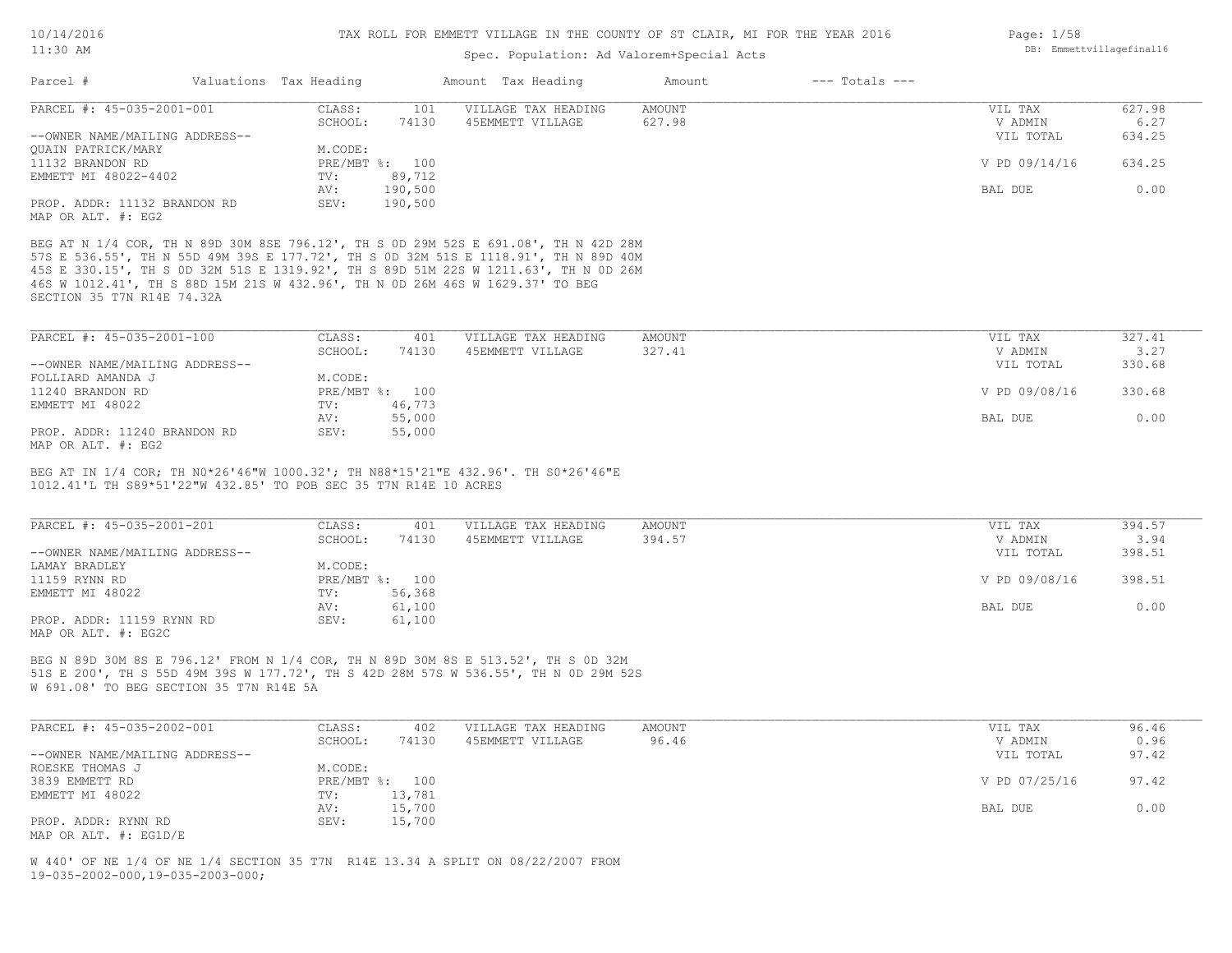| 10/14/2016 |  |
|------------|--|
| 11:30 AM   |  |

# Spec. Population: Ad Valorem+Special Acts

| Page: 2/58 |                          |
|------------|--------------------------|
|            | DB: Emmettvillagefinal16 |

| CLASS:<br>VILLAGE TAX HEADING<br>AMOUNT<br>VIL TAX<br>272.53<br>401<br>SCHOOL:<br>74130<br>45EMMETT VILLAGE<br>272.53<br>V ADMIN<br>2.72<br>275.25<br>--OWNER NAME/MAILING ADDRESS--<br>VIL TOTAL<br>BRANDON ELLEN L. LIV. TRUST<br>M.CODE:<br>PRE/MBT %: 100<br>V PD 09/02/16<br>275.25<br>EMMETT MI 48022<br>38,933<br>TV:<br>AV:<br>54,000<br>BAL DUE<br>0.00<br>54,000<br>SEV:<br>BEG 220' W OF NE SEC COR, THE S 1320', TH W 440', TH N 1320', TH E 440' TO BEG EXC<br>N 300' OF W 150' SECTION 35<br>T7N R14E<br>12.3 A<br>68.60<br>CLASS:<br>402<br>VILLAGE TAX HEADING<br>AMOUNT<br>VIL TAX<br>SCHOOL:<br>45EMMETT VILLAGE<br>68.60<br>0.68<br>74130<br>V ADMIN<br>--OWNER NAME/MAILING ADDRESS--<br>69.28<br>VIL TOTAL<br>M.CODE:<br>BRANDON ELLEN/PHELPS NANCY MAE<br>PRE/MBT %: 0<br>V PD 09/02/16<br>69.28<br>TV:<br>9,800<br>9,800<br>0.00<br>AV:<br>BAL DUE<br>SEV:<br>9,800<br>W220' OF E 880' OF NE 1/4 OF NE 1/4 SECTION 35 T7N R14E 6.66 A<br>42.12<br>CLASS:<br>402<br>VILLAGE TAX HEADING<br>AMOUNT<br>VIL TAX<br>SCHOOL:<br>42.12<br>0.42<br>74130<br>45EMMETT VILLAGE<br>V ADMIN<br>--OWNER NAME/MAILING ADDRESS--<br>42.54<br>VIL TOTAL<br>M.CODE:<br>PRE/MBT %: 100<br>V PD 09/02/16<br>42.54<br>6,018<br>TV:<br>AV:<br>7,000<br>BAL DUE<br>0.00<br>SEV:<br>7,000<br>MAP OR ALT. #: EG1A2<br>BEG W 510' FROM NE SEC COR, TH W 150', TH S 300', TH E 150', TH N 300' TO BEG<br>T7N R14E<br>1.03 A<br>CLASS:<br>154.07<br>401<br>VILLAGE TAX HEADING<br>AMOUNT<br>VIL TAX<br>SCHOOL:<br>45EMMETT VILLAGE<br>154.07<br>74130<br>V ADMIN<br>1.54<br>--OWNER NAME/MAILING ADDRESS--<br>VIL TOTAL<br>155.61<br>M.CODE:<br>BRANDON ELLEN/PHELPS NANCY MAE<br>PRE/MBT %: 0<br>155.61<br>V PD 09/02/16<br>22,010<br>$\text{TV}$ :<br>24,700<br>0.00<br>AV:<br>BAL DUE<br>SEV:<br>24,700 | Parcel #                                         | Valuations Tax Heading | Amount Tax Heading | Amount | $---$ Totals $---$ |  |
|--------------------------------------------------------------------------------------------------------------------------------------------------------------------------------------------------------------------------------------------------------------------------------------------------------------------------------------------------------------------------------------------------------------------------------------------------------------------------------------------------------------------------------------------------------------------------------------------------------------------------------------------------------------------------------------------------------------------------------------------------------------------------------------------------------------------------------------------------------------------------------------------------------------------------------------------------------------------------------------------------------------------------------------------------------------------------------------------------------------------------------------------------------------------------------------------------------------------------------------------------------------------------------------------------------------------------------------------------------------------------------------------------------------------------------------------------------------------------------------------------------------------------------------------------------------------------------------------------------------------------------------------------------------------------------------------------------------------------------------------------------------------------------------------------------|--------------------------------------------------|------------------------|--------------------|--------|--------------------|--|
|                                                                                                                                                                                                                                                                                                                                                                                                                                                                                                                                                                                                                                                                                                                                                                                                                                                                                                                                                                                                                                                                                                                                                                                                                                                                                                                                                                                                                                                                                                                                                                                                                                                                                                                                                                                                        | PARCEL #: 45-035-2005-000                        |                        |                    |        |                    |  |
|                                                                                                                                                                                                                                                                                                                                                                                                                                                                                                                                                                                                                                                                                                                                                                                                                                                                                                                                                                                                                                                                                                                                                                                                                                                                                                                                                                                                                                                                                                                                                                                                                                                                                                                                                                                                        |                                                  |                        |                    |        |                    |  |
|                                                                                                                                                                                                                                                                                                                                                                                                                                                                                                                                                                                                                                                                                                                                                                                                                                                                                                                                                                                                                                                                                                                                                                                                                                                                                                                                                                                                                                                                                                                                                                                                                                                                                                                                                                                                        | 11041 RYNN RD                                    |                        |                    |        |                    |  |
|                                                                                                                                                                                                                                                                                                                                                                                                                                                                                                                                                                                                                                                                                                                                                                                                                                                                                                                                                                                                                                                                                                                                                                                                                                                                                                                                                                                                                                                                                                                                                                                                                                                                                                                                                                                                        |                                                  |                        |                    |        |                    |  |
|                                                                                                                                                                                                                                                                                                                                                                                                                                                                                                                                                                                                                                                                                                                                                                                                                                                                                                                                                                                                                                                                                                                                                                                                                                                                                                                                                                                                                                                                                                                                                                                                                                                                                                                                                                                                        | PROP. ADDR: 11041 RYNN RD<br>MAP OR ALT. #: EG1A |                        |                    |        |                    |  |
|                                                                                                                                                                                                                                                                                                                                                                                                                                                                                                                                                                                                                                                                                                                                                                                                                                                                                                                                                                                                                                                                                                                                                                                                                                                                                                                                                                                                                                                                                                                                                                                                                                                                                                                                                                                                        |                                                  |                        |                    |        |                    |  |
|                                                                                                                                                                                                                                                                                                                                                                                                                                                                                                                                                                                                                                                                                                                                                                                                                                                                                                                                                                                                                                                                                                                                                                                                                                                                                                                                                                                                                                                                                                                                                                                                                                                                                                                                                                                                        | PARCEL #: 45-035-2005-100                        |                        |                    |        |                    |  |
|                                                                                                                                                                                                                                                                                                                                                                                                                                                                                                                                                                                                                                                                                                                                                                                                                                                                                                                                                                                                                                                                                                                                                                                                                                                                                                                                                                                                                                                                                                                                                                                                                                                                                                                                                                                                        |                                                  |                        |                    |        |                    |  |
|                                                                                                                                                                                                                                                                                                                                                                                                                                                                                                                                                                                                                                                                                                                                                                                                                                                                                                                                                                                                                                                                                                                                                                                                                                                                                                                                                                                                                                                                                                                                                                                                                                                                                                                                                                                                        | 11041 RYNN RD                                    |                        |                    |        |                    |  |
|                                                                                                                                                                                                                                                                                                                                                                                                                                                                                                                                                                                                                                                                                                                                                                                                                                                                                                                                                                                                                                                                                                                                                                                                                                                                                                                                                                                                                                                                                                                                                                                                                                                                                                                                                                                                        | EMMETT MI 48022                                  |                        |                    |        |                    |  |
|                                                                                                                                                                                                                                                                                                                                                                                                                                                                                                                                                                                                                                                                                                                                                                                                                                                                                                                                                                                                                                                                                                                                                                                                                                                                                                                                                                                                                                                                                                                                                                                                                                                                                                                                                                                                        | PROP. ADDR: RYNN RD<br>MAP OR ALT. #: EG1F       |                        |                    |        |                    |  |
|                                                                                                                                                                                                                                                                                                                                                                                                                                                                                                                                                                                                                                                                                                                                                                                                                                                                                                                                                                                                                                                                                                                                                                                                                                                                                                                                                                                                                                                                                                                                                                                                                                                                                                                                                                                                        | PARCEL #: 45-035-2005-200                        |                        |                    |        |                    |  |
|                                                                                                                                                                                                                                                                                                                                                                                                                                                                                                                                                                                                                                                                                                                                                                                                                                                                                                                                                                                                                                                                                                                                                                                                                                                                                                                                                                                                                                                                                                                                                                                                                                                                                                                                                                                                        | BRANDON ELLEN L. LIV. TRUST                      |                        |                    |        |                    |  |
|                                                                                                                                                                                                                                                                                                                                                                                                                                                                                                                                                                                                                                                                                                                                                                                                                                                                                                                                                                                                                                                                                                                                                                                                                                                                                                                                                                                                                                                                                                                                                                                                                                                                                                                                                                                                        | 11041 RYNN RD<br>EMMETT MI 48022                 |                        |                    |        |                    |  |
|                                                                                                                                                                                                                                                                                                                                                                                                                                                                                                                                                                                                                                                                                                                                                                                                                                                                                                                                                                                                                                                                                                                                                                                                                                                                                                                                                                                                                                                                                                                                                                                                                                                                                                                                                                                                        | PROP. ADDR: RYNN RD                              |                        |                    |        |                    |  |
|                                                                                                                                                                                                                                                                                                                                                                                                                                                                                                                                                                                                                                                                                                                                                                                                                                                                                                                                                                                                                                                                                                                                                                                                                                                                                                                                                                                                                                                                                                                                                                                                                                                                                                                                                                                                        | SECTION 35                                       |                        |                    |        |                    |  |
|                                                                                                                                                                                                                                                                                                                                                                                                                                                                                                                                                                                                                                                                                                                                                                                                                                                                                                                                                                                                                                                                                                                                                                                                                                                                                                                                                                                                                                                                                                                                                                                                                                                                                                                                                                                                        | PARCEL #: 45-035-2005-500                        |                        |                    |        |                    |  |
|                                                                                                                                                                                                                                                                                                                                                                                                                                                                                                                                                                                                                                                                                                                                                                                                                                                                                                                                                                                                                                                                                                                                                                                                                                                                                                                                                                                                                                                                                                                                                                                                                                                                                                                                                                                                        |                                                  |                        |                    |        |                    |  |
|                                                                                                                                                                                                                                                                                                                                                                                                                                                                                                                                                                                                                                                                                                                                                                                                                                                                                                                                                                                                                                                                                                                                                                                                                                                                                                                                                                                                                                                                                                                                                                                                                                                                                                                                                                                                        | 11041 RYNN RD                                    |                        |                    |        |                    |  |
|                                                                                                                                                                                                                                                                                                                                                                                                                                                                                                                                                                                                                                                                                                                                                                                                                                                                                                                                                                                                                                                                                                                                                                                                                                                                                                                                                                                                                                                                                                                                                                                                                                                                                                                                                                                                        | EMMETT MI 48022                                  |                        |                    |        |                    |  |
|                                                                                                                                                                                                                                                                                                                                                                                                                                                                                                                                                                                                                                                                                                                                                                                                                                                                                                                                                                                                                                                                                                                                                                                                                                                                                                                                                                                                                                                                                                                                                                                                                                                                                                                                                                                                        | PROP. ADDR: 11013 RYNN RD<br>MAP OR ALT. #: EG1B |                        |                    |        |                    |  |

E220' OF NE 1/4 OF NE 1/4 SEC 35 T7N R14E 6.67 A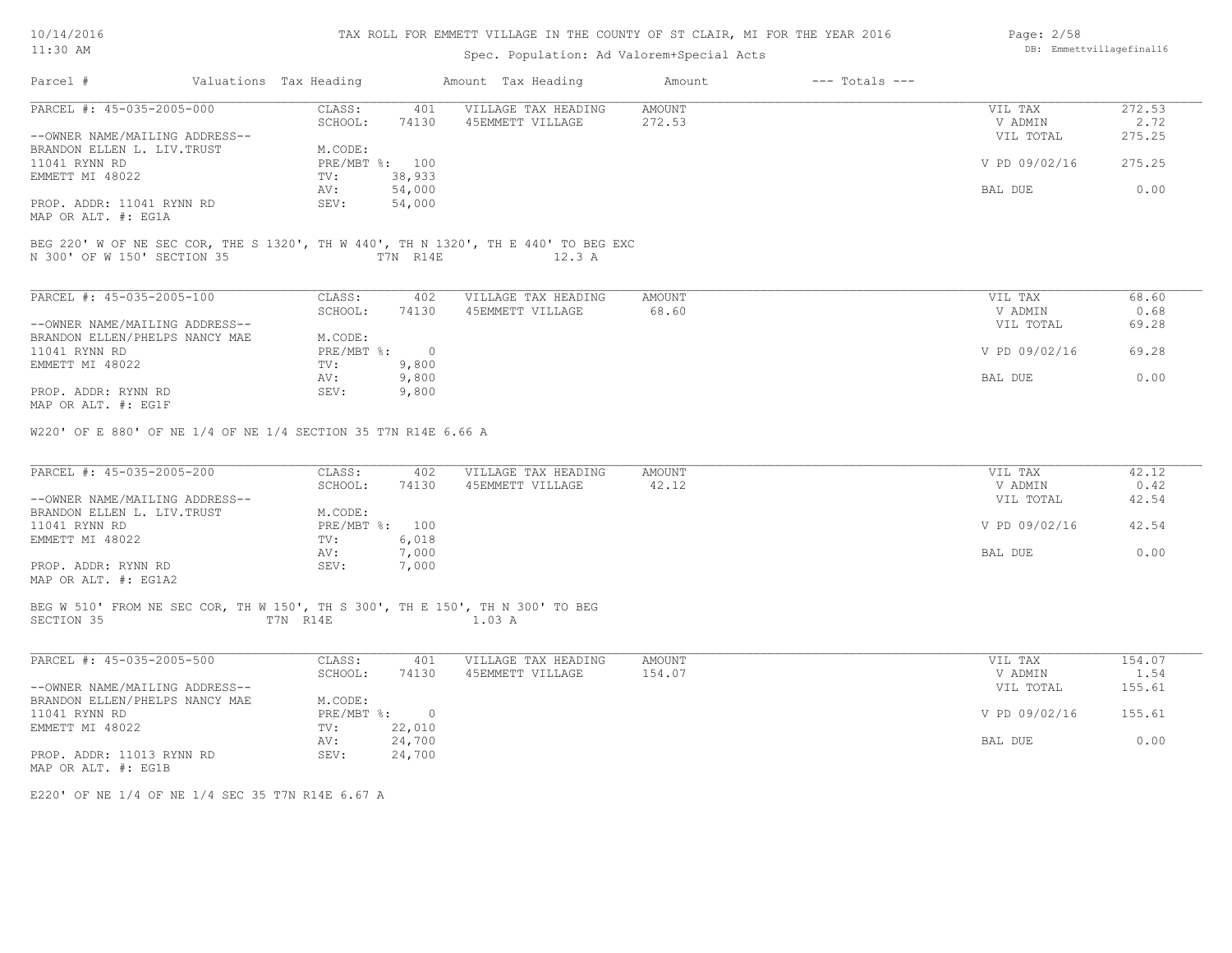#### TAX ROLL FOR EMMETT VILLAGE IN THE COUNTY OF ST CLAIR, MI FOR THE YEAR 2016

# Spec. Population: Ad Valorem+Special Acts

| Parcel #                       | Valuations Tax Heading |        | Amount Tax Heading  | Amount | $---$ Totals $---$ |               |       |
|--------------------------------|------------------------|--------|---------------------|--------|--------------------|---------------|-------|
| PARCEL #: 45-035-2007-000      | CLASS:                 | 402    | VILLAGE TAX HEADING | AMOUNT |                    | VIL TAX       | 84.70 |
|                                | SCHOOL:                | 74130  | 45EMMETT VILLAGE    | 84.70  |                    | V ADMIN       | 0.84  |
| --OWNER NAME/MAILING ADDRESS-- |                        |        |                     |        |                    | VIL TOTAL     | 85.54 |
| QUAIN MICHAEL                  | M.CODE:                |        |                     |        |                    |               |       |
| 11006 BRANDON RD               | PRE/MBT %:             | 100    |                     |        |                    | V PD 09/12/16 | 85.54 |
| EMMETT MI 48022-4400           | TV:                    | 12,100 |                     |        |                    |               |       |
|                                | AV:                    | 12,100 |                     |        |                    | BAL DUE       | 0.00  |
| PROP. ADDR: 11006 BRANDON RD   | SEV:                   | 12,100 |                     |        |                    |               |       |
| MAP OR ALT. #: EG3A            |                        |        |                     |        |                    |               |       |

R14E 10.09 A 1319.92'; TH N89\*40'45"E 331.85'; TH S0\*38'52"E 1320.96' TO POB. SECTION 35 T7N BEG S89\*51'22"W 650' FROM E 1/4 COR, TH S89\*51'22"W 334.17'; TH N0\*32'51"W

| PARCEL #: 45-035-2007-100      | CLASS:  | 401            | VILLAGE TAX HEADING | AMOUNT | VIL TAX       | 340.25 |
|--------------------------------|---------|----------------|---------------------|--------|---------------|--------|
|                                | SCHOOL: | 74130          | 45EMMETT VILLAGE    | 340.25 | V ADMIN       | 3.40   |
| --OWNER NAME/MAILING ADDRESS-- |         |                |                     |        | VIL TOTAL     | 343.65 |
| OUAIN MICHAEL J.               | M.CODE: |                |                     |        |               |        |
| 11030 BRANDON RD               |         | PRE/MBT %: 100 |                     |        | V PD 09/08/16 | 343.65 |
| EMMETT MI 48022                | TV:     | 48,608         |                     |        |               |        |
|                                | AV:     | 57,000         |                     |        | BAL DUE       | 0.00   |
| PROP. ADDR: 11030 BRANDON RD   | SEV:    | 57,000         |                     |        |               |        |
| MAP OR ALT. #: EG3B            |         |                |                     |        |               |        |

#### 9.8 A

| PARCEL #: 45-035-2007-200      | CLASS:       | 401    | VILLAGE TAX HEADING | AMOUNT | VIL TAX       | 357.37 |
|--------------------------------|--------------|--------|---------------------|--------|---------------|--------|
|                                | SCHOOL:      | 74130  | 45EMMETT VILLAGE    | 357.37 | V ADMIN       | 3.57   |
| --OWNER NAME/MAILING ADDRESS-- |              |        |                     |        | VIL TOTAL     | 360.94 |
| QUAIN ROBERT/DONNA             | M.CODE:      |        |                     |        |               |        |
| 11006 BRANDON RD               | $PRE/MBT$ %: | 100    |                     |        | V PD 09/08/16 | 360.94 |
| EMMETT MI 48022-4400           | TV:          | 51,053 |                     |        |               |        |
|                                | AV:          | 59,900 |                     |        | BAL DUE       | 0.00   |
| PROP. ADDR: 11006 BRANDON RD   | SEV:         | 59,900 |                     |        |               |        |

MAP OR ALT. #: EG3C

E325' OF SE 1/4 OF NE 1/4 SECTION 35 T7N R14E 9.8 A

| PARCEL #: 45-035-3001-000      | CLASS:     | 402    | VILLAGE TAX HEADING | AMOUNT | VIL TAX       | 459.79 |
|--------------------------------|------------|--------|---------------------|--------|---------------|--------|
|                                | SCHOOL:    | 74130  | 45EMMETT VILLAGE    | 459.79 | V ADMIN       | 4.59   |
| --OWNER NAME/MAILING ADDRESS-- |            |        |                     |        | VIL TOTAL     | 464.38 |
| KILIAN EDWARD M/ANNA           | M.CODE:    |        |                     |        |               |        |
| 11141 BRANDON RD               | PRE/MBT %: | 100    |                     |        | V PD 08/22/16 | 464.38 |
| EMMETT MI 48022                | TV:        | 65,685 |                     |        |               |        |
|                                | AV:        | 83,700 |                     |        | BAL DUE       | 0.00   |
| PROP. ADDR: 11141 BRANDON RD   | SEV:       | 83,700 |                     |        |               |        |
| MAP OR ALT. #: EG5             |            |        |                     |        |               |        |

EXC G.T.R.R. ROW SECTION 35 T7N R14E 22.94 A 32M 54S E 1325.15', TH S 89D 58M 19S W 779.84', TH N 0D 32M 54S W 1325.51' TO BEG BEG N 89D 59M 53S E 534.45' FROM INT 1/4 COR, TH N 89D 59M 53S E 779.84', TH S 0D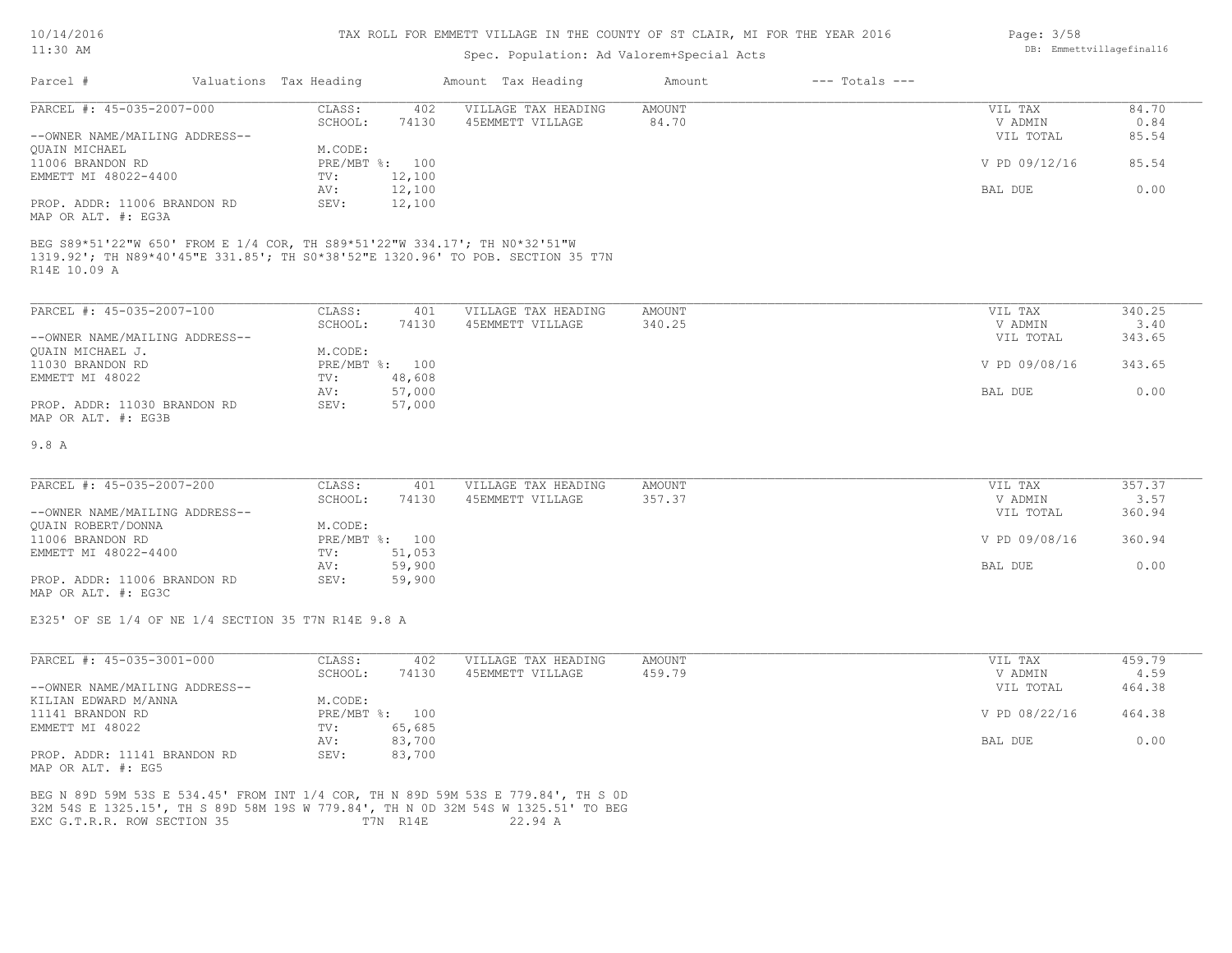| 10/14/2016 |  |
|------------|--|
| $1:30$ AM  |  |

| TT: 20 MM                                                      |         |                        |                | Spec. Population: Ad Valorem+Special Acts                                         |        |                    |               | ananeccvillagerinair |
|----------------------------------------------------------------|---------|------------------------|----------------|-----------------------------------------------------------------------------------|--------|--------------------|---------------|----------------------|
| Parcel #                                                       |         | Valuations Tax Heading |                | Amount Tax Heading                                                                | Amount | $---$ Totals $---$ |               |                      |
| PARCEL #: 45-035-3001-100                                      |         | CLASS:                 | 402            | VILLAGE TAX HEADING                                                               | AMOUNT |                    | VIL TAX       | 115.50               |
|                                                                |         | SCHOOL:                | 74130          | 45EMMETT VILLAGE                                                                  | 115.50 |                    | V ADMIN       | 1.15                 |
| --OWNER NAME/MAILING ADDRESS--                                 |         |                        |                |                                                                                   |        |                    | VIL TOTAL     | 116.65               |
| KILIAN JOHN T/MAUREEN                                          |         | M.CODE:                |                |                                                                                   |        |                    |               |                      |
| 1584 WESTBROOK                                                 |         |                        | PRE/MBT %: 100 |                                                                                   |        |                    | V PD 08/16/16 | 116.65               |
| MADISON HEIGHTS MI 48071                                       |         | TV:                    | 16,500         |                                                                                   |        |                    |               |                      |
|                                                                |         | AV:                    | 16,500         |                                                                                   |        |                    | BAL DUE       | 0.00                 |
| PROP. ADDR: BRANDON RD                                         |         | SEV:                   | 16,500         |                                                                                   |        |                    |               |                      |
| MAP OR ALT. #: EG58                                            |         |                        |                |                                                                                   |        |                    |               |                      |
|                                                                |         |                        |                | BEG AT INT 1/4 COR, TH N89^59'53"E 534.45', TH S0^32'54"E 1325.51', TH S89^58'19W |        |                    |               |                      |
| 538.98', TH NO^21'9"W TO BEG EXC G.T.R.R. ROW SECTION 35       | 14.06 A |                        |                | T7N R14E                                                                          |        |                    |               |                      |
|                                                                |         |                        |                |                                                                                   |        |                    |               |                      |
| PARCEL #: 45-035-3002-000                                      |         | CLASS:                 | 401            | VILLAGE TAX HEADING                                                               | AMOUNT |                    | VIL TAX       | 313.86               |
|                                                                |         | SCHOOL:                | 74130          | 45EMMETT VILLAGE                                                                  | 313.86 |                    | V ADMIN       | 3.13                 |
| --OWNER NAME/MAILING ADDRESS--                                 |         |                        |                |                                                                                   |        |                    | VIL TOTAL     | 316.99               |
| LA MAY DANIEL/HELEN                                            |         | M.CODE:                |                |                                                                                   |        |                    |               |                      |
| 11007 BRANDON RD                                               |         |                        | PRE/MBT %: 100 |                                                                                   |        |                    | V PD 07/25/16 | 316.99               |
| EMMETT MI 48022-4401                                           |         | TV:                    | 44,838         |                                                                                   |        |                    |               |                      |
|                                                                |         | AV:                    | 55,300         |                                                                                   |        |                    | BAL DUE       | 0.00                 |
| PROP. ADDR: 11007 BRANDON RD                                   |         | SEV:                   | 55,300         |                                                                                   |        |                    |               |                      |
| MAP OR ALT. #: EG4                                             |         |                        |                |                                                                                   |        |                    |               |                      |
| N233 FT OF E 139 FT OF SE 1/4 0.74 A SEC 35 T7N R14E           |         |                        |                |                                                                                   |        |                    |               |                      |
| PARCEL #: 45-035-3003-000                                      |         | CLASS:                 | 102            | VILLAGE TAX HEADING                                                               | AMOUNT |                    | VIL TAX       | 163.36               |
|                                                                |         | SCHOOL:                | 74130          | 45EMMETT VILLAGE                                                                  | 163.36 |                    | V ADMIN       | 1.63                 |
|                                                                |         |                        |                |                                                                                   |        |                    |               |                      |
| --OWNER NAME/MAILING ADDRESS--                                 |         |                        |                |                                                                                   |        |                    | VIL TOTAL     | 164.99               |
| OUAIN PATRICK/MARY                                             |         | M.CODE:                |                |                                                                                   |        |                    |               |                      |
| 11132 BRANDON RD                                               |         |                        | PRE/MBT %: 100 |                                                                                   |        |                    | V PD 09/14/16 | 164.99               |
| EMMETT MI 48022-4402                                           |         | TV:                    | 23,338         |                                                                                   |        |                    |               |                      |
|                                                                |         | AV:                    | 92,400         |                                                                                   |        |                    | BAL DUE       | 0.00                 |
| PROP. ADDR: BRANDON RD                                         |         | SEV:                   | 92,400         |                                                                                   |        |                    |               |                      |
| MAP OR ALT. #: EG8A                                            |         |                        |                |                                                                                   |        |                    |               |                      |
|                                                                |         |                        |                | NE 1/4 OF SE 1/4 EXC GTRR R/W & EXC N 233 FT OF E 139 FT & N 1/2 OF SE 1/4 OF SE  |        |                    |               |                      |
| 1/4 EXC W 150' OF E 499' OF N 415' SECTION 35 T7N R14E 55.84 A |         |                        |                |                                                                                   |        |                    |               |                      |
|                                                                |         |                        |                |                                                                                   |        |                    |               |                      |

| PARCEL #: 45-035-3003-100      | CLASS:     | 401    | VILLAGE TAX HEADING | AMOUNT | VIL TAX       | 324.83 |
|--------------------------------|------------|--------|---------------------|--------|---------------|--------|
|                                | SCHOOL:    | 74130  | 45EMMETT VILLAGE    | 324.83 | V ADMIN       | 3.24   |
| --OWNER NAME/MAILING ADDRESS-- |            |        |                     |        | VIL TOTAL     | 328.07 |
| LAMAY HOLLY M                  | M.CODE:    |        |                     |        |               |        |
| 11043 BRANDON RD               | PRE/MBT %: | 100    |                     |        | V PD 09/08/16 | 328.07 |
| Emmett MI 48022                | TV:        | 46,405 |                     |        |               |        |
|                                | AV:        | 56,400 |                     |        | BAL DUE       | 0.00   |
| PROP. ADDR: 11043 BRANDON RD   | SEV:       | 56,400 |                     |        |               |        |
| MAP OR ALT. #: EG8B            |            |        |                     |        |               |        |

 $\mathcal{L}_\mathcal{L} = \mathcal{L}_\mathcal{L} = \mathcal{L}_\mathcal{L} = \mathcal{L}_\mathcal{L} = \mathcal{L}_\mathcal{L} = \mathcal{L}_\mathcal{L} = \mathcal{L}_\mathcal{L} = \mathcal{L}_\mathcal{L} = \mathcal{L}_\mathcal{L} = \mathcal{L}_\mathcal{L} = \mathcal{L}_\mathcal{L} = \mathcal{L}_\mathcal{L} = \mathcal{L}_\mathcal{L} = \mathcal{L}_\mathcal{L} = \mathcal{L}_\mathcal{L} = \mathcal{L}_\mathcal{L} = \mathcal{L}_\mathcal{L}$ 

W150' OF E 499' OF N 415' OF SE 1/4 SECTION 35 T7N R14E 1.42 A

Page: 4/58 DB: Emmettvillagefinal16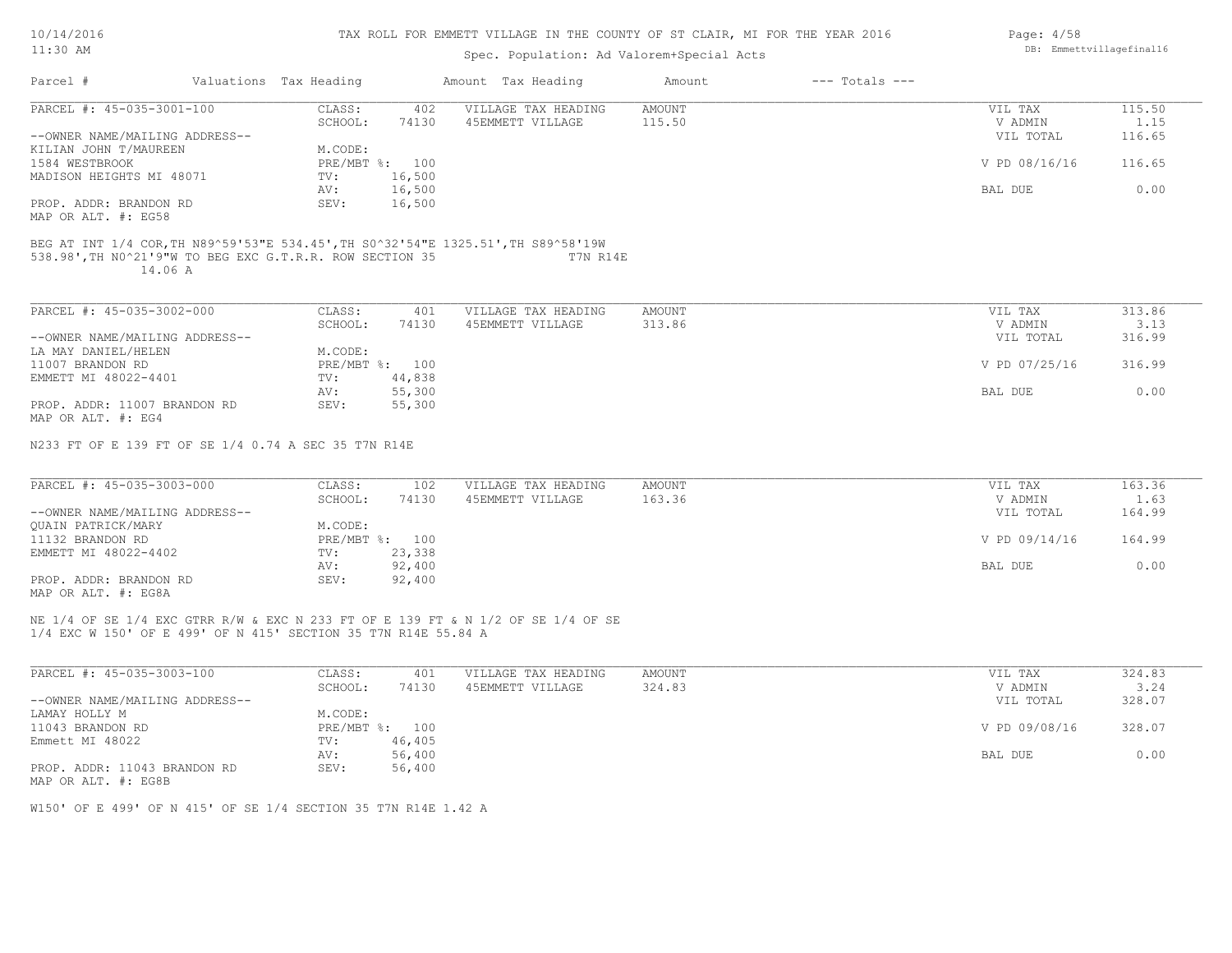### TAX ROLL FOR EMMETT VILLAGE IN THE COUNTY OF ST CLAIR, MI FOR THE YEAR 2016

### Spec. Population: Ad Valorem+Special Acts

| Page: 5/58 |                          |
|------------|--------------------------|
|            | DB: Emmettvillagefinal16 |

| Parcel #                                                                                                        | Valuations Tax Heading |        | Amount Tax Heading  | Amount | $---$ Totals $---$ |               |       |
|-----------------------------------------------------------------------------------------------------------------|------------------------|--------|---------------------|--------|--------------------|---------------|-------|
| PARCEL #: 45-035-3004-000                                                                                       | CLASS:                 | 402    | VILLAGE TAX HEADING | AMOUNT |                    | VIL TAX       | 84.00 |
|                                                                                                                 | SCHOOL:                | 74130  | 45EMMETT VILLAGE    | 84.00  |                    | V ADMIN       | 0.84  |
| --OWNER NAME/MAILING ADDRESS--                                                                                  |                        |        |                     |        |                    | VIL TOTAL     | 84.84 |
| R & R PROPERTY ENTERPRISES, LLC                                                                                 | M.CODE:                |        |                     |        |                    |               |       |
| 36516 SAMOA                                                                                                     | PRE/MBT %:             |        |                     |        |                    | V PD 09/07/16 | 84.84 |
| STERLING HEIGHTS MI 48312                                                                                       | TV:                    | 12,000 |                     |        |                    |               |       |
|                                                                                                                 | AV:                    | 12,000 |                     |        |                    | BAL DUE       | 0.00  |
| PROP. ADDR: BURT RD                                                                                             | SEV:                   | 12,000 |                     |        |                    |               |       |
| the contract of the contract of the contract of the contract of the contract of the contract of the contract of |                        |        |                     |        |                    |               |       |

MAP OR ALT. #: EG7A

S041'25"E 651.06' TO BEG SECTION 35 T7N R14E 10.006 A BEG W 648.38' FROM SE SEC COR,TH W 675',TH N028'16"W 648',TH N8944'24"E 667.13' TH

| PARCEL #: 45-035-3004-100         | CLASS:     | 302    | VILLAGE TAX HEADING | AMOUNT | VIL TAX       | 93.37 |
|-----------------------------------|------------|--------|---------------------|--------|---------------|-------|
|                                   | SCHOOL:    | 74130  | 45EMMETT VILLAGE    | 93.37  | V ADMIN       | 0.93  |
| --OWNER NAME/MAILING ADDRESS--    |            |        |                     |        | VIL TOTAL     | 94.30 |
| DORSEY DANNY W H/W, DORSEY MARY A | M.CODE:    |        |                     |        |               |       |
| 4518 EMMETT RD                    | PRE/MBT %: |        |                     |        | V PD 09/02/16 | 94.30 |
| EMMETT MI 48022                   | TV:        | 13,339 |                     |        |               |       |
|                                   | AV:        | 13,500 |                     |        | BAL DUE       | 0.00  |
| PROP. ADDR: 11118 BURT RD         | SEV:       | 13,500 |                     |        |               |       |
| MAP OR ALT. #: EG7B               |            |        |                     |        |               |       |

24S E 318.38', TH S 0D 41M 25S E 652.5' TO BEG SECTION 35 T7N R14E 4.76 A BEG W 330' FROM SE SEC COR, TH W 318.38', TH N 0D 41M 25S W 651.06', TH N 89D 44M

| PARCEL #: 45-035-3004-200          | CLASS:     | 201    | VILLAGE TAX HEADING | AMOUNT | VIL TAX       | 523.60 |
|------------------------------------|------------|--------|---------------------|--------|---------------|--------|
|                                    | SCHOOL:    | 74130  | 45EMMETT VILLAGE    | 523.60 | V ADMIN       | 5.23   |
| --OWNER NAME/MAILING ADDRESS--     |            |        |                     |        | VIL TOTAL     | 528.83 |
| REEVES KENNETH A./JASON S./CHELSEA | M.CODE:    |        |                     |        |               |        |
| 3961 HITCHINGS                     | PRE/MBT %: |        |                     |        | V PD 09/14/16 | 528.83 |
| Fort Gratiot MI 48059              | TV:        | 74,800 |                     |        |               |        |
|                                    | AV:        | 74,800 |                     |        | BAL DUE       | 0.00   |
| PROP. ADDR: 11116 BURT RD          | SEV:       | 74,800 |                     |        |               |        |
|                                    |            |        |                     |        |               |        |

MAP OR ALT. #: EG7C

654' TO BEG SECTION 35 T7N R14E 4.94 A BEG AT SE SEC COR,TH W 330',TH N041'25"W 652.5',TH N89 44'24"E 330',TH S041'25"E

| PARCEL #: 45-035-3005-000      | CLASS:  | 401            | VILLAGE TAX HEADING | AMOUNT | VIL TAX       | 435.12 |
|--------------------------------|---------|----------------|---------------------|--------|---------------|--------|
|                                | SCHOOL: | 74130          | 45EMMETT VILLAGE    | 435.12 | V ADMIN       | 4.35   |
| --OWNER NAME/MAILING ADDRESS-- |         |                |                     |        | VIL TOTAL     | 439.47 |
| GUDME BRAD                     | M.CODE: |                |                     |        |               |        |
| 305 FITZ RD                    |         | PRE/MBT %: 100 |                     |        | V PD 09/02/16 | 439.47 |
| GOODELLS MI 48027              | TV:     | 62,161         |                     |        |               |        |
|                                | AV:     | 74,800         |                     |        | BAL DUE       | 0.00   |
| PROP. ADDR: 11172 BURT RD      | SEV:    | 74,800         |                     |        |               |        |
| MAP OR ALT. #: EG6C            |         |                |                     |        |               |        |

5.41 A S0^15'9"E 1325.13',TH W 177.95' TO BEG SECTION 35 T7N R14E BEG E 964.94' FROM S 1/4 COR,TH N0^15'9"W 1325.21',TH S 89^58'24"E 177.95',TH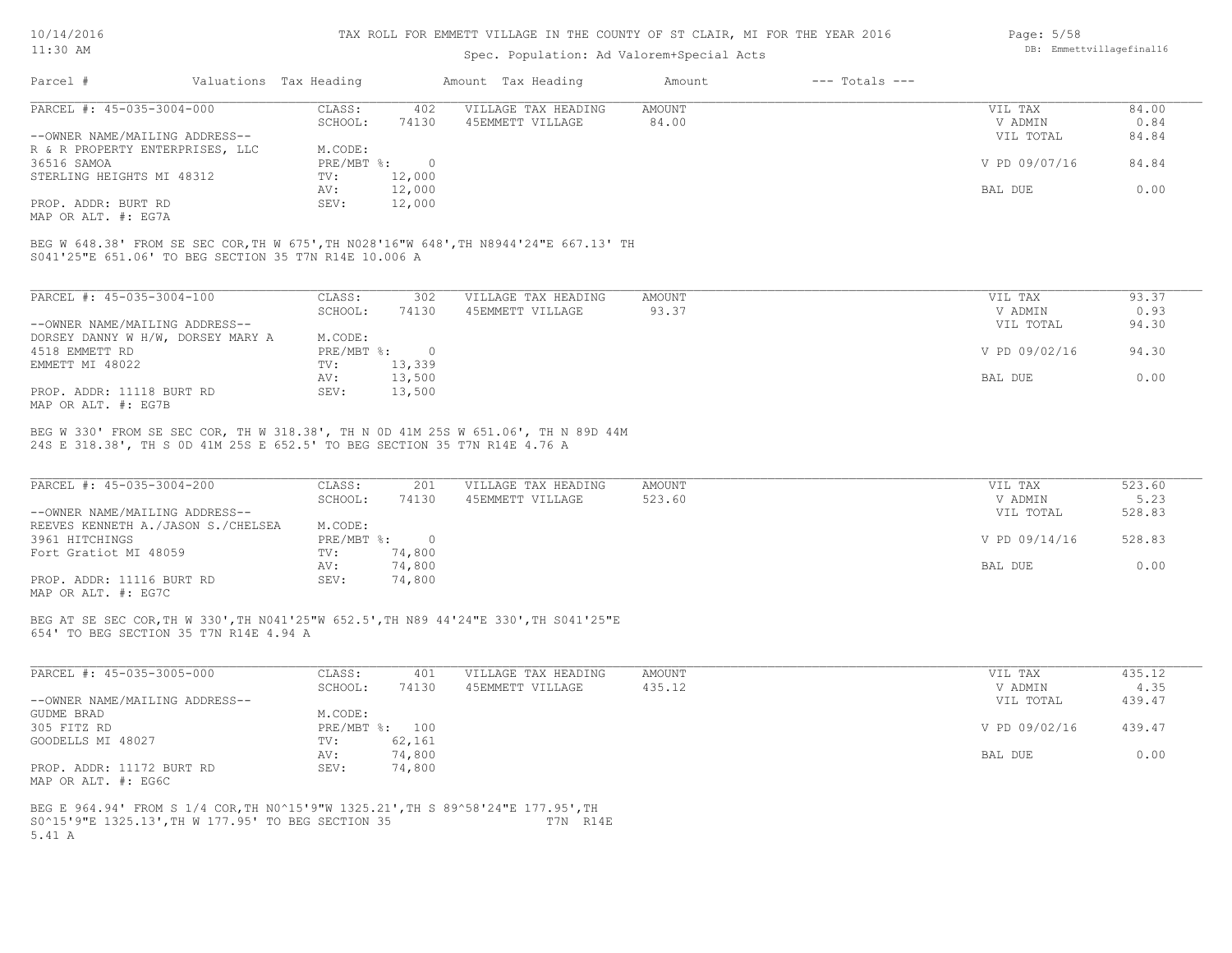| 10/14/2016 |  |
|------------|--|
| 11:30 AM   |  |

# Spec. Population: Ad Valorem+Special Acts

| Page: 6/58 |                          |
|------------|--------------------------|
|            | DB: Emmettvillagefinal16 |

|                                                  | Valuations Tax Heading    |                  | Amount Tax Heading                                                                    | Amount        | $---$ Totals $---$ |               |        |
|--------------------------------------------------|---------------------------|------------------|---------------------------------------------------------------------------------------|---------------|--------------------|---------------|--------|
| PARCEL #: 45-035-3005-100                        | CLASS:                    | 402              | VILLAGE TAX HEADING                                                                   | AMOUNT        |                    | VIL TAX       | 63.70  |
|                                                  | SCHOOL:                   | 74130            | 45EMMETT VILLAGE                                                                      | 63.70         |                    | V ADMIN       | 0.63   |
| --OWNER NAME/MAILING ADDRESS--                   |                           |                  |                                                                                       |               |                    | VIL TOTAL     | 64.33  |
| OUAIN GALIA L/TUCKER A/FRANKLIN J                | M.CODE:                   |                  |                                                                                       |               |                    |               |        |
| 410 N. BATCHEWANA                                | PRE/MBT %:                | $\overline{0}$   |                                                                                       |               |                    | V PD 09/12/16 | 64.33  |
| Clawson MI 48017                                 | TV:                       | 9,100            |                                                                                       |               |                    |               |        |
|                                                  | AV:                       | 9,100            |                                                                                       |               |                    | BAL DUE       | 0.00   |
| PROP. ADDR: BURT RD                              | SEV:                      | 9,100            |                                                                                       |               |                    |               |        |
| MAP OR ALT. #: EG6D                              |                           |                  |                                                                                       |               |                    |               |        |
|                                                  |                           |                  |                                                                                       |               |                    |               |        |
| PARCEL #: 45-035-3005-200                        | CLASS:                    | 401              | VILLAGE TAX HEADING                                                                   | <b>AMOUNT</b> |                    | VIL TAX       | 412.30 |
|                                                  | SCHOOL:                   | 74130            | 45EMMETT VILLAGE                                                                      | 412.30        |                    | V ADMIN       | 4.12   |
| --OWNER NAME/MAILING ADDRESS--                   |                           |                  |                                                                                       |               |                    | VIL TOTAL     | 416.42 |
| MC CLELLAND LARRY<br>11176 BURT RD               | M.CODE:<br>PRE/MBT %: 100 |                  |                                                                                       |               |                    | V PD 08/16/16 | 416.42 |
| EMMETT MI 48022                                  | TV:                       |                  |                                                                                       |               |                    |               |        |
|                                                  | AV:                       | 58,900<br>70,800 |                                                                                       |               |                    | BAL DUE       | 0.00   |
| PROP. ADDR: 11176 BURT RD<br>MAP OR ALT. #: EG6E | SEV:                      | 70,800           |                                                                                       |               |                    |               |        |
|                                                  |                           |                  | BEG E 787' FROM S 1/4 COR, TH NO^15'9"W 13325.29', TH S89^58'24"E 177.94'TH SO^15'9"E |               |                    |               |        |
| 1325.21', TH W 177.94' TO BEG SECTION 35         |                           |                  | T7N R14E 5.41 A                                                                       |               |                    |               |        |

| PARCEL #: 45-035-3006-000      | CLASS:       | 401    | VILLAGE TAX HEADING | AMOUNT | VIL TAX       | 256.79 |  |
|--------------------------------|--------------|--------|---------------------|--------|---------------|--------|--|
|                                | SCHOOL:      | 74130  | 45EMMETT VILLAGE    | 256.79 | V ADMIN       | 2.56   |  |
| --OWNER NAME/MAILING ADDRESS-- |              |        |                     |        | VIL TOTAL     | 259.35 |  |
| WALENTY DANIEL/BETTE TRUSTEE   | M.CODE:      |        |                     |        |               |        |  |
| 11188 BURT RD                  | $PRE/MBT$ %: | 100    |                     |        | V PD 08/30/16 | 259.35 |  |
| EMMETT MI 48022-4407           | TV:          | 36,685 |                     |        |               |        |  |
|                                | AV:          | 42,100 |                     |        | BAL DUE       | 0.00   |  |
| PROP. ADDR: 11188 BURT RD      | SEV:         | 42,100 |                     |        |               |        |  |
| MAP OR ALT. #: EG6B            |              |        |                     |        |               |        |  |

E324 FT MEAS ON S SEC LINE OF W 787 FT OF SW 1/4 OF SE 1/4 9.82 A SEC 35 T7N R14E

| PARCEL #: 45-035-3007-000      | CLASS:     | 402    | VILLAGE TAX HEADING | AMOUNT | 62.48<br>VIL TAX   |  |
|--------------------------------|------------|--------|---------------------|--------|--------------------|--|
|                                | SCHOOL:    | 74130  | 45EMMETT VILLAGE    | 62.48  | 0.62<br>V ADMIN    |  |
| --OWNER NAME/MAILING ADDRESS-- |            |        |                     |        | VIL TOTAL<br>63.10 |  |
| BERNARDI DINO / BRENDA         | M.CODE:    |        |                     |        |                    |  |
| P.O. BOX 241                   | PRE/MBT %: | $\Box$ |                     |        | 63.10<br>BAL DUE   |  |
| Dryden MI 48428                | TV:        | 8,926  |                     |        |                    |  |
|                                | AV:        | 9,000  |                     |        |                    |  |
| PROP. ADDR: 11276 BURT RD      | SEV:       | 9,000  |                     |        |                    |  |
| MAP OR ALT. #: EG6A            |            |        |                     |        |                    |  |

9S E 1325.59'TH W 154.33' TOTHE BEG SEC 35 T7N R14E 4.7 A BEG AT S 1/4 COR.TH N 0D 15M 9S W 1325.66',TH S 89D 58M 24S E 154.33', TH S OD 15M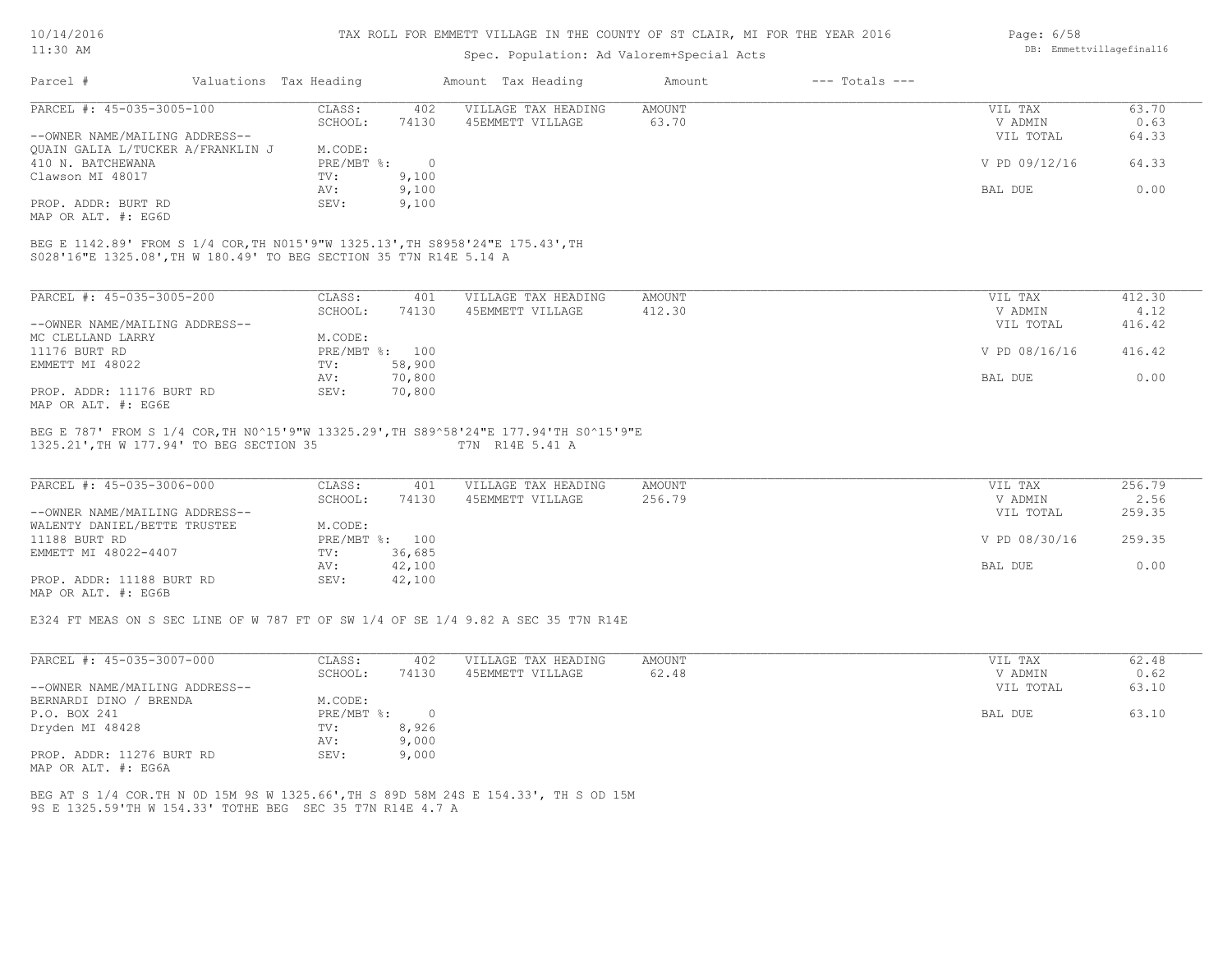#### TAX ROLL FOR EMMETT VILLAGE IN THE COUNTY OF ST CLAIR, MI FOR THE YEAR 2016

### Spec. Population: Ad Valorem+Special Acts

| Parcel #                       | Valuations Tax Heading |       | Amount Tax Heading  | Amount | $---$ Totals $---$ |           |       |
|--------------------------------|------------------------|-------|---------------------|--------|--------------------|-----------|-------|
| PARCEL #: 45-035-3007-100      | CLASS:                 | 402   | VILLAGE TAX HEADING | AMOUNT |                    | VIL TAX   | 63.00 |
|                                | SCHOOL:                | 74130 | 45EMMETT VILLAGE    | 63.00  |                    | V ADMIN   | 0.63  |
| --OWNER NAME/MAILING ADDRESS-- |                        |       |                     |        |                    | VIL TOTAL | 63.63 |
| BERNARDI DINO JR               | M.CODE:                |       |                     |        |                    |           |       |
| P.O. BOX 241                   | PRE/MBT %:             |       |                     |        |                    | BAL DUE   | 63.63 |
| Dryden MI 48428                | TV:                    | 9,000 |                     |        |                    |           |       |
|                                | AV:                    | 9,000 |                     |        |                    |           |       |
| PROP. ADDR: BURT RD            | SEV:                   | 9,000 |                     |        |                    |           |       |
| MAP OR ALT. #: EG6A2           |                        |       |                     |        |                    |           |       |

S0^15'9"E 1325.52',TH W 154.33' TO BEG SECTION 35 T7N R14E 4.70 A BEG E 154.33' FROM S 1/4 COR,TH N0^15'9"W 1325.59',TH S89^58'24"E 154.33',TH

| PARCEL #: 45-035-3007-200           | CLASS:     | 402      | VILLAGE TAX HEADING | AMOUNT | VIL TAX       | 63.00 |
|-------------------------------------|------------|----------|---------------------|--------|---------------|-------|
|                                     | SCHOOL:    | 74130    | 45EMMETT VILLAGE    | 63.00  | V ADMIN       | 0.63  |
| --OWNER NAME/MAILING ADDRESS--      |            |          |                     |        | VIL TOTAL     | 63.63 |
| ADAMS DAVE CLIFFORD/DAVE CHRISTOPHE | M.CODE:    |          |                     |        |               |       |
| 25667 PRINCESS DR.                  | PRE/MBT %: | $\Omega$ |                     |        | V PD 07/25/16 | 63.63 |
| New Baltimore MI 48051              | TV:        | 9,000    |                     |        |               |       |
|                                     | AV:        | 9,000    |                     |        | BAL DUE       | 0.00  |
| PROP. ADDR: BURT RD                 | SEV:       | 9,000    |                     |        |               |       |
| MAP OR ALT. #: EG6A3                |            |          |                     |        |               |       |

 4.70 A S0^15'9"E 1325.44;,TH W 154.34' TO BEG SECTION 35 T7N R14E BEG E 308.66' FROM S 1/4 COR,TH N0^15'9"W 1325.52',TH S89^58'24"E 154.34',TH

| PARCEL #: 45-036-1001-001      | CLASS:  | 102            | VILLAGE TAX HEADING | AMOUNT | VIL TAX       | 332.01 |
|--------------------------------|---------|----------------|---------------------|--------|---------------|--------|
|                                | SCHOOL: | 74130          | 45EMMETT VILLAGE    | 332.01 | V ADMIN       | 3.32   |
| --OWNER NAME/MAILING ADDRESS-- |         |                |                     |        | VIL TOTAL     | 335.33 |
| CENTENNIAL PINES FARMS, INC    | M.CODE: |                |                     |        |               |        |
| 2775 BRICKER RD                |         | PRE/MBT %: 100 |                     |        | V PD 08/04/16 | 335.33 |
| GOODELLS MI 48027              | TV:     | 47,431         |                     |        |               |        |
|                                | AV:     | 117,500        |                     |        | BAL DUE       | 0.00   |
| PROP. ADDR: 2775 BRICKER RD    | SEV:    | 117,500        |                     |        |               |        |
| MAP OR ALT. #: EG16A           |         |                |                     |        |               |        |

0S W 454.62', TH S 2D 24M 40S W 454.81', TH N 87D 5M 0S W 921.01' TO BEG SECTION 36 OF A 1482.39' RADIUS CV TO THE LEFT, L.C. BEARS S 24D 33M 40S W 82.72', TH N 75D 8M 40S W 2191.29', TH S 75D 8M 0S E 76.94' TO W'LY LINE OF M-19, SW'LY 82.73' ALG ARC BEG W 1/4 COR, TH N 2D 33M 5S E 2646.05', TH S 87D 1M 35S E 1315.31', TH S 2D 25M

T7N R14E 76.37 A SPLIT ON 10/14/2005 FROM

74-19-036-1001-000;

Page: 7/58 DB: Emmettvillagefinal16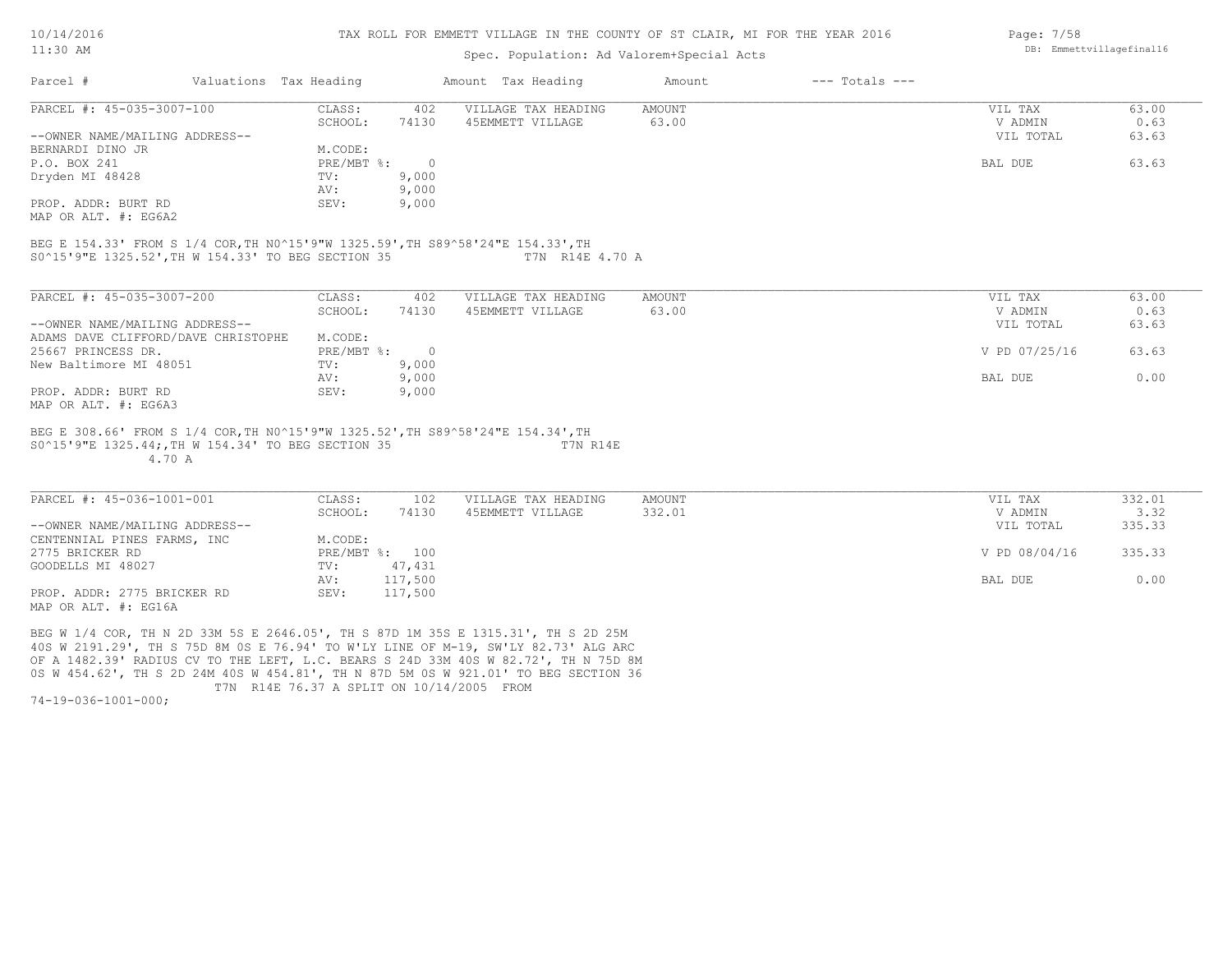#### Spec. Population: Ad Valorem+Special Acts

| Parcel #                       | Valuations Tax Heading |          | Amount Tax Heading  | Amount | $---$ Totals $---$ |               |        |
|--------------------------------|------------------------|----------|---------------------|--------|--------------------|---------------|--------|
| PARCEL #: 45-036-1001-101      | CLASS:                 | 401      | VILLAGE TAX HEADING | AMOUNT |                    | VIL TAX       | 369.49 |
|                                | SCHOOL:                | 74130    | 45EMMETT VILLAGE    | 369.49 |                    | V ADMIN       | 3.69   |
| --OWNER NAME/MAILING ADDRESS-- |                        |          |                     |        |                    | VIL TOTAL     | 373.18 |
| OLEJNIK ROBERT                 | M.CODE:                |          |                     |        |                    |               |        |
| 9901 RYNN RD                   | PRE/MBT %:             | $\Omega$ |                     |        |                    | V PD 08/16/16 | 373.18 |
| Avoca MI 48006                 | TV:                    | 52,785   |                     |        |                    |               |        |
|                                | AV:                    | 63,500   |                     |        |                    | BAL DUE       | 0.00   |
| PROP. ADDR: 3257 KINNEY RD     | SEV:                   | 63,500   |                     |        |                    |               |        |
| MAP OR ALT. #: EG16B           |                        |          |                     |        |                    |               |        |

 3.85 A SPLIT 10/14/2005 FROM 74-19-036-1001-100, 74-19-036-1001-000; W 222.92', TH N 87D 5M 0S W 400' TO BEG SECTION 36 T7N R14E 1482.39' RADIUS CV TO THE LEFT, L.C. BEARS S 20D 10M 25S W 144.24' TH S 2D 25M 40S E 454.62' TO W'LY LNE OF M-19, TH SW'LY 144.3' ALG W'LY LINE OF M-19 & THE ARC OF A BEG S 87D 5M 0S E 921.01' FROM W 1/4 COR, TH N 2D 25M 40S E 454.81', TH S 75D 8M 0S

| PARCEL #: 45-036-1002-000      | CLASS:       | 201    | VILLAGE TAX HEADING | AMOUNT | VIL TAX       | 440.15 |
|--------------------------------|--------------|--------|---------------------|--------|---------------|--------|
|                                | SCHOOL:      | 74130  | 45EMMETT VILLAGE    | 440.15 | V ADMIN       | 4.40   |
| --OWNER NAME/MAILING ADDRESS-- |              |        |                     |        | VIL TOTAL     | 444.55 |
| GREENIA DANIEL                 | M.CODE:      |        |                     |        |               |        |
| P.O. BOX 155                   | $PRE/MBT$ %: |        |                     |        | V PD 08/12/16 | 444.55 |
| 10820 DUNNIGAN RD              | TV:          | 62,879 |                     |        |               |        |
| EMMETT MI 48022                | AV:          | 64,400 |                     |        | BAL DUE       | 0.00   |
|                                | SEV:         | 64,400 |                     |        |               |        |
| PROP. ADDR: 10820 DUNNIGAN RD  |              |        |                     |        |               |        |

MAP OR ALT. #: EG14K1

T7N R14E 7.53 A 385.43', TH S 29D 9M W 240.92', TH N 50D 39M W 428.02' TO BEG SECTION 36 708.45' & S 50D 39M E 310.7' FROM N 1/4 COR, TH N 39D 21M E 250', TH S 48D 43M E 310.7', TH N 2D 22M E 408.45' TO BEG; AND BEG N 87D 8M W 1349.35' & S 2D 22M W S 2D 22M W 250', TH S 42D 50M 48S W 185.55', TH S 39D 21M W 250', TH N 50D 39M W BEG N 87D 8M W 1349.35' & S 2D 22M W 300' FROM N 1/4 COR, TH S 87D 8M E 519.05' TH

| PARCEL #: 45-036-1002-100      | CLASS:       | 201   | VILLAGE TAX HEADING | AMOUNT | VIL TAX       | 28.70 |
|--------------------------------|--------------|-------|---------------------|--------|---------------|-------|
|                                | SCHOOL:      | 74130 | 45EMMETT VILLAGE    | 28.70  | V ADMIN       | 0.28  |
| --OWNER NAME/MAILING ADDRESS-- |              |       |                     |        | VIL TOTAL     | 28.98 |
| GREENIA DANIEL                 | M.CODE:      |       |                     |        |               |       |
| P.O. BOX 155                   | $PRE/MBT$ %: |       |                     |        | V PD 08/12/16 | 28.98 |
| 10820 DUNNIGAN RD              | TV:          | 4,100 |                     |        |               |       |
| EMMETT MI 48022                | AV:          | 4,100 |                     |        | BAL DUE       | 0.00  |
|                                | SEV:         | 4,100 |                     |        |               |       |
| PROP. ADDR: RYNN RD            |              |       |                     |        |               |       |
|                                |              |       |                     |        |               |       |

MAP OR ALT. #: EG14K2

 1.50 A TH N 2D 22M E 300', TH S 87D 3M E 219.05' TO BEG SECTION 36 T7N R14E BEG N 87D 8M W 1130.3' FROM N 1/4 COR, TH S 2D 22M W 300', TH N 87D 3M W 219.05', Page: 8/58 DB: Emmettvillagefinal16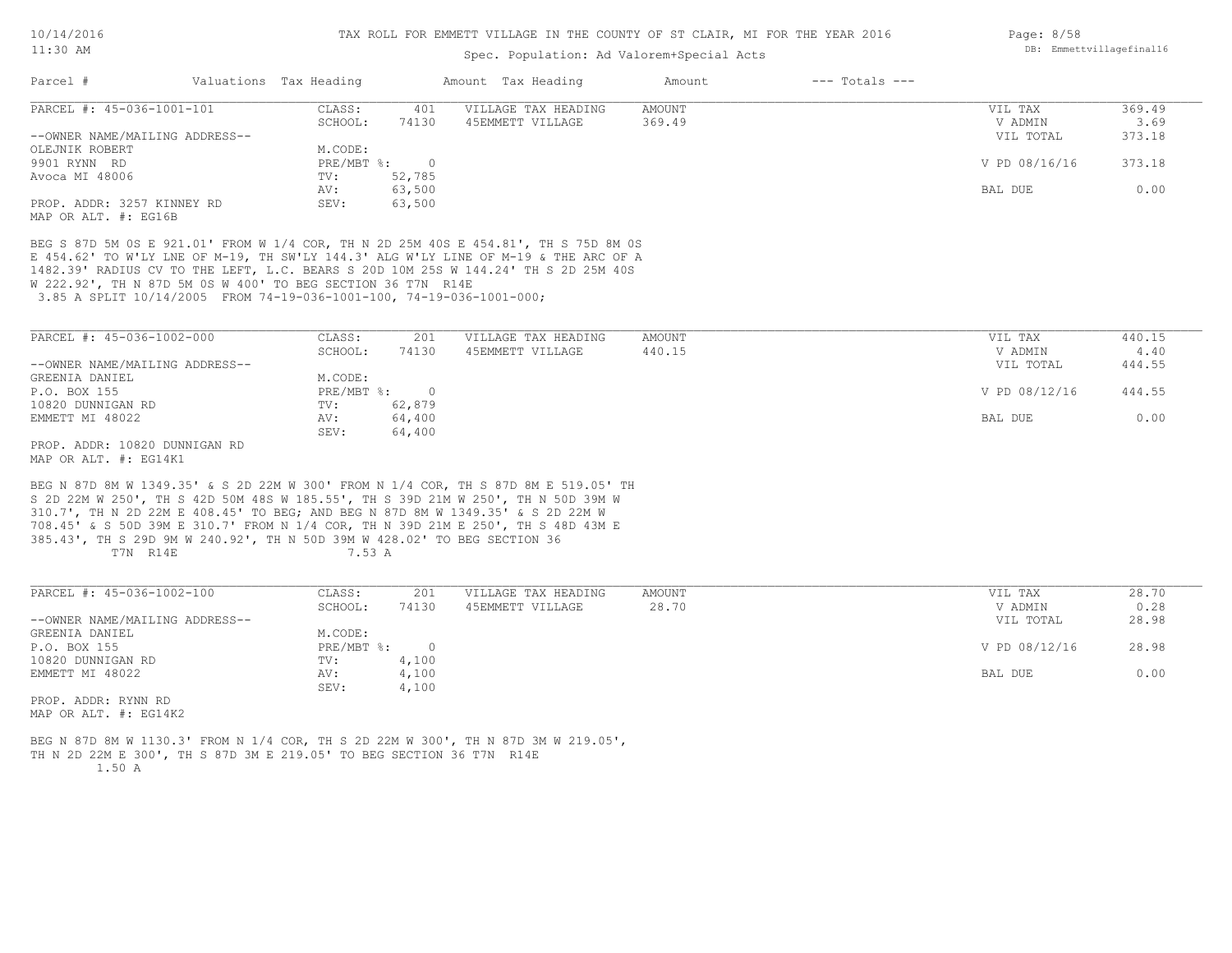#### TAX ROLL FOR EMMETT VILLAGE IN THE COUNTY OF ST CLAIR, MI FOR THE YEAR 2016

### Spec. Population: Ad Valorem+Special Acts

| Page: 9/58 |                          |
|------------|--------------------------|
|            | DB: Emmettvillagefinal16 |

| Parcel #                       | Valuations Tax Heading |                | Amount Tax Heading  | Amount | $---$ Totals $---$ |               |        |
|--------------------------------|------------------------|----------------|---------------------|--------|--------------------|---------------|--------|
| PARCEL #: 45-036-1003-000      | CLASS:                 | 401            | VILLAGE TAX HEADING | AMOUNT |                    | VIL TAX       | 504.97 |
|                                | SCHOOL:                | 74130          | 45EMMETT VILLAGE    | 504.97 |                    | V ADMIN       | 5.04   |
| --OWNER NAME/MAILING ADDRESS-- |                        |                |                     |        |                    | VIL TOTAL     | 510.01 |
| LEVIN PAUL/MICHELLE            | M.CODE:                |                |                     |        |                    |               |        |
| 10835 RYNN RD                  |                        | PRE/MBT %: 100 |                     |        |                    | V PD 09/08/16 | 510.01 |
| EMMETT MI 48022                | TV:                    | 72,139         |                     |        |                    |               |        |
|                                | AV:                    | 95,600         |                     |        |                    | BAL DUE       | 0.00   |
| PROP. ADDR: 10835 RYNN RD      | SEV:                   | 95,600         |                     |        |                    |               |        |
| MAP OR ALT. #: EG14C/F         |                        |                |                     |        |                    |               |        |

FT TO BEG. 3.09 A SEC 36 T7N R14E FT, TH N 87 DEG 8 MIN W 450 FT, TH N 2 DEG 22 MIN E 300 FT, TH S 87 DEG 8 MIN E 450 BEG ON N SEC LINE N 87 DEG 8 MIN W 680.3 FT FROM N 1/4 COR, TH S 2 DEG 22 MIN W 300

| PARCEL #: 45-036-1006-000          | CLASS:  | 401            | VILLAGE TAX HEADING | AMOUNT | VIL TAX   | 383.76 |
|------------------------------------|---------|----------------|---------------------|--------|-----------|--------|
|                                    | SCHOOL: | 74130          | 45EMMETT VILLAGE    | 383.76 | V ADMIN   | 3.83   |
| --OWNER NAME/MAILING ADDRESS--     |         |                |                     |        | VIL TOTAL | 387.59 |
| STAMM DAVID/LAURA/REYNOLDS CRYSTEL | M.CODE: |                |                     |        |           |        |
| 3405 KINNEY RD                     |         | PRE/MBT %: 100 |                     |        | BAL DUE   | 387.59 |
| Emmett MI 48022                    | TV:     | 54,823         |                     |        |           |        |
|                                    | AV:     | 65,200         |                     |        |           |        |
| PROP. ADDR: 3405 KINNEY RD         | SEV:    | 65,200         |                     |        |           |        |
| MAP OR ALT. $\#$ : EG14H/J         |         |                |                     |        |           |        |

185.55',TH N222'E 250',TH S878'E 497.03' TO BEG SECTION 36 T7N R14E 7.71 A TO W'LY LINE M-19 FROM N 1/4 COR,TH S299'W 704.51' TH N4843'W 385.43',TH N4250'48"E W OF N 1/4 COR,TH S222'W 300',TH S878'E TO M-19 & BEG N878'W 330.65' & S252'W 300' THAT PART OF NW 1/4 LYING W OF NEW M-19 & N & E OF A LINE, BEG ON N SEC LINE 680.3'

| PARCEL #: 45-036-1008-001           | CLASS:     | 401    | VILLAGE TAX HEADING | AMOUNT | VIL TAX       | 80.59 |
|-------------------------------------|------------|--------|---------------------|--------|---------------|-------|
|                                     | SCHOOL:    | 74130  | 45EMMETT VILLAGE    | 80.59  | V ADMIN       | 0.80  |
| --OWNER NAME/MAILING ADDRESS--      |            |        |                     |        | VIL TOTAL     | 81.39 |
| BIRKENSHAW ROBERT                   | M.CODE:    |        |                     |        |               |       |
| P.O. BOX 188                        | PRE/MBT %: |        |                     |        | V PD 09/14/16 | 81.39 |
| EMMETT MI 48022                     | TV:        | 11,514 |                     |        |               |       |
|                                     | AV:        | 12,300 |                     |        | BAL DUE       | 0.00  |
| PROP. ADDR: 3301 EMMETT RD          | SEV:       | 12,300 |                     |        |               |       |
| MAP OR ALT. $\#$ : EG14A/B/24/25/26 |            |        |                     |        |               |       |

19-036-1009-000, 19-036-1010-000; R14E 3.63 A SPLIT ON 11/21/2007 FROM 19-036-1008-000, 19-036-1007-000, PART OF N 1/2 OF SE 1/4 OF NW 1/4 LYING SW OF M-21 & E OF EMMETT RD SECTION 36 T7N 1/4 ALSO W 99' OF E 231' OF N 99' OF S 660' OF SE 1/4 OF NW 1/4 & E 393 FT OF THAT 594' OF THE E 132' OF THE SE 1/4 & N 66' OF THE S 660' OF E 132' OF SE 1/4 OF NW THE N 66' OF THE S 458' OF THE E 132' OF THE SE 1/4 OF NW 1/4 & THE N 136' OF THE S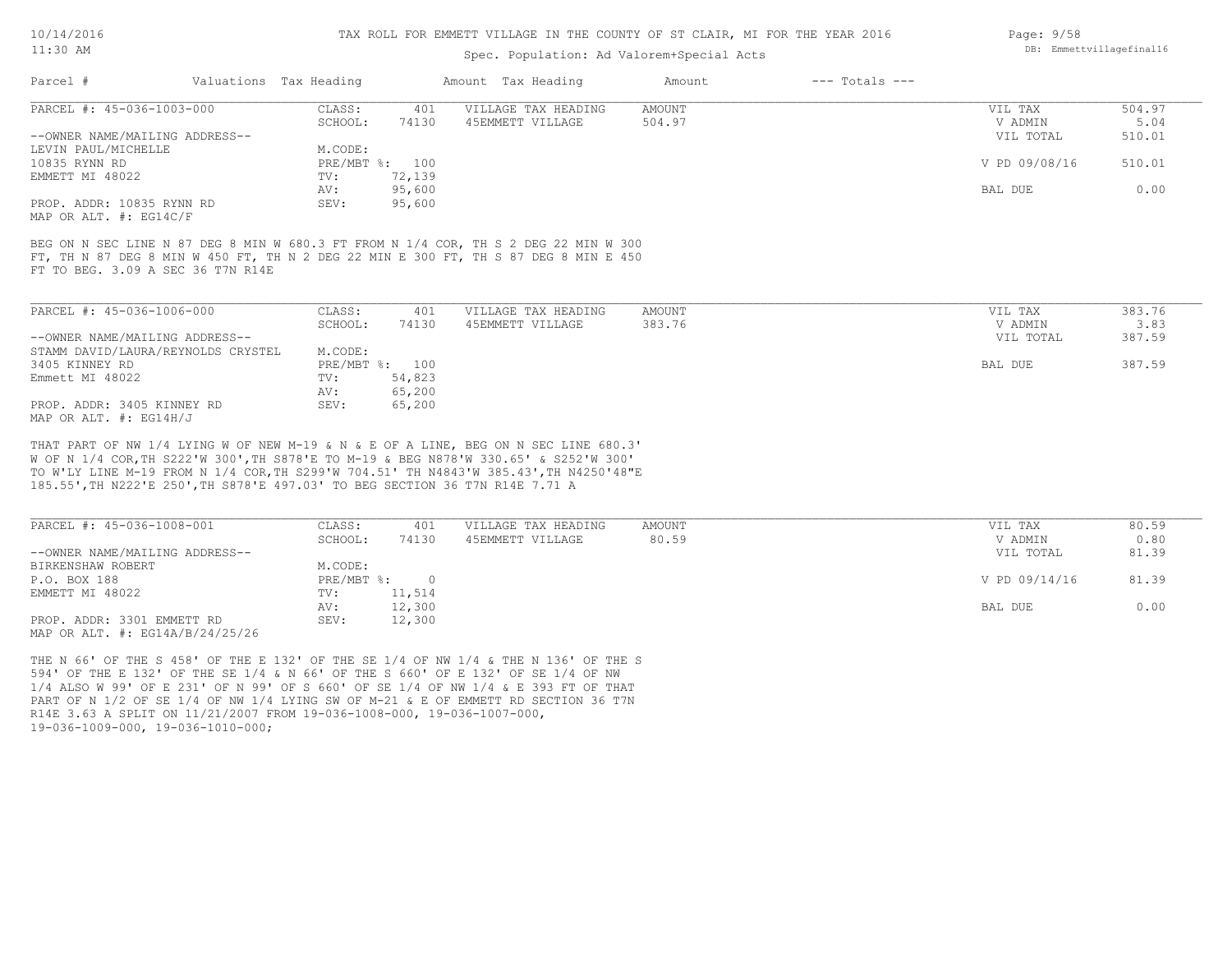| 10/14/2016 |  |
|------------|--|
| :30        |  |

### Spec. Population: Ad Valorem+Special Acts

| Page: 10/58              |
|--------------------------|
| DB: Emmettvillagefinal16 |

| Parcel #                       | Valuations Tax Heading |          | Amount Tax Heading  | Amount | $---$ Totals $---$ |           |        |
|--------------------------------|------------------------|----------|---------------------|--------|--------------------|-----------|--------|
| PARCEL #: 45-036-1011-000      | CLASS:                 | 201      | VILLAGE TAX HEADING | AMOUNT |                    | VIL TAX   | 171.19 |
|                                | SCHOOL:                | 74130    | 45EMMETT VILLAGE    | 171.19 |                    | V ADMIN   | 1.71   |
| --OWNER NAME/MAILING ADDRESS-- |                        |          |                     |        |                    | VIL TOTAL | 172.90 |
| FULLERTON JAMES/S ET-AL        | M.CODE:                |          |                     |        |                    |           |        |
| 21735 GREGORY                  | $PRE/MBT$ %:           | $\Omega$ |                     |        |                    | BAL DUE   | 172.90 |
| DEARBORN MI 48124              | TV:                    | 24,457   |                     |        |                    |           |        |
|                                | AV:                    | 24,500   |                     |        |                    |           |        |
| PROP. ADDR: 3279 EMMETT RD     | SEV:                   | 24,500   |                     |        |                    |           |        |
| MAP OR ALT. #: EG23            |                        |          |                     |        |                    |           |        |

T7N R14E THE N 227 FT OF THE S 392 FT OF THE E 132 FT OF THE SE 1/4 OF NW 1/4 .69 A SEC 36

| PARCEL #: 45-036-1012-000      | CLASS:                    | 401    | VILLAGE TAX HEADING | AMOUNT | VIL TAX   | 303.16 |
|--------------------------------|---------------------------|--------|---------------------|--------|-----------|--------|
|                                | SCHOOL:                   | 74130  | 45EMMETT VILLAGE    | 303.16 | V ADMIN   | 3.03   |
| --OWNER NAME/MAILING ADDRESS-- |                           |        |                     |        | VIL TOTAL | 306.19 |
| BECK DAVID J/GAIL R.           | M.CODE:                   |        |                     |        |           |        |
| 10772 BRANDON RD               | $PRE/MBT$ $\frac{1}{6}$ : | 100    |                     |        | BAL DUE   | 306.19 |
| EMMETT MI 48022                | TV:                       | 43,309 |                     |        |           |        |
|                                | AV:                       | 52,300 |                     |        |           |        |
| PROP. ADDR: 10772 BRANDON RD   | SEV:                      | 52,300 |                     |        |           |        |
| MAP OR ALT. #: EG22            |                           |        |                     |        |           |        |

THEREOF. 3.63 A SEC 36 T7N R14E 946.9 FT & EXC E 132 FT OF N 495 FT THEREOF & EXC W 99 FT OF E 231 FT OF N 99 FT THAT PART OF S 1/2 OF SE 1/4 OF NW 1/4 LYING N & W OF BRANDON & EMMETT RDS, EXC W

| PARCEL #: 45-036-1012-100      | CLASS:         | 402   | VILLAGE TAX HEADING | AMOUNT | VIL TAX       | 54.76 |
|--------------------------------|----------------|-------|---------------------|--------|---------------|-------|
|                                | SCHOOL:        | 74130 | 45EMMETT VILLAGE    | 54.76  | V ADMIN       | 0.54  |
| --OWNER NAME/MAILING ADDRESS-- |                |       |                     |        | VIL TOTAL     | 55.30 |
| PIERCE DENNIS R.TRUST          | M.CODE:        |       |                     |        |               |       |
| 10895 BRANDON RD               | PRE/MBT %: 100 |       |                     |        | V PD 09/08/16 | 55.30 |
| EMMETT MI 48022                | TV:            | 7,823 |                     |        |               |       |
|                                | AV:            | 8,600 |                     |        | BAL DUE       | 0.00  |
| PROP. ADDR: BRANDON RD         | SEV:           | 8,600 |                     |        |               |       |
| תממקה . 4 חזר תמשתות           |                |       |                     |        |               |       |

MAP OR ALT. #: EG22B

 2.80 A N2^34'25"E 396',TH N87^4'W 99',TH N2^34'25"E 99' TO BEG SECTION 36 T7N R14E 214.43', RADIUS 263.43', CHORD BEARING N56^10'54"E 208.56',TH N87^4'E 63.04',TH S2^34'25"W 429.17',TH S87^4'W E 161',TH S4^1'50"W 190.65',TH ALG CURV TO LEFT BEG S2^34'25"W 1983.26' & N87^4'W 231' FROM N 1/4 COR, TH N87^4'W 162',TH

| PARCEL #: 45-036-1013-000      | CLASS:  | 401            | VILLAGE TAX HEADING | AMOUNT | VIL TAX       | 191.87 |
|--------------------------------|---------|----------------|---------------------|--------|---------------|--------|
|                                | SCHOOL: | 74130          | 45EMMETT VILLAGE    | 191.87 | V ADMIN       | 1.91   |
| --OWNER NAME/MAILING ADDRESS-- |         |                |                     |        | VIL TOTAL     | 193.78 |
| HAZELMAN JACK E/MATILDA        | M.CODE: |                |                     |        |               |        |
| 10782 BRANDON RD               |         | PRE/MBT %: 100 |                     |        | V PD 08/04/16 | 193.78 |
| EMMETT MI 48022-4506           | TV:     | 27,411         |                     |        |               |        |
|                                | AV:     | 33,200         |                     |        | BAL DUE       | 0.00   |
| PROP. ADDR: 10782 BRANDON RD   | SEV:    | 33,200         |                     |        |               |        |
| MAP OR ALT. #: EG21A           |         |                |                     |        |               |        |

THE E 100 FT OF W 946.9 FT OF S 1/2 OF SE 1/4 OF NW 1/4 1.51 A SEC 36 T7N R14E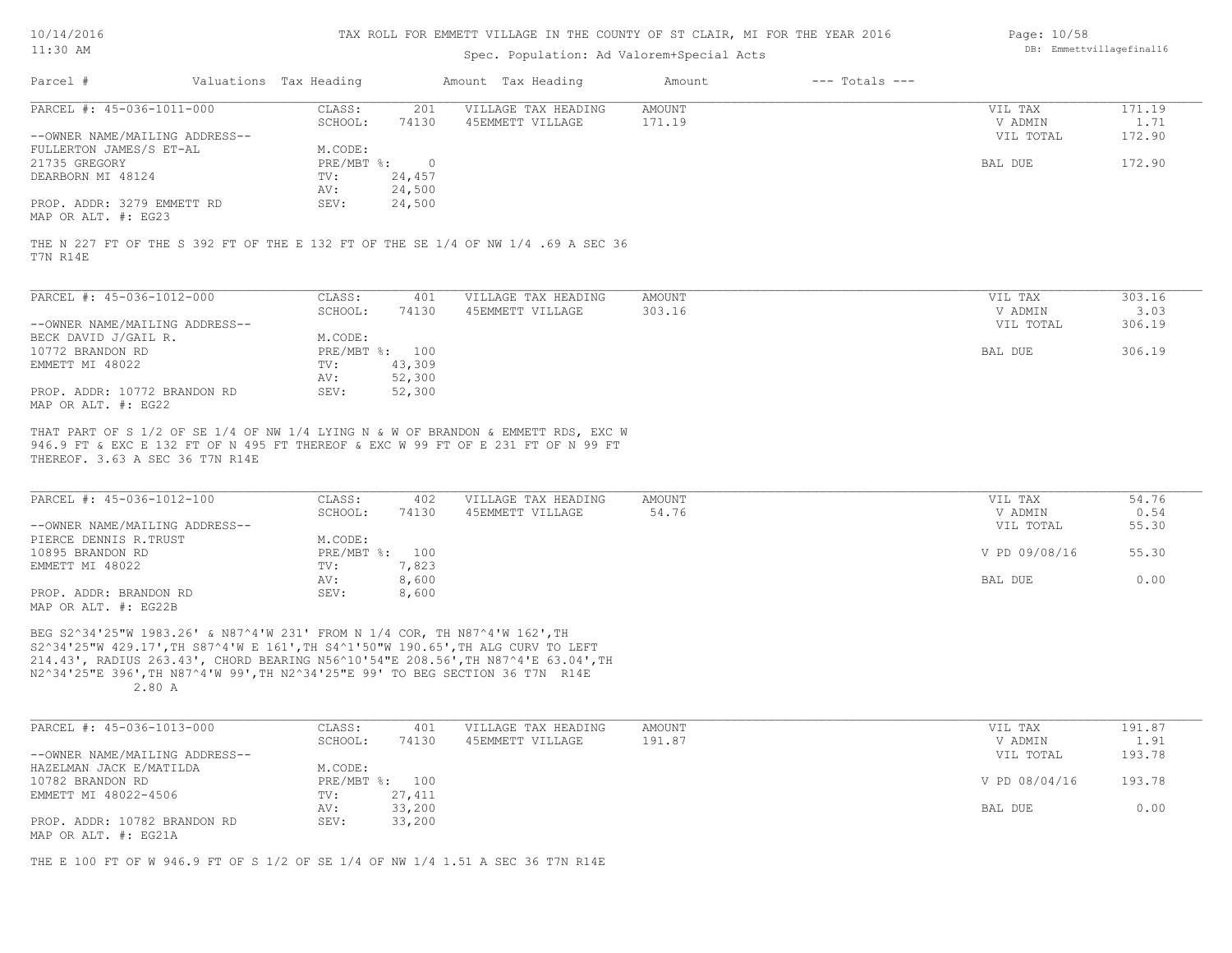#### TAX ROLL FOR EMMETT VILLAGE IN THE COUNTY OF ST CLAIR, MI FOR THE YEAR 2016

### Spec. Population: Ad Valorem+Special Acts

| Parcel #                       | Valuations Tax Heading |                | Amount Tax Heading  | Amount | $---$ Totals $---$ |               |        |
|--------------------------------|------------------------|----------------|---------------------|--------|--------------------|---------------|--------|
| PARCEL #: 45-036-1014-000      | CLASS:                 | 401            | VILLAGE TAX HEADING | AMOUNT |                    | VIL TAX       | 142.43 |
|                                | SCHOOL:                | 74130          | 45EMMETT VILLAGE    | 142.43 |                    | V ADMIN       | 1.42   |
| --OWNER NAME/MAILING ADDRESS-- |                        |                |                     |        |                    | VIL TOTAL     | 143.85 |
| MCNESKY GUY                    | M.CODE:                |                |                     |        |                    |               |        |
| 10786 BRANDON RD               |                        | PRE/MBT %: 100 |                     |        |                    | V PD 09/02/16 | 143.85 |
| Emmett MI 48022                | TV:                    | 20,348         |                     |        |                    |               |        |
|                                | AV:                    | 24,400         |                     |        |                    | BAL DUE       | 0.00   |
| PROP. ADDR: 10786 BRANDON RD   | SEV:                   | 24,400         |                     |        |                    |               |        |
|                                |                        |                |                     |        |                    |               |        |

MAP OR ALT. #: EG21C

E70 FT OF W 846.9 FT OF S 1/2 OF SE 1/4 OF NW 1/4 1.06 A SEC 36 T7N R14E

| PARCEL #: 45-036-1016-001      | CLASS:     | 401    | VILLAGE TAX HEADING | AMOUNT | VIL TAX       | 253.23 |
|--------------------------------|------------|--------|---------------------|--------|---------------|--------|
|                                | SCHOOL:    | 74130  | 45EMMETT VILLAGE    | 253.23 | V ADMIN       | 2.53   |
| --OWNER NAME/MAILING ADDRESS-- |            |        |                     |        | VIL TOTAL     | 255.76 |
| KEEGAN PATRICK V               | M.CODE:    |        |                     |        |               |        |
| 3207 QUAIN RD                  | PRE/MBT %: |        |                     |        | V PD 08/08/16 | 255.76 |
| Emmett MI 48022                | TV:        | 36,176 |                     |        |               |        |
|                                | AV:        | 43,200 |                     |        | BAL DUE       | 0.00   |
| PROP. ADDR: 10806 BRANDON RD   | SEV:       | 43,200 |                     |        |               |        |
| MAP OR ALT. $\#$ : EG20/21B    |            |        |                     |        |               |        |

11/08/2007 FROM 19-036-1016-000, 19-036-1015-000; E 235' OF W 776.9' OF S 1/2 OF SE 1/4 OF NW 1/4 SECTION 36 T7N R14E 3.51 A SPLIT ON

| PARCEL #: 45-036-1017-000      | CLASS:     | 708   | VILLAGE TAX HEADING | AMOUNT | VIL TAX   | 0.00 |
|--------------------------------|------------|-------|---------------------|--------|-----------|------|
|                                | SCHOOL:    | 74130 | 45EMMETT VILLAGE    | 0.00   | V ADMIN   | 0.00 |
| --OWNER NAME/MAILING ADDRESS-- |            |       |                     |        | VIL TOTAL | 0.00 |
| ARCHBISHOP OF DET CHURCH       | M.CODE:    |       |                     |        |           |      |
| 1234 WASHINGTON BLVD           | PRE/MBT %: |       |                     |        | BAL DUE   | 0.00 |
| DETROIT MI 48226-1825          | TV:        |       |                     |        |           |      |
|                                | AV:        |       |                     |        |           |      |
| PROP. ADDR: 10828 BRANDON RD   | SEV:       |       |                     |        |           |      |
| MAP OR ALT. #: EG19A           |            |       |                     |        |           |      |

80D 16M E 103.31' SECTION 36 T7N R14E 3.7 A S 87D 4M E 1356.82' & N 23D 9M E 378.97' FROM W 1/4 COR,TH S 71D 6M E 285' TH S ALL THAT PART OF THE W 541.9' OF SE 1/4 OF NW 1/4 LYING E OF M-19 & S OF A LINE BEG

| PARCEL #: 45-036-1017-100      | CLASS:     | 704   | VILLAGE TAX HEADING | AMOUNT | VIL TAX   | 0.00 |
|--------------------------------|------------|-------|---------------------|--------|-----------|------|
|                                | SCHOOL:    | 74130 | 45EMMETT VILLAGE    | 0.00   | V ADMIN   | 0.00 |
| --OWNER NAME/MAILING ADDRESS-- |            |       |                     |        | VIL TOTAL | 0.00 |
| YALE PUBLIC SCHOOLS            | M.CODE:    |       |                     |        |           |      |
| 198 SCHOOL DR                  | PRE/MBT %: |       |                     |        | BAL DUE   | 0.00 |
| YALE MI 48097-3342             | TV:        |       |                     |        |           |      |
|                                | AV:        |       |                     |        |           |      |
| PROP. ADDR: BRANDON RD         | SEV:       |       |                     |        |           |      |
| MAP OR ALT. #: EG19B           |            |       |                     |        |           |      |

103.31',TH N 71D 6M W 285' TO BEG. SECTION 36 T7N R14E 7.84 A S 23D 4M W 373.72',TH N 87D 4M W 400.11',TH S 3D 12M 30S W 393.98',TH N 80D 16M 50D 35M E 217.85',TH S 2D 34M W 21.24', TH S 39D 25M W 18',TH S 50D 35M E 13.49',TH 323.25',TH S 87D 4M E 23.53', TH N 29D 12M E 550.15',TH N 79D 21M E 228.45',TH S BEG S 87D 4M E 1356.82' & N 23D 9M E 378.97' FROM W 1/4 COR,TH N 23D 9M E

Page: 11/58 DB: Emmettvillagefinal16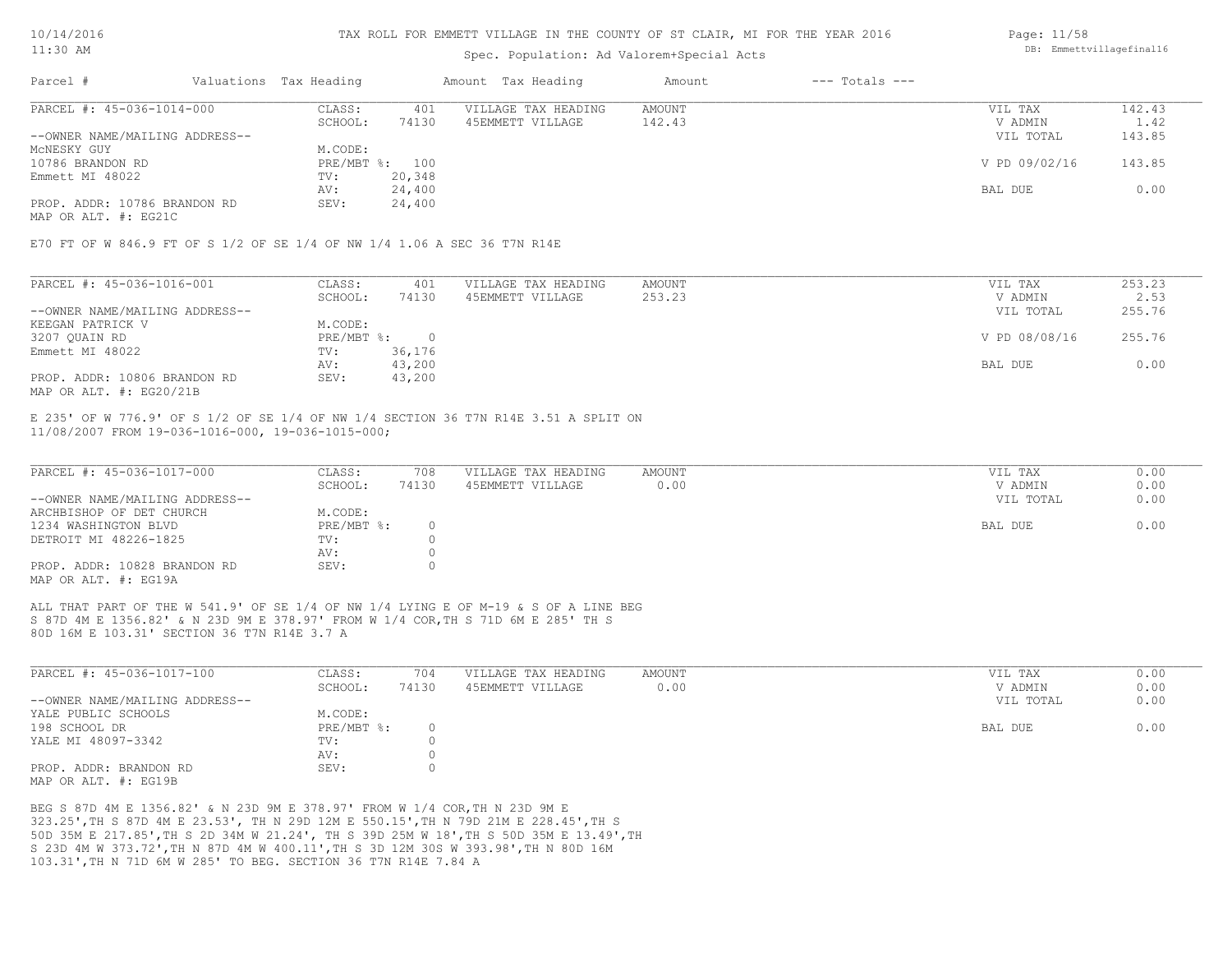#### TAX ROLL FOR EMMETT VILLAGE IN THE COUNTY OF ST CLAIR, MI FOR THE YEAR 2016

### Spec. Population: Ad Valorem+Special Acts

|        | $---$ Totals $---$                                                      |        |
|--------|-------------------------------------------------------------------------|--------|
| AMOUNT | VIL TAX                                                                 | 278.02 |
| 278.02 | V ADMIN                                                                 | 2.78   |
|        | VIL TOTAL                                                               | 280.80 |
|        |                                                                         |        |
|        | BAL DUE                                                                 | 280.80 |
|        |                                                                         |        |
|        |                                                                         |        |
|        |                                                                         |        |
|        | Amount Tax Heading<br>Amount<br>VILLAGE TAX HEADING<br>45EMMETT VILLAGE |        |

M-19 1.08 A SEC 36 T7N R14E ON W LINE 1172.84 FT S OF C.L. M-21, TH S 79 DEG 37 MIN E TO M-19, & LYING W OF THAT PART OF N 241.75 FT OF S 695.25 FT OF E 1/2 OF NW 1/4 LYING S OF A LINE, BEG

| PARCEL #: 45-036-1019-000      | CLASS:  | 401            | VILLAGE TAX HEADING | AMOUNT | VIL TAX       | 266.06 |
|--------------------------------|---------|----------------|---------------------|--------|---------------|--------|
|                                | SCHOOL: | 74130          | 45EMMETT VILLAGE    | 266.06 | V ADMIN       | 2.66   |
| --OWNER NAME/MAILING ADDRESS-- |         |                |                     |        | VIL TOTAL     | 268.72 |
| SCHEIBLE GERALD/AGNES          | M.CODE: |                |                     |        |               |        |
| 3319 KINNEY RD                 |         | PRE/MBT %: 100 |                     |        | V PD 08/04/16 | 268.72 |
| EMMETT MI 48022-3507           | TV:     | 38,009         |                     |        |               |        |
|                                | AV:     | 46,400         |                     |        | BAL DUE       | 0.00   |
| PROP. ADDR: 3319 KINNEY RD     | SEV:    | 46,400         |                     |        |               |        |
| MAP OR ALT. #: EG17B           |         |                |                     |        |               |        |

TH N 2 DEG 31 MIN E 146 FT TO BEG. 0.70 A SEC 36 T7N R14E 253.97 FT TH S 29 DEG 09 MIN W ALG M-19 152.74 FT, TH N 79 DEG 37 MIN W 184.85 FT BEG ON W LINE OF E 1/2 OF NW 1/4, 1026.84 FT S OF C.L. M-21, TH S 79 DEG 37 MIN E

| PARCEL #: 45-036-1020-000      | CLASS:  | 401            | VILLAGE TAX HEADING | AMOUNT | VIL TAX       | 241.10 |
|--------------------------------|---------|----------------|---------------------|--------|---------------|--------|
|                                | SCHOOL: | 74130          | 45EMMETT VILLAGE    | 241.10 | V ADMIN       | 2.41   |
| --OWNER NAME/MAILING ADDRESS-- |         |                |                     |        | VIL TOTAL     | 243.51 |
| PERRY LEONARD/MARG TRUST       | M.CODE: |                |                     |        |               |        |
| 3323 KINNEY RD                 |         | PRE/MBT %: 100 |                     |        | V PD 07/25/16 | 243.51 |
| EMMETT MI 48022-3507           | TV:     | 34,443         |                     |        |               |        |
|                                | AV:     | 42,200         |                     |        | BAL DUE       | 0.00   |
| PROP. ADDR: 3323 KINNEY RD     | SEV:    | 42,200         |                     |        |               |        |
| MAP OR ALT. #: EG18            |         |                |                     |        |               |        |

DEG 9 MIN E TO BEG. 1.25 A SEC 36 T7N R14E W 370.84 FT, TH S 2 DEG 27 MIN E 132 FT, TH S 79 DEG 37 MIN E TO RD C.L. TH N 29 BEG ON C.L. M-19 S 29 DEG 9 MIN W 544.8 FT FROM INT WITH C.L. M-21, TH N 79 1/2 DEG

| PARCEL #: 45-036-1021-000      | CLASS:       | 201     | VILLAGE TAX HEADING | AMOUNT | VIL TAX       | 811.30 |
|--------------------------------|--------------|---------|---------------------|--------|---------------|--------|
|                                | SCHOOL:      | 74130   | 45EMMETT VILLAGE    | 811.30 | V ADMIN       | 8.11   |
| --OWNER NAME/MAILING ADDRESS-- |              |         |                     |        | VIL TOTAL     | 819.41 |
| AMTEC HOLDING LLC              | M.CODE:      |         |                     |        |               |        |
| 14220 BELLE RIVER RD           | $PRE/MBT$ %: |         |                     |        | V PD 07/28/16 | 819.41 |
| Allenton MI 48002              | TV:          | 115,900 |                     |        |               |        |
|                                | AV:          | 115,900 |                     |        | BAL DUE       | 0.00   |
| PROP. ADDR: DUNNIGAN RD        | SEV:         | 115,900 |                     |        |               |        |
| MAP OR ALT. $\#$ : EG14G       |              |         |                     |        |               |        |

A SEC 36 T7N R14E 544.8 FT, TH N 79 DEG 30 MIN W 370.84 FT, TH N 2 DEG 27 MIN E 894.84 FT TO BEG. 8.5 FT ON C.L. OF M-21 TO INT OF C.L. OF RE-LOC M-19, TH S 29 DEG 9 MIN W ON SAID C.L. BEG AT INT OF W LINE OF E 1/2 OF NW 1/4 & C.L. OF M-21, TH S 50 DEG 39 MIN E 765.3

Page: 12/58 DB: Emmettvillagefinal16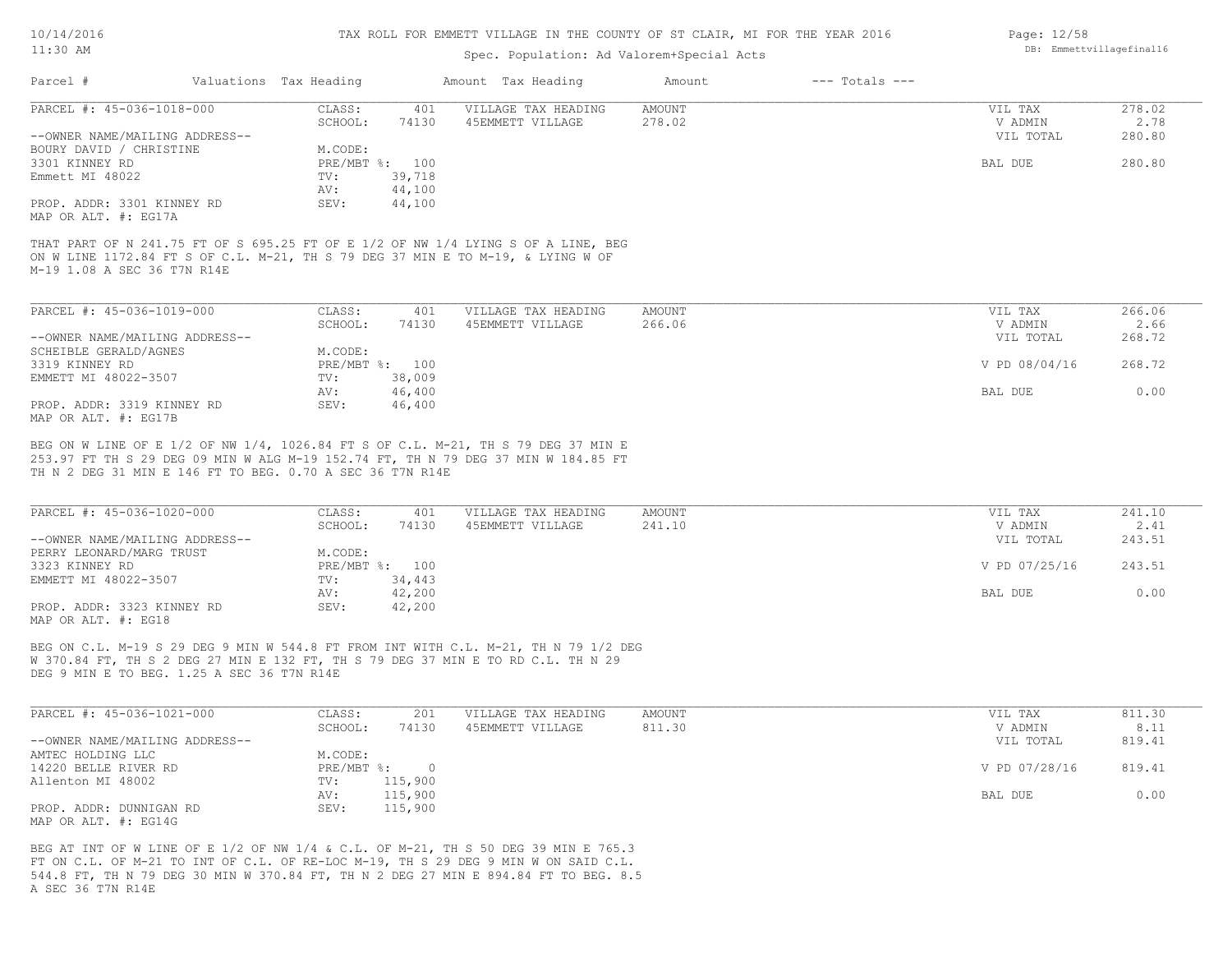10/14/2016

#### 11:30 AM

### TAX ROLL FOR EMMETT VILLAGE IN THE COUNTY OF ST CLAIR, MI FOR THE YEAR 2016

| THE OCITI                      | DD. Emmettviilagelinalio |         |                     |        |                    |               |        |
|--------------------------------|--------------------------|---------|---------------------|--------|--------------------|---------------|--------|
| Parcel #                       | Valuations Tax Heading   |         | Amount Tax Heading  | Amount | $---$ Totals $---$ |               |        |
| PARCEL #: 45-036-2001-000      | CLASS:                   | 101     | VILLAGE TAX HEADING | AMOUNT |                    | VIL TAX       | 147.22 |
|                                | SCHOOL:                  | 74130   | 45EMMETT VILLAGE    | 147.22 |                    | V ADMIN       | 1.47   |
| --OWNER NAME/MAILING ADDRESS-- |                          |         |                     |        |                    | VIL TOTAL     | 148.69 |
| KEEGAN JAMES L/NANCY           | M.CODE:                  |         |                     |        |                    |               |        |
| 3516 EMMETT RD                 | PRE/MBT %: 100           |         |                     |        |                    | V PD 08/12/16 | 148.69 |
| EMMETT MI 48022-3900           | TV:                      | 21,032  |                     |        |                    |               |        |
|                                | AV:                      | 118,600 |                     |        |                    | BAL DUE       | 0.00   |

MAP OR ALT. #: EG10 PROP. ADDR: EMMETT RD SEV: 118,600 AV: 118,600 BAL DUE 0.00

NW 1/4 OF NE 1/4 40 A SEC 36 T7N R14E

| PARCEL #: 45-036-2002-000      | CLASS:  | 402            | VILLAGE TAX HEADING | AMOUNT | VIL TAX       | 140.00 |
|--------------------------------|---------|----------------|---------------------|--------|---------------|--------|
|                                | SCHOOL: | 74130          | 45EMMETT VILLAGE    | 140.00 | V ADMIN       | 1.40   |
| --OWNER NAME/MAILING ADDRESS-- |         |                |                     |        | VIL TOTAL     | 141.40 |
| KEEGAN JAMES L/NANCY           | M.CODE: |                |                     |        |               |        |
| 3516 EMMETT RD                 |         | PRE/MBT %: 100 |                     |        | V PD 08/12/16 | 141.40 |
| Emmett MI 48022                | TV:     | 20,000         |                     |        |               |        |
|                                | AV:     | 20,000         |                     |        | BAL DUE       | 0.00   |
| PROP. ADDR: BRANDON RD         | SEV:    | 20,000         |                     |        |               |        |
| MAP OR ALT. #: EG9C            |         |                |                     |        |               |        |

W330 FT OF E 1/2 OF NE 1/4 20 A SEC 36 T7N R14E

| PARCEL #: 45-036-2003-000      | CLASS:  | 401            | VILLAGE TAX HEADING | AMOUNT | VIL TAX       | 350.95 |
|--------------------------------|---------|----------------|---------------------|--------|---------------|--------|
|                                | SCHOOL: | 74130          | 45EMMETT VILLAGE    | 350.95 | V ADMIN       | 3.50   |
| --OWNER NAME/MAILING ADDRESS-- |         |                |                     |        | VIL TOTAL     | 354.45 |
| SIWAK JOSEPH/MELANIE           | M.CODE: |                |                     |        |               |        |
| 10580 BRANDON RD               |         | PRE/MBT %: 100 |                     |        | V PD 09/08/16 | 354.45 |
| EMMETT MI 48022                | TV:     | 50,136         |                     |        |               |        |
|                                | AV:     | 57,100         |                     |        | BAL DUE       | 0.00   |
| PROP. ADDR: 10580 BRANDON RD   | SEV:    | 57,100         |                     |        |               |        |
| MAP OR ALT. #: EG9D            |         |                |                     |        |               |        |

SECTION 36 T7N R14E 17.50 A N8958'27"E 330',TH S015'35"E 1979.69',TH S8952'W 165',TH S015'35"E 660' TO BEG BEG S8952'W 812.28' FROM E 1/4 COR,TH S8952'W 165',TH N015'35"W 2640.31',TH

| PARCEL #: 45-036-2003-100      | CLASS:       | 401    | VILLAGE TAX HEADING | AMOUNT | VIL TAX       | 357.69 |
|--------------------------------|--------------|--------|---------------------|--------|---------------|--------|
|                                | SCHOOL:      | 74130  | 45EMMETT VILLAGE    | 357.69 | V ADMIN       | 3.57   |
| --OWNER NAME/MAILING ADDRESS-- |              |        |                     |        | VIL TOTAL     | 361.26 |
| DAENZER EDWARD/LISA            | M.CODE:      |        |                     |        |               |        |
| 10560 BRANDON RD               | $PRE/MBT$ %: | 100    |                     |        | V PD 09/02/16 | 361.26 |
| EMMETT MI 48022                | TV:          | 51,099 |                     |        |               |        |
|                                | AV:          | 92,600 |                     |        | BAL DUE       | 0.00   |
| PROP. ADDR: 10560 BRANDON RD   | SEV:         | 92,600 |                     |        |               |        |

MAP OR ALT. #: EG9E

165',TH S015'35"E 660' TO BEG SECTION 36 T7N R14E 2.5 A BEG S8952'W 647.28' FROM E 1/4 COR,TH S8952'W 165',TH N015'35"W 660',TH N8952'E Page: 13/58 DB: Emmettvillagefinal16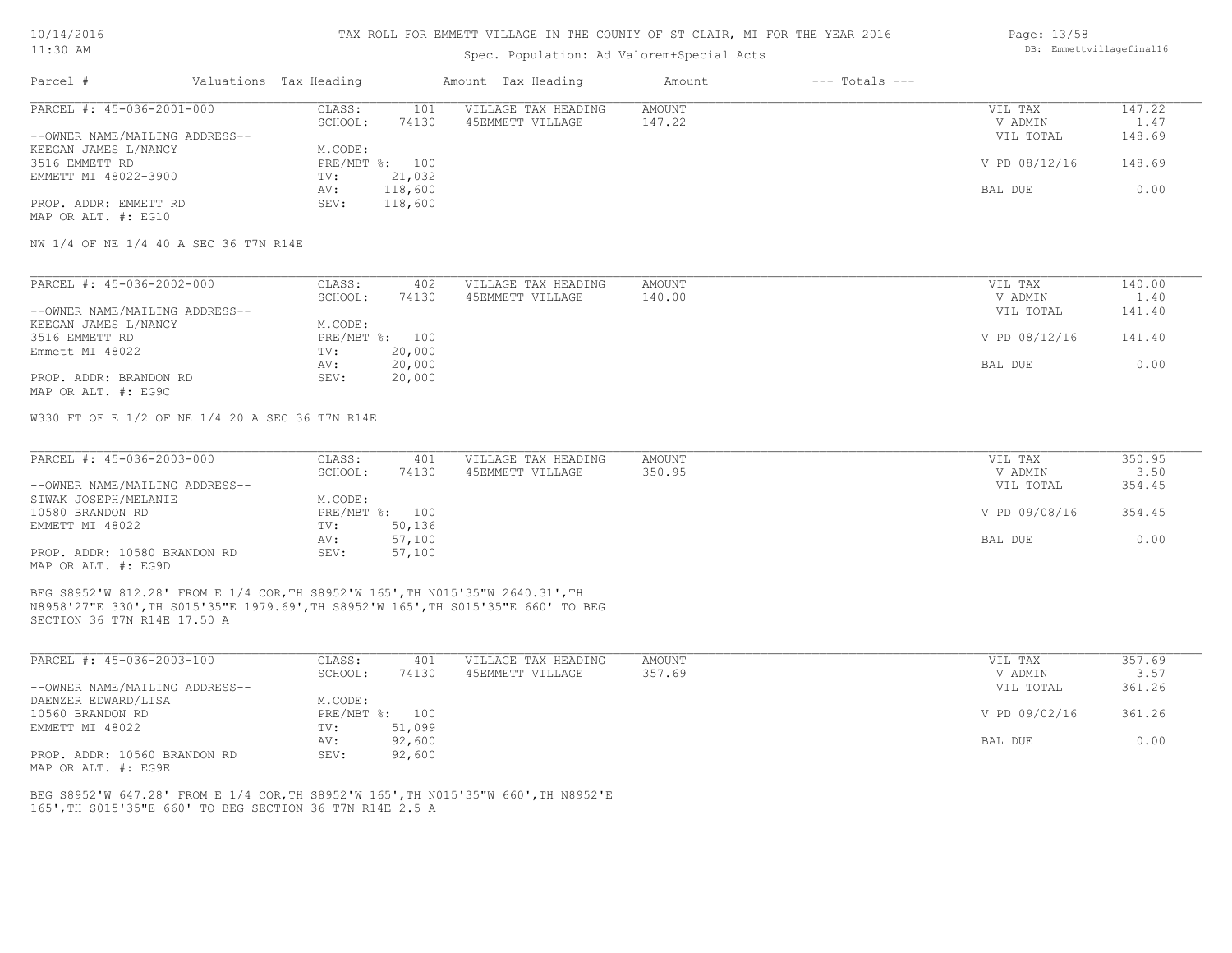#### TAX ROLL FOR EMMETT VILLAGE IN THE COUNTY OF ST CLAIR, MI FOR THE YEAR 2016

### Spec. Population: Ad Valorem+Special Acts

| Parcel #                       | Valuations Tax Heading |                | Amount Tax Heading  | Amount | $---$ Totals $---$ |               |        |
|--------------------------------|------------------------|----------------|---------------------|--------|--------------------|---------------|--------|
| PARCEL #: 45-036-2004-000      | CLASS:                 | 401            | VILLAGE TAX HEADING | AMOUNT |                    | VIL TAX       | 368.78 |
|                                | SCHOOL:                | 74130          | 45EMMETT VILLAGE    | 368.78 |                    | V ADMIN       | 3.68   |
| --OWNER NAME/MAILING ADDRESS-- |                        |                |                     |        |                    | VIL TOTAL     | 372.46 |
| SMIGELSKI PAUL/DIANE           | M.CODE:                |                |                     |        |                    |               |        |
| 10534 BRANDON RD               |                        | PRE/MBT %: 100 |                     |        |                    | V PD 08/30/16 | 372.46 |
| EMMETT MI 48022-4500           | TV:                    | 52,684         |                     |        |                    |               |        |
|                                | AV:                    | 59,000         |                     |        |                    | BAL DUE       | 0.00   |
| PROP. ADDR: 10534 BRANDON RD   | SEV:                   | 59,000         |                     |        |                    |               |        |
| MAP OR ALT. #: EG9A            |                        |                |                     |        |                    |               |        |

| PARCEL #: 45-036-2005-000      | CLASS:  | 401            | VILLAGE TAX HEADING | AMOUNT | VIL TAX       | 504.32 |
|--------------------------------|---------|----------------|---------------------|--------|---------------|--------|
|                                | SCHOOL: | 74130          | 45EMMETT VILLAGE    | 504.32 | V ADMIN       | 5.04   |
| --OWNER NAME/MAILING ADDRESS-- |         |                |                     |        | VIL TOTAL     | 509.36 |
| DONNELLON JOHN                 | M.CODE: |                |                     |        |               |        |
| 10502 BRANDON RD               |         | PRE/MBT %: 100 |                     |        | V PD 08/30/16 | 509.36 |
| EMMETT MI 48022-4500           | TV:     | 72,046         |                     |        |               |        |
|                                | AV:     | 84,300         |                     |        | BAL DUE       | 0.00   |
| PROP. ADDR: 10502 BRANDON RD   | SEV:    | 84,300         |                     |        |               |        |
|                                |         |                |                     |        |               |        |

MAP OR ALT. #: EG9B

E265' OF NE 1/4 OF SECTION 36 SECTION 36 T7N R14E 16.06 A

| PARCEL #: 45-036-2006-001      | CLASS:  | 401            | VILLAGE TAX HEADING | AMOUNT | VIL TAX       | 754.69 |
|--------------------------------|---------|----------------|---------------------|--------|---------------|--------|
|                                | SCHOOL: | 74130          | 45EMMETT VILLAGE    | 754.69 | V ADMIN       | 7.54   |
| --OWNER NAME/MAILING ADDRESS-- |         |                |                     |        | VIL TOTAL     | 762.23 |
| MAISON MICHAEL D/DIANA L       | M.CODE: |                |                     |        |               |        |
| 10616 DUNNIGAN RD              |         | PRE/MBT %: 100 |                     |        | V PD 09/02/16 | 762.23 |
| EMMETT MI 48022                | TV:     | 107,814        |                     |        |               |        |
|                                | AV:     | 127,100        |                     |        | BAL DUE       | 0.00   |
| PROP. ADDR: 10616 DUNNIGAN RD  | SEV:    | 127,100        |                     |        |               |        |
| MAP OR ALT. #: EG11E           |         |                |                     |        |               |        |

EXC. THAT OF REMAINDER LYING S OF M-21 23.89 A SEC 36 T7N R14E SW 1/4 OF NE 1/4 EXC. W660 FT,OF S 825 FT, & EXC. N 132 FT,OF THE W 660 FT, &

| PARCEL #: 45-036-2007-000      | CLASS:  | 401            | VILLAGE TAX HEADING | AMOUNT | VIL TAX       | 250.39 |
|--------------------------------|---------|----------------|---------------------|--------|---------------|--------|
|                                | SCHOOL: | 74130          | 45EMMETT VILLAGE    | 250.39 | V ADMIN       | 2.50   |
| --OWNER NAME/MAILING ADDRESS-- |         |                |                     |        | VIL TOTAL     | 252.89 |
| O'CONNOR PATRICK/LINDA         | M.CODE: |                |                     |        |               |        |
| 10676 BRANDON RD               |         | PRE/MBT %: 100 |                     |        | V PD 09/14/16 | 252.89 |
| EMMETT MI 48022-4502           | TV:     | 35,771         |                     |        |               |        |
|                                | AV:     | 45,800         |                     |        | BAL DUE       | 0.00   |
| PROP. ADDR: 10676 BRANDON RD   | SEV:    | 45,800         |                     |        |               |        |
| MAP OR ALT. #: EG11G           |         |                |                     |        |               |        |

SEC 36 T7N R14E THAT PART OF SW 1/4 OF NE 1/4 LYING S OF M-21 EXC E 330 FT & EXC W 660 FT. 1.52 A Page: 14/58 DB: Emmettvillagefinal16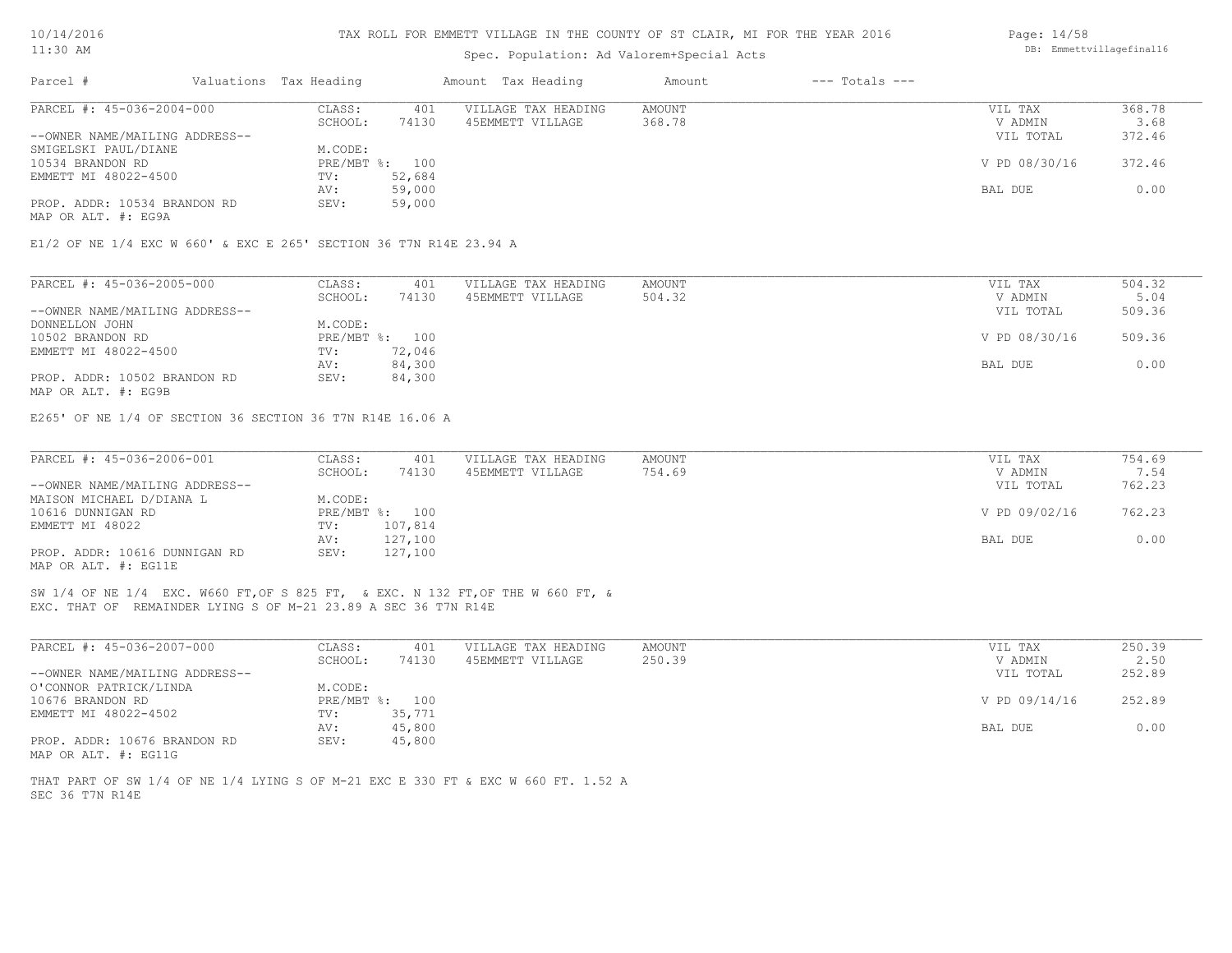### Spec. Population: Ad Valorem+Special Acts

| Parcel #                       | Valuations Tax Heading |        | Amount Tax Heading  | Amount | $---$ Totals $---$ |               |       |
|--------------------------------|------------------------|--------|---------------------|--------|--------------------|---------------|-------|
| PARCEL #: 45-036-2008-001      | CLASS:                 | 402    | VILLAGE TAX HEADING | AMOUNT |                    | VIL TAX       | 49.33 |
|                                | SCHOOL:                | 74130  | 45EMMETT VILLAGE    | 49.33  |                    | V ADMIN       | 0.49  |
| --OWNER NAME/MAILING ADDRESS-- |                        |        |                     |        |                    | VIL TOTAL     | 49.82 |
| COLLINS JAMES W./BRIDGET M.    | M.CODE:                |        |                     |        |                    |               |       |
| COLLINS DANIEL                 | $PRE/MBT$ %:           |        |                     |        |                    | V PD 07/25/16 | 49.82 |
| 5622 OLD ORCHARD RD            | TV:                    | 7,048  |                     |        |                    |               |       |
| Prudenville MI 48651           | AV:                    | 10,900 |                     |        |                    | BAL DUE       | 0.00  |
|                                | SEV:                   | 10,900 |                     |        |                    |               |       |
| PROP. ADDR: BRANDON RD         |                        |        |                     |        |                    |               |       |
|                                |                        |        |                     |        |                    |               |       |

MAP OR ALT. #: EG11D1

01/19/2006 FROM 19-036-2008-000; 20M 37S E 209' TO BEG SECTION 36 T7N R14E 8.34 A SPLIT ON CURVE TO LEFT 77.18', TH S 0D 20M 37S E 235.89', TH S 89D 52M 0S W 209', TH S 0D A CURVE LEFT RADIUS = 2232.01' & CHORD BEARS S 54D 32M 56S E 77.18', TH ALG SAID TH N 0D 20M 37S W 193.8', TH N 89D 52M 0S E 146.88', TH S 53D 33M 29S E 562.52' TO 331.2', TH N 89D 55M 14S E 133', TH N 0D 20M 37S W 300', TH S 89D 55M 14S W 133', BEG S 89D 52M 0S W 2163.57' FROM E 1/4 COR, TH 89D 52M 0S W 451', TH N 0D 20M 37S W

| PARCEL #: 45-036-2008-010      | CLASS:  | 401            | VILLAGE TAX HEADING | AMOUNT | VIL TAX       | 224.70 |
|--------------------------------|---------|----------------|---------------------|--------|---------------|--------|
|                                | SCHOOL: | 74130          | 45EMMETT VILLAGE    | 224.70 | V ADMIN       | 2.24   |
| --OWNER NAME/MAILING ADDRESS-- |         |                |                     |        | VIL TOTAL     | 226.94 |
| PRINGLE MARK/IRENE             | M.CODE: |                |                     |        |               |        |
| 10692 BRANDON RD               |         | PRE/MBT %: 100 |                     |        | V PD 09/08/16 | 226.94 |
| EMMETT MI 48022                | TV:     | 32,100         |                     |        |               |        |
|                                | AV:     | 39,300         |                     |        | BAL DUE       | 0.00   |
| PROP. ADDR: 10692 BRANDON RD   | SEV:    | 39,300         |                     |        |               |        |
| MAP OR ALT. #: EG11D2          |         |                |                     |        |               |        |

 1A SPLIT ON 01/19/2006 FROM 19-036-2008-000; W 209', TH N 89D 52M 0S E 209', TH S 0D 20M 37S E 209' TO BEG SECTION 36 T7N R14E BEG S 89D 52M 0S W 1954.57' FROM E 1/4 COR, TH S 89D 52M 0S W 209', TH N 0D 20M 37S

| PARCEL #: 45-036-2009-000                    | CLASS:     | 402   | VILLAGE TAX HEADING | AMOUNT | VIL TAX       | 11.20 |
|----------------------------------------------|------------|-------|---------------------|--------|---------------|-------|
|                                              | SCHOOL:    | 74130 | 45EMMETT VILLAGE    | 11.20  | V ADMIN       | 0.11  |
| --OWNER NAME/MAILING ADDRESS--               |            |       |                     |        | VIL TOTAL     | 11.31 |
| REID WILLIAM                                 | M.CODE:    |       |                     |        |               |       |
| 3288 EMMETT RD                               | PRE/MBT %: |       |                     |        | V PD 09/14/16 | 11.31 |
| Emmett MI 48022                              | TV:        | 1,600 |                     |        |               |       |
|                                              | AV:        | 1,600 |                     |        | BAL DUE       | 0.00  |
| PROP. ADDR: EMMETT RD                        | SEV:       | 1,600 |                     |        |               |       |
| $\cdots$ $\cdots$ $\cdots$ $\cdots$ $\cdots$ |            |       |                     |        |               |       |

MAP OR ALT. #: EG11F

R14E S50 FT OF N 990.5 FT OF E 100 FT OF W 133 FT OF SW 1/4 OF NE 1/4 0.15 A SEC 36 T7N Page: 15/58 DB: Emmettvillagefinal16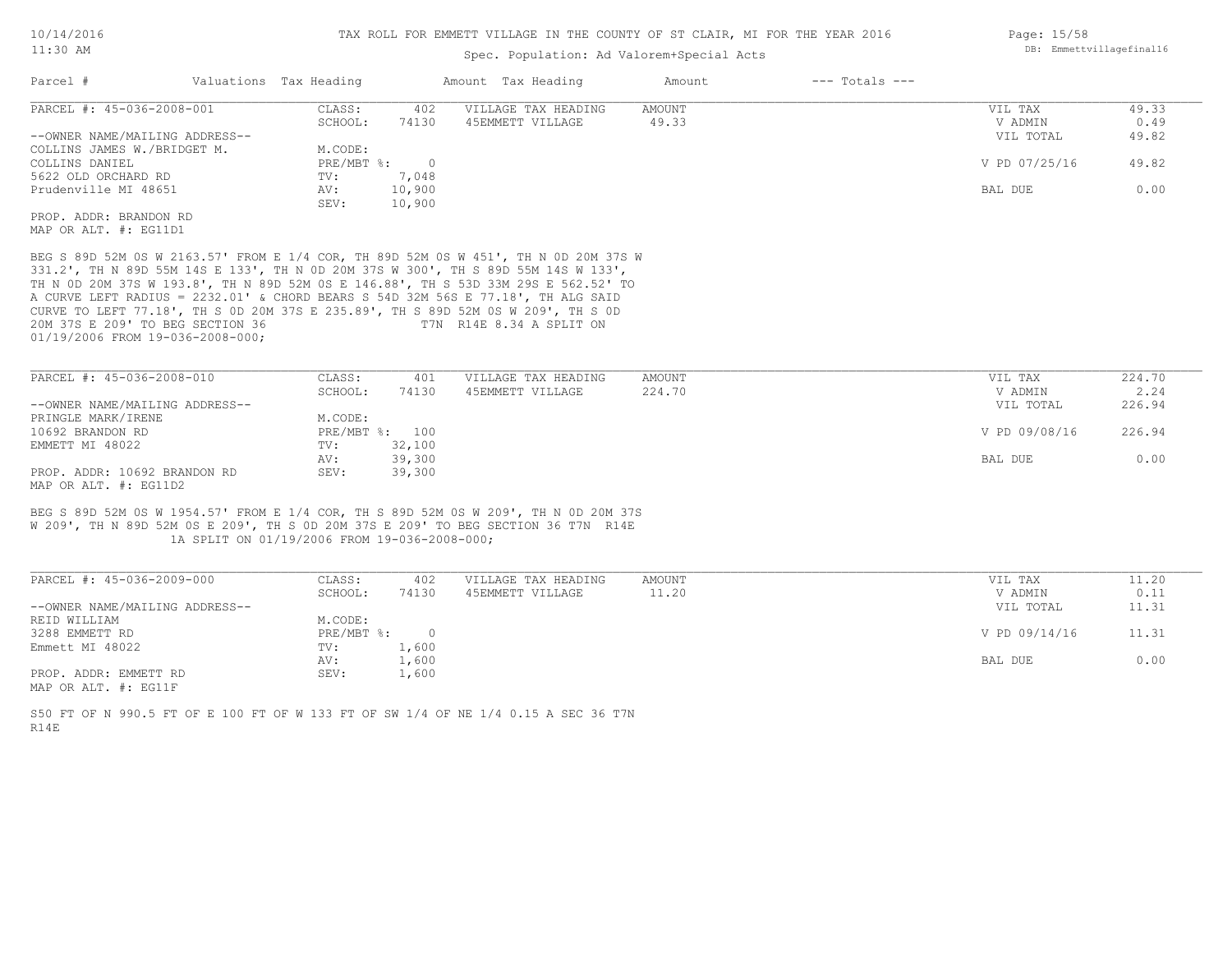| 10/14/2016 |  |
|------------|--|
| 11:30 AM   |  |

# Spec. Population: Ad Valorem+Special Acts

| Page: 16/58 |                          |
|-------------|--------------------------|
|             | DB: Emmettvillagefinal16 |

| Parcel #                       | Valuations Tax Heading |        | Amount Tax Heading  | Amount | $---$ Totals $---$ |               |        |
|--------------------------------|------------------------|--------|---------------------|--------|--------------------|---------------|--------|
| PARCEL #: 45-036-2010-000      | CLASS:                 | 401    | VILLAGE TAX HEADING | AMOUNT |                    | VIL TAX       | 114.84 |
|                                | SCHOOL:                | 74130  | 45EMMETT VILLAGE    | 114.84 |                    | V ADMIN       | 1.14   |
| --OWNER NAME/MAILING ADDRESS-- |                        |        |                     |        |                    | VIL TOTAL     | 115.98 |
| REID WILLIAM J/SAMANTHA        | M.CODE:                |        |                     |        |                    |               |        |
| 3288 EMMETT RD                 | PRE/MBT %:             |        |                     |        |                    | V PD 09/08/16 | 115.98 |
| EMMETT MI 48022                | TV:                    | 16,406 |                     |        |                    |               |        |
|                                | AV:                    | 20,000 |                     |        |                    | BAL DUE       | 0.00   |
| PROP. ADDR: 3288 EMMETT        | SEV:                   | 20,000 |                     |        |                    |               |        |
| MAP OR ALT. #: EG11C           |                        |        |                     |        |                    |               |        |

R14E

| PARCEL #: 45-036-2011-000      | CLASS:     | 402      | VILLAGE TAX HEADING | AMOUNT | VIL TAX       | 6.30 |
|--------------------------------|------------|----------|---------------------|--------|---------------|------|
|                                | SCHOOL:    | 74130    | 45EMMETT VILLAGE    | 6.30   | V ADMIN       | 0.06 |
| --OWNER NAME/MAILING ADDRESS-- |            |          |                     |        | VIL TOTAL     | 6.36 |
| SWAMBA JOHN T./PAULINE         | M.CODE:    |          |                     |        |               |      |
| 2687 MILLER RD                 | PRE/MBT %: | $\Omega$ |                     |        | V PD 08/09/16 | 6.36 |
| Allenton MI 48002              | TV:        | 900      |                     |        |               |      |
|                                | AV:        | 900      |                     |        | BAL DUE       | 0.00 |
| PROP. ADDR: 3294 EMMETT RD     | SEV:       | 900      |                     |        |               |      |
| MAP OR ALT. #: EG13            |            |          |                     |        |               |      |

0.07 A SEC 36 T7N R14E THE S 30 FT OF THE N 890.5 FT OF THE E 100 FT OF THE W 133 FT OF SW 1/4 OF NE 1/4

| PARCEL #: 45-036-2012-000      | CLASS:       | 401    | VILLAGE TAX HEADING | AMOUNT | VIL TAX       | 73.46 |
|--------------------------------|--------------|--------|---------------------|--------|---------------|-------|
|                                | SCHOOL:      | 74130  | 45EMMETT VILLAGE    | 73.46  | V ADMIN       | 0.73  |
| --OWNER NAME/MAILING ADDRESS-- |              |        |                     |        | VIL TOTAL     | 74.19 |
| SWAMBA JOHN T./PAULINE         | M.CODE:      |        |                     |        |               |       |
| 2687 MILLER RD                 | $PRE/MBT$ %: |        |                     |        | V PD 08/09/16 | 74.19 |
| Allenton MI 48002              | TV:          | 10,495 |                     |        |               |       |
|                                | AV:          | 12,700 |                     |        | BAL DUE       | 0.00  |
| PROP. ADDR: 3300 EMMETT RD     | SEV:         | 12,700 |                     |        |               |       |
| MAP OR ALT. #: EG12A           |              |        |                     |        |               |       |

R14E 0.10 A S45' OF THE N 860.5' OF THE E 100' OF THE W 133' OF SW 1/4 OF NE 1/4 SECTION 36 T7N

| PARCEL #: 45-036-2013-000      | CLASS:       | 401    | VILLAGE TAX HEADING | AMOUNT | VIL TAX   | 109.13 |
|--------------------------------|--------------|--------|---------------------|--------|-----------|--------|
|                                | SCHOOL:      | 74130  | 45EMMETT VILLAGE    | 109.13 | V ADMIN   | 1.09   |
| --OWNER NAME/MAILING ADDRESS-- |              |        |                     |        | VIL TOTAL | 110.22 |
| DICKSON ALAN/SUSAN             | M.CODE:      |        |                     |        |           |        |
| 3304 EMMETT RD                 | $PRE/MBT$ %: | 100    |                     |        | BAL DUE   | 110.22 |
| EMMETT MI 48022-4511           | TV:          | 15,590 |                     |        |           |        |
|                                | AV:          | 18,900 |                     |        |           |        |
| PROP. ADDR: 3304 EMMETT RD     | SEV:         | 18,900 |                     |        |           |        |
| MAP OR ALT. #: EG12B           |              |        |                     |        |           |        |

R14E S75 FT OF N 815.5 FT OF E 100 FT OF W 133 FT OF SW 1/4 OF NE 1/4 0.17 A SEC 36 T7N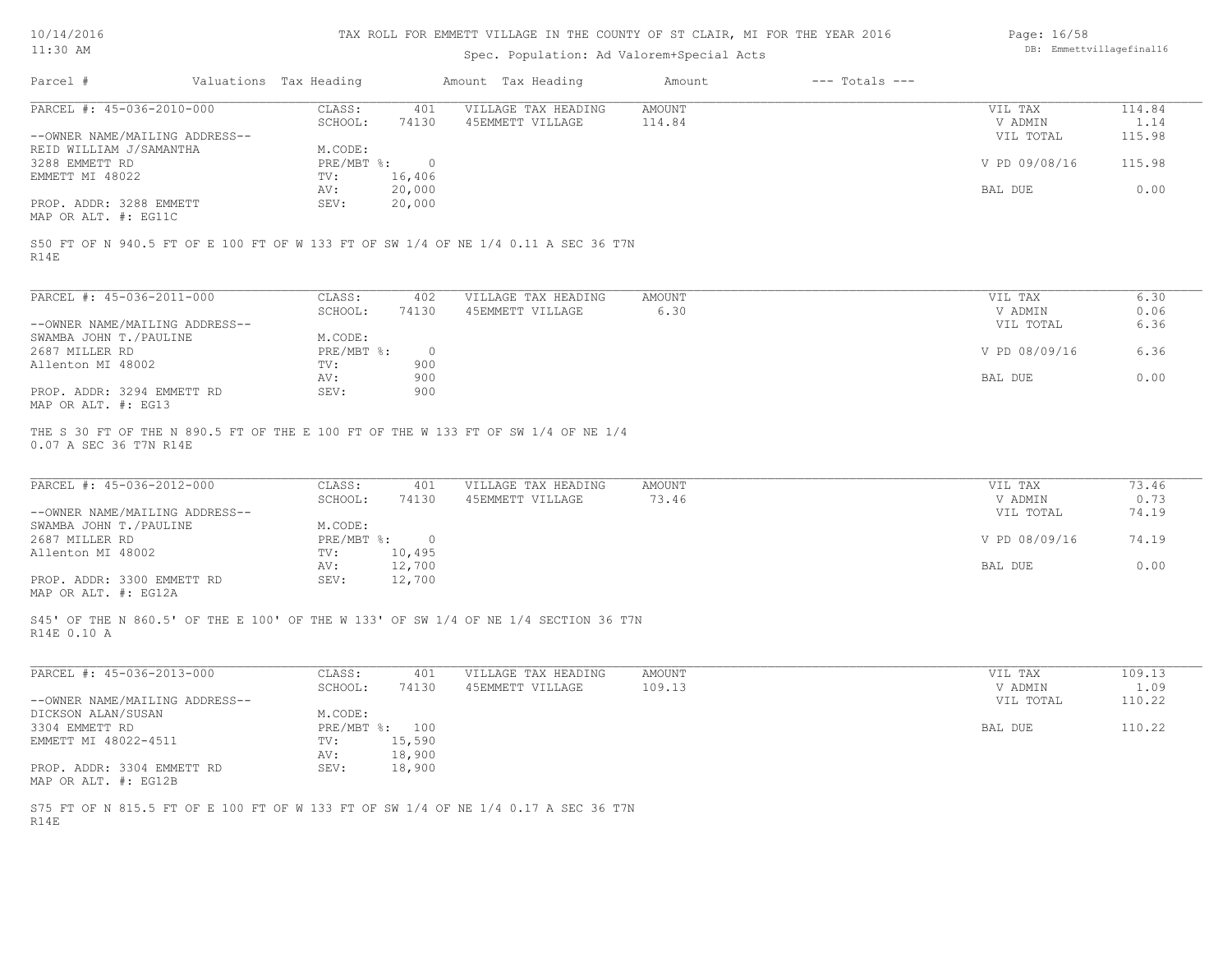#### TAX ROLL FOR EMMETT VILLAGE IN THE COUNTY OF ST CLAIR, MI FOR THE YEAR 2016

### Spec. Population: Ad Valorem+Special Acts

| Parcel #                       | Valuations Tax Heading |       | Amount Tax Heading  | Amount | $---$ Totals $---$ |           |       |
|--------------------------------|------------------------|-------|---------------------|--------|--------------------|-----------|-------|
| PARCEL #: 45-036-2014-000      | CLASS:                 | 401   | VILLAGE TAX HEADING | AMOUNT |                    | VIL TAX   | 10.22 |
|                                | SCHOOL:                | 74130 | 45EMMETT VILLAGE    | 10.22  |                    | V ADMIN   | 0.10  |
| --OWNER NAME/MAILING ADDRESS-- |                        |       |                     |        |                    | VIL TOTAL | 10.32 |
| DICKSON ALAN/SUSAN             | M.CODE:                |       |                     |        |                    |           |       |
| 3304 EMMETT RD                 | PRE/MBT %: 100         |       |                     |        |                    | BAL DUE   | 10.32 |
| EMMETT MI 48022                | TV:                    | 1,461 |                     |        |                    |           |       |
|                                | AV:                    | 1,700 |                     |        |                    |           |       |
| PROP. ADDR: EMMETT RD          | SEV:                   | 1,700 |                     |        |                    |           |       |
|                                |                        |       |                     |        |                    |           |       |

MAP OR ALT. #: EG11B

R14E S50 FT OF N 740.5 FT OF E 100 FT OF W 133 FT OF SW 1/4 OF NE 1/4 0.11 A SEC 36 T7N

| PARCEL #: 45-036-2015-000                      | CLASS:     | 402    | VILLAGE TAX HEADING | AMOUNT | VIL TAX       | 43.50 |
|------------------------------------------------|------------|--------|---------------------|--------|---------------|-------|
|                                                | SCHOOL:    | 74130  | 45EMMETT VILLAGE    | 43.50  | V ADMIN       | 0.43  |
| --OWNER NAME/MAILING ADDRESS--                 |            |        |                     |        | VIL TOTAL     | 43.93 |
| BELL HELEN M/JOHN TRUST                        | M.CODE:    |        |                     |        |               |       |
| 3841 COGLEY RD                                 | PRE/MBT %: | $\Box$ |                     |        | V PD 09/14/16 | 43.93 |
| AVOCA MI 48006                                 | TV:        | 6,215  |                     |        |               |       |
|                                                | AV:        | 8,300  |                     |        | BAL DUE       | 0.00  |
| PROP. ADDR: 10696 DUNNIGAN RD<br>$\frac{1}{2}$ | SEV:       | 8,300  |                     |        |               |       |

MAP OR ALT. #: EG11I

PART OF S 825 FT OF W 660 FT OF NE 1/4 LYING N OF M-21 2.12 A SEC 36 T7N R14E

| PARCEL #: 45-036-2017-000      | CLASS:  | 401            | VILLAGE TAX HEADING | AMOUNT | VIL TAX       | 269.63 |
|--------------------------------|---------|----------------|---------------------|--------|---------------|--------|
|                                | SCHOOL: | 74130          | 45EMMETT VILLAGE    | 269.63 | V ADMIN       | 2.69   |
| --OWNER NAME/MAILING ADDRESS-- |         |                |                     |        | VIL TOTAL     | 272.32 |
| FRISBIE BRIAN                  | M.CODE: |                |                     |        |               |        |
| 3320 EMMETT RD                 |         | PRE/MBT %: 100 |                     |        | V PD 09/08/16 | 272.32 |
| EMMETT MI 48022                | TV:     | 38,519         |                     |        |               |        |
|                                | AV:     | 46,900         |                     |        | BAL DUE       | 0.00   |
| PROP. ADDR: 3320 EMMETT RD     | SEV:    | 46,900         |                     |        |               |        |
| MAP OR ALT. #: EG11H           |         |                |                     |        |               |        |

N132 FT OF W 660 FT OF SW 1/4 OF NE 1/4 2 A SEC 36 T7N R14E

| PARCEL #: 45-036-3001-000        | CLASS:  | 101            | VILLAGE TAX HEADING | AMOUNT | VIL TAX       | 218.70 |
|----------------------------------|---------|----------------|---------------------|--------|---------------|--------|
|                                  | SCHOOL: | 74130          | 45EMMETT VILLAGE    | 218.70 | V ADMIN       | 2.18   |
| --OWNER NAME/MAILING ADDRESS--   |         |                |                     |        | VIL TOTAL     | 220.88 |
| EASTERN MICHIGAN GRAIN LLC       | M.CODE: |                |                     |        |               |        |
| THE STAR OF THE WEST MILLING CO. |         | PRE/MBT %: 100 |                     |        | V PD 09/12/16 | 220.88 |
| P.O. BOX 146                     | TV:     | 31,244         |                     |        |               |        |
| FRANKENMUTH MI 48734             | AV:     | 93,600         |                     |        | BAL DUE       | 0.00   |
|                                  | SEV:    | 93,600         |                     |        |               |        |

MAP OR ALT. #: EG61A PROP. ADDR: BRANDON RD

R14E 29.19 A 1307.26' & S330'46"W 1059.99' FROM E 1/4 COR,TH N8629' 14"W 1017.71' SECTION 36 T7N 380', TH N 2 30' E 475', TH W 100' TO BEG EXC THAT PART S OF A LINE, BEG N8713'20"W 242' TH W 66', TH S 242', TH W 441.95', TH S 2 30' W 231.81', TH N 87 13' 20" W LINE, TH S 2 DEG 28 MIN W 50 FT, TH N 87 DEG 05 MIN W 150 FT, TH N 2 DEG 28 MIN E LINE, TH N TO PTE 192 FT S OF E & W 1/4 LINE, TH W TO PTE 1153.45 FT E OF N & S 1/4 TH S 77 DEG 32 MIN E 618.45 FT, TH S 243.45 FT TO RR R/W, TH SE ON R/W TO E 1/8TH BEG 12.1 FT E OF INT 1/4 COR, TH S 178 FT, TH W 346 FT, TH S 2 DEG 30 MIN W 765 FT, Page: 17/58 DB: Emmettvillagefinal16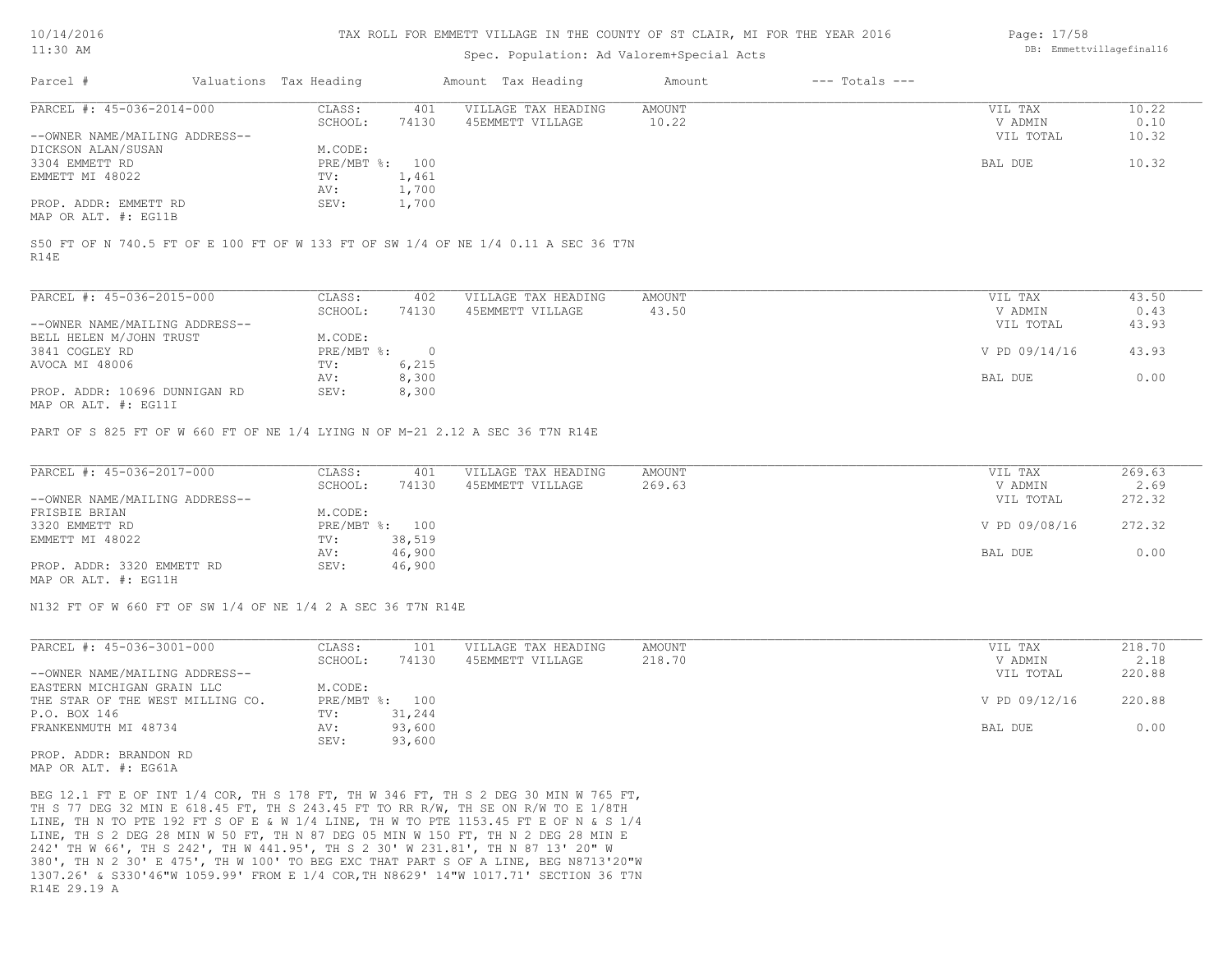| $11:30$ AM                                                                                                                                                                                                                     |                                   | Spec. Population: Ad Valorem+Special Acts | DB: Emmettvillagefinal16 |                    |                                 |                          |
|--------------------------------------------------------------------------------------------------------------------------------------------------------------------------------------------------------------------------------|-----------------------------------|-------------------------------------------|--------------------------|--------------------|---------------------------------|--------------------------|
| Parcel #                                                                                                                                                                                                                       | Valuations Tax Heading            | Amount Tax Heading                        | Amount                   | $---$ Totals $---$ |                                 |                          |
| PARCEL #: 45-036-3001-100                                                                                                                                                                                                      | CLASS:<br>401                     | VILLAGE TAX HEADING                       | <b>AMOUNT</b>            |                    | VIL TAX                         | 322.16                   |
| --OWNER NAME/MAILING ADDRESS--                                                                                                                                                                                                 | SCHOOL:<br>74130                  | 45EMMETT VILLAGE                          | 322.16                   |                    | V ADMIN<br>VIL TOTAL            | 3.22<br>325.38           |
| TOTON ANTHONY/LILLIAN                                                                                                                                                                                                          | M.CODE:                           |                                           |                          |                    |                                 |                          |
| 10729 BRANDON RD                                                                                                                                                                                                               | PRE/MBT %: 100                    |                                           |                          |                    | V PD 07/30/16                   | 325.38                   |
| EMMETT MI 48022-4508                                                                                                                                                                                                           | 46,024<br>TV:                     |                                           |                          |                    |                                 |                          |
|                                                                                                                                                                                                                                | 62,000<br>AV:                     |                                           |                          |                    | BAL DUE                         | 0.00                     |
| PROP. ADDR: 10729 BRANDON RD<br>MAP OR ALT. #: EG61H                                                                                                                                                                           | SEV:<br>62,000                    |                                           |                          |                    |                                 |                          |
| BEG AT INT/SEC 1/4 COR, TH S 87 13' 20" E 112.10', TH S 87 13' 20" E 169.15', TH S<br>2 30' W 242.68', TH S 87 5' E 210.85', TH S 2 30' W 231.81', TH N 87 13' 20" W<br>380', TH N 2 30' E 475' TO BEG. SEC 36 T7N R14E 2.97 A |                                   |                                           |                          |                    |                                 |                          |
| PARCEL #: 45-036-3002-000                                                                                                                                                                                                      | CLASS:<br>401                     | VILLAGE TAX HEADING                       | AMOUNT                   |                    | VIL TAX                         | 380.44                   |
|                                                                                                                                                                                                                                | SCHOOL:<br>74130                  | 45EMMETT VILLAGE                          | 380.44                   |                    | V ADMIN                         | 3.80                     |
| --OWNER NAME/MAILING ADDRESS--                                                                                                                                                                                                 |                                   |                                           |                          |                    | VIL TOTAL                       | 384.24                   |
| GRACE JOSEPH REV TRUST                                                                                                                                                                                                         | M.CODE:                           |                                           |                          |                    |                                 |                          |
| 10715 BRANDON RD                                                                                                                                                                                                               | PRE/MBT %: 100                    |                                           |                          |                    | V PD 08/16/16                   | 384.24                   |
| EMMETT MI 48022                                                                                                                                                                                                                | 54,349<br>TV:                     |                                           |                          |                    |                                 |                          |
|                                                                                                                                                                                                                                | 66,700<br>AV:                     |                                           |                          |                    | BAL DUE                         | 0.00                     |
| PROP. ADDR: 10715 BRANDON RD<br>MAP OR ALT. #: EG61B                                                                                                                                                                           | SEV:<br>66,700                    |                                           |                          |                    |                                 |                          |
| 5 MIN E 200 FT TH S 3 DEG 22 MIN W 242 FT, TH N 87 DEG 5 MIN W 200 FT, TH N 3 DEG<br>22 MIN E 242 FT TO BEG. 1.11 A SEC 36 T7N R14E<br>PARCEL #: 45-036-3003-000<br>--OWNER NAME/MAILING ADDRESS--                             | CLASS:<br>401<br>SCHOOL:<br>74130 | VILLAGE TAX HEADING<br>45EMMETT VILLAGE   | <b>AMOUNT</b><br>311.25  |                    | VIL TAX<br>V ADMIN<br>VIL TOTAL | 311.25<br>3.11<br>314.36 |
| PIERCE MICHAEL/VICI                                                                                                                                                                                                            | M.CODE:                           |                                           |                          |                    |                                 |                          |
| 10711 BRANDON RD                                                                                                                                                                                                               | PRE/MBT %: 100                    |                                           |                          |                    | V PD 07/25/16                   | 314.36                   |
| EMMETT MI 48022-4508                                                                                                                                                                                                           | 44,465<br>$\text{TV}$ :           |                                           |                          |                    |                                 |                          |
|                                                                                                                                                                                                                                | 55,700<br>AV:                     |                                           |                          |                    | BAL DUE                         | 0.00                     |
| PROP. ADDR: 10711 BRANDON RD<br>MAP OR ALT. #: EG61C                                                                                                                                                                           | SEV:<br>55,700                    |                                           |                          |                    |                                 |                          |
| BEG ON E & W 1/4 LINE 484.65 FT S 87 DEG 5 MIN E FROM NW COR OF SE 1/4, TH S 87 DEG<br>5 MIN E 150 FT TH S 3 DEG 22 MIN W 242 FT, TH N 87 DEG 5 MIN W 150 FT, TH N 3 DEG<br>22 MIN E 242 FT TO BEG. 0.83 A SEC 36 T7N R14E     |                                   |                                           |                          |                    |                                 |                          |
| PARCEL #: 45-036-3004-000                                                                                                                                                                                                      | CLASS:<br>401                     | VILLAGE TAX HEADING                       | <b>AMOUNT</b>            |                    | VIL TAX                         | 291.74                   |
|                                                                                                                                                                                                                                | SCHOOL:<br>74130                  | 45EMMETT VILLAGE                          | 291.74                   |                    | V ADMIN                         | 2.91                     |
| --OWNER NAME/MAILING ADDRESS--                                                                                                                                                                                                 |                                   |                                           |                          |                    | VIL TOTAL                       | 294.65                   |
| COWHY BRENDA                                                                                                                                                                                                                   | M.CODE:                           |                                           |                          |                    |                                 |                          |
| 10695 BRANDON RD                                                                                                                                                                                                               | PRE/MBT %: 100                    |                                           |                          |                    | V PD 09/07/16                   | 294.65                   |
| EMMETT MI 48022-4503                                                                                                                                                                                                           | 41,678<br>TV:                     |                                           |                          |                    |                                 |                          |
|                                                                                                                                                                                                                                | 49,800<br>AV:                     |                                           |                          |                    | BAL DUE                         | 0.00                     |

MAP OR ALT. #: EG61F PROP. ADDR: 10695 BRANDON RD SEV: 49,800

DEG 05 MIN W 150 FT TO PLACE OF BEG. 0.83 A SEC 36 T7N R14E 28 MIN W 242 FT TH S 87 DEG 05 MIN E 150 FT, TH N 2 DEG 28 MIN E 242 FT, TH N 87 BEG ON E & W 1/4 LINE S 87 DEG 5 MIN E 634.65 FT FROM NW COR OF SE 1/4 TH S 2 DEG Page: 18/58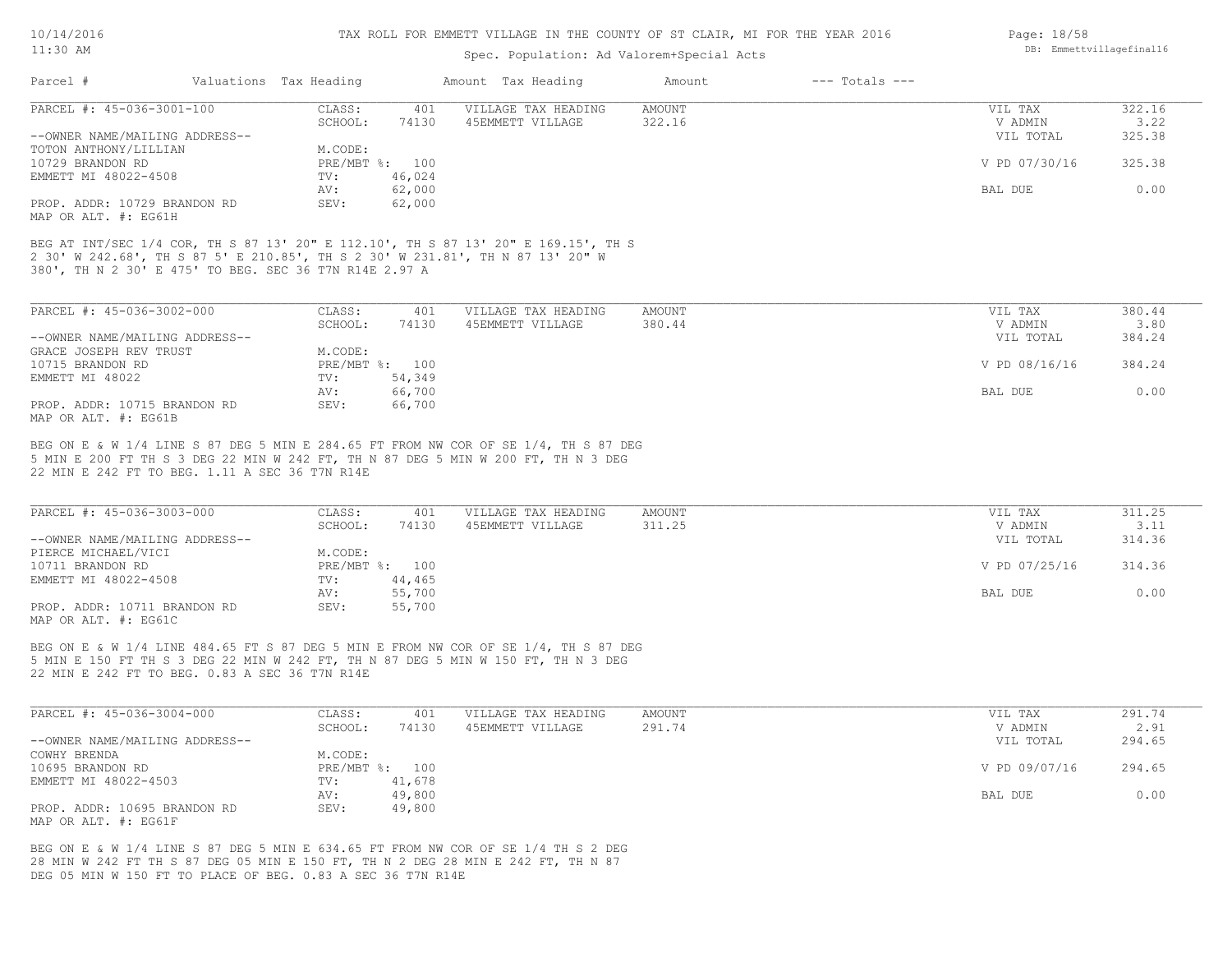### Spec. Population: Ad Valorem+Special Acts

| Parcel #                       | Valuations Tax Heading |       | Amount Tax Heading  | Amount | $---$ Totals $---$ |               |       |
|--------------------------------|------------------------|-------|---------------------|--------|--------------------|---------------|-------|
| PARCEL #: 45-036-3005-000      | CLASS:                 | 402   | VILLAGE TAX HEADING | AMOUNT |                    | VIL TAX       | 17.22 |
|                                | SCHOOL:                | 74130 | 45EMMETT VILLAGE    | 17.22  |                    | V ADMIN       | 0.17  |
| --OWNER NAME/MAILING ADDRESS-- |                        |       |                     |        |                    | VIL TOTAL     | 17.39 |
| MORGAN GEORGE J                | M.CODE:                |       |                     |        |                    |               |       |
| 2496 STAPLETON RD              | $PRE/MBT$ %:           |       |                     |        |                    | V PD 09/08/16 | 17.39 |
| GOODELLS MI 48027              | TV:                    | 2,460 |                     |        |                    |               |       |
|                                | AV:                    | 7,100 |                     |        |                    | BAL DUE       | 0.00  |
| PROP. ADDR: BRANDON RD         | SEV:                   | 7,100 |                     |        |                    |               |       |
| MAP OR ALT. #: EG61D           |                        |       |                     |        |                    |               |       |

5 MIN E 152.8 FT, TH S 3 DEG 22 MIN W 242 FT, TH S 87 DEG 5 MIN W 152.8 FT, TH N 3 BEG ON E & W 1/4 LINE S 87 DEG 5 MIN E 784.65 FT FROM NW COR OF SE 1/4, TH N 87 DEG

DEG 22 MIN E 242 FT TO BEG. 0.85 A SEC 36 T7N R14E

| PARCEL #: 45-036-3006-000      | CLASS:  | 401            | VILLAGE TAX HEADING | AMOUNT | VIL TAX       | 244.58 |
|--------------------------------|---------|----------------|---------------------|--------|---------------|--------|
|                                | SCHOOL: | 74130          | 45EMMETT VILLAGE    | 244.58 | V ADMIN       | 2.44   |
| --OWNER NAME/MAILING ADDRESS-- |         |                |                     |        | VIL TOTAL     | 247.02 |
| ELSEY TIMOTHY K                | M.CODE: |                |                     |        |               |        |
| 10643 BRANDON RD               |         | PRE/MBT %: 100 |                     |        | V PD 09/08/16 | 247.02 |
| EMMETT MI 48022                | TV:     | 34,940         |                     |        |               |        |
|                                | AV:     | 41,400         |                     |        | BAL DUE       | 0.00   |
| PROP. ADDR: 10643 BRANDON RD   | SEV:    | 41,400         |                     |        |               |        |
| MAP OR ALT. #: EG61E           |         |                |                     |        |               |        |

E150 FT OF W 1153.45 FT OF N 242 FT OF SE 1/4 .84 A SEC 36 T7N R14E

| PARCEL #: 45-036-3007-000      | CLASS:     | 201   | VILLAGE TAX HEADING | AMOUNT | VIL TAX       | 31.66 |
|--------------------------------|------------|-------|---------------------|--------|---------------|-------|
|                                | SCHOOL:    | 74130 | 45EMMETT VILLAGE    | 31.66  | V ADMIN       | 0.31  |
| --OWNER NAME/MAILING ADDRESS-- |            |       |                     |        | VIL TOTAL     | 31.97 |
| SOUTHEASTERN MICH GAS CO       | M.CODE:    |       |                     |        |               |       |
| PO BOX 5004                    | PRE/MBT %: |       |                     |        | V PD 08/22/16 | 31.97 |
| PORT HURON MI 48060            | TV:        | 4,523 |                     |        |               |       |
|                                | AV:        | 6,500 |                     |        | BAL DUE       | 0.00  |
| PROP. ADDR: BRANDON RD         | SEV:       | 6,500 |                     |        |               |       |
| MAP OR ALT. #: EG61G           |            |       |                     |        |               |       |

N192 FT OF W 1/2 OF SE 1/4 EXC W 1153.45 FT. 0.66 A SEC 36 T7N R14E

| PARCEL #: 45-036-3008-001      | CLASS:             | 401    | VILLAGE TAX HEADING | AMOUNT | VIL TAX       | 319.56 |
|--------------------------------|--------------------|--------|---------------------|--------|---------------|--------|
|                                | SCHOOL:            | 74130  | 45EMMETT VILLAGE    | 319.56 | V ADMIN       | 3.19   |
| --OWNER NAME/MAILING ADDRESS-- |                    |        |                     |        | VIL TOTAL     | 322.75 |
| WAITKUS MARTIN/JEAN            | M.CODE:            |        |                     |        |               |        |
| 10597 BRANDON RD               | $PRE/MBT$ $\div$ : | 100    |                     |        | V PD 07/25/16 | 322.75 |
| EMMETT MI 48022                | TV:                | 45,652 |                     |        |               |        |
|                                | AV:                | 53,400 |                     |        | BAL DUE       | 0.00   |
| PROP. ADDR: 10597 BRANDON RD   | SEV:               | 53,400 |                     |        |               |        |

MAP OR ALT. #: EG60B/C

FROM 19-036-3008-000,19-036,3009-000; N 1320' OF W 330' OF E 1/2 OF SE 1/4 SECTION 36 T7N R14E 10 A SPLIT ON 08/22/2007 Page: 19/58 DB: Emmettvillagefinal16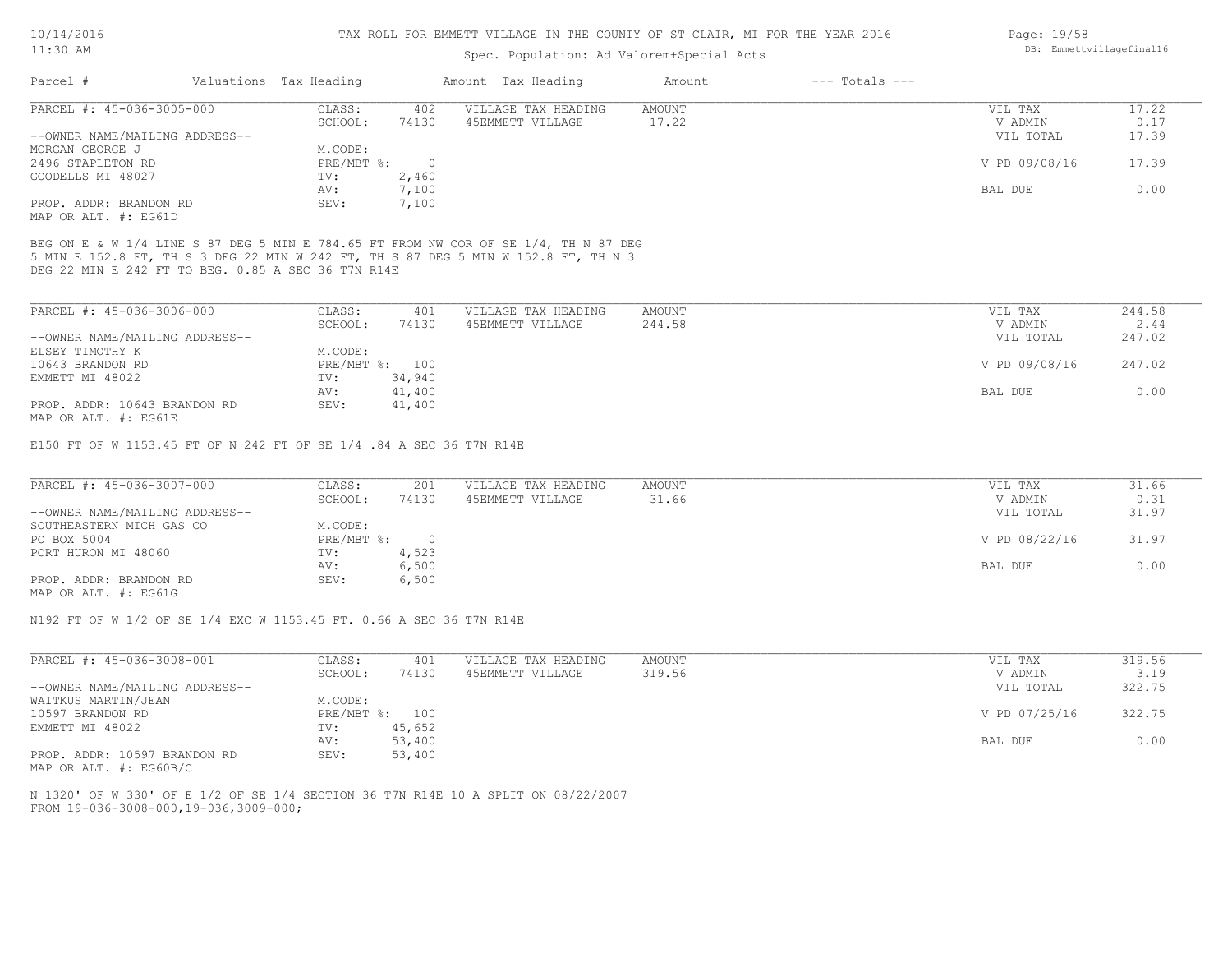#### TAX ROLL FOR EMMETT VILLAGE IN THE COUNTY OF ST CLAIR, MI FOR THE YEAR 2016

### Spec. Population: Ad Valorem+Special Acts

| Page: 20/58              |
|--------------------------|
| DB: Emmettvillagefinal16 |

| 282.24<br>VIL TAX       |
|-------------------------|
|                         |
| 2.82<br>V ADMIN         |
| 285.06<br>VIL TOTAL     |
|                         |
| V PD 09/02/16<br>285.06 |
|                         |
| BAL DUE<br>0.00         |
|                         |
|                         |

R14E 50 A SPLIT ON 08/22/2007 FROM 19-036-3010-000, 19-036-3010-250; E 1/2 OF SE 1/4 AS MEAS ALG RD EXC E 330'AND EXC W 330' OF N 1320' SECTION 36 T7N

| PARCEL #: 45-036-3011-000      | CLASS:       | 402    | VILLAGE TAX HEADING | AMOUNT | VIL TAX       | 424.82 |
|--------------------------------|--------------|--------|---------------------|--------|---------------|--------|
|                                | SCHOOL:      | 74130  | 45EMMETT VILLAGE    | 424.82 | V ADMIN       | 4.24   |
| --OWNER NAME/MAILING ADDRESS-- |              |        |                     |        | VIL TOTAL     | 429.06 |
| KESSLER CLAIR/IRENE TRUST      | M.CODE:      |        |                     |        |               |        |
| 10535 BRANDON RD               | $PRE/MBT$ %: | 100    |                     |        | V PD 09/12/16 | 429.06 |
| EMMETT MI 48022-4501           | TV:          | 60,689 |                     |        |               |        |
|                                | AV:          | 80,300 |                     |        | BAL DUE       | 0.00   |
| PROP. ADDR: 10535 BRANDON RD   | SEV:         | 80,300 |                     |        |               |        |
| MAP OR ALT. #: EG60A           |              |        |                     |        |               |        |

E330 FT OF SE 1/4 20 A SEC 36 T7N R14E

| PARCEL #: 45-036-4001-000      | CLASS:     | 401    | VILLAGE TAX HEADING | AMOUNT | VIL TAX       | 176.89 |
|--------------------------------|------------|--------|---------------------|--------|---------------|--------|
|                                | SCHOOL:    | 74130  | 45EMMETT VILLAGE    | 176.89 | V ADMIN       | 1.76   |
| --OWNER NAME/MAILING ADDRESS-- |            |        |                     |        | VIL TOTAL     | 178.65 |
| MULLALLY MARY ALICE            | M.CODE:    |        |                     |        |               |        |
| 2924 SHENANDOAH                | PRE/MBT %: |        |                     |        | V PD 07/25/16 | 178.65 |
| ROYAL OAK MI 48073             | TV:        | 25,271 |                     |        |               |        |
|                                | AV:        | 30,400 |                     |        | BAL DUE       | 0.00   |
| PROP. ADDR: 10991 BRANDON RD   | SEV:       | 30,400 |                     |        |               |        |
| MAP OR ALT. $\#$ : EG43/44     |            |        |                     |        |               |        |

1.65 A S2^18'43"W 50',TH N87^0'W 9',TH N2^18'43"E 50' TO BEG SECTION 36 T7N R14E 291.37' & BEG S87^0'E 99' & S2^18'43"W 446.50' FROM W 1/4 COR,TH S87^0'E 9',TH FROM W 1/4 COR,TH S87^0'E 4.96', TH S1^31'4"W 291.45',TH N87^0'W 9',TH N2^18'43"E THE W 99' OF THE N 495' OF W 1/2 OF SW 1/4 & BEG S87^0'E 99' & S2^18'43"W 155.13'

| PARCEL #: 45-036-4002-000      | CLASS:  | 401            | VILLAGE TAX HEADING | AMOUNT | VIL TAX       | 345.96 |
|--------------------------------|---------|----------------|---------------------|--------|---------------|--------|
|                                | SCHOOL: | 74130          | 45EMMETT VILLAGE    | 345.96 | V ADMIN       | 3.45   |
| --OWNER NAME/MAILING ADDRESS-- |         |                |                     |        | VIL TOTAL     | 349.41 |
| WYLIN MICHAEL A                | M.CODE: |                |                     |        |               |        |
| 10975 BRANDON RD               |         | PRE/MBT %: 100 |                     |        | V PD 07/25/16 | 349.41 |
| EMMETT MI 48022-4507           | TV:     | 49,423         |                     |        |               |        |
|                                | AV:     | 59,700         |                     |        | BAL DUE       | 0.00   |
| PROP. ADDR: 10975 BRANDON RD   | SEV:    | 59,700         |                     |        |               |        |
| MAP OR ALT. #: EG42            |         |                |                     |        |               |        |

R14E 1.54 A S1^31'4"W 291.45',TH N87^0'W 9',TH N2^18'43"E 291.37' TO BEG SECTION 36 T7N EXC BEG S87^0'E 99' & S2^18'43"W 155.13' FROM W 1/4 COR, TH S87^0'E 4.96',TH N0^4'13"E 158', TH N89^19'25"W 2.74', TH N0^4'13"E 287', TH N89^19'25"W 155' TO BEG BEG S89^19'25"E 99' FROM W 1/4 COR, TH S0^4'13"W 445' TH S89^19'25"E 157.74', TH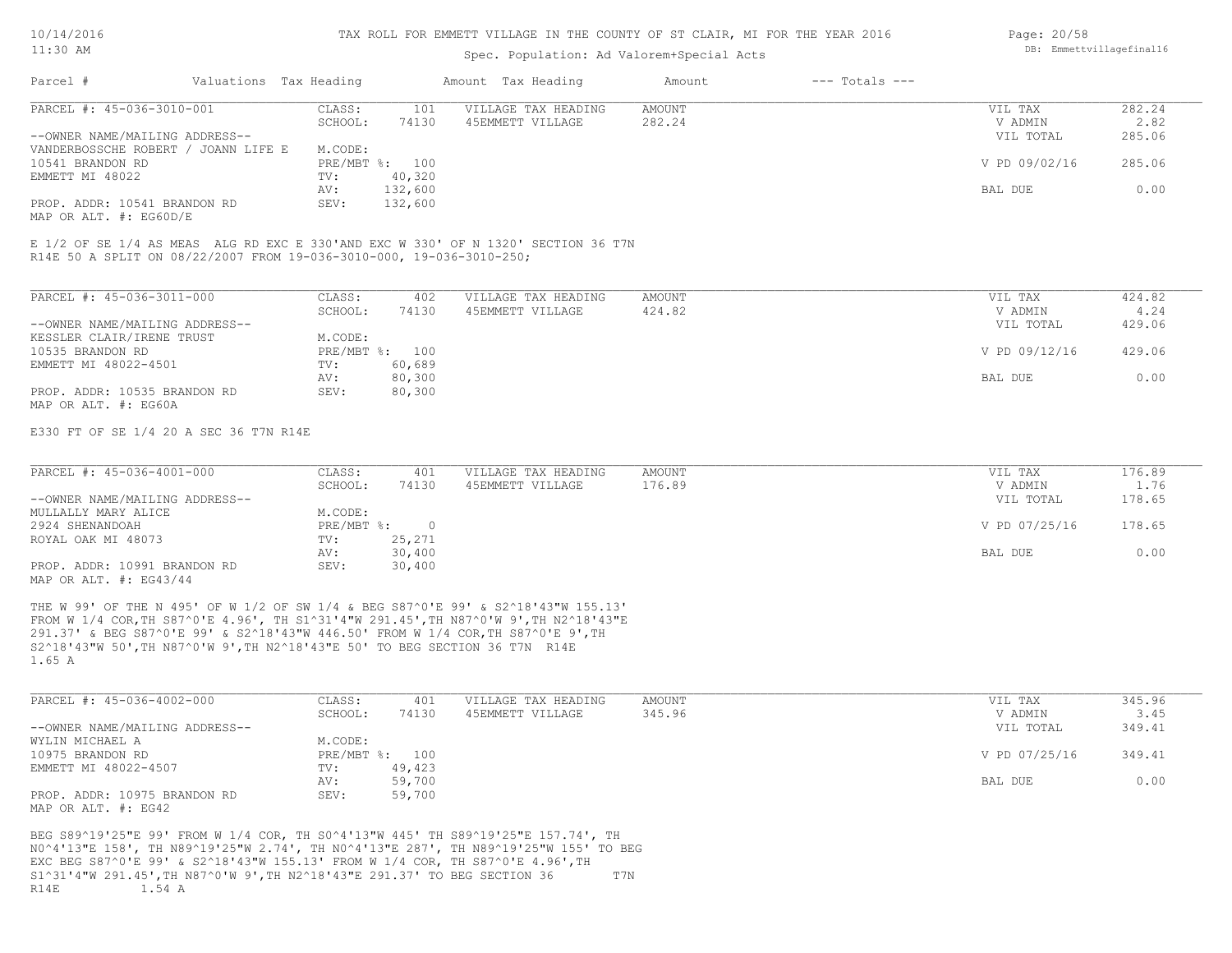#### TAX ROLL FOR EMMETT VILLAGE IN THE COUNTY OF ST CLAIR, MI FOR THE YEAR 2016

# Spec. Population: Ad Valorem+Special Acts

| Parcel #<br>Valuations Tax Heading<br>Amount Tax Heading<br>$---$ Totals $---$<br>Amount<br>CLASS:<br>401<br>VILLAGE TAX HEADING<br>AMOUNT<br>74130<br>250.36<br>SCHOOL:<br>45EMMETT VILLAGE<br>M.CODE:<br>PRE/MBT %: 100<br>TV:<br>35,767<br>44,200<br>AV:<br>SEV:<br>44,200<br>CLASS:<br>401<br>VILLAGE TAX HEADING<br>AMOUNT<br>SCHOOL:<br>74130<br>45EMMETT VILLAGE<br>609.18<br>M.CODE:<br>PRE/MBT %: 100<br>TV:<br>87,026<br>AV:<br>106,600<br>106,600<br>SEV:                                                                                                                                                                                | VIL TAX<br>V ADMIN<br>VIL TOTAL<br>V PD 08/04/16<br>BAL DUE<br>VIL TAX<br>V ADMIN<br>VIL TOTAL<br>V PD 09/08/16 |                                                      |
|-----------------------------------------------------------------------------------------------------------------------------------------------------------------------------------------------------------------------------------------------------------------------------------------------------------------------------------------------------------------------------------------------------------------------------------------------------------------------------------------------------------------------------------------------------------------------------------------------------------------------------------------------------|-----------------------------------------------------------------------------------------------------------------|------------------------------------------------------|
| PARCEL #: 45-036-4003-000<br>--OWNER NAME/MAILING ADDRESS--<br>RYAN JOSEPH/ROSEMARY<br>10965 BRANDON RD<br>EMMETT MI 48022-4507<br>PROP. ADDR: 10965 BRANDON RD<br>MAP OR ALT. #: EG41<br>THE E 83.32 FT OF THE W 340.06 FT OF THE N 281.82 FT OF THE W 1/2 OF SW 1/4 & BEG<br>S89*19'25"E 254' FROM W 1/4 COR; TH S 287'; TH E 86.06'; TH N 5/18'; TH W 83.32';<br>TH N 281.82'; TH W 2.74' TO POB .57 A SEC 36 T7N R14E<br>PARCEL #: 45-036-4004-000<br>--OWNER NAME/MAILING ADDRESS--<br>PIERCE DENNIS R./CECILIA REV. TRUST<br>PIERCE PATRICK R.<br>10895 BRANDON RD<br>Emmett MI 48022<br>PROP. ADDR: 10895 BRANDON RD<br>MAP OR ALT. #: EG40A |                                                                                                                 | 250.36<br>2.50                                       |
|                                                                                                                                                                                                                                                                                                                                                                                                                                                                                                                                                                                                                                                     |                                                                                                                 | 252.86<br>252.86<br>0.00<br>609.18<br>6.09<br>615.27 |
|                                                                                                                                                                                                                                                                                                                                                                                                                                                                                                                                                                                                                                                     |                                                                                                                 |                                                      |
|                                                                                                                                                                                                                                                                                                                                                                                                                                                                                                                                                                                                                                                     |                                                                                                                 |                                                      |
|                                                                                                                                                                                                                                                                                                                                                                                                                                                                                                                                                                                                                                                     |                                                                                                                 |                                                      |
|                                                                                                                                                                                                                                                                                                                                                                                                                                                                                                                                                                                                                                                     |                                                                                                                 |                                                      |
|                                                                                                                                                                                                                                                                                                                                                                                                                                                                                                                                                                                                                                                     |                                                                                                                 |                                                      |
|                                                                                                                                                                                                                                                                                                                                                                                                                                                                                                                                                                                                                                                     |                                                                                                                 |                                                      |
|                                                                                                                                                                                                                                                                                                                                                                                                                                                                                                                                                                                                                                                     |                                                                                                                 |                                                      |
|                                                                                                                                                                                                                                                                                                                                                                                                                                                                                                                                                                                                                                                     |                                                                                                                 |                                                      |
|                                                                                                                                                                                                                                                                                                                                                                                                                                                                                                                                                                                                                                                     |                                                                                                                 |                                                      |
|                                                                                                                                                                                                                                                                                                                                                                                                                                                                                                                                                                                                                                                     |                                                                                                                 |                                                      |
|                                                                                                                                                                                                                                                                                                                                                                                                                                                                                                                                                                                                                                                     |                                                                                                                 |                                                      |
|                                                                                                                                                                                                                                                                                                                                                                                                                                                                                                                                                                                                                                                     |                                                                                                                 | 615.27                                               |
|                                                                                                                                                                                                                                                                                                                                                                                                                                                                                                                                                                                                                                                     |                                                                                                                 |                                                      |
|                                                                                                                                                                                                                                                                                                                                                                                                                                                                                                                                                                                                                                                     | <b>BAL DUE</b>                                                                                                  | 0.00                                                 |
|                                                                                                                                                                                                                                                                                                                                                                                                                                                                                                                                                                                                                                                     |                                                                                                                 |                                                      |
|                                                                                                                                                                                                                                                                                                                                                                                                                                                                                                                                                                                                                                                     |                                                                                                                 |                                                      |
| 158', TH S89*19'25"E 438.44', TH NO*14'8"E 50.32', TH S 89*19'25"E 20', TH<br>NO*14'8"E 236.67' TO POB. 4.12 A<br>PARCEL #: 45-036-4004-100<br>CLASS:<br>VILLAGE TAX HEADING<br><b>AMOUNT</b><br>401                                                                                                                                                                                                                                                                                                                                                                                                                                                | VIL TAX                                                                                                         | 454.39                                               |
| SCHOOL:<br>74130<br>45EMMETT VILLAGE<br>454.39                                                                                                                                                                                                                                                                                                                                                                                                                                                                                                                                                                                                      | V ADMIN                                                                                                         | 4.54                                                 |
| --OWNER NAME/MAILING ADDRESS--                                                                                                                                                                                                                                                                                                                                                                                                                                                                                                                                                                                                                      | VIL TOTAL                                                                                                       | 458.93                                               |
| PIERCE PATRICK/NANCY<br>M.CODE:                                                                                                                                                                                                                                                                                                                                                                                                                                                                                                                                                                                                                     |                                                                                                                 |                                                      |
| PRE/MBT %: 100<br>10951 BRANDON RD                                                                                                                                                                                                                                                                                                                                                                                                                                                                                                                                                                                                                  | V PD 09/14/16                                                                                                   | 458.93                                               |
| 64,913<br>EMMETT MI 48022<br>TV:                                                                                                                                                                                                                                                                                                                                                                                                                                                                                                                                                                                                                    |                                                                                                                 |                                                      |
| 77,500<br>AV:                                                                                                                                                                                                                                                                                                                                                                                                                                                                                                                                                                                                                                       | BAL DUE                                                                                                         | 0.00                                                 |
| PROP. ADDR: 10951 BRANDON RD<br>SEV:<br>77,500<br>MAP OR ALT. #: EG40B                                                                                                                                                                                                                                                                                                                                                                                                                                                                                                                                                                              |                                                                                                                 |                                                      |
| W200' OF E 979.68' OF N 287' OF W 1/2 OF SW 1/4 SECTION 36 T7N R14E 1.3 A                                                                                                                                                                                                                                                                                                                                                                                                                                                                                                                                                                           |                                                                                                                 |                                                      |
|                                                                                                                                                                                                                                                                                                                                                                                                                                                                                                                                                                                                                                                     |                                                                                                                 |                                                      |
| PARCEL #: 45-036-4004-200<br>CLASS:<br>401<br>VILLAGE TAX HEADING<br>AMOUNT<br>SCHOOL:<br>74130<br>45EMMETT VILLAGE<br>504.32                                                                                                                                                                                                                                                                                                                                                                                                                                                                                                                       | VIL TAX<br>V ADMIN                                                                                              | 504.32<br>5.04                                       |
| --OWNER NAME/MAILING ADDRESS--                                                                                                                                                                                                                                                                                                                                                                                                                                                                                                                                                                                                                      | VIL TOTAL                                                                                                       | 509.36                                               |
| PIERCE RICHARD/ELIZABETH<br>M.CODE:                                                                                                                                                                                                                                                                                                                                                                                                                                                                                                                                                                                                                 |                                                                                                                 |                                                      |
|                                                                                                                                                                                                                                                                                                                                                                                                                                                                                                                                                                                                                                                     | V PD 09/14/16                                                                                                   | 509.36                                               |
|                                                                                                                                                                                                                                                                                                                                                                                                                                                                                                                                                                                                                                                     |                                                                                                                 |                                                      |
| PRE/MBT %: 100<br>10925 BRANDON RD                                                                                                                                                                                                                                                                                                                                                                                                                                                                                                                                                                                                                  |                                                                                                                 | 0.00                                                 |
| EMMETT MI 48022<br>TV:<br>72,046<br>87,300<br>AV:                                                                                                                                                                                                                                                                                                                                                                                                                                                                                                                                                                                                   | BAL DUE                                                                                                         |                                                      |

175' TO BEG. SEC 36 T7N R14E. 1.13 A. 237', TH N 89\* 32' W 20', TH S 50', TH N 89\* 32' W 155', TH N 287', TH S 89\* 32' E BEG AT INT/SEC OF W 1/8 LN & E & W 1/4 LN, TH N 89\* 32' W 604.68' TO BEG, TH S

Page: 21/58 DB: Emmettvillagefinal16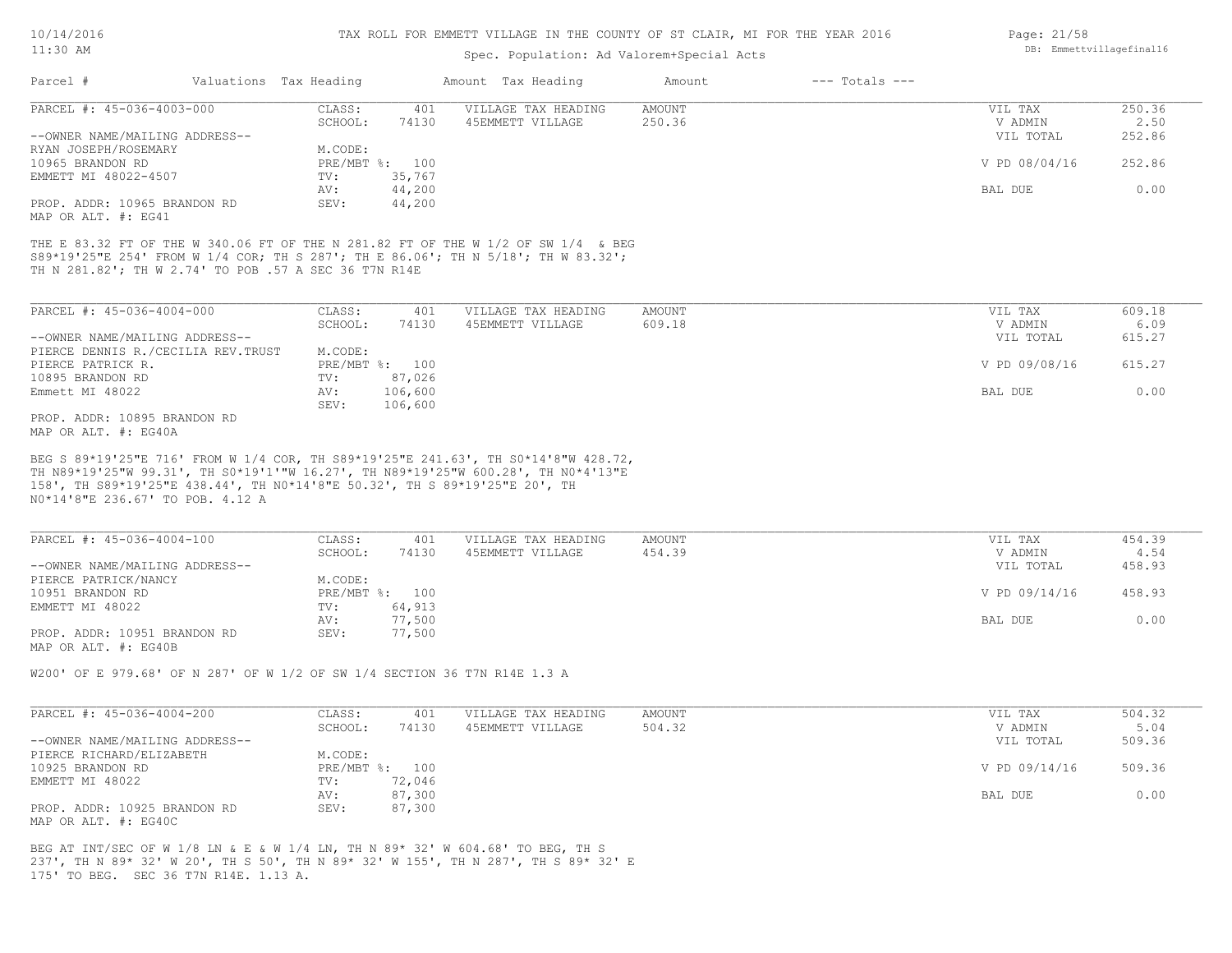| 10/14/2016 |  |
|------------|--|
| 11:30 AM   |  |

| $11:30$ AM |                           |                        |       | Spec. Population: Ad Valorem+Special Acts |        |                | DB: Emmettvillagefinal16 |        |
|------------|---------------------------|------------------------|-------|-------------------------------------------|--------|----------------|--------------------------|--------|
| Parcel #   |                           | Valuations Tax Heading |       | Amount Tax Heading                        | Amount | --- Totals --- |                          |        |
|            | PARCEL #: 45-036-4005-000 | CLASS:                 | 401   | VILLAGE TAX HEADING                       | AMOUNT |                | VIL TAX                  | 254.65 |
|            |                           | SCHOOL:                | 74130 | 45EMMETT VILLAGE                          | 254.65 |                | V ADMIN                  | 2.54   |

|                                | JULIUUI .    | 77130     | turnin i vilman m | 297.09 | ALL'ILIN      | 2.JT   |
|--------------------------------|--------------|-----------|-------------------|--------|---------------|--------|
| --OWNER NAME/MAILING ADDRESS-- |              |           |                   |        | VIL TOTAL     | 257.19 |
| MC CABE BARBARA TRUST          | M.CODE:      |           |                   |        |               |        |
| 8025 JORDAN RD                 | $PRE/MBT$ %: | $\bigcap$ |                   |        | V PD 08/22/16 | 257.19 |
| Yale MI 48097                  | TV:          | 36,379    |                   |        |               |        |
|                                | AV:          | 43,300    |                   |        | BAL DUE       | 0.00   |
| PROP. ADDR: 3241 MAIN ST       | SEV:         | 43,300    |                   |        |               |        |

MAP OR ALT. #: EG37

THE N 176 FT OF THE E 363 FT OF THE W 1/2 OF SW 1/4 1.33 A SEC 36 T7N R14E

| PARCEL #: 45-036-4006-000      | CLASS:  | 401            | VILLAGE TAX HEADING | AMOUNT | VIL TAX   | 211.85 |
|--------------------------------|---------|----------------|---------------------|--------|-----------|--------|
|                                | SCHOOL: | 74130          | 45EMMETT VILLAGE    | 211.85 | V ADMIN   | 2.11   |
| --OWNER NAME/MAILING ADDRESS-- |         |                |                     |        | VIL TOTAL | 213.96 |
| BULAR STEVEN/MAUREEN           | M.CODE: |                |                     |        |           |        |
| 3235 MAIN ST                   |         | PRE/MBT %: 100 |                     |        | BAL DUE   | 213.96 |
| EMMETT MI 48022                | TV:     | 30,265         |                     |        |           |        |
|                                | AV:     | 35,500         |                     |        |           |        |
| PROP. ADDR: 3235 MAIN ST       | SEV:    | 35,500         |                     |        |           |        |
| MAP OR ALT. #: EG38            |         |                |                     |        |           |        |

T7N R14E THE S 111 FT OF THE N 287 FT OF THE E 363 FT OF THE W 1/2 OF SW 1/4 0.92 A SEC 36

| PARCEL #: 45-036-4007-000      | CLASS:  | 401            | VILLAGE TAX HEADING | AMOUNT | VIL TAX       | 199.39 |
|--------------------------------|---------|----------------|---------------------|--------|---------------|--------|
|                                | SCHOOL: | 74130          | 45EMMETT VILLAGE    | 199.39 | V ADMIN       | 1.99   |
| --OWNER NAME/MAILING ADDRESS-- |         |                |                     |        | VIL TOTAL     | 201.38 |
| MCCLELLAND WILLIAM/PATRICK     | M.CODE: |                |                     |        |               |        |
| 3227 MAIN ST                   |         | PRE/MBT %: 100 |                     |        | V PD 09/14/16 | 201.38 |
| EMMETT MI 48022-4520           | TV:     | 28,485         |                     |        |               |        |
|                                | AV:     | 40,100         |                     |        | BAL DUE       | 0.00   |
| PROP. ADDR: 3227 MAIN ST       | SEV:    | 40,100         |                     |        |               |        |
| $\frac{1}{2}$                  |         |                |                     |        |               |        |

MAP OR ALT. #: EG39

R14E THE S 127 FT OF THE N 414 FT OF THE E 363 FT OF W 1/2 OF SW 1/4 1.05 A SEC 36 T7N

| PARCEL #: 45-036-4008-001                 | CLASS:       | 402   | VILLAGE TAX HEADING | AMOUNT | VIL TAX       | 45.50 |
|-------------------------------------------|--------------|-------|---------------------|--------|---------------|-------|
|                                           | SCHOOL:      | 74130 | 45EMMETT VILLAGE    | 45.50  | V ADMIN       | 0.45  |
| --OWNER NAME/MAILING ADDRESS--            |              |       |                     |        | VIL TOTAL     | 45.95 |
| VERNIER PATRICK/DOROTHY                   | M.CODE:      |       |                     |        |               |       |
| PO BOX 24                                 | $PRE/MBT$ %: | 100   |                     |        | V PD 07/25/16 | 45.95 |
| Emmett MI 48022                           | TV:          | 6,500 |                     |        |               |       |
|                                           | AV:          | 6,500 |                     |        | BAL DUE       | 0.00  |
| PROP. ADDR: 3219 MAIN ST<br>$\frac{1}{2}$ | SEV:         | 6,500 |                     |        |               |       |

MAP OR ALT. #: EG45B/A

SPLIT ON 11/08/2007 FROM 19-036-4008-000, 19-036-4009-000; N OF WALTER CHILLSON' ADDITION TO VILLAGE OF EMMETT SECTION 36 T7N R14E 1.00 A S 132' OF E 264' & 363' EXC N 414' & EXC 132' OF THAT PART OF W 1/2 OF SW 1/4 LYING Page: 22/58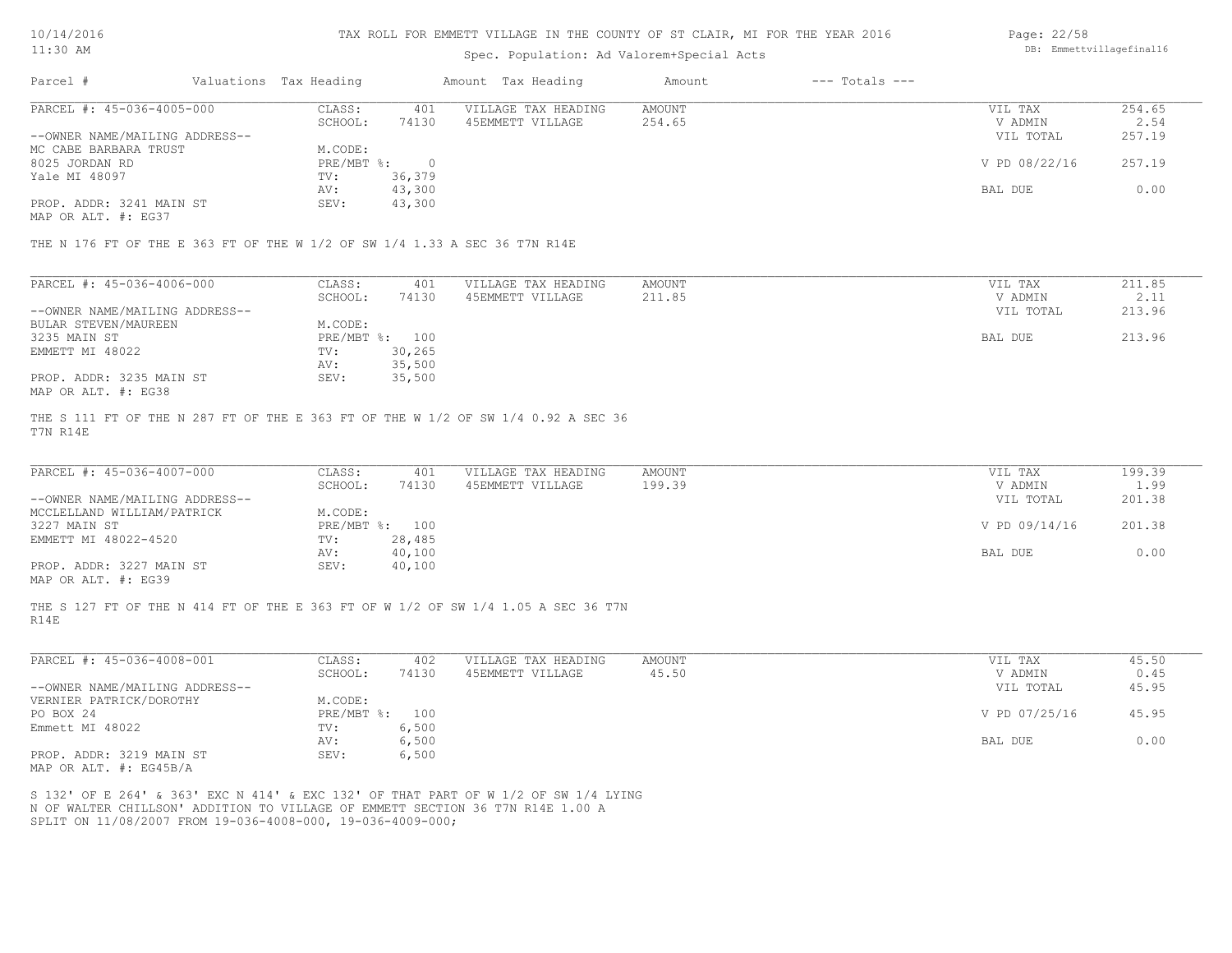| 10/14/2016 |  |
|------------|--|
| 11:30 AM   |  |

Page: 23/58

DB: Emmettvillagefinal16

# Spec. Population: Ad Valorem+Special Acts

| Parcel #                                                    | Valuations Tax Heading                                                                                                                                                                                                                                         | Amount Tax Heading                      | Amount                | $---$ Totals $---$ |                                 |                      |
|-------------------------------------------------------------|----------------------------------------------------------------------------------------------------------------------------------------------------------------------------------------------------------------------------------------------------------------|-----------------------------------------|-----------------------|--------------------|---------------------------------|----------------------|
| PARCEL #: 45-036-4010-000<br>--OWNER NAME/MAILING ADDRESS-- | CLASS:<br>708<br>SCHOOL:<br>74130                                                                                                                                                                                                                              | VILLAGE TAX HEADING<br>45EMMETT VILLAGE | <b>AMOUNT</b><br>0.00 |                    | VIL TAX<br>V ADMIN<br>VIL TOTAL | 0.00<br>0.00<br>0.00 |
| OUR LADY OF MT CARMEL CH                                    | M.CODE:                                                                                                                                                                                                                                                        |                                         |                       |                    |                                 |                      |
| 10817 BRANDON RD                                            | PRE/MBT %:                                                                                                                                                                                                                                                     | $\circ$                                 |                       |                    | BAL DUE                         | 0.00                 |
| EMMETT MI 48022                                             | TV:                                                                                                                                                                                                                                                            | $\circ$                                 |                       |                    |                                 |                      |
|                                                             | AV:                                                                                                                                                                                                                                                            | $\circ$                                 |                       |                    |                                 |                      |
| PROP. ADDR: 10817 BRANDON RD<br>MAP OR ALT. #: EG28A        | SEV:                                                                                                                                                                                                                                                           | $\circ$                                 |                       |                    |                                 |                      |
| OF SW 1/4 SECTION 36 T7N R14E 5.94 A                        | W393 FT OF N 280 FT OF E 1/2 OF SW 1/4 & BEG N 87 DEG 5 MIN W 334.5 FT & S 2 DEG 30<br>MIN W 178 FT FROM INT 1/4 COR, TH N 87 DEG 5 MIN W 618 FT, TH S 2 DEG 30 MIN W<br>232.6', TH S875'E 618', TH N230'E 232.6' TO BEG & E 150' OF W 543' OF N 178' OF E 1/2 |                                         |                       |                    |                                 |                      |
| PARCEL #: 45-036-4010-100                                   | CLASS:<br>703                                                                                                                                                                                                                                                  | VILLAGE TAX HEADING                     | AMOUNT                |                    | VIL TAX                         | 0.00                 |
|                                                             | SCHOOL:<br>74130                                                                                                                                                                                                                                               | 45EMMETT VILLAGE                        | 0.00                  |                    | V ADMIN                         | 0.00                 |
| --OWNER NAME/MAILING ADDRESS--                              |                                                                                                                                                                                                                                                                |                                         |                       |                    | VIL TOTAL                       | 0.00                 |
| VILLAGE OF EMMETT                                           | M.CODE:                                                                                                                                                                                                                                                        |                                         |                       |                    |                                 |                      |
| P.O. BOX 127                                                | PRE/MBT %:                                                                                                                                                                                                                                                     | $\circ$                                 |                       |                    | BAL DUE                         | 0.00                 |
| EMMETT MI 48022                                             | TV:                                                                                                                                                                                                                                                            | $\circ$                                 |                       |                    |                                 |                      |
|                                                             | AV:                                                                                                                                                                                                                                                            | $\circ$                                 |                       |                    |                                 |                      |
| PROP. ADDR: MAIN ST<br>MAP OR ALT. #: EG28B                 | SEV:                                                                                                                                                                                                                                                           | $\circ$                                 |                       |                    |                                 |                      |
| .00A                                                        | 76.39', TH S 2D 4M W 218.57', TH S 82D 14M E 59.12' TO BEG SECTION 36 T7N R14E 7                                                                                                                                                                               |                                         |                       |                    |                                 |                      |
| PARCEL #: 45-036-4011-000                                   | CLASS:<br>401                                                                                                                                                                                                                                                  | VILLAGE TAX HEADING                     | AMOUNT                |                    | VIL TAX                         | 275.33               |
|                                                             | SCHOOL:<br>74130                                                                                                                                                                                                                                               | 45EMMETT VILLAGE                        | 275.33                |                    | V ADMIN                         | 2.75                 |
| --OWNER NAME/MAILING ADDRESS--<br>PIERCE KATHLEEN           | M.CODE:                                                                                                                                                                                                                                                        |                                         |                       |                    | VIL TOTAL                       | 278.08               |
| 3224 MAIN ST                                                | PRE/MBT %: 100                                                                                                                                                                                                                                                 |                                         |                       |                    | V PD 08/12/16                   | 278.08               |
| EMMETT MI 48022-4519                                        | 39,334<br>TV:                                                                                                                                                                                                                                                  |                                         |                       |                    |                                 |                      |
|                                                             | 47,000<br>AV:                                                                                                                                                                                                                                                  |                                         |                       |                    | BAL DUE                         | 0.00                 |
| PROP. ADDR: 3224 MAIN ST<br>MAP OR ALT. #: EG27C            | SEV:<br>47,000                                                                                                                                                                                                                                                 |                                         |                       |                    |                                 |                      |
|                                                             | N394.70 FT OF W 390 FT OF E 1/2 OF SW 1/4 EXC N 280 FT THEREOF. 1 A SEC 36 T7N R14E                                                                                                                                                                            |                                         |                       |                    |                                 |                      |
| PARCEL #: 45-036-4012-000                                   | CLASS:<br>401                                                                                                                                                                                                                                                  | VILLAGE TAX HEADING                     | AMOUNT                |                    | VIL TAX                         | 287.46               |
|                                                             | SCHOOL:<br>74130                                                                                                                                                                                                                                               | 45EMMETT VILLAGE                        | 287.46                |                    | V ADMIN                         | 2.87                 |
| --OWNER NAME/MAILING ADDRESS--                              |                                                                                                                                                                                                                                                                |                                         |                       |                    | VIL TOTAL                       | 290.33               |
| DONNELLON JAMES/ANN                                         | M.CODE:                                                                                                                                                                                                                                                        |                                         |                       |                    |                                 |                      |
| 3218 MAIN ST                                                | PRE/MBT %: 100                                                                                                                                                                                                                                                 |                                         |                       |                    | V PD 09/12/16                   | 290.33               |
| EMMETT MI 48022-4519                                        | TV:<br>41,066<br>AV:                                                                                                                                                                                                                                           |                                         |                       |                    |                                 | 0.00                 |
| PROP. ADDR: 3218 MAIN ST                                    | 49,400<br>49,400<br>SEV:                                                                                                                                                                                                                                       |                                         |                       |                    | BAL DUE                         |                      |
| MAP OR ALT. #: EG29                                         |                                                                                                                                                                                                                                                                |                                         |                       |                    |                                 |                      |
| $1/4$ LYING N OF GTRR R/W. . 91 A SEC 36 T7N R14E           | THE S 111 FT OF THE N 505.7 FT OF THE W 356.15 FT OF ALL THAT PART OF E 1/2 OF SW                                                                                                                                                                              |                                         |                       |                    |                                 |                      |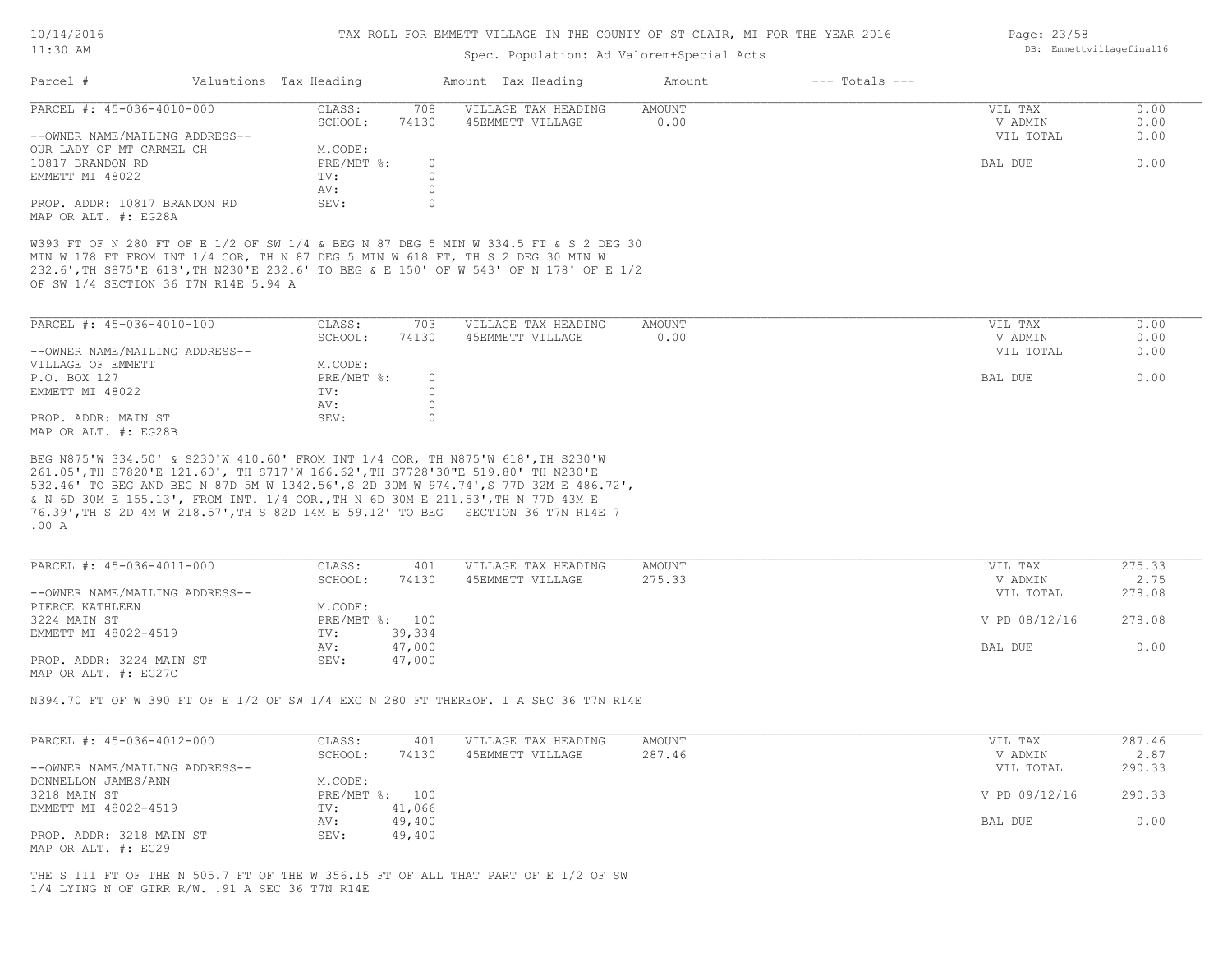### Spec. Population: Ad Valorem+Special Acts

| Parcel #                       | Valuations Tax Heading |        | Amount Tax Heading  | Amount | $---$ Totals $---$ |               |        |
|--------------------------------|------------------------|--------|---------------------|--------|--------------------|---------------|--------|
| PARCEL #: 45-036-4013-000      | CLASS:                 | 401    | VILLAGE TAX HEADING | AMOUNT |                    | VIL TAX       | 203.70 |
|                                | SCHOOL:                | 74130  | 45EMMETT VILLAGE    | 203.70 |                    | V ADMIN       | 2.03   |
| --OWNER NAME/MAILING ADDRESS-- |                        |        |                     |        |                    | VIL TOTAL     | 205.73 |
| ZUKOWSKI ASHLEY                | M.CODE:                |        |                     |        |                    |               |        |
| 3208 MAIN ST                   | PRE/MBT %: 100         |        |                     |        |                    | V PD 09/08/16 | 205.73 |
| Emmett MI 48022                | TV:                    | 29,100 |                     |        |                    |               |        |
|                                | AV:                    | 29,100 |                     |        |                    | BAL DUE       | 0.00   |
| PROP. ADDR: 3208 MAIN ST       | SEV:                   | 29,100 |                     |        |                    |               |        |
| MAP OR ALT. #: EG30            |                        |        |                     |        |                    |               |        |

TO THE PLACE OF BEG. 1.12 A SEC 36 T7N R14E MIN W 173.7 FT, TH N 76 DEG 35 MIN W 363.5 FT TO M-19, TH N 2 DEG 30 MIN E 100 FT M-19 WITH E & W 1/4 LINE OF SEC 36, TH S 88 DEG 18 MIN E 356.15 FT, TH S 2 DEG 17 BEG AT A PTE WHICH LIES S 2 DEG 30 MIN W 505.7 FT FROM THE INT/SEC OF THE E LINE OF

| PARCEL #: 45-036-4014-000      | CLASS:     | 201      | VILLAGE TAX HEADING | AMOUNT | VIL TAX       | 91.00 |
|--------------------------------|------------|----------|---------------------|--------|---------------|-------|
|                                | SCHOOL:    | 74130    | 45EMMETT VILLAGE    | 91.00  | V ADMIN       | 0.91  |
| --OWNER NAME/MAILING ADDRESS-- |            |          |                     |        | VIL TOTAL     | 91.91 |
| MALLOY WILLIAM                 | M.CODE:    |          |                     |        |               |       |
| 14950 SULLIVAN RD              | PRE/MBT %: | $\Omega$ |                     |        | V PD 09/14/16 | 91.91 |
| Capac MI 48014                 | TV:        | 13,000   |                     |        |               |       |
|                                | AV:        | 13,000   |                     |        | BAL DUE       | 0.00  |
| PROP. ADDR: 3206 MAIN ST       | SEV:       | 13,000   |                     |        |               |       |
| MAP OR ALT. #: EG31            |            |          |                     |        |               |       |

35 MIN W 190 FT, TH N 2 DEG 30 MIN E 100 FT TO PLACE OF BEG. .42 A SEC 36 T7N R14E LINE OF SEC 36, TH S 76 DEG 35 MIN E 190 FT, TH S 2 DEG 30 MIN W 100 FT TH N 76 DEG BEG AT A PTE ON THE E LINE OF M-19, S 2 DEG 30 MIN W 605.7 FT FROM THE E & W 1/4

| PARCEL #: 45-036-4015-000      | CLASS:         | 401    | VILLAGE TAX HEADING | AMOUNT | VIL TAX       | 399.46 |
|--------------------------------|----------------|--------|---------------------|--------|---------------|--------|
|                                | SCHOOL:        | 74130  | 45EMMETT VILLAGE    | 399.46 | V ADMIN       | 3.99   |
| --OWNER NAME/MAILING ADDRESS-- |                |        |                     |        | VIL TOTAL     | 403.45 |
| MORAN ROBERT/PATRICIA          | M.CODE:        |        |                     |        |               |        |
| PO BOX 16                      | PRE/MBT %: 100 |        |                     |        | V PD 09/08/16 | 403.45 |
| 3188 MAIN ST                   | TV:            | 57,066 |                     |        |               |        |
| EMMETT MI 48022                | AV:            | 68,900 |                     |        | BAL DUE       | 0.00   |
|                                | SEV:           | 68,900 |                     |        |               |        |
| PROP. ADDR: 3188 MAIN ST       |                |        |                     |        |               |        |

MAP OR ALT. #: EG32

OF BEG. 1.4 A SEC 36 T7N R14E FT TH N 81 DEG 30 MIN W 156.3 FT TO M-19, TH N 2 DEG 30 MIN E 142.6 FT TO THE PLACE S 76 DEG 35 MIN E 213.6 FT, TH S 2 DEG 4 MIN W 162.6 FT, TH S 89 DEG 18 MIN W 243.1 & W 1/4 LINE OF SEC 36, TH S 76 DEG 35 MIN E 190 FT, TH N 2 DEG 30 MIN E 100 FT, TH BEG AT A PTE ON THE E LINE OF M-19 WHICH LIES S 2 DEG 30 MIN W 705.7 FT FROM THE E

Page: 24/58 DB: Emmettvillagefinal16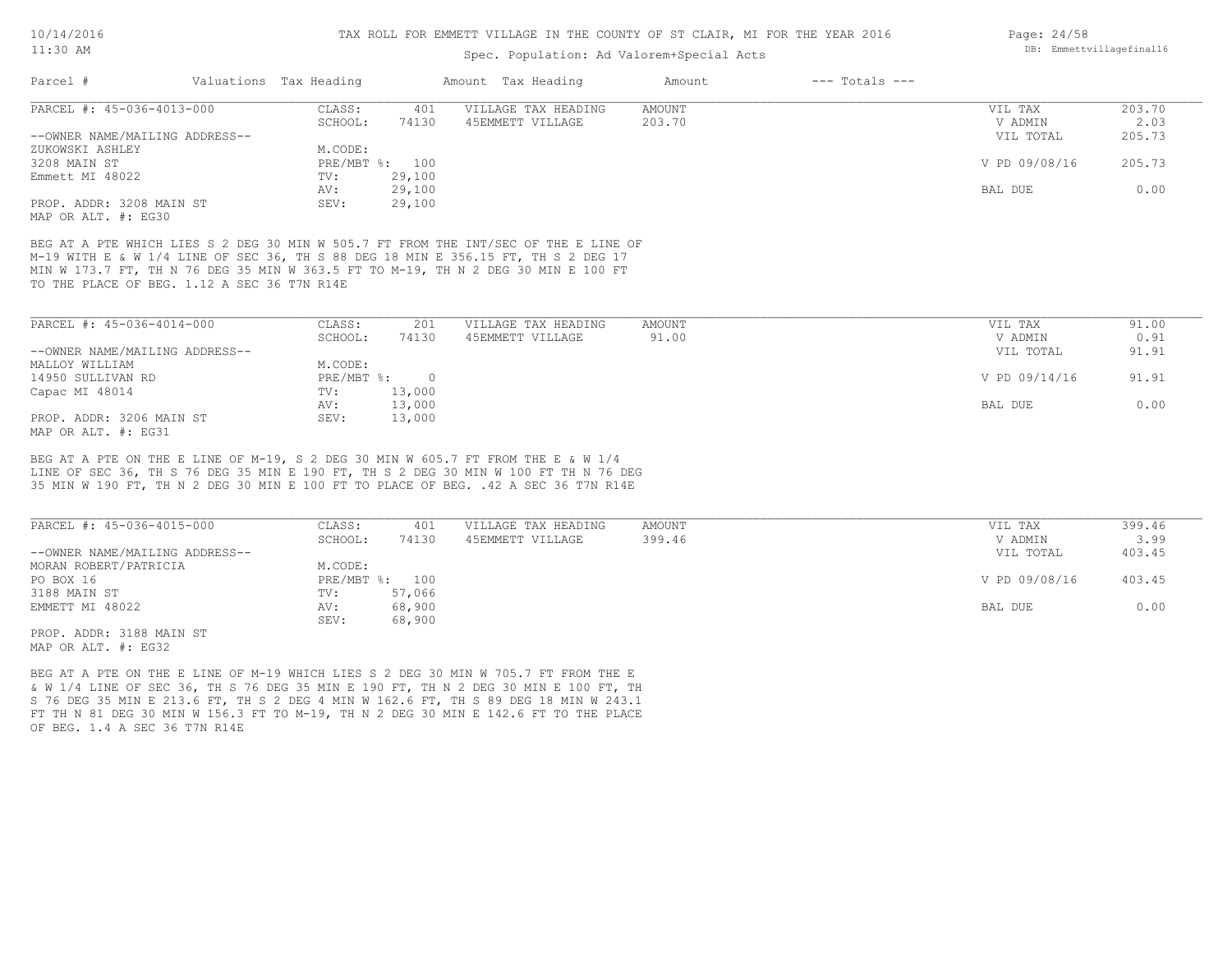### Spec. Population: Ad Valorem+Special Acts

| Parcel #                       | Valuations Tax Heading |        | Amount Tax Heading  | Amount | $---$ Totals $---$ |               |        |
|--------------------------------|------------------------|--------|---------------------|--------|--------------------|---------------|--------|
| PARCEL #: 45-036-4016-000      | CLASS:                 | 201    | VILLAGE TAX HEADING | AMOUNT |                    | VIL TAX       | 193.90 |
|                                | SCHOOL:                | 74130  | 45EMMETT VILLAGE    | 193.90 |                    | V ADMIN       | 1.93   |
| --OWNER NAME/MAILING ADDRESS-- |                        |        |                     |        |                    | VIL TOTAL     | 195.83 |
| KRAUSS JAMES L/SAIMA L         | M.CODE:                |        |                     |        |                    |               |        |
| 11665 DUNN RD                  | $PRE/MBT$ %:           |        |                     |        |                    | V PD 09/02/16 | 195.83 |
| Memphis MI 48041               | TV:                    | 27,700 |                     |        |                    |               |        |
|                                | AV:                    | 27,700 |                     |        |                    | BAL DUE       | 0.00   |
| PROP. ADDR: 10842 MARY ST      | SEV:                   | 27,700 |                     |        |                    |               |        |
| MAP OR ALT. #: EG33            |                        |        |                     |        |                    |               |        |
|                                |                        |        |                     |        |                    |               |        |

R14E W 131.5 FT TO M-19, TH N 2 DEG 30 MIN E 132 FT TO PLACE OF BEG. .45 A SEC 36 T7N LINE, TH S 81 DEG 30 MIN E 156.3 FT, TH S 6 DEG 59 MIN W 148 FT, TH N 77 DEG 30 MIN BEG AT A PTE ON E LINE OF M-19 WHICH LIES S 2 DEG 30 MIN W 849.28 FT FROM E & W 1/4

| PARCEL #: 45-036-4017-000      | CLASS:     | 705   | VILLAGE TAX HEADING | AMOUNT | VIL TAX         | 0.00 |
|--------------------------------|------------|-------|---------------------|--------|-----------------|------|
|                                | SCHOOL:    | 74130 | 45EMMETT VILLAGE    | 0.00   | 0.00<br>V ADMIN |      |
| --OWNER NAME/MAILING ADDRESS-- |            |       |                     |        | VIL TOTAL       | 0.00 |
| EMMETT LION'S CLUB INC         | M.CODE:    |       |                     |        |                 |      |
| 3481 COGLEY RD                 | PRE/MBT %: |       |                     |        | 0.00<br>BAL DUE |      |
| AVOCA MI 48006                 | TV:        |       |                     |        |                 |      |
|                                | AV:        |       |                     |        |                 |      |
| PROP. ADDR: MARY ST            | SEV:       |       |                     |        |                 |      |
| MAP OR ALT. #: EG34            |            |       |                     |        |                 |      |

N 77 DEG 30 MIN W 126 FT TO THE PLACE OF BEG. .46 A SEC 36 T7N R14E 6 DEG 59 MIN E 148 FT, TH N 89 DEG 18 MIN E 133 FT, TH S 14 DEG 15 MIN W 170 FT TH 30 MIN W 981.28 FT TH S 77 DEG 33 MIN E 131.5 FT TO PLACE OF BEG OF THIS DESC, TH N FROM THE INT/SEC OF THE E LINE OF M-19 WITH THE E & W 1/4 LINE OF SEC 36, S 2 DEG

| PARCEL #: 45-036-4018-000      | CLASS:       | 401   | VILLAGE TAX HEADING | AMOUNT | VIL TAX   | 54.92 |
|--------------------------------|--------------|-------|---------------------|--------|-----------|-------|
|                                | SCHOOL:      | 74130 | 45EMMETT VILLAGE    | 54.92  | V ADMIN   | 0.54  |
| --OWNER NAME/MAILING ADDRESS-- |              |       |                     |        | VIL TOTAL | 55.46 |
| BOYER MICHAEL                  | M.CODE:      |       |                     |        |           |       |
| MAPLE STREET STATION           | $PRE/MBT$ %: |       |                     |        | BAL DUE   | 55.46 |
| PO BOX 4385                    | TV:          | 7,846 |                     |        |           |       |
| DEARBORN MI 48126              | AV:          | 8,700 |                     |        |           |       |
|                                | SEV:         | 8,700 |                     |        |           |       |
| PROP. ADDR: MARY ST            |              |       |                     |        |           |       |

MAP OR ALT. #: EG35

FT TO THE PLACE OF BEG. . 49 A SEC 36 T7N R14E TH N 82 DEG 14 MIN W 15 FT, TH S 6 DEG 30 MIN W 148 FT TH N 77 DEG 30 MIN W 121.65 TH N 14 DEG 15 MIN E 170 FT TH N 89 DEG 18 MIN E 110 FT TH S 2 DEG 4 MIN W 55.6 FT, 30 MIN W 981.28 FT, TH S 77 DEG 30 MIN E 257.5 FT TO THE PLACE OF BEG OF THIS DESC, FROM THE INT-SEC OF THE E LINE OF M-19 WITH THE E & W 1/4 LINE OF SEC 36, S 2 DEG

Page: 25/58 DB: Emmettvillagefinal16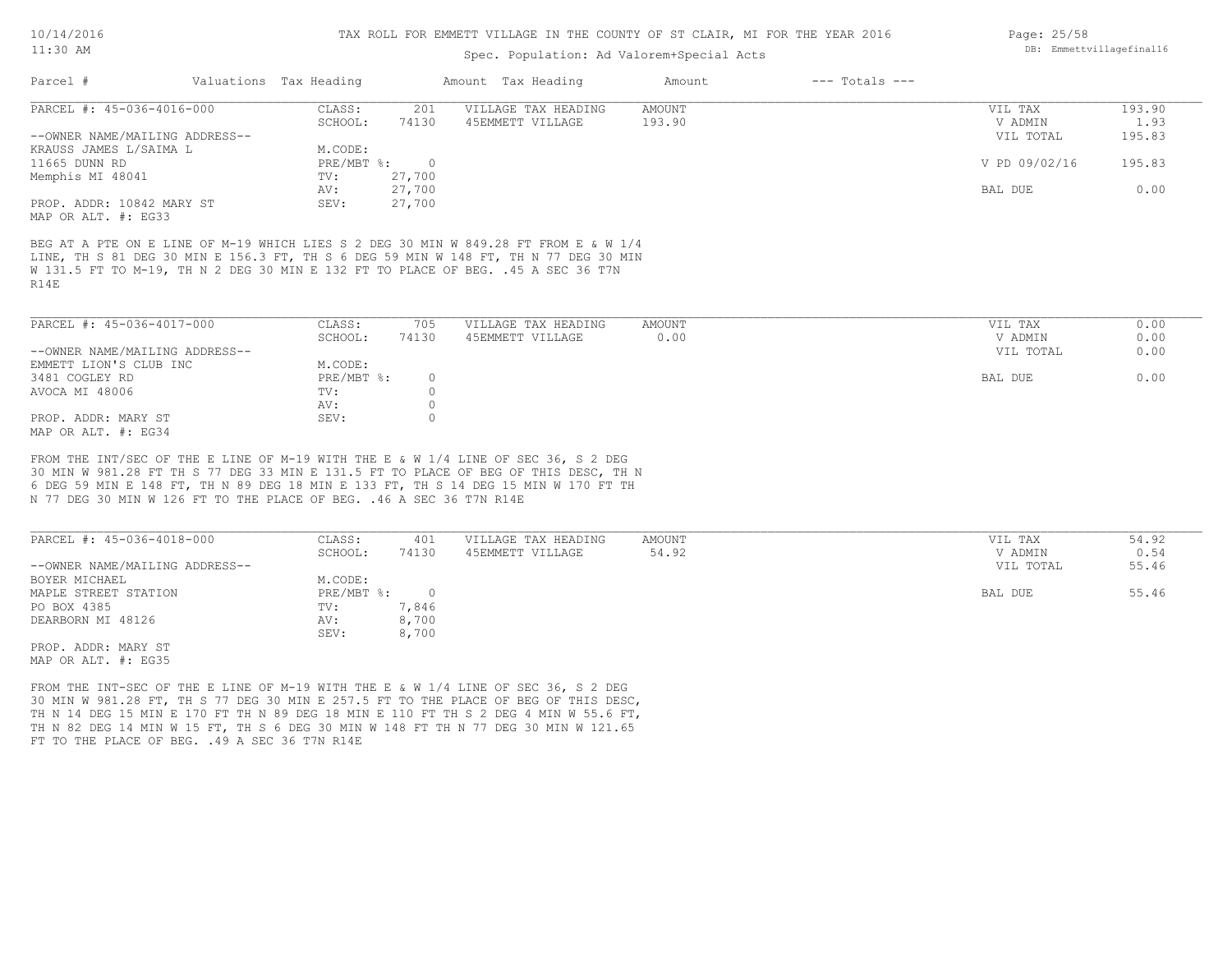#### TAX ROLL FOR EMMETT VILLAGE IN THE COUNTY OF ST CLAIR, MI FOR THE YEAR 2016

# Spec. Population: Ad Valorem+Special Acts

| Parcel #                       | Valuations Tax Heading |        | Amount Tax Heading  | Amount | $---$ Totals $---$ |               |        |
|--------------------------------|------------------------|--------|---------------------|--------|--------------------|---------------|--------|
| PARCEL #: 45-036-4019-001      | CLASS:                 | 401    | VILLAGE TAX HEADING | AMOUNT |                    | VIL TAX       | 173.60 |
|                                | SCHOOL:                | 74130  | 45EMMETT VILLAGE    | 173.60 |                    | V ADMIN       | 1.73   |
| --OWNER NAME/MAILING ADDRESS-- |                        |        |                     |        |                    | VIL TOTAL     | 175.33 |
| VIVIANO CARLO                  | M.CODE:                |        |                     |        |                    |               |        |
| 28 GRATIOT AVE                 | $PRE/MBT$ %:           |        |                     |        |                    | V PD 09/08/16 | 175.33 |
| Marysville MI 48040            | TV:                    | 24,800 |                     |        |                    |               |        |
|                                | AV:                    | 24,800 |                     |        |                    | BAL DUE       | 0.00   |
| PROP. ADDR: 10808 MARY ST      | SEV:                   | 24,800 |                     |        |                    |               |        |
|                                |                        |        |                     |        |                    |               |        |

MAP OR ALT. #: EG36

74.81' TO THE BEG. 0.26 A SEC 36 T7N R14E N 6D 46M 1S E 148.98', TH S 82D 14M E 73.73', TH S 6D 30M W 155.13',TH N 77D 32M W N 87D 5M W 1342.56',S 2D 30M W 974.74', & S 77D 32M E 411.91',FROM INT. 1/4 COR.,TH

| PARCEL #: 45-036-4021-000      | CLASS:  | 401            | VILLAGE TAX HEADING | AMOUNT | VIL TAX       | 99.14  |
|--------------------------------|---------|----------------|---------------------|--------|---------------|--------|
|                                | SCHOOL: | 74130          | 45EMMETT VILLAGE    | 99.14  | V ADMIN       | 0.99   |
| --OWNER NAME/MAILING ADDRESS-- |         |                |                     |        | VIL TOTAL     | 100.13 |
| WOOLMAN DAVID T                | M.CODE: |                |                     |        |               |        |
| 10807 BRANDON RD               |         | PRE/MBT %: 100 |                     |        | V PD 07/25/16 | 100.13 |
| EMMETT MI 48022-4505           | TV:     | 14,164         |                     |        |               |        |
|                                | AV:     | 16,900         |                     |        | BAL DUE       | 0.00   |
| PROP. ADDR: 10807 BRANDON RD   | SEV:    | 16,900         |                     |        |               |        |
| MAP OR ALT. #: EG27E           |         |                |                     |        |               |        |

E75 FT OF W 618 FT OF N 178 FT OF E 1/2 OF SW 1/4 0.31 A SEC 36 T7N R14E

| PARCEL #: 45-036-4022-000      | CLASS:  | 401            | VILLAGE TAX HEADING | AMOUNT | VIL TAX   | 153.36 |
|--------------------------------|---------|----------------|---------------------|--------|-----------|--------|
|                                | SCHOOL: | 74130          | 45EMMETT VILLAGE    | 153.36 | V ADMIN   | 1.53   |
| --OWNER NAME/MAILING ADDRESS-- |         |                |                     |        | VIL TOTAL | 154.89 |
| STELZER EDWARD/MARG            | M.CODE: |                |                     |        |           |        |
| 10791 BRANDON RD               |         | PRE/MBT %: 100 |                     |        | BAL DUE   | 154.89 |
| EMMETT MI 48022-4508           | TV:     | 21,909         |                     |        |           |        |
|                                | AV:     | 26,000         |                     |        |           |        |
| PROP. ADDR: 10791 BRANDON RD   | SEV:    | 26,000         |                     |        |           |        |
| MAP OR ALT. #: EG27I           |         |                |                     |        |           |        |

E115 FT OF W 733 FT OF N 178 FT OF E 1/2 OF SW 1/4 0.47 A SEC 36 T7N R14E

| PARCEL #: 45-036-4023-000      | CLASS:     | 401    | VILLAGE TAX HEADING | AMOUNT | VIL TAX       | 181.18 |
|--------------------------------|------------|--------|---------------------|--------|---------------|--------|
|                                | SCHOOL:    | 74130  | 45EMMETT VILLAGE    | 181.18 | V ADMIN       | 1.81   |
| --OWNER NAME/MAILING ADDRESS-- |            |        |                     |        | VIL TOTAL     | 182.99 |
| TWARDY RANDALL G               | M.CODE:    |        |                     |        |               |        |
| P.O. BOX 81                    | PRE/MBT %: |        |                     |        | V PD 07/14/16 | 182.99 |
| MEMPHIS MI 48041               | TV:        | 25,883 |                     |        |               |        |
|                                | AV:        | 31,100 |                     |        | BAL DUE       | 0.00   |
| PROP. ADDR: 10785 BRANDON RD   | SEV:       | 31,100 |                     |        |               |        |

MAP OR ALT. #: EG27F

E125' OF W 858' OF N 178' OF E 1/2 OF SW 1/4 SECTION 36 T7N R14E 0.51 A

Page: 26/58 DB: Emmettvillagefinal16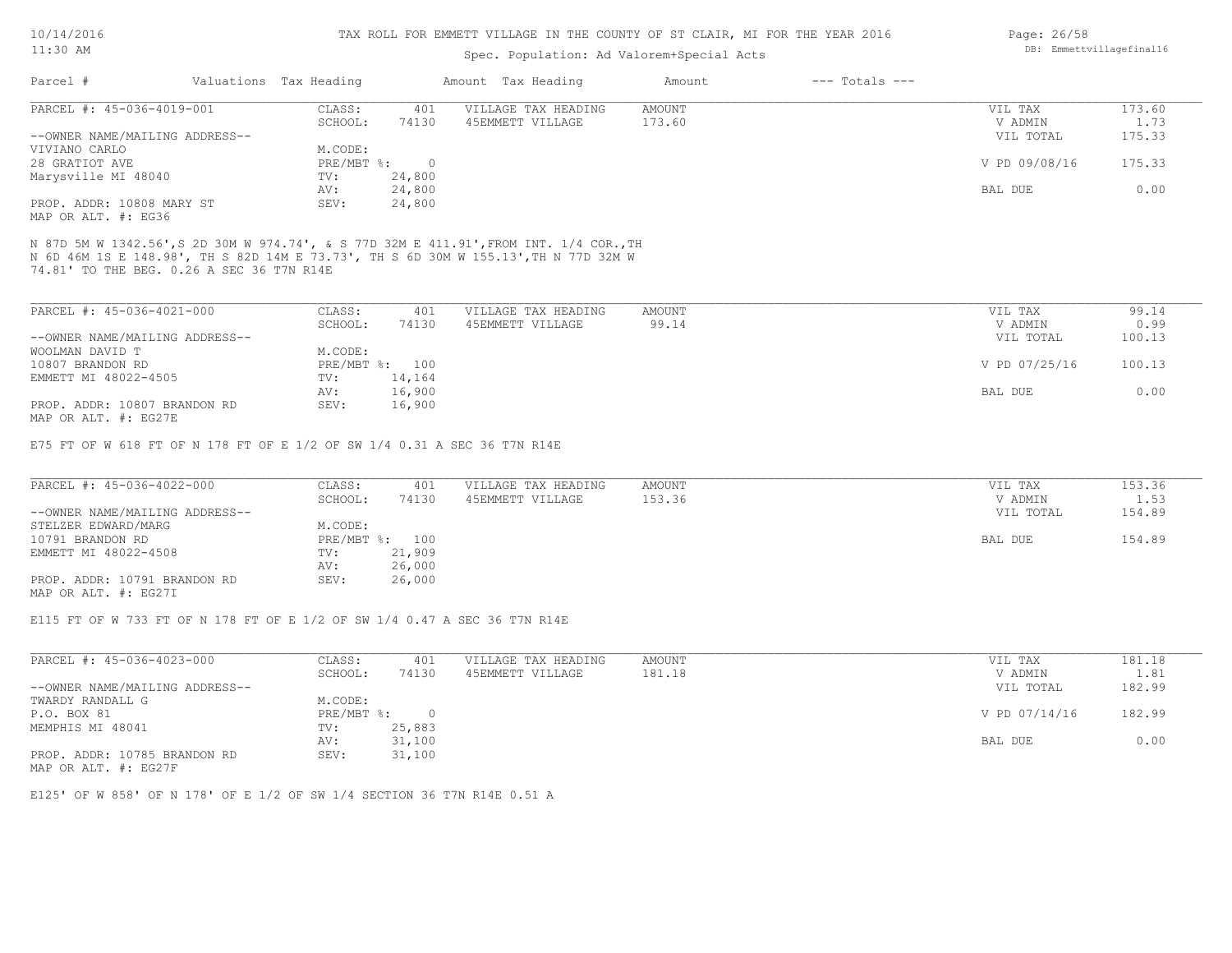### Spec. Population: Ad Valorem+Special Acts

| Parcel #                       | Valuations Tax Heading |       | Amount Tax Heading  | Amount | $---$ Totals $---$ |               |       |
|--------------------------------|------------------------|-------|---------------------|--------|--------------------|---------------|-------|
| PARCEL #: 45-036-4024-000      | CLASS:                 | 401   | VILLAGE TAX HEADING | AMOUNT |                    | VIL TAX       | 34.30 |
|                                | SCHOOL:                | 74130 | 45EMMETT VILLAGE    | 34.30  |                    | V ADMIN       | 0.34  |
| --OWNER NAME/MAILING ADDRESS-- |                        |       |                     |        |                    | VIL TOTAL     | 34.64 |
| GRACE THERESA ANN TRUST        | M.CODE:                |       |                     |        |                    |               |       |
| 2039 N. LINCOLN AVE UNIT F     | $PRE/MBT$ %:           |       |                     |        |                    | V PD 07/25/16 | 34.64 |
| CHICAGO IL 60614               | TV:                    | 4,900 |                     |        |                    |               |       |
|                                | AV:                    | 4,900 |                     |        |                    | BAL DUE       | 0.00  |
| PROP. ADDR: 10777 BRANDON RD   | SEV:                   | 4,900 |                     |        |                    |               |       |

MAP OR ALT. #: EG27G

E150 FT OF W 1008 FT OF N 178 FT OF E 1/2 OF SW 1/4 0.61 A SEC 36 T7N R14E

| PARCEL #: 45-036-4025-000      | CLASS:     | 402   | VILLAGE TAX HEADING | AMOUNT | VIL TAX       | 34.30 |
|--------------------------------|------------|-------|---------------------|--------|---------------|-------|
|                                | SCHOOL:    | 74130 | 45EMMETT VILLAGE    | 34.30  | V ADMIN       | 0.34  |
| --OWNER NAME/MAILING ADDRESS-- |            |       |                     |        | VIL TOTAL     | 34.64 |
| GRACE THERESA ANN REV. TRUST   | M.CODE:    |       |                     |        |               |       |
| 2039 N. LINCOLN AVE UNIT F     | PRE/MBT %: |       |                     |        | V PD 07/25/16 | 34.64 |
| CHICAGO IL 60614               | TV:        | 4,900 |                     |        |               |       |
|                                | AV:        | 4,900 |                     |        | BAL DUE       | 0.00  |
| PROP. ADDR: BRANDON RD         | SEV:       | 4,900 |                     |        |               |       |
|                                |            |       |                     |        |               |       |

MAP OR ALT. #: EG27H

E150' OF W 1158' OF N 178' OF E 1/2 OF SW 1/4 SECTION 36 T7N R14E 0.61 A

| PARCEL #: 45-036-4026-000      | CLASS:  | 401            | VILLAGE TAX HEADING | AMOUNT | VIL TAX       | 328.83 |
|--------------------------------|---------|----------------|---------------------|--------|---------------|--------|
|                                | SCHOOL: | 74130          | 45EMMETT VILLAGE    | 328.83 | V ADMIN       | 3.28   |
| --OWNER NAME/MAILING ADDRESS-- |         |                |                     |        | VIL TOTAL     | 332.11 |
| KINNEY FAMILY TRUST            | M.CODE: |                |                     |        |               |        |
| 10745 BRANDON RD               |         | PRE/MBT %: 100 |                     |        | V PD 08/30/16 | 332.11 |
| EMMETT MI 48022-4508           | TV:     | 46,977         |                     |        |               |        |
|                                | AV:     | 56,700         |                     |        | BAL DUE       | 0.00   |
| PROP. ADDR: 10745 BRANDON RD   | SEV:    | 56,700         |                     |        |               |        |
| MAP OR ALT. #: EG27A/B         |         |                |                     |        |               |        |

R14E E183.9 FT OF N 178 FT OF SW 1/4 & W 12.1 FT OF N 178 FT OF SE 1/4 0.8 A SEC 36 T7N

| PARCEL #: 45-036-4027-000        | CLASS:     | 201     | VILLAGE TAX HEADING | AMOUNT | VIL TAX       | 660.39 |
|----------------------------------|------------|---------|---------------------|--------|---------------|--------|
|                                  | SCHOOL:    | 74130   | 45EMMETT VILLAGE    | 660.39 | V ADMIN       | 6.60   |
| --OWNER NAME/MAILING ADDRESS--   |            |         |                     |        | VIL TOTAL     | 666.99 |
| EASTERN MICHIGAN GRAIN           | M.CODE:    |         |                     |        |               |        |
| THE STAR OF THE WEST MILLING CO. | PRE/MBT %: |         |                     |        | V PD 09/12/16 | 666.99 |
| P.O. BOX 146                     | TV:        | 94,342  |                     |        |               |        |
| FRANKENMUTH MI 48734             | AV:        | 109,600 |                     |        | BAL DUE       | 0.00   |
|                                  | SEV:       | 109,600 |                     |        |               |        |

MAP OR ALT. #: PROP. ADDR: 10668 MARY ST

403.67 TO BEG.T7N R14E 11.41 A. 1017.71',TH S 3D 36M 50S W 243.45',TH S 77D 32M 40S E 1030.67'TH N 3D 30M 46S E 20SW 1307.26'&S 3D 30M 46S W 1059.99 FROM E 1/4 COR. FROM 1/4 COR.TH 86D 29M 14S 52M E 243.45', TH N 77D 30M 30S W 769.35', TH S7 18M 30S W200;TO BEG. N 87D 13M COR.TH S77D 30M 30S E 550;,TH S 10D 10M W 41.58',TH N 77 30M 30S E 235.88' TH N 3D BEG. S 87D 5M E 1321.57;,TH S 2D 30M W 974.91',&S 77D 30M 30S E 855.35',FROM W 1/4 Page: 27/58 DB: Emmettvillagefinal16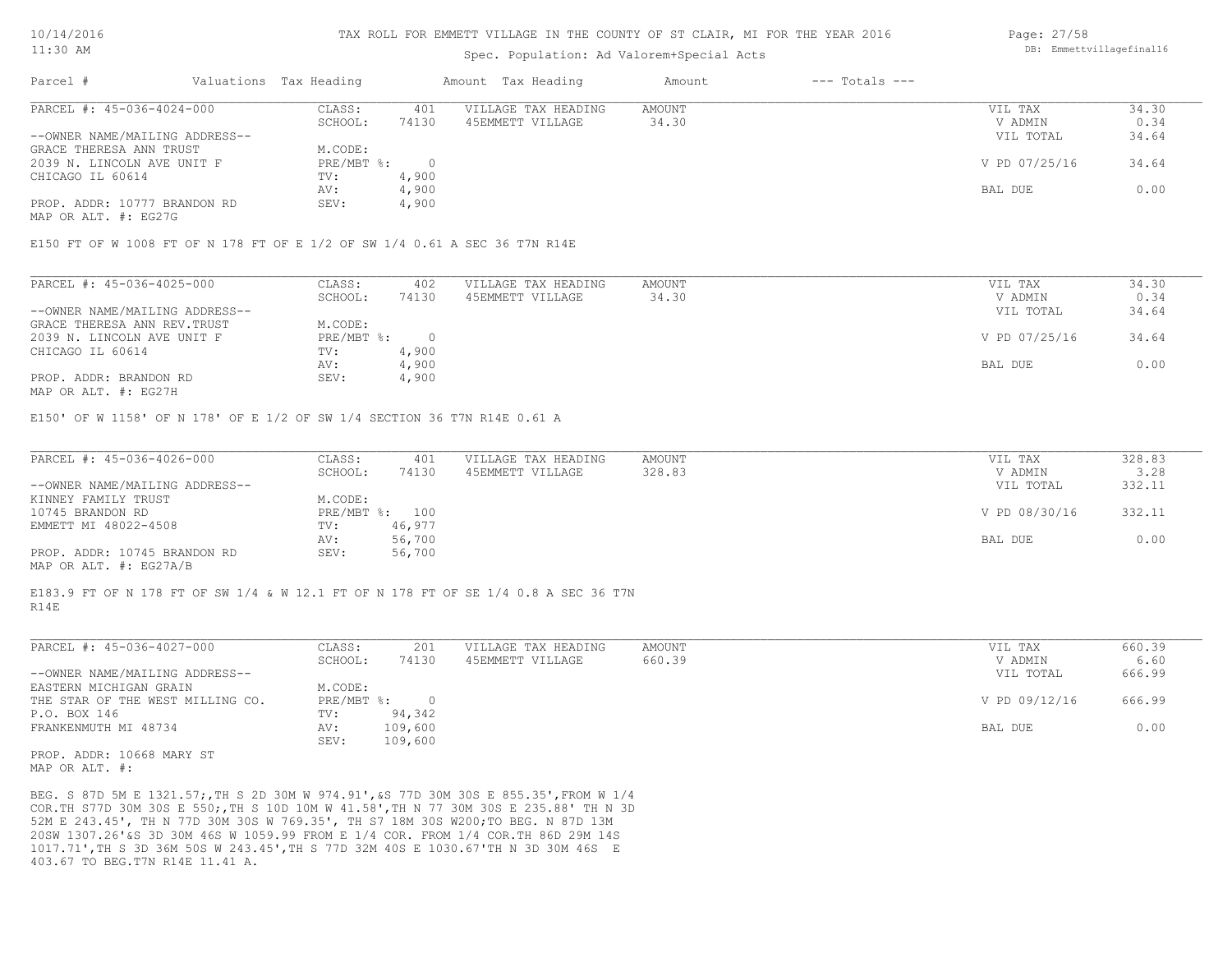#### TAX ROLL FOR EMMETT VILLAGE IN THE COUNTY OF ST CLAIR, MI FOR THE YEAR 2016

# Spec. Population: Ad Valorem+Special Acts

| Parcel #                       | Valuations Tax Heading |       | Amount Tax Heading  | Amount | $---$ Totals $---$ |           |      |
|--------------------------------|------------------------|-------|---------------------|--------|--------------------|-----------|------|
| PARCEL #: 45-036-4027-100      | CLASS:                 | 703   | VILLAGE TAX HEADING | AMOUNT |                    | VIL TAX   | 0.00 |
|                                | SCHOOL:                | 74130 | 45EMMETT VILLAGE    | 0.00   |                    | V ADMIN   | 0.00 |
| --OWNER NAME/MAILING ADDRESS-- |                        |       |                     |        |                    | VIL TOTAL | 0.00 |
| VILLAGE OF EMMETT              | M.CODE:                |       |                     |        |                    |           |      |
| 3099 MAIN ST                   | $PRE/MBT$ %:           |       |                     |        |                    | BAL DUE   | 0.00 |
| EMMETT MI 48022                | TV:                    |       |                     |        |                    |           |      |
|                                | AV:                    |       |                     |        |                    |           |      |
| PROP. ADDR: MARY ST            | SEV:                   |       |                     |        |                    |           |      |
|                                |                        |       |                     |        |                    |           |      |

MAP OR ALT. #: EG27D2

BEG. SECTION 36 T7N R14E 1.7 A S7730'30"E 368.75',TH N718' 30"E 200',TH N7730'30"W 368.75',TH S718'30"W 200' TO BEG S875'E 1321.57', S230'W 974.91' & S7730'30"E 486.6' FROM W 1/4 COR,TH

| PARCEL #: 45-036-4028-001      | CLASS:  | 402            | VILLAGE TAX HEADING | AMOUNT | VIL TAX       | 431.90 |
|--------------------------------|---------|----------------|---------------------|--------|---------------|--------|
|                                | SCHOOL: | 74130          | 45EMMETT VILLAGE    | 431.90 | V ADMIN       | 4.31   |
| --OWNER NAME/MAILING ADDRESS-- |         |                |                     |        | VIL TOTAL     | 436.21 |
| GROT STANLEY/SYLWIA            | M.CODE: |                |                     |        |               |        |
| 11927 HIAWATHA                 |         | PRE/MBT %: 100 |                     |        | V PD 08/30/16 | 436.21 |
| UTICA MI 48315                 | TV:     | 61,700         |                     |        |               |        |
|                                | AV:     | 61,700         |                     |        | BAL DUE       | 0.00   |
| PROP. ADDR: KINNEY RD          | SEV:    | 61,700         |                     |        |               |        |
| MAP OR ALT, #: EG59A           |         |                |                     |        |               |        |

SECTION 36 T7N R16E 51.93 A SPLIT ON 10/05/2007 FROM 19-036-4028-000; 33D 27M 40S W 214.5', S 3D 6M 21S E 124.54', TH S 86D 39M 8S W 1105.88 TO BEG 40S W 313.5', S 30D 57M 40S W 132', S 49D 57M 40S W 726', S 73D 27M 40S W 247.5', S TH ALG COWHY DRAIN TH FOLLOWING SEVEN COURSES; S 37D 27M 40S W 107.87', S 61D 27M TH S 83D 49M 17S E 445.67', TH N 5D 59M 36S E 37.75', TH S 84D 0M 24S E 1234.32', 98.48', TH N 3D 26M 4S W 98.7', TH S 84D 0M 24S E 535.6', TH N 3D 26M 4S W 101.76', 29S W 250', TH N 85D 35M 34S E 70.38', TH N 3D 26M 4S W 49.5', TH N 85D 35M 34S E 39M 35S W 70.2', TH N 3D 58M 29S W 627.4', TH N 85D 35M 34S E 209.2', TH N 3D 58M BEG N 86D 39M 8S E 1382.76' FROM SW SEC COR, TH N 3D 58M 29S W 300.16', TH S 86D

| PARCEL #: 45-036-4028-010          | CLASS:       | 703   | VILLAGE TAX HEADING | AMOUNT | VIL TAX   | 0.00 |
|------------------------------------|--------------|-------|---------------------|--------|-----------|------|
|                                    | SCHOOL:      | 74130 | 45EMMETT VILLAGE    | 0.00   | V ADMIN   | 0.00 |
| --OWNER NAME/MAILING ADDRESS--     |              |       |                     |        | VIL TOTAL | 0.00 |
| SOUTH BRANCH PINE RIVER DRAIN      | M.CODE:      |       |                     |        |           |      |
| DRAINAGE DISTRICT                  | $PRE/MBT$ %: | 100   |                     |        | BAL DUE   | 0.00 |
| ST CLAIR COUNTY DRAIN COMMISSIONER | TV:          |       |                     |        |           |      |
| 21 AIRPORT DR                      | AV:          |       |                     |        |           |      |
| SAINT CLAIR MI 48079               | SEV:         |       |                     |        |           |      |
|                                    |              |       |                     |        |           |      |

 $\mathcal{L}_\mathcal{L} = \mathcal{L}_\mathcal{L} = \mathcal{L}_\mathcal{L} = \mathcal{L}_\mathcal{L} = \mathcal{L}_\mathcal{L} = \mathcal{L}_\mathcal{L} = \mathcal{L}_\mathcal{L} = \mathcal{L}_\mathcal{L} = \mathcal{L}_\mathcal{L} = \mathcal{L}_\mathcal{L} = \mathcal{L}_\mathcal{L} = \mathcal{L}_\mathcal{L} = \mathcal{L}_\mathcal{L} = \mathcal{L}_\mathcal{L} = \mathcal{L}_\mathcal{L} = \mathcal{L}_\mathcal{L} = \mathcal{L}_\mathcal{L}$ 

MAP OR ALT. #: EG59B PROP. ADDR: KINNEY RD

10/05/2007 FROM 19-036-4028-000; 1342.74', TH S 86D 39M 8S W 84.96' TO BEG SECTION 36 T7N R16E 21.16 A SPLIT ON 107.87', TH S 84D 0M 24S E 55.01', TH S 2D 57M 44S E 1093.74', TH S 86D 18M 37S W 49D 57M 40S E 726', N 30D 57M 40S E 132', N 61D 27M 40S E 313.5', N 37D 27M 40S E COURSE; N 3D 6M 21S W 124.54', N 33D 27M 40S E 214.5', N 73D 27M 40S E 247.5', N BEG N 86D 39M 8S E 2488.64' FROM SW SEC COR, TH ALG COWHY DRAIN FOLLOWING SEVEN

Page: 28/58 DB: Emmettvillagefinal16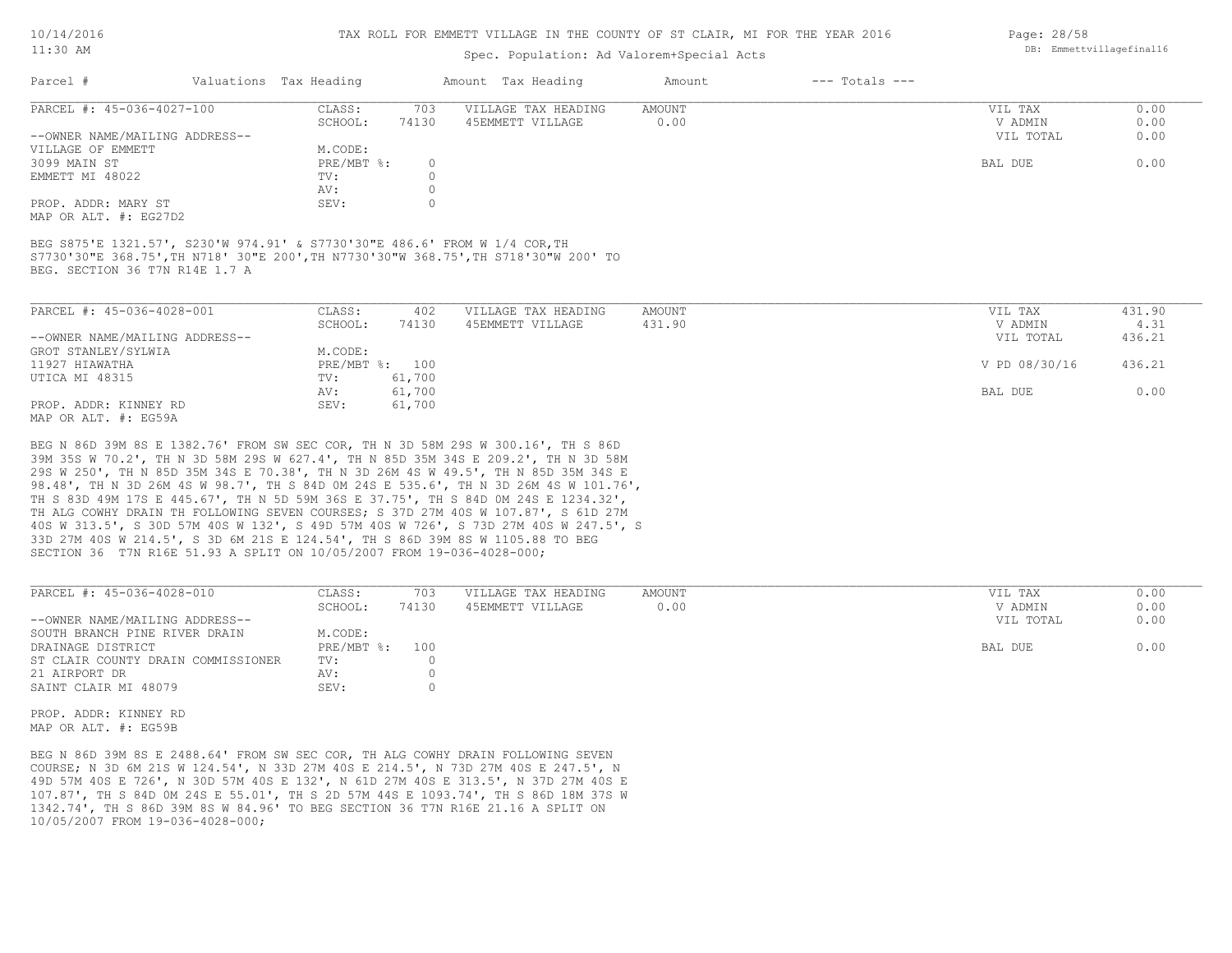#### TAX ROLL FOR EMMETT VILLAGE IN THE COUNTY OF ST CLAIR, MI FOR THE YEAR 2016

### Spec. Population: Ad Valorem+Special Acts

| Page: 29/58 |                          |
|-------------|--------------------------|
|             | DB: Emmettvillagefinal16 |

| Parcel #                       | Valuations Tax Heading |        | Amount Tax Heading  | Amount | $---$ Totals $---$ |               |        |
|--------------------------------|------------------------|--------|---------------------|--------|--------------------|---------------|--------|
| PARCEL #: 45-036-4029-000      | CLASS:                 | 201    | VILLAGE TAX HEADING | AMOUNT |                    | VIL TAX       | 201.60 |
|                                | SCHOOL:                | 74130  | 45EMMETT VILLAGE    | 201.60 |                    | V ADMIN       | 2.01   |
| --OWNER NAME/MAILING ADDRESS-- |                        |        |                     |        |                    | VIL TOTAL     | 203.61 |
| PIERCE INVESMENT LLC           | M.CODE:                |        |                     |        |                    |               |        |
| 10895 BRANDON RD               | PRE/MBT %:             |        |                     |        |                    | V PD 09/08/16 | 203.61 |
| EMMETT MI 48022                | TV:                    | 28,800 |                     |        |                    |               |        |
|                                | AV:                    | 28,800 |                     |        |                    | BAL DUE       | 0.00   |
| PROP. ADDR: 3120 MAIN ST       | SEV:                   | 28,800 |                     |        |                    |               |        |
|                                |                        |        |                     |        |                    |               |        |

MAP OR ALT. #: EG59C

OF MECHANIC ST. 1 A SEC 36 T7N R14E N250 FT OF W 176.20 FT OF THAT PART OF E 1/2 OF SW 1/4 LYING E OF E LINE M-19 & S

| PARCEL #: 45-036-4030-000      | CLASS:     | 401    | VILLAGE TAX HEADING | AMOUNT | VIL TAX   | 233.25 |
|--------------------------------|------------|--------|---------------------|--------|-----------|--------|
|                                | SCHOOL:    | 74130  | 45EMMETT VILLAGE    | 233.25 | V ADMIN   | 2.33   |
| --OWNER NAME/MAILING ADDRESS-- |            |        |                     |        | VIL TOTAL | 235.58 |
| THIERRY TIMOTHY F/DEBRA        | M.CODE:    |        |                     |        |           |        |
| 8995 MORRIS RD                 | PRE/MBT %: |        |                     |        | BAL DUE   | 235.58 |
| GOODELLS MI 48027              | TV:        | 33,322 |                     |        |           |        |
|                                | AV:        | 39,800 |                     |        |           |        |
| PROP. ADDR: 3130 PATRICK ST    | SEV:       | 39,800 |                     |        |           |        |
| MAP OR ALT. #: EG58            |            |        |                     |        |           |        |

SEC 36 T7N R14E TO PATRICK ST TH N 2 DEG 30 MIN E ALG PATRICK ST 131.3 FT TO PLACE OF BEG. .28 A TH S 2 DEG 30 MIN W 113.91 FT TO JOHN ST TH N 87 DEG 30 MIN W ALG JOHN ST 98.48 FT BEG AT THE SW COR OF LOT 8 DUNEGANS ADDITION TO EMMETT, TH S 77 DEG 30 MIN E 100 FT

| PARCEL #: 45-036-4031-000      | CLASS:     | 201   | VILLAGE TAX HEADING | AMOUNT | VIL TAX       | 28.00 |
|--------------------------------|------------|-------|---------------------|--------|---------------|-------|
|                                | SCHOOL:    | 74130 | 45EMMETT VILLAGE    | 28.00  | V ADMIN       | 0.28  |
| --OWNER NAME/MAILING ADDRESS-- |            |       |                     |        | VIL TOTAL     | 28.28 |
| GAUTHIER FREDERICK JR/MARTHA   | M.CODE:    |       |                     |        |               |       |
| 1100 S. 15TH STREET            | PRE/MBT %: |       |                     |        | V PD 07/25/16 | 28.28 |
| ST CLAIR MI 48079              | TV:        | 4,000 |                     |        |               |       |
|                                | AV:        | 4,000 |                     |        | BAL DUE       | 0.00  |
| PROP. ADDR: 10808 JOSEPH ST    | SEV:       | 4,000 |                     |        |               |       |
| MAP OR ALT. #: EG59B           |            |       |                     |        |               |       |

DEG 32 MIN W 435.6 FT TO BEG. 1 A SEC 36 T7N R14E 30 MIN W 100 FT TH S 77 DEG 32 MIN E 435.6 FT TH N 2 DEG 30 MIN E 100 FT, TH N 77 SAID S LINE 484.5 FT, TH S 2 DEG 30 MIN W 39.4 FT TO BEG OF THIS DESC, TH S 2 DEG BEG AT INT OF CENTER OF MAIN ST WITH S LINE OF GTRR R/W, TH S 77 DEG 32 MIN E ON

| PARCEL #: 45-036-4036-001      | CLASS:  | 401            | VILLAGE TAX HEADING | AMOUNT | VIL TAX       | 461.52 |
|--------------------------------|---------|----------------|---------------------|--------|---------------|--------|
|                                | SCHOOL: | 74130          | 45EMMETT VILLAGE    | 461.52 | V ADMIN       | 4.61   |
| --OWNER NAME/MAILING ADDRESS-- |         |                |                     |        | VIL TOTAL     | 466.13 |
| THOMAS WILLIAM/JENNIFER        | M.CODE: |                |                     |        |               |        |
| 3079 WASHINGTON ST             |         | PRE/MBT %: 100 |                     |        | V PD 09/08/16 | 466.13 |
| EMMETT MI 48022                | TV:     | 65,932         |                     |        |               |        |
|                                | AV:     | 78,800         |                     |        | BAL DUE       | 0.00   |
| PROP. ADDR: 3079 WASHINGTON ST | SEV:    | 78,800         |                     |        |               |        |
| MAP OR ALT. #: EG57            |         |                |                     |        |               |        |

VILLAGE OF MT CROWLEY SEC 36 T7N R14E .35 A. 88\* 28' 30" W 280', TH N 1\* 41' 30" E 401.98' TO BEG.2.17A ALSO SE COR.OF LOTS 28 51" E 162.66', TH S 0\* 45' E 150', TH N 89\* 11' E 100', TH S 0\* 45' E 256.35', TH N BEG N 0\* 41' 2" W 993.38' & S 88\* 27' 51" E 695.86' FROM SW SEC COR, TH S 88\* 27'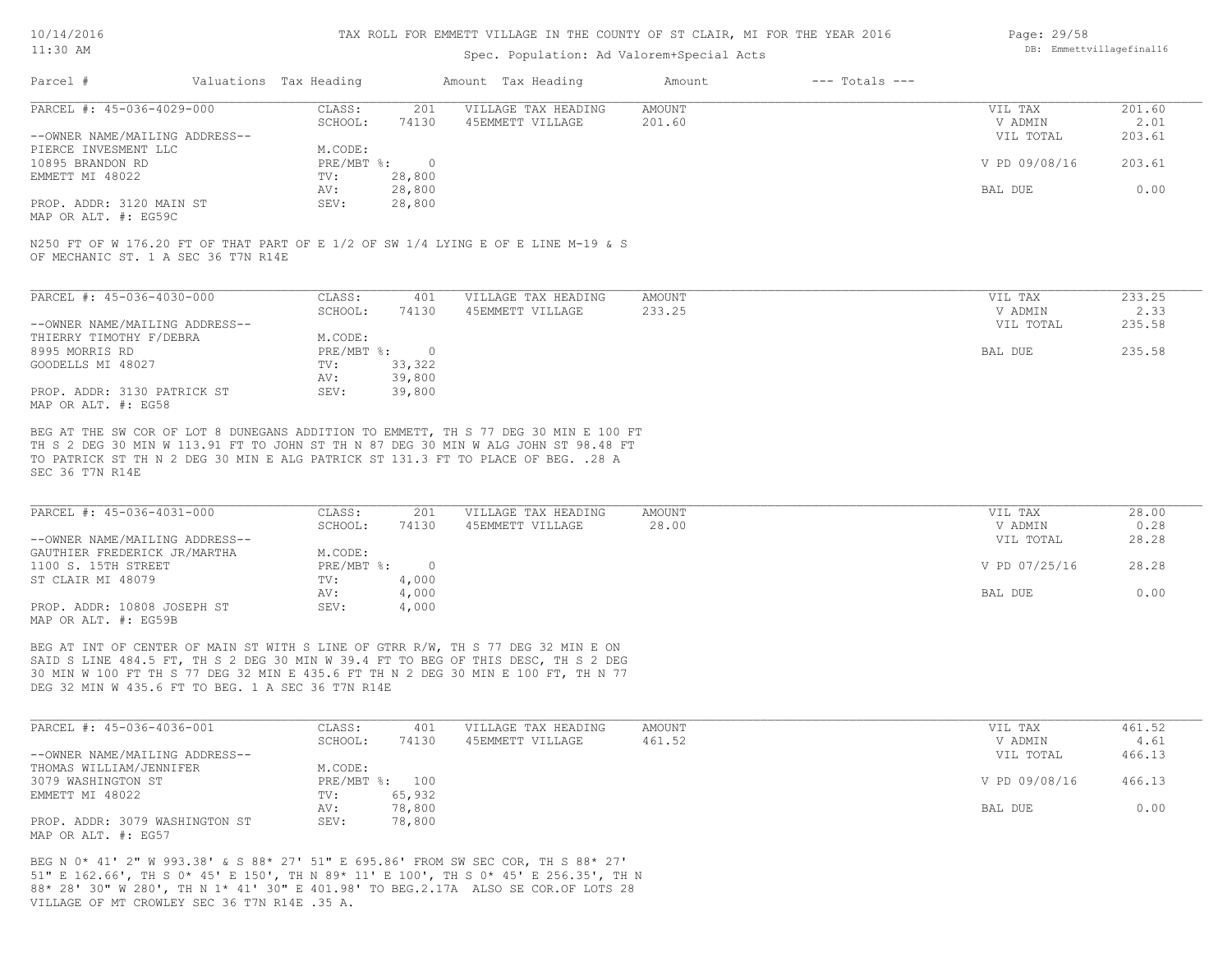| 10/14/2016 |  |
|------------|--|
| 11:30 AM   |  |

### Spec. Population: Ad Valorem+Special Acts

| Page: 30/58 |                          |
|-------------|--------------------------|
|             | DB: Emmettvillagefinal16 |

| Parcel #                                                                                                                                                                   | Valuations Tax Heading |                | Amount Tax Heading  | Amount        | $---$ Totals $---$ |               |        |
|----------------------------------------------------------------------------------------------------------------------------------------------------------------------------|------------------------|----------------|---------------------|---------------|--------------------|---------------|--------|
| PARCEL #: 45-036-4036-100                                                                                                                                                  | CLASS:                 | 201            | VILLAGE TAX HEADING | AMOUNT        |                    | VIL TAX       | 193.90 |
|                                                                                                                                                                            | SCHOOL:                | 74130          | 45EMMETT VILLAGE    | 193.90        |                    | V ADMIN       | 1.93   |
| --OWNER NAME/MAILING ADDRESS--                                                                                                                                             |                        |                |                     |               |                    | VIL TOTAL     | 195.83 |
| JRD INVESTMENTS, LLC                                                                                                                                                       | M.CODE:                |                |                     |               |                    |               |        |
| 11114 BURT RD                                                                                                                                                              |                        | PRE/MBT %: 0   |                     |               |                    | V PD 07/25/16 | 195.83 |
| Emmett MI 48022                                                                                                                                                            | TV:                    | 27,700         |                     |               |                    |               |        |
|                                                                                                                                                                            | AV:                    | 27,700         |                     |               |                    | BAL DUE       | 0.00   |
| PROP. ADDR: WASHINGTON ST                                                                                                                                                  | SEV:                   | 27,700         |                     |               |                    |               |        |
| MAP OR ALT. #: EG57B                                                                                                                                                       |                        |                |                     |               |                    |               |        |
|                                                                                                                                                                            |                        |                |                     |               |                    |               |        |
| BEG N0^41'25"W 400' FROM SW SEC COR TH N0^41'25"W593.38', TH S88^27'51"E 695.86' TH<br>S1^41'30"W 401.98', TH S89^28'30"E 280', TH S0^45'E 165', TH S89^58'20"W 958.53' TO |                        |                |                     |               |                    |               |        |
| BEG SECTION 36                                                                                                                                                             | T7N R14E               |                | 10.26A              |               |                    |               |        |
|                                                                                                                                                                            |                        |                |                     |               |                    |               |        |
|                                                                                                                                                                            |                        |                |                     |               |                    |               |        |
| PARCEL #: 45-036-4037-000                                                                                                                                                  | CLASS:                 | 402            | VILLAGE TAX HEADING | AMOUNT        |                    | VIL TAX       | 11.56  |
|                                                                                                                                                                            | SCHOOL:                | 74130          | 45EMMETT VILLAGE    | 11.56         |                    | V ADMIN       | 0.11   |
| --OWNER NAME/MAILING ADDRESS--                                                                                                                                             |                        |                |                     |               |                    | VIL TOTAL     | 11.67  |
| PROSCH TINA M                                                                                                                                                              | M.CODE:                |                |                     |               |                    |               |        |
| 10877 MECHANIC ST                                                                                                                                                          | PRE/MBT %:             | $\sim$ 0       |                     |               |                    | V PD 09/08/16 | 11.67  |
| EMMETT MI 48022                                                                                                                                                            | TV:                    | 1,652          |                     |               |                    |               |        |
|                                                                                                                                                                            | AV:                    | 2,300          |                     |               |                    | BAL DUE       | 0.00   |
| PROP. ADDR: WASHINGTON ST                                                                                                                                                  | SEV:                   | 2,300          |                     |               |                    |               |        |
| MAP OR ALT. #: EG54/55                                                                                                                                                     |                        |                |                     |               |                    |               |        |
|                                                                                                                                                                            |                        |                |                     |               |                    |               |        |
| W100 FT OF E 265 FT OF THAT PART OF SW 1/4 LYING W OF M-19 & S OF VILLAGE OF MT                                                                                            |                        |                |                     |               |                    |               |        |
| CROWLEY EXC S 835.1 FT. . 17 A SEC 36 T7N R14E                                                                                                                             |                        |                |                     |               |                    |               |        |
|                                                                                                                                                                            |                        |                |                     |               |                    |               |        |
| PARCEL #: 45-036-4038-000                                                                                                                                                  |                        |                |                     |               |                    |               |        |
|                                                                                                                                                                            | CLASS:                 | 401            | VILLAGE TAX HEADING | <b>AMOUNT</b> |                    | VIL TAX       | 14.70  |
|                                                                                                                                                                            | SCHOOL:                | 74130          | 45EMMETT VILLAGE    | 14.70         |                    | V ADMIN       | 0.14   |
| --OWNER NAME/MAILING ADDRESS--                                                                                                                                             |                        |                |                     |               |                    | VIL TOTAL     | 14.84  |
| LEIGH BOGL KEVIN                                                                                                                                                           | M.CODE:                |                |                     |               |                    |               |        |
| 1135 COURT ST                                                                                                                                                              | PRE/MBT %:             | $\overline{0}$ |                     |               |                    | BAL DUE       | 14.84  |
| Port Huron MI 48060                                                                                                                                                        | TV:                    | 2,100          |                     |               |                    |               |        |
|                                                                                                                                                                            | AV:                    | 2,100          |                     |               |                    |               |        |

MAP OR ALT. #: EG53B PROP. ADDR: 3084 WASHINGTON ST SEV: 2,100

W OF M-19 & CONT 0.25 A. 0.25 A SEC 36 T7N R14E N66 FT OF S 835.1 FT OF W 165 FT OF E 330 FT OF THAT PART OF W 1/2 OF SW 1/4 LYING

| PARCEL #: 45-036-4040-000      | CLASS:  | 401            | VILLAGE TAX HEADING | AMOUNT | VIL TAX       | 224.70 |
|--------------------------------|---------|----------------|---------------------|--------|---------------|--------|
|                                | SCHOOL: | 74130          | 45EMMETT VILLAGE    | 224.70 | V ADMIN       | 2.24   |
| --OWNER NAME/MAILING ADDRESS-- |         |                |                     |        | VIL TOTAL     | 226.94 |
| WITKOWSKI MARK/JANET           | M.CODE: |                |                     |        |               |        |
| 3077 MAIN ST                   |         | PRE/MBT %: 100 |                     |        | V PD 09/14/16 | 226.94 |
| EMMETT MI 48022                | TV:     | 32,100         |                     |        |               |        |
|                                | AV:     | 38,200         |                     |        | BAL DUE       | 0.00   |
| PROP. ADDR: 3077 MAIN ST       | SEV:    | 38,200         |                     |        |               |        |
| MAP OR ALT. #: EG52            |         |                |                     |        |               |        |

LYING W OF M-19. .75 A SEC 36 T7N R14E LYING W OF M-19 & N 66' OF S 835.1' OF E 165' OF ALL THAT PART OF W 1/2 OF SW 1/4 THE N 66 FT OF THE S 769.1 FT OF THE E 330 FT OF ALL THAT PART OF W 1/2 OF SW 1/4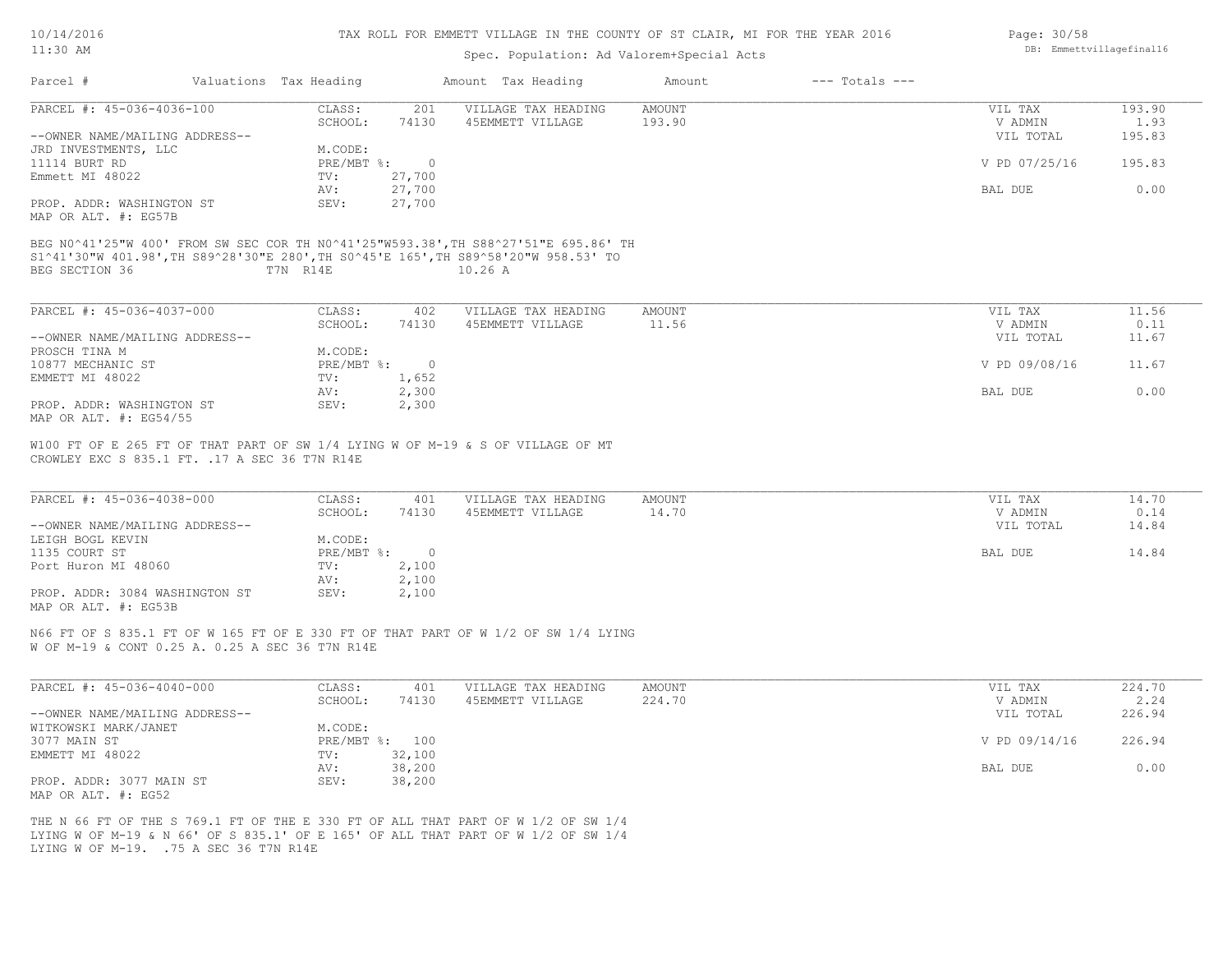| 10/14/2016 |  |
|------------|--|
|------------|--|

| Page: 31/58             |
|-------------------------|
| DB: Emmettvillagefinall |

| $11:30$ AM                                                        |                                                                                    |                | Spec. Population: Ad Valorem+Special Acts | DB: Emmettvillagefinal16 |                    |                    |                |
|-------------------------------------------------------------------|------------------------------------------------------------------------------------|----------------|-------------------------------------------|--------------------------|--------------------|--------------------|----------------|
| Parcel #                                                          | Valuations Tax Heading                                                             |                | Amount Tax Heading                        | Amount                   | $---$ Totals $---$ |                    |                |
| PARCEL #: 45-036-4041-000                                         | CLASS:                                                                             | 401            | VILLAGE TAX HEADING                       | <b>AMOUNT</b>            |                    | VIL TAX            | 292.46         |
|                                                                   | SCHOOL:                                                                            | 74130          | 45EMMETT VILLAGE                          | 292.46                   |                    | V ADMIN            | 2.92           |
| --OWNER NAME/MAILING ADDRESS--                                    |                                                                                    |                |                                           |                          |                    | VIL TOTAL          | 295.38         |
| MCNABB DALE R/AMY A                                               | M.CODE:                                                                            |                |                                           |                          |                    |                    |                |
| 3069 MAIN ST                                                      | PRE/MBT %: 100                                                                     |                |                                           |                          |                    | V PD 09/08/16      | 295.38         |
| EMMETT MI 48022                                                   | TV:                                                                                | 41,780         |                                           |                          |                    |                    |                |
|                                                                   | AV:                                                                                | 50,600         |                                           |                          |                    | BAL DUE            | 0.00           |
| PROP. ADDR: 3069 MAIN ST                                          | SEV:                                                                               | 50,600         |                                           |                          |                    |                    |                |
| MAP OR ALT. #: EG51                                               |                                                                                    |                |                                           |                          |                    |                    |                |
| 1/4 LYING W OF M-19 1 A SEC 36 T7N R14E                           | THE N 132 FT OF THE S 703.1 FT OF THE E 330 FT OF ALL THAT PART OF THE W 1/2 OF SW |                |                                           |                          |                    |                    |                |
| PARCEL #: 45-036-4042-000                                         | CLASS:                                                                             | 401            | VILLAGE TAX HEADING                       | <b>AMOUNT</b>            |                    | VIL TAX            | 216.84         |
|                                                                   | SCHOOL:                                                                            | 74130          | 45EMMETT VILLAGE                          | 216.84                   |                    | V ADMIN            | 2.16           |
| --OWNER NAME/MAILING ADDRESS--                                    |                                                                                    |                |                                           |                          |                    | VIL TOTAL          | 219.00         |
| ROSE-WHITE TANIA                                                  | M.CODE:                                                                            |                |                                           |                          |                    |                    |                |
|                                                                   |                                                                                    |                |                                           |                          |                    |                    |                |
| 3057 MAIN ST                                                      | PRE/MBT %: 100                                                                     |                |                                           |                          |                    | V PD 09/08/16      | 219.00         |
| EMMETT MI 48022                                                   | TV:                                                                                | 30,978         |                                           |                          |                    |                    |                |
|                                                                   | AV:                                                                                | 37,800         |                                           |                          |                    | BAL DUE            | 0.00           |
| PROP. ADDR: 3057 MAIN ST                                          | SEV:                                                                               | 37,800         |                                           |                          |                    |                    |                |
| MAP OR ALT. #: EG50                                               |                                                                                    |                |                                           |                          |                    |                    |                |
| LYING W OF M-19 .5 A SEC 36 T7N R14E<br>PARCEL #: 45-036-4043-000 | CLASS:<br>SCHOOL:                                                                  | 401<br>74130   | VILLAGE TAX HEADING<br>45EMMETT VILLAGE   | AMOUNT<br>138.38         |                    | VIL TAX<br>V ADMIN | 138.38<br>1.38 |
| --OWNER NAME/MAILING ADDRESS--                                    |                                                                                    |                |                                           |                          |                    | VIL TOTAL          | 139.76         |
| TAYLOR RESA                                                       | M.CODE:                                                                            |                |                                           |                          |                    |                    |                |
| 8221 FARGO RD                                                     | $PRE/MBT$ $\div$                                                                   | $\overline{0}$ |                                           |                          |                    | BAL DUE            | 139.76         |
| Yale MI 48097                                                     | TV:                                                                                | 19,769         |                                           |                          |                    |                    |                |
|                                                                   | AV:                                                                                | 23,800         |                                           |                          |                    |                    |                |
| PROP. ADDR: 3025 MAIN ST                                          | SEV:                                                                               | 23,800         |                                           |                          |                    |                    |                |
| MAP OR ALT. #: EG49                                               |                                                                                    |                |                                           |                          |                    |                    |                |
| 1/4 LYING W OF M-19 0.30 A SEC 36 T7N R14E                        | THE N 78 FT OF THE S 288.5 FT OF THE E 165 FT OF ALL THAT PART OF THE W 1/2 OF SW  |                |                                           |                          |                    |                    |                |
| PARCEL #: 45-036-4044-000                                         | CLASS:                                                                             | 401            | VILLAGE TAX HEADING                       | AMOUNT                   |                    | VIL TAX            | 8.15           |
|                                                                   | SCHOOL:                                                                            | 74130          | 45EMMETT VILLAGE                          | 8.15                     |                    | V ADMIN            | 0.08           |
| --OWNER NAME/MAILING ADDRESS--                                    |                                                                                    |                |                                           |                          |                    | VIL TOTAL          | 8.23           |
| MUNEIO MICHAEL/KEVIN                                              | M.CODE:                                                                            |                |                                           |                          |                    |                    |                |
| 8393 kendall rd                                                   | PRE/MBT %:                                                                         | $\circ$        |                                           |                          |                    | V PD 09/14/16      | 8.23           |
| Columbus MI 48063                                                 | TV:                                                                                | 1,165          |                                           |                          |                    |                    |                |
|                                                                   | AV:                                                                                | 1,200          |                                           |                          |                    | BAL DUE            | 0.00           |
| PROP. ADDR: MAIN ST                                               | SEV:                                                                               | 1,200          |                                           |                          |                    |                    |                |
| MAP OR ALT. #: EG48                                               |                                                                                    |                |                                           |                          |                    |                    |                |
|                                                                   |                                                                                    |                |                                           |                          |                    |                    |                |
|                                                                   |                                                                                    |                |                                           |                          |                    |                    |                |
|                                                                   | THE S 210.5' OF E 165' OF ALL THAT PART OF W 1/2 OF SW 1/4 LYING W OF M-19 & EXC   |                |                                           |                          |                    |                    |                |
|                                                                   | THAT PART S & E OF A LINE, BEG S8647'35"W 125' FROM NE COR SECTION 2 T6N R14E, TH  |                |                                           |                          |                    |                    |                |
| N3050'8"E 253.83' SECTION 36 T7N R14E 0.55 A                      |                                                                                    |                |                                           |                          |                    |                    |                |
|                                                                   |                                                                                    |                |                                           |                          |                    |                    |                |
|                                                                   |                                                                                    |                |                                           |                          |                    |                    |                |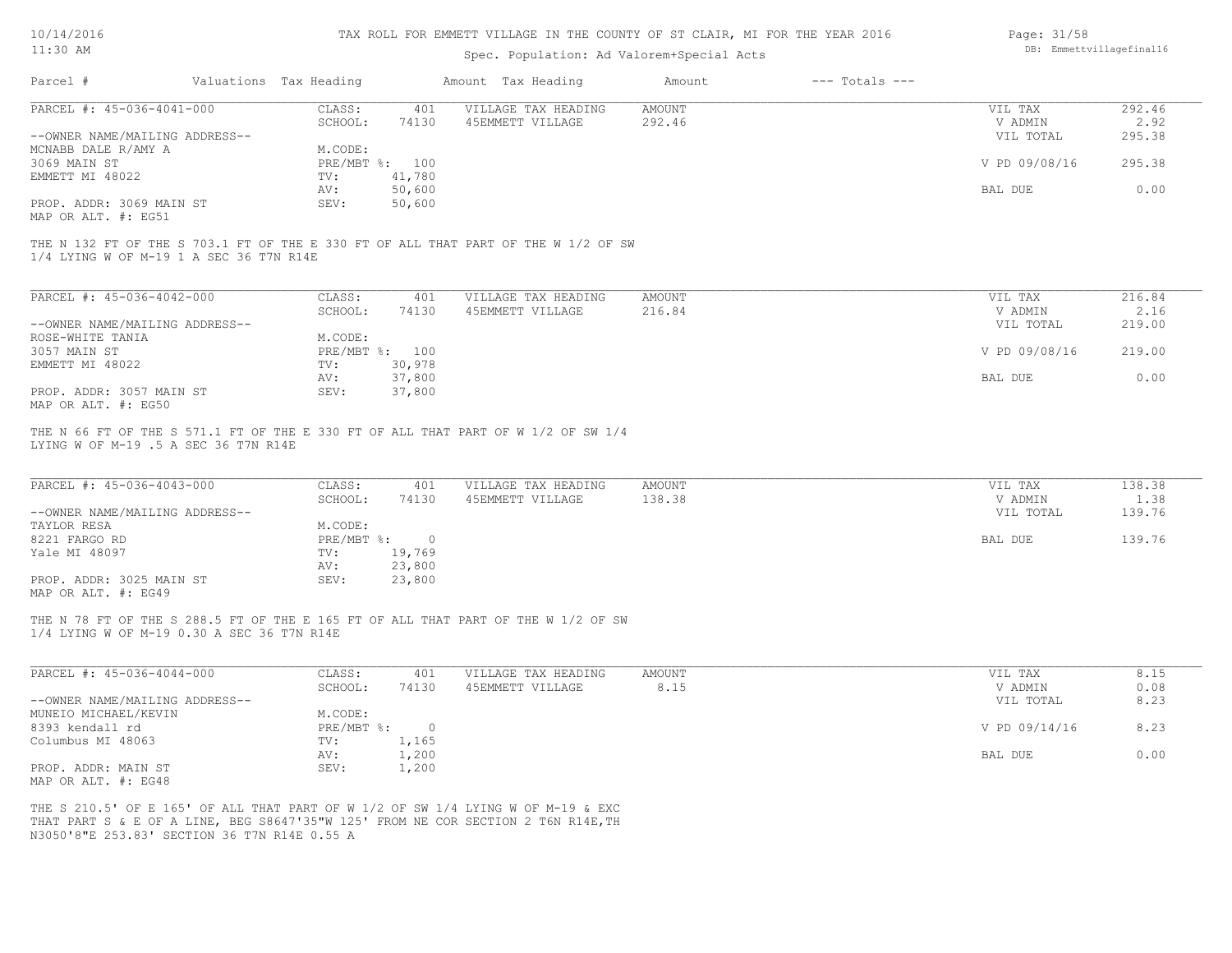#### TAX ROLL FOR EMMETT VILLAGE IN THE COUNTY OF ST CLAIR, MI FOR THE YEAR 2016

### Spec. Population: Ad Valorem+Special Acts

| Parcel #                       | Valuations Tax Heading |        | Amount Tax Heading  | Amount | $---$ Totals $---$ |               |        |
|--------------------------------|------------------------|--------|---------------------|--------|--------------------|---------------|--------|
| PARCEL #: 45-036-4045-000      | CLASS:                 | 201    | VILLAGE TAX HEADING | AMOUNT |                    | VIL TAX       | 256.90 |
|                                | SCHOOL:                | 74130  | 45EMMETT VILLAGE    | 256.90 |                    | V ADMIN       | 2.56   |
| --OWNER NAME/MAILING ADDRESS-- |                        |        |                     |        |                    | VIL TOTAL     | 259.46 |
| JRD INVESTMENTS, LLC           | M.CODE:                |        |                     |        |                    |               |        |
| 11114 BURT RD                  | PRE/MBT %:             |        |                     |        |                    | V PD 07/25/16 | 259.46 |
| Emmett MI 48022                | TV:                    | 36,700 |                     |        |                    |               |        |
|                                | AV:                    | 36,700 |                     |        |                    | BAL DUE       | 0.00   |
| PROP. ADDR: 11114 BURT RD      | SEV:                   | 36,700 |                     |        |                    |               |        |

MAP OR ALT. #: EG47A

S8958'20"W 558.95' TO BEG SECTION 36 T7N R14E 5.13 A BEG AT SW SEC COR,TH N041'25"W 400',TH N8958'20"E 558.53',TH S045'E 400',TH

| PARCEL #: 45-036-4045-100      | CLASS:     | 401    | VILLAGE TAX HEADING | AMOUNT | VIL TAX       | 461.52 |
|--------------------------------|------------|--------|---------------------|--------|---------------|--------|
|                                | SCHOOL:    | 74130  | 45EMMETT VILLAGE    | 461.52 | V ADMIN       | 4.61   |
| --OWNER NAME/MAILING ADDRESS-- |            |        |                     |        | VIL TOTAL     | 466.13 |
| LEENKNEGT MATTHEW/JESSICA      | M.CODE:    |        |                     |        |               |        |
| 3035 MAIN ST                   | PRE/MBT %: | 100    |                     |        | V PD 07/25/16 | 466.13 |
| EMMETT MI 48022                | TV:        | 65,932 |                     |        |               |        |
|                                | AV:        | 78,500 |                     |        | BAL DUE       | 0.00   |
| PROP. ADDR: 3035 KINNEY RD     | SEV:       | 78,500 |                     |        |               |        |
| $\frac{1}{2}$                  |            |        |                     |        |               |        |

MAP OR ALT. #: EG47D

N216.6' OF S 505.1' OF E 330' OF SW 1/4 OF SW 1/4 SEC 36 T7N R14E 1.64 A

| PARCEL #: 45-036-4045-200      | CLASS:     | 201    | VILLAGE TAX HEADING | AMOUNT | VIL TAX       | 109.71 |
|--------------------------------|------------|--------|---------------------|--------|---------------|--------|
|                                | SCHOOL:    | 74130  | 45EMMETT VILLAGE    | 109.71 | V ADMIN       | 1.09   |
| --OWNER NAME/MAILING ADDRESS-- |            |        |                     |        | VIL TOTAL     | 110.80 |
| MUNEIO MICHAEL/KEVIN           | M.CODE:    |        |                     |        |               |        |
| 8393 KENDALL RD                | PRE/MBT %: |        |                     |        | V PD 09/14/16 | 110.80 |
| Columbus MI 48063              | TV:        | 15,673 |                     |        |               |        |
|                                | AV:        | 17,300 |                     |        | BAL DUE       | 0.00   |
| PROP. ADDR: 11110 BURT RD      | SEV:       | 17,300 |                     |        |               |        |
| MAP OR ALT. #: EG47E           |            |        |                     |        |               |        |

SECTION 36 T7N R14E 0.59 A PLAT,TH S876'E 101.34',TH S2 16'W 255.5',TH N876'W 101.19',TH N214'E 255.5' TO BEG. BEG S8526'E 28.02', S214'W 681.6' & S876'E 28' FROM SE COR LOT 28 MT CROWLEY

| PARCEL #: 45-036-4045-300      | CLASS:       | 201    | VILLAGE TAX HEADING | AMOUNT | VIL TAX       | 155.30 |
|--------------------------------|--------------|--------|---------------------|--------|---------------|--------|
|                                | SCHOOL:      | 74130  | 45EMMETT VILLAGE    | 155.30 | V ADMIN       | 1.55   |
| --OWNER NAME/MAILING ADDRESS-- |              |        |                     |        | VIL TOTAL     | 156.85 |
| MELDRUM TODD LIVING TRUST      | M.CODE:      |        |                     |        |               |        |
| 332 STINSON                    | $PRE/MBT$ %: |        |                     |        | V PD 07/25/16 | 156.85 |
| MEMPHIS MI 48041               | TV:          | 22,187 |                     |        |               |        |
|                                | AV:          | 28,700 |                     |        | BAL DUE       | 0.00   |
| PROP. ADDR: 11112 BURT RD      | SEV:         | 28,700 |                     |        |               |        |
| MAP OR ALT. #: EG47F           |              |        |                     |        |               |        |

400',TH S8958'20"W 400' TO BEG SECTION 36 T7N R14E 3.67 A BEG N8958'20"E 558.95' FROM SW SEC COR,TH N045'W 400', TH N8958'20"E 400',TH S045'E Page: 32/58 DB: Emmettvillagefinal16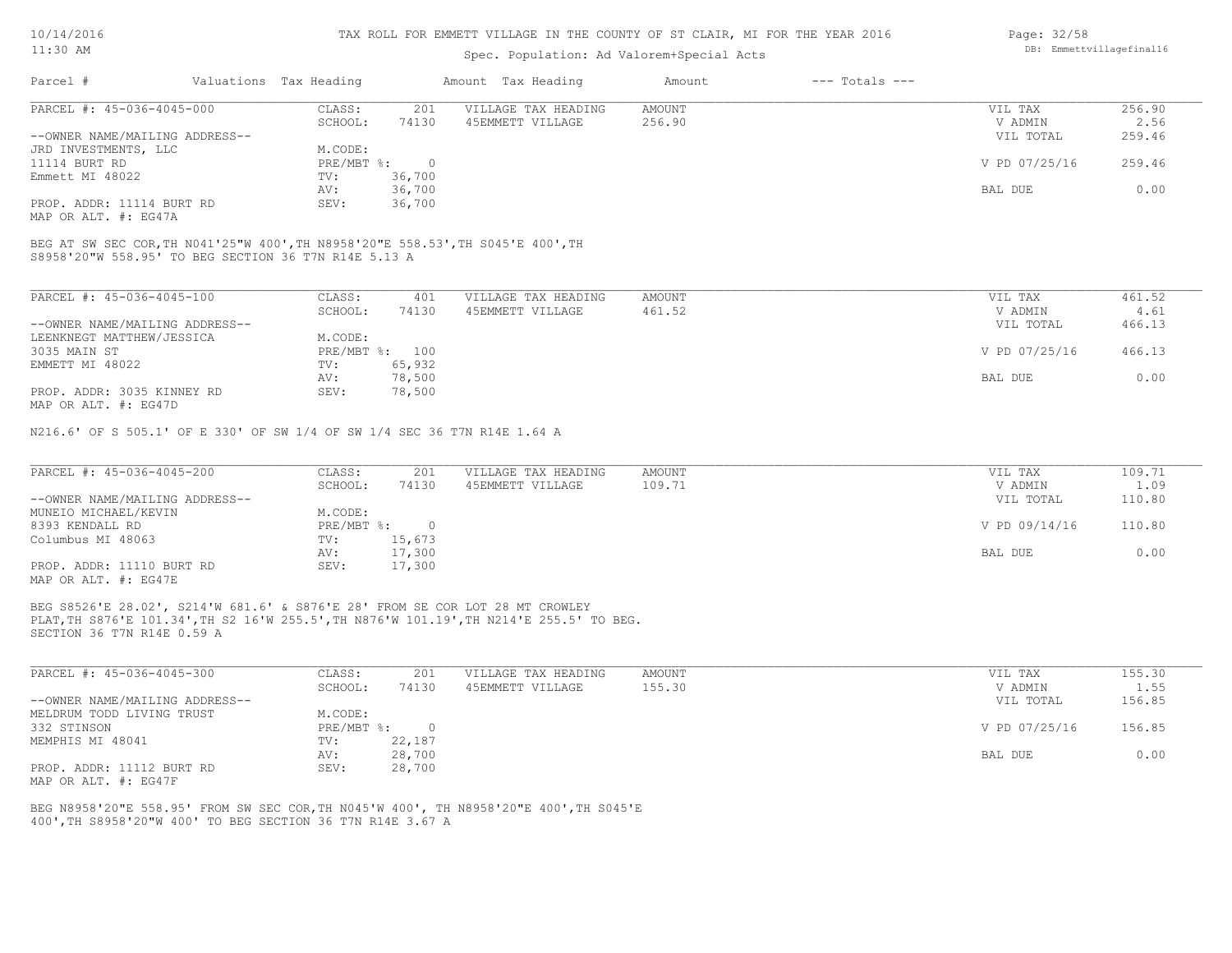### Spec. Population: Ad Valorem+Special Acts

| Parcel #                       | Valuations Tax Heading |        | Amount Tax Heading  | Amount | $---$ Totals $---$ |               |       |
|--------------------------------|------------------------|--------|---------------------|--------|--------------------|---------------|-------|
| PARCEL #: 45-036-4046-000      | CLASS:                 | 402    | VILLAGE TAX HEADING | AMOUNT |                    | VIL TAX       | 63.18 |
|                                | SCHOOL:                | 74130  | 45EMMETT VILLAGE    | 63.18  |                    | V ADMIN       | 0.63  |
| --OWNER NAME/MAILING ADDRESS-- |                        |        |                     |        |                    | VIL TOTAL     | 63.81 |
| FANION BRIAN JR & SR           | M.CODE:                |        |                     |        |                    |               |       |
| 1406 S RIVERSIDE AVE           | PRE/MBT %:             |        |                     |        |                    | V PD 09/02/16 | 63.81 |
| Saint Clair MI 48079           | TV:                    | 9,027  |                     |        |                    |               |       |
|                                | AV:                    | 15,900 |                     |        |                    | BAL DUE       | 0.00  |
| PROP. ADDR: WASHINGTON ST      | SEV:                   | 15,900 |                     |        |                    |               |       |

MAP OR ALT. #: EG46

OF MT CROWLEY EXC THE S 993 FT THEREOF & CONT 13.5 A. 13.5 A SEC 36 T7N R14E ALL THAT PART OF W 1/2 OF SW 1/4 LYING S OF GTRR R/W & W OF THE PLAT OF THE VILLAGE

| PARCEL #: 45-217-0001-000      | CLASS:     | 201    | VILLAGE TAX HEADING | AMOUNT | 18.90<br>VIL TAX       |
|--------------------------------|------------|--------|---------------------|--------|------------------------|
|                                | SCHOOL:    | 74130  | 45EMMETT VILLAGE    | 18.90  | 0.18<br>V ADMIN        |
| --OWNER NAME/MAILING ADDRESS-- |            |        |                     |        | 19.08<br>VIL TOTAL     |
| BISCOS INN                     | M.CODE:    |        |                     |        |                        |
| P.O. BOX 188                   | PRE/MBT %: | $\Box$ |                     |        | V PD 09/14/16<br>19.08 |
| EMMETT MI 48022                | TV:        | 2,700  |                     |        |                        |
|                                | AV:        | 2,700  |                     |        | 0.00<br>BAL DUE        |
| PROP. ADDR: 3146 MAIN ST       | SEV:       | 2,700  |                     |        |                        |
| MAP OR ALT. $\#$ : EG62/64     |            |        |                     |        |                        |

LOT 1 DUNEGANS ADDITION TO VILLAGE OF EMMETT

| PARCEL #: 45-217-0002-001      | CLASS:     | 201    | VILLAGE TAX HEADING | AMOUNT | VIL TAX       | 108.42 |
|--------------------------------|------------|--------|---------------------|--------|---------------|--------|
|                                | SCHOOL:    | 74130  | 45EMMETT VILLAGE    | 108.42 | V ADMIN       | 1.08   |
| --OWNER NAME/MAILING ADDRESS-- |            |        |                     |        | VIL TOTAL     | 109.50 |
| BIRKENSHAW ROBERT              | M.CODE:    |        |                     |        |               |        |
| P.O. BOX 188                   | PRE/MBT %: |        |                     |        | V PD 09/14/16 | 109.50 |
| EMMETT MI 48022                | TV:        | 15,489 |                     |        |               |        |
|                                | AV:        | 18,900 |                     |        | BAL DUE       | 0.00   |
| PROP. ADDR: 3146 MAIN ST       | SEV:       | 18,900 |                     |        |               |        |
| $\frac{1}{2}$                  |            |        |                     |        |               |        |

MAP OR ALT. #: EG65/69/76A

#### 19-217-0002-000, 19-217-0006-000, 19-217-0012-000; LOT 3, 12 &14 DUNEGANS ADDITION TO VILLAGE OF EMMETT SPLIT ON 11/21/2007 FROM

| PARCEL #: 45-217-0003-000      | CLASS:     | 201    | VILLAGE TAX HEADING | AMOUNT | VIL TAX       | 218.50 |
|--------------------------------|------------|--------|---------------------|--------|---------------|--------|
|                                | SCHOOL:    | 74130  | 45EMMETT VILLAGE    | 218.50 | V ADMIN       | 2.18   |
| --OWNER NAME/MAILING ADDRESS-- |            |        |                     |        | VIL TOTAL     | 220.68 |
| FENECH RICHARD/ELIZABETH       | M.CODE:    |        |                     |        |               |        |
| PO BOX 93                      | PRE/MBT %: | 100    |                     |        | V PD 09/12/16 | 220.68 |
| 3132 MAIN ST                   | TV:        | 31,215 |                     |        |               |        |
| EMMETT MI 48022                | AV:        | 32,400 |                     |        | BAL DUE       | 0.00   |
|                                | SEV:       | 32,400 |                     |        |               |        |
| PROP. ADDR: 3132 MAIN ST       |            |        |                     |        |               |        |

MAP OR ALT. #: EG66

LOT 4 DUNEGANS ADDITION TO VILLAGE OF EMMETT

Page: 33/58 DB: Emmettvillagefinal16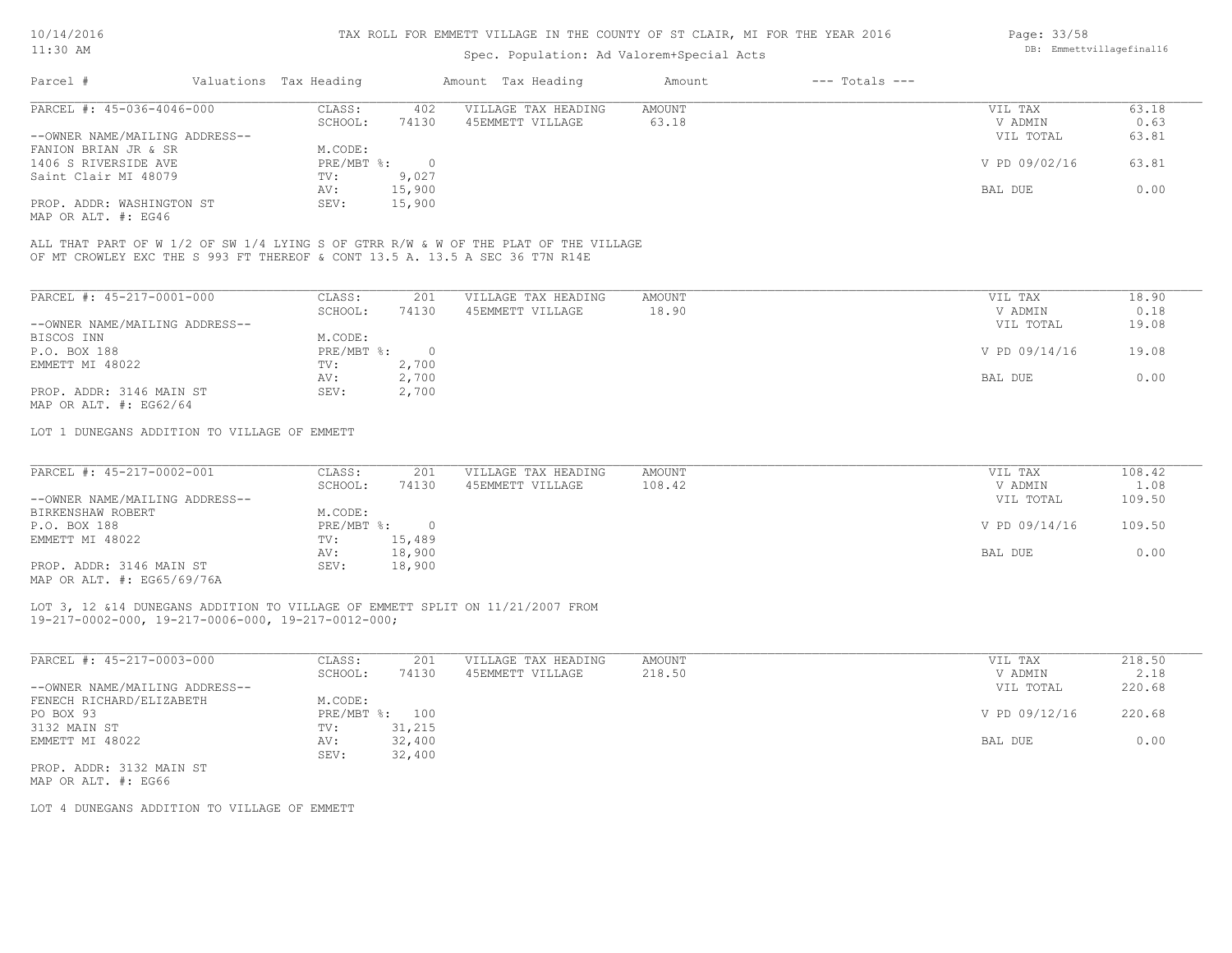### TAX ROLL FOR EMMETT VILLAGE IN THE COUNTY OF ST CLAIR, MI FOR THE YEAR 2016

# Spec. Population: Ad Valorem+Special Acts

|                                |         |                        |                     | Amount             | $---$ Totals $---$ |           |      |
|--------------------------------|---------|------------------------|---------------------|--------------------|--------------------|-----------|------|
| PARCEL #: 45-217-0004-000      | CLASS:  | 705                    | VILLAGE TAX HEADING | AMOUNT             |                    | VIL TAX   | 0.00 |
|                                | SCHOOL: | 74130                  | 45EMMETT VILLAGE    | 0.00               |                    | V ADMIN   | 0.00 |
| --OWNER NAME/MAILING ADDRESS-- |         |                        |                     |                    |                    | VIL TOTAL | 0.00 |
| GLEASON BUTLER MEM HALL        | M.CODE: |                        |                     |                    |                    |           |      |
|                                |         |                        |                     |                    |                    | BAL DUE   | 0.00 |
|                                | TV:     |                        |                     |                    |                    |           |      |
|                                | AV:     |                        |                     |                    |                    |           |      |
| PROP. ADDR: 3128 MAIN ST       | SEV:    |                        |                     |                    |                    |           |      |
|                                |         | Valuations Tax Heading | $PRE/MBT$ %:        | Amount Tax Heading |                    |           |      |

MAP OR ALT. #: EG67

LOT 5 DUNEGANS ADDITION TO VILLAGE OF EMMETT

| PARCEL #: 45-217-0005-000      | CLASS:     | 201    | VILLAGE TAX HEADING | AMOUNT | VIL TAX       | 296.03 |
|--------------------------------|------------|--------|---------------------|--------|---------------|--------|
|                                | SCHOOL:    | 74130  | 45EMMETT VILLAGE    | 296.03 | V ADMIN       | 2.96   |
| --OWNER NAME/MAILING ADDRESS-- |            |        |                     |        | VIL TOTAL     | 298.99 |
| BISCOS INC                     | M.CODE:    |        |                     |        |               |        |
| P.O. BOX 188                   | PRE/MBT %: |        |                     |        | V PD 09/14/16 | 298.99 |
| EMMETT MI 48022                | TV:        | 42,291 |                     |        |               |        |
|                                | AV:        | 71,400 |                     |        | BAL DUE       | 0.00   |
| PROP. ADDR: 3146 MAIN ST       | SEV:       | 71,400 |                     |        |               |        |

MAP OR ALT. #: EG68

LOTS 2, 6 & 7 DUNEGANS ADDITION TO VILLAGE OF EMMETT

| PARCEL #: 45-217-0007-000        | CLASS:  | 401            | VILLAGE TAX HEADING | AMOUNT | VIL TAX   | 84.16 |
|----------------------------------|---------|----------------|---------------------|--------|-----------|-------|
|                                  | SCHOOL: | 74130          | 45EMMETT VILLAGE    | 84.16  | V ADMIN   | 0.84  |
| --OWNER NAME/MAILING ADDRESS--   |         |                |                     |        | VIL TOTAL | 85.00 |
| GODD TODD HENRY/WILLETT MURIEL M | M.CODE: |                |                     |        |           |       |
| 10821 JOSEPH ST                  |         | PRE/MBT %: 100 |                     |        | BAL DUE   | 85.00 |
| EMMETT MI 48022                  | TV:     | 12,023         |                     |        |           |       |
|                                  | AV:     | 14,400         |                     |        |           |       |
| PROP. ADDR: 10821 JOSEPH ST      | SEV:    | 14,400         |                     |        |           |       |
| MAP OR ALT. #: EG70              |         |                |                     |        |           |       |

LOT 8 DUNEGANS ADDITION TO VILLAGE OF EMMETT

| PARCEL #: 45-217-0008-000                                                                                                                                                                                                                                                                                                                    | CLASS:     | 401    | VILLAGE TAX HEADING | AMOUNT | VIL TAX       | 95.57 |
|----------------------------------------------------------------------------------------------------------------------------------------------------------------------------------------------------------------------------------------------------------------------------------------------------------------------------------------------|------------|--------|---------------------|--------|---------------|-------|
|                                                                                                                                                                                                                                                                                                                                              | SCHOOL:    | 74130  | 45EMMETT VILLAGE    | 95.57  | V ADMIN       | 0.95  |
| --OWNER NAME/MAILING ADDRESS--                                                                                                                                                                                                                                                                                                               |            |        |                     |        | VIL TOTAL     | 96.52 |
| HOMETOWN RENTALS LLC                                                                                                                                                                                                                                                                                                                         | M.CODE:    |        |                     |        |               |       |
| 3305 KNOLL RD                                                                                                                                                                                                                                                                                                                                | PRE/MBT %: | $\cap$ |                     |        | V PD 09/14/16 | 96.52 |
| CAPAC MI 48014                                                                                                                                                                                                                                                                                                                               | TV:        | 13,654 |                     |        |               |       |
|                                                                                                                                                                                                                                                                                                                                              | AV:        | 16,600 |                     |        | BAL DUE       | 0.00  |
| PROP. ADDR: 10817 JOSEPH ST                                                                                                                                                                                                                                                                                                                  | SEV:       | 16,600 |                     |        |               |       |
| $\cdots$ $\cdots$ $\cdots$ $\cdots$ $\cdots$ $\cdots$ $\cdots$ $\cdots$ $\cdots$ $\cdots$ $\cdots$ $\cdots$ $\cdots$ $\cdots$ $\cdots$ $\cdots$ $\cdots$ $\cdots$ $\cdots$ $\cdots$ $\cdots$ $\cdots$ $\cdots$ $\cdots$ $\cdots$ $\cdots$ $\cdots$ $\cdots$ $\cdots$ $\cdots$ $\cdots$ $\cdots$ $\cdots$ $\cdots$ $\cdots$ $\cdots$ $\cdots$ |            |        |                     |        |               |       |

MAP OR ALT. #: EG71/72

LOT 9 DUNEGANS ADDITION TO VILLAGE OF EMMETT

Page: 34/58 DB: Emmettvillagefinal16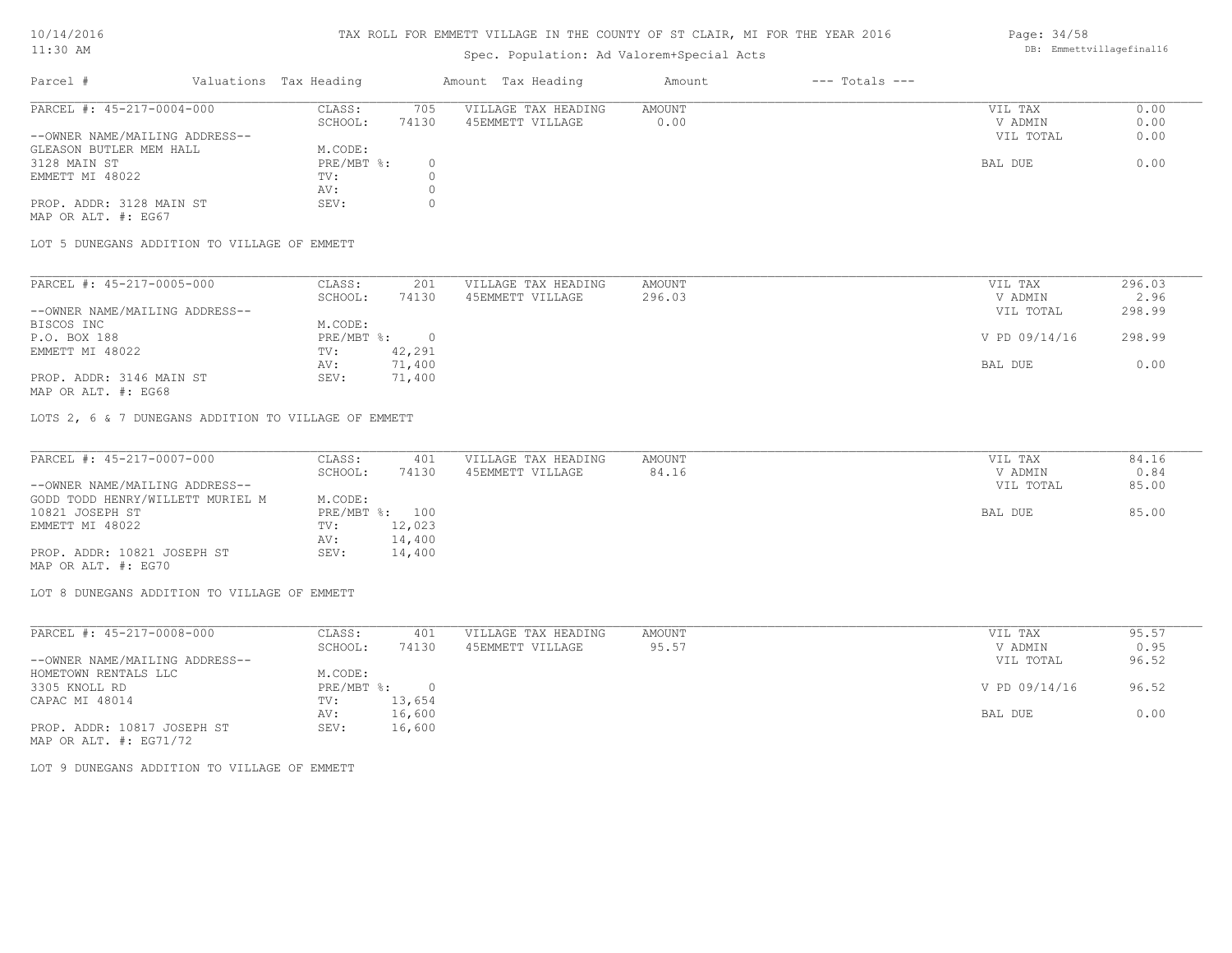## Spec. Population: Ad Valorem+Special Acts

#### Page: 35/58 DB: Emmettvillagefinal16

| Parcel #                       | Valuations Tax Heading |       | Amount Tax Heading  | Amount | $---$ Totals $---$ |               |       |
|--------------------------------|------------------------|-------|---------------------|--------|--------------------|---------------|-------|
| PARCEL #: 45-217-0010-000      | CLASS:                 | 201   | VILLAGE TAX HEADING | AMOUNT |                    | VIL TAX       | 48.30 |
|                                | SCHOOL:                | 74130 | 45EMMETT VILLAGE    | 48.30  |                    | V ADMIN       | 0.48  |
| --OWNER NAME/MAILING ADDRESS-- |                        |       |                     |        |                    | VIL TOTAL     | 48.78 |
| GAUTHIER FREDERICK J/MARTHA E  | M.CODE:                |       |                     |        |                    |               |       |
| 1100 S. 15TH STREET            | $PRE/MBT$ %:           |       |                     |        |                    | V PD 07/25/16 | 48.78 |
| ST. CLAIR MI 48079             | TV:                    | 6,900 |                     |        |                    |               |       |
|                                | AV:                    | 6,900 |                     |        |                    | BAL DUE       | 0.00  |
| PROP. ADDR: JOSEPH ST          | SEV:                   | 6,900 |                     |        |                    |               |       |
| MAP OR ALT. $\#$ : EG73/74     |                        |       |                     |        |                    |               |       |

LOT 11 DUNEGANS ADDITION TO VILLAGE OF EMMETT

| PARCEL #: 45-217-0011-000      | CLASS:     | 705   | VILLAGE TAX HEADING | AMOUNT | VIL TAX   | 0.00 |
|--------------------------------|------------|-------|---------------------|--------|-----------|------|
|                                | SCHOOL:    | 74130 | 45EMMETT VILLAGE    | 0.00   | V ADMIN   | 0.00 |
| --OWNER NAME/MAILING ADDRESS-- |            |       |                     |        | VIL TOTAL | 0.00 |
| GLEASON BUTLER MEM HALL        | M.CODE:    |       |                     |        |           |      |
| 3128 MAIN ST                   | PRE/MBT %: |       |                     |        | BAL DUE   | 0.00 |
| EMMETT MI 48022                | TV:        |       |                     |        |           |      |
|                                | AV:        |       |                     |        |           |      |
| PROP. ADDR: MECHANIC ST        | SEV:       |       |                     |        |           |      |
| MAP OR ALT. #: EG75            |            |       |                     |        |           |      |

LOT 13 DUNEGANS ADDITION TO VILLAGE OF EMMETT

| PARCEL #: 45-218-0002-000      | CLASS:       | 702   | VILLAGE TAX HEADING | AMOUNT | VIL TAX   | 0.00 |
|--------------------------------|--------------|-------|---------------------|--------|-----------|------|
|                                | SCHOOL:      | 74130 | 45EMMETT VILLAGE    | 0.00   | V ADMIN   | 0.00 |
| --OWNER NAME/MAILING ADDRESS-- |              |       |                     |        | VIL TOTAL | 0.00 |
| M-19 R/W 77023                 | M.CODE:      |       |                     |        |           |      |
| EMMETT MI 48022                | $PRE/MBT$ %: |       |                     |        | BAL DUE   | 0.00 |
|                                | TV:          |       |                     |        |           |      |
| PROP. ADDR: JOSEPH ST          | AV:          |       |                     |        |           |      |
| MAP OR ALT. #: EG59D           | SEV:         |       |                     |        |           |      |

ADDITION THAT PART OF M-19 R/W LYING WITHIN LOTS 15, 18, 19, 22, 23 & 26 DUNEGANS FIRST

| PARCEL #: 45-538-0001-000      | CLASS:     | 201    | VILLAGE TAX HEADING | AMOUNT | VIL TAX       | 124.97 |
|--------------------------------|------------|--------|---------------------|--------|---------------|--------|
|                                | SCHOOL:    | 74130  | 45EMMETT VILLAGE    | 124.97 | V ADMIN       | 1.24   |
| --OWNER NAME/MAILING ADDRESS-- |            |        |                     |        | VIL TOTAL     | 126.21 |
| EMMETT HARDWARE INC.           | M.CODE:    |        |                     |        |               |        |
| 10256 WEBB RD                  | PRE/MBT %: |        |                     |        | V PD 08/04/16 | 126.21 |
| GOODELLS MI 48027              | TV:        | 17,853 |                     |        |               |        |
|                                | AV:        | 25,300 |                     |        | BAL DUE       | 0.00   |
| PROP. ADDR: 3147 MAIN ST       | SEV:       | 25,300 |                     |        |               |        |
| MAP OR ALT. #: EG77            |            |        |                     |        |               |        |

N1/2 OF LOT 1 VILLAGE OF MT CROWLEY ALTERATIONS & EXTENSION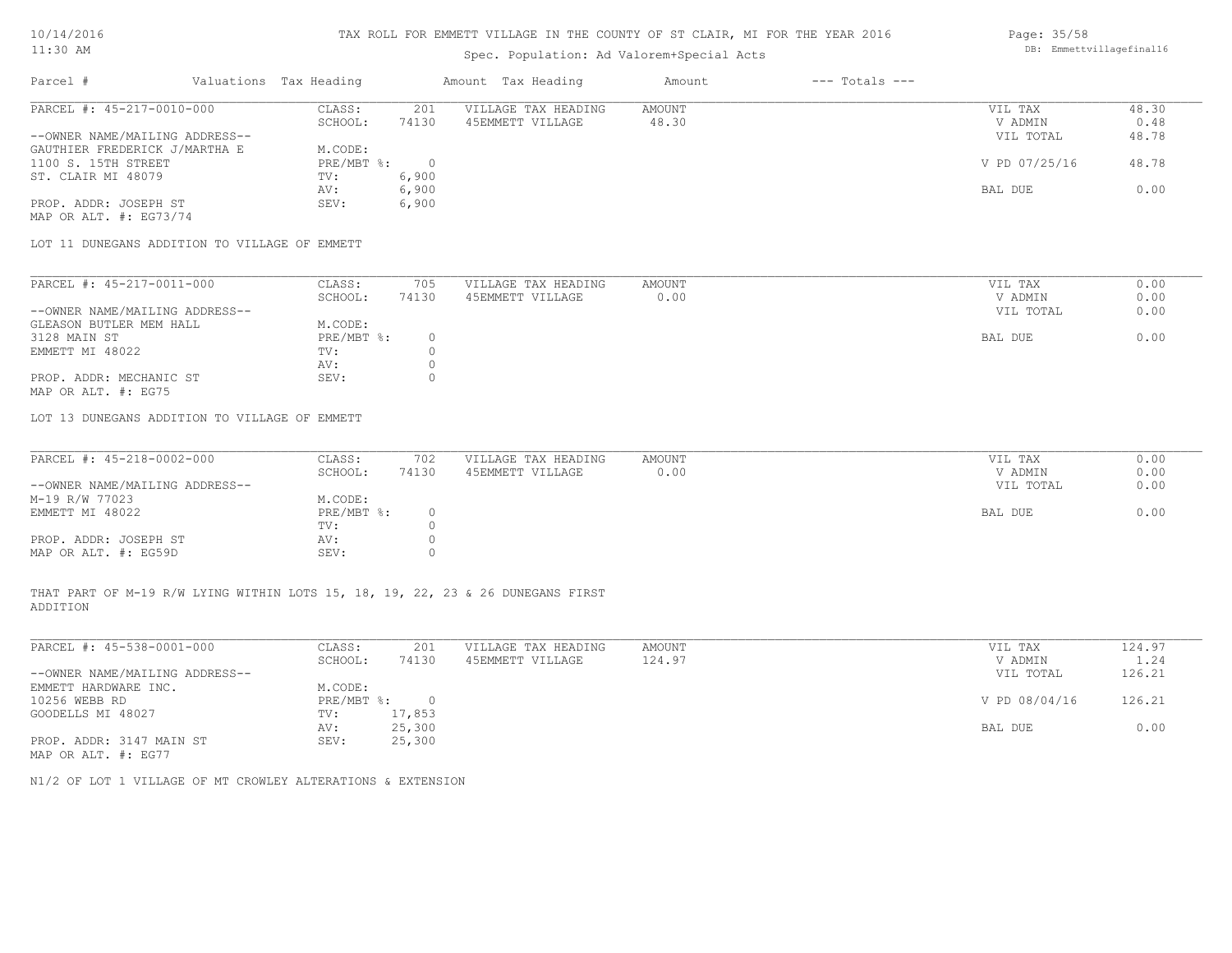| 10/14/2016 |  |
|------------|--|
| :30        |  |

### Spec. Population: Ad Valorem+Special Acts

| 10/14/2016<br>$11:30$ AM |                        | TAX ROLL FOR EMMETT VILLAGE IN THE COUNTY OF ST CLAIR, MI FOR THE YEAR 2016 |        |                | Page: 36/58<br>DB: Emmettvillagefinal16 |
|--------------------------|------------------------|-----------------------------------------------------------------------------|--------|----------------|-----------------------------------------|
|                          |                        | Spec. Population: Ad Valorem+Special Acts                                   |        |                |                                         |
| Parcel                   | Valuations Tax Heading | Amount Tax Heading                                                          | Amount | --- Totals --- |                                         |

| PARCEL #: 45-538-0002-000      | CLASS:       | 201    | VILLAGE TAX HEADING | AMOUNT | VIL TAX       | 188.16 |
|--------------------------------|--------------|--------|---------------------|--------|---------------|--------|
|                                | SCHOOL:      | 74130  | 45EMMETT VILLAGE    | 188.16 | V ADMIN       | 1.88   |
| --OWNER NAME/MAILING ADDRESS-- |              |        |                     |        | VIL TOTAL     | 190.04 |
| GALAZKA ADRIAN/CHRISTINE       | M.CODE:      |        |                     |        |               |        |
| 220 S. MAIN ST                 | $PRE/MBT$ %: |        |                     |        | V PD 07/25/16 | 190.04 |
| YALE MI 48097                  | TV:          | 26,880 |                     |        |               |        |
|                                | AV:          | 28,700 |                     |        | BAL DUE       | 0.00   |
| PROP. ADDR: 3143 MAIN ST       | SEV:         | 28,700 |                     |        |               |        |
| MAP OR ALT. #: EG78            |              |        |                     |        |               |        |

S1/2 OF LOT 1 VILLAGE OF MT CROWLEY ALTERATIONS & EXTENSION

| PARCEL #: 45-538-0004-001      | CLASS:     | 201   | VILLAGE TAX HEADING | AMOUNT | VIL TAX       | 35.00 |
|--------------------------------|------------|-------|---------------------|--------|---------------|-------|
|                                | SCHOOL:    | 74130 | 45EMMETT VILLAGE    | 35.00  | V ADMIN       | 0.35  |
| --OWNER NAME/MAILING ADDRESS-- |            |       |                     |        | VIL TOTAL     | 35.35 |
| HESS RICHARD                   | M.CODE:    |       |                     |        |               |       |
| 3137 MAIN ST                   | PRE/MBT %: |       |                     |        | V PD 09/12/16 | 35.35 |
| PO BOX 312                     | TV:        | 5,000 |                     |        |               |       |
| Emmett MI 48022                | AV:        | 5,000 |                     |        | BAL DUE       | 0.00  |
|                                | SEV:       | 5,000 |                     |        |               |       |
| PROP. ADDR: MAIN ST            |            |       |                     |        |               |       |

MAP OR ALT. #: EG79/80

02/01/2008 FROM 19-538-004-000, 19-538-0003-000; LOT 2 & N 1/2 OF LOT 3 VILLAGE OF MT CROWLEY ALTERATIONS & EXTENSION SPLIT ON

| PARCEL #: 45-538-0005-000      | CLASS:       | 201   | VILLAGE TAX HEADING | AMOUNT | VIL TAX       | 11.69 |
|--------------------------------|--------------|-------|---------------------|--------|---------------|-------|
|                                | SCHOOL:      | 74130 | 45EMMETT VILLAGE    | 11.69  | V ADMIN       | 0.11  |
| --OWNER NAME/MAILING ADDRESS-- |              |       |                     |        | VIL TOTAL     | 11.80 |
| HESS RICHARD C                 | M.CODE:      |       |                     |        |               |       |
| P.O. BOX 312                   | $PRE/MBT$ %: |       |                     |        | V PD 09/12/16 | 11.80 |
| EMMETT MI 48022                | TV:          | 1,670 |                     |        |               |       |
|                                | AV:          | 1,700 |                     |        | BAL DUE       | 0.00  |
| PROP. ADDR: MAIN ST            | SEV:         | 1,700 |                     |        |               |       |
|                                |              |       |                     |        |               |       |

MAP OR ALT. #: EG81

ALTERATIONS & EXTENSION THE N 37 FT OF THE S 60 FT OF THE E 66 FT OF LOT 4 VILLAGE OF MT CROWLEY

| PARCEL #: 45-538-0006-000      | CLASS:     | 201      | VILLAGE TAX HEADING | AMOUNT | VIL TAX       | 130.26 |
|--------------------------------|------------|----------|---------------------|--------|---------------|--------|
|                                | SCHOOL:    | 74130    | 45EMMETT VILLAGE    | 130.26 | V ADMIN       | 1.30   |
| --OWNER NAME/MAILING ADDRESS-- |            |          |                     |        | VIL TOTAL     | 131.56 |
| HESS RICHARD C                 | M.CODE:    |          |                     |        |               |        |
| P.O. BOX 312                   | PRE/MBT %: | $\Omega$ |                     |        | V PD 09/12/16 | 131.56 |
| EMMETT MI 48022                | TV:        | 18,609   |                     |        |               |        |
|                                | AV:        | 25,900   |                     |        | BAL DUE       | 0.00   |
| PROP. ADDR: 3137 MAIN ST       | SEV:       | 25,900   |                     |        |               |        |
| MAP OR ALT. #: EG82            |            |          |                     |        |               |        |

 $\mathcal{L}_\mathcal{L} = \mathcal{L}_\mathcal{L} = \mathcal{L}_\mathcal{L} = \mathcal{L}_\mathcal{L} = \mathcal{L}_\mathcal{L} = \mathcal{L}_\mathcal{L} = \mathcal{L}_\mathcal{L} = \mathcal{L}_\mathcal{L} = \mathcal{L}_\mathcal{L} = \mathcal{L}_\mathcal{L} = \mathcal{L}_\mathcal{L} = \mathcal{L}_\mathcal{L} = \mathcal{L}_\mathcal{L} = \mathcal{L}_\mathcal{L} = \mathcal{L}_\mathcal{L} = \mathcal{L}_\mathcal{L} = \mathcal{L}_\mathcal{L}$ 

CROWLEY ALTERATIONS & EXTENSION S1/2 OF LOT 3 ALSO LOT 4 EXC THE S 60 FT OF THE E 86 FT THEREOF. VILLAGE OF MT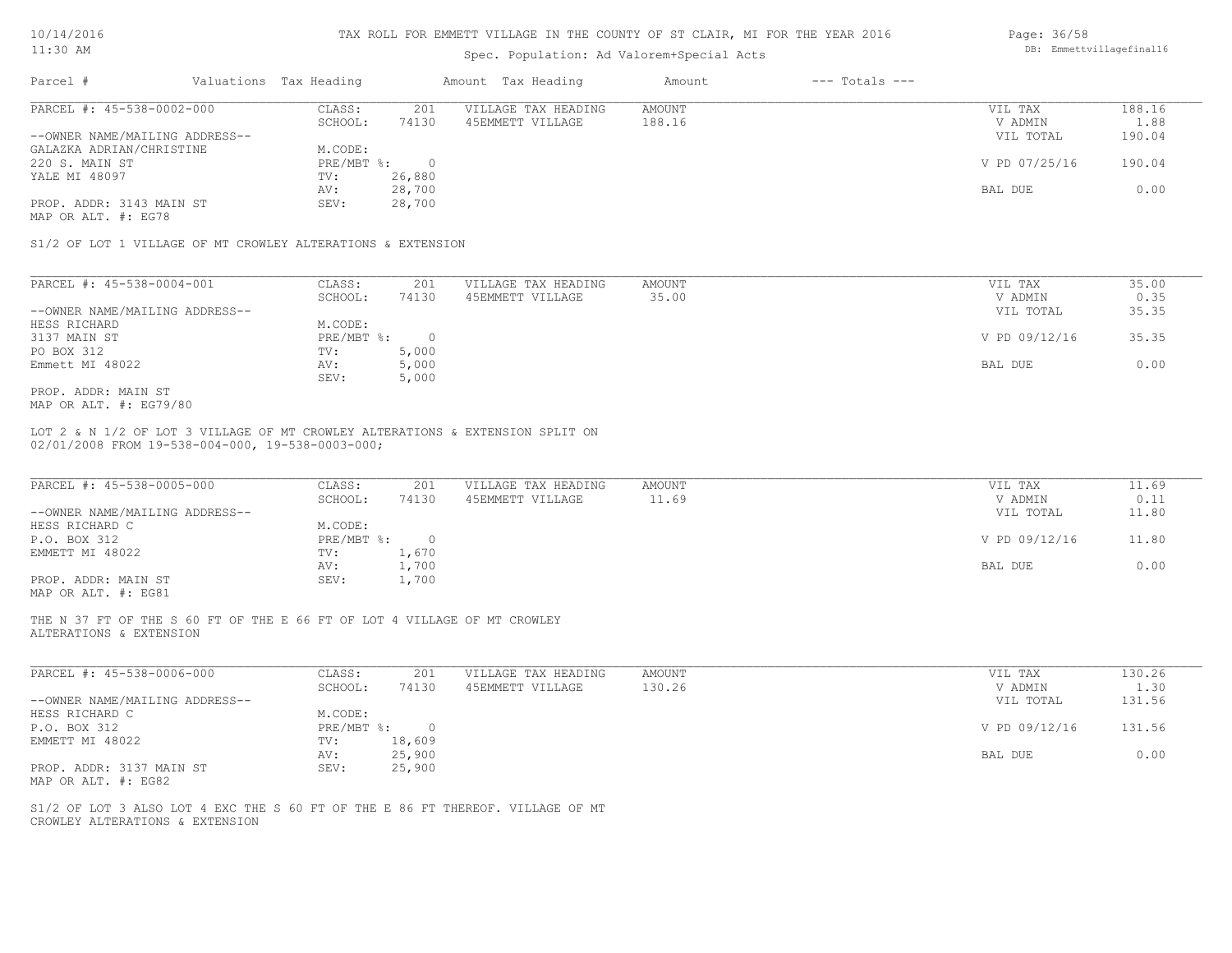#### TAX ROLL FOR EMMETT VILLAGE IN THE COUNTY OF ST CLAIR, MI FOR THE YEAR 2016

# Spec. Population: Ad Valorem+Special Acts

| Parcel #                       |  | Valuations Tax Heading |       | Amount Tax Heading  | Amount | $---$ Totals $---$ |               |      |
|--------------------------------|--|------------------------|-------|---------------------|--------|--------------------|---------------|------|
| PARCEL #: 45-538-0007-000      |  | CLASS:                 | 201   | VILLAGE TAX HEADING | AMOUNT |                    | VIL TAX       | 7.70 |
|                                |  | SCHOOL:                | 74130 | 45EMMETT VILLAGE    | 7.70   |                    | V ADMIN       | 0.07 |
| --OWNER NAME/MAILING ADDRESS-- |  |                        |       |                     |        |                    | VIL TOTAL     | 7.77 |
| HESS RICHARD C                 |  | M.CODE:                |       |                     |        |                    |               |      |
| P.O. BOX 312                   |  | PRE/MBT %:             |       |                     |        |                    | V PD 09/12/16 | 7.77 |
| EMMETT MI 48022                |  | TV:                    | 1,100 |                     |        |                    |               |      |
|                                |  | AV:                    | 1,100 |                     |        |                    | BAL DUE       | 0.00 |
| PROP. ADDR: MAIN ST            |  | SEV:                   | 1,100 |                     |        |                    |               |      |
| MAP OR ALT. #: EG83            |  |                        |       |                     |        |                    |               |      |

CROWLEY ALTERATIONS & EXTENSION W20 FT OF E 86 FT OF S 60 FT & THE S 23 FT OF THE E 66 FT OF LOT 4 VILLAGE OF MT

| PARCEL #: 45-538-0008-000      | CLASS:     | 703   | VILLAGE TAX HEADING | AMOUNT | VIL TAX   | 0.00 |
|--------------------------------|------------|-------|---------------------|--------|-----------|------|
|                                | SCHOOL:    | 74130 | 45EMMETT VILLAGE    | 0.00   | V ADMIN   | 0.00 |
| --OWNER NAME/MAILING ADDRESS-- |            |       |                     |        | VIL TOTAL | 0.00 |
| VILLAGE OF EMMETT              | M.CODE:    |       |                     |        |           |      |
| 3119 MAIN ST                   | PRE/MBT %: |       |                     |        | BAL DUE   | 0.00 |
| EMMETT MI 48022-4518           | TV:        |       |                     |        |           |      |
|                                | AV:        |       |                     |        |           |      |
| PROP. ADDR: 3119 MAIN ST       | SEV:       |       |                     |        |           |      |
| MAP OR ALT. $\#$ : EG84/85     |            |       |                     |        |           |      |

LOT 5 & N 31 FT OF LOT 6 VILLAGE OF MT CROWLEY ALTERATIONS & EXTENSION

| PARCEL #: 45-538-0009-000      | CLASS:     | 703   | VILLAGE TAX HEADING | AMOUNT | VIL TAX   | 0.00 |
|--------------------------------|------------|-------|---------------------|--------|-----------|------|
|                                | SCHOOL:    | 74130 | 45EMMETT VILLAGE    | 0.00   | V ADMIN   | 0.00 |
| --OWNER NAME/MAILING ADDRESS-- |            |       |                     |        | VIL TOTAL | 0.00 |
| VILLAGE OF EMMETT              | M.CODE:    |       |                     |        |           |      |
| EMMETT MI 48022                | PRE/MBT %: |       |                     |        | BAL DUE   | 0.00 |
|                                | TV:        |       |                     |        |           |      |
| PROP. ADDR: 3099 MAIN ST       | AV:        |       |                     |        |           |      |
| MAP OR ALT. #: EG86            | SEV:       |       |                     |        |           |      |

EXTENSION LOT 6 EXC N 31 FT THEREOF & N 10 FT OF LOT 7 VILLAGE OF MT CROWLEY ALTERATIONS &

| PARCEL #: 45-538-0010-000      | CLASS:     | 703   | VILLAGE TAX HEADING | AMOUNT | VIL TAX   | 0.00 |
|--------------------------------|------------|-------|---------------------|--------|-----------|------|
|                                | SCHOOL:    | 74130 | 45EMMETT VILLAGE    | 0.00   | V ADMIN   | 0.00 |
| --OWNER NAME/MAILING ADDRESS-- |            |       |                     |        | VIL TOTAL | 0.00 |
| VILLAGE OF EMMETT FIRE HALL    | M.CODE:    |       |                     |        |           |      |
| 3109 MAIN ST                   | PRE/MBT %: |       |                     |        | BAL DUE   | 0.00 |
| EMMETT MI 48022                | TV:        |       |                     |        |           |      |
|                                | AV:        |       |                     |        |           |      |
| PROP. ADDR: 3109 MAIN ST       | SEV:       |       |                     |        |           |      |
| MAP OR ALT. #: EG87A           |            |       |                     |        |           |      |

EXTENSION LOT 7 EXC N 10 FT & N 38.2 FT OF LOT 8 VILLAGE OF MT CROWLEY ALTERATIONS & Page: 37/58 DB: Emmettvillagefinal16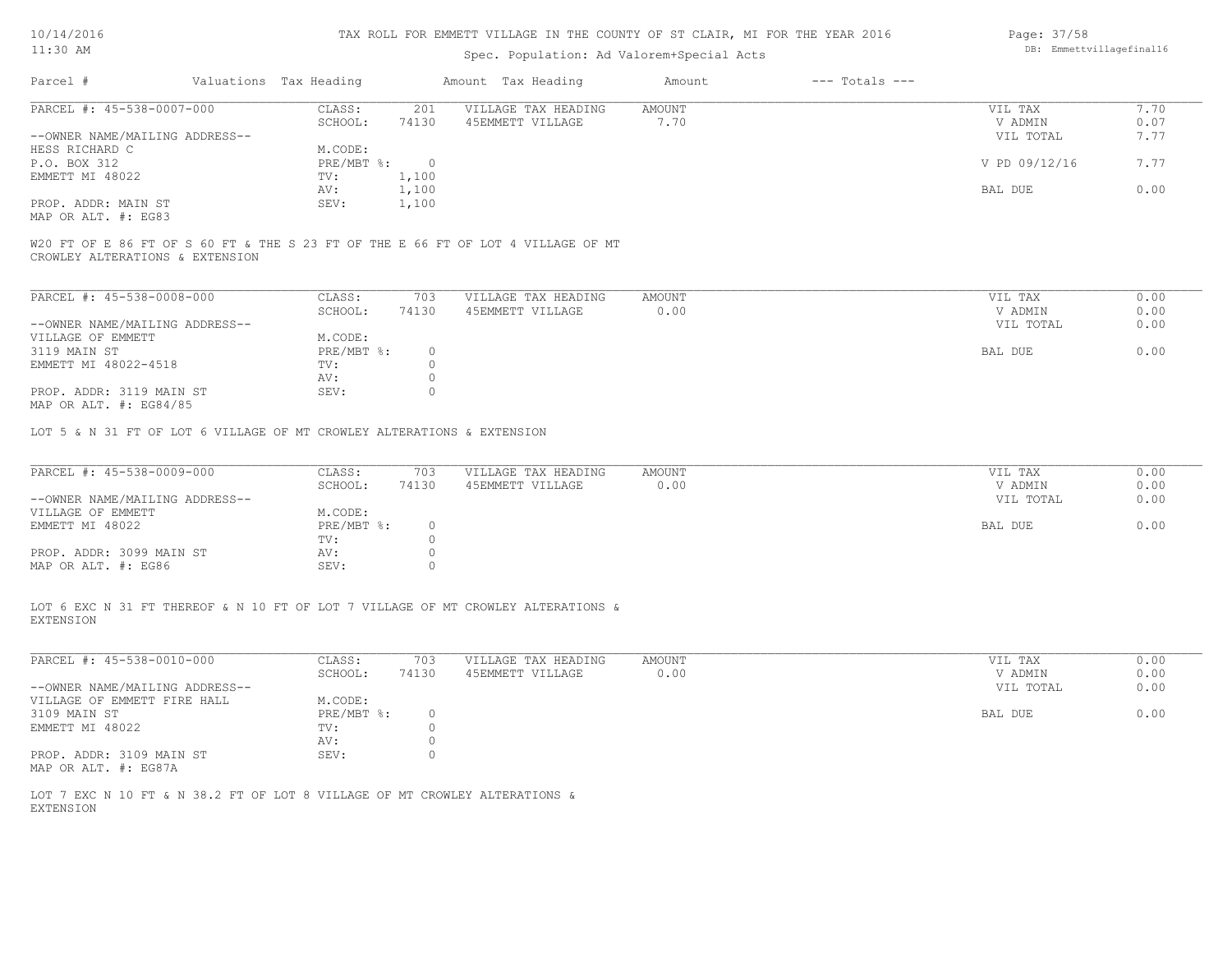### Spec. Population: Ad Valorem+Special Acts

| Parcel #                       | Valuations Tax Heading |        | Amount Tax Heading  | Amount | $---$ Totals $---$ |               |        |
|--------------------------------|------------------------|--------|---------------------|--------|--------------------|---------------|--------|
| PARCEL #: 45-538-0011-000      | CLASS:                 | 401    | VILLAGE TAX HEADING | AMOUNT |                    | VIL TAX       | 181.89 |
|                                | SCHOOL:                | 74130  | 45EMMETT VILLAGE    | 181.89 |                    | V ADMIN       | 1.81   |
| --OWNER NAME/MAILING ADDRESS-- |                        |        |                     |        |                    | VIL TOTAL     | 183.70 |
| PATTERSON LISA REGINA          | M.CODE:                |        |                     |        |                    |               |        |
| 3093 MAIN ST                   | PRE/MBT %: 100         |        |                     |        |                    | V PD 09/02/16 | 183.70 |
| EMMETT MI 48022                | TV:                    | 25,985 |                     |        |                    |               |        |
|                                | AV:                    | 31,100 |                     |        |                    | BAL DUE       | 0.00   |
| PROP. ADDR: 3093 MAIN ST       | SEV:                   | 31,100 |                     |        |                    |               |        |
|                                |                        |        |                     |        |                    |               |        |

MAP OR ALT. #: EG87B

CROWLEY ALTERATIONS & EXTENSION SEC 36 LYING W OF M-19 & S OF SAID PLAT, OWNED & OCC AS ONE LOT VILLAGE OF MT LOT 8 EXC N 38.2 FT ALSO N 72.2 FT OF E 165 FT OF THAT PART OF W 1/2 OF SW 1/2 OF

| PARCEL #: 45-538-0012-000      | CLASS:     | 401   | VILLAGE TAX HEADING | AMOUNT | VIL TAX       | 14.70 |
|--------------------------------|------------|-------|---------------------|--------|---------------|-------|
|                                | SCHOOL:    | 74130 | 45EMMETT VILLAGE    | 14.70  | V ADMIN       | 0.14  |
| --OWNER NAME/MAILING ADDRESS-- |            |       |                     |        | VIL TOTAL     | 14.84 |
| PROSCH TINA M                  | M.CODE:    |       |                     |        |               |       |
| 10877 MECHANIC ST              | PRE/MBT %: |       |                     |        | V PD 09/08/16 | 14.84 |
| EMMETT MI 48022                | TV:        | 2,100 |                     |        |               |       |
|                                | AV:        | 2,100 |                     |        | BAL DUE       | 0.00  |
| PROP. ADDR: WASHINGTON ST      | SEV:       | 2,100 |                     |        |               |       |
| $\cdots$                       |            |       |                     |        |               |       |

MAP OR ALT. #: EG87C

LOT 9 VILLAGE OF MT CROWLEY ALTERATIONS & EXTENSION

| PARCEL #: 45-538-0013-000      | CLASS:  | 401            | VILLAGE TAX HEADING | AMOUNT | VIL TAX       | 333.12 |
|--------------------------------|---------|----------------|---------------------|--------|---------------|--------|
|                                | SCHOOL: | 74130          | 45EMMETT VILLAGE    | 333.12 | V ADMIN       | 3.33   |
| --OWNER NAME/MAILING ADDRESS-- |         |                |                     |        | VIL TOTAL     | 336.45 |
| PROSCH TINA M                  | M.CODE: |                |                     |        |               |        |
| 10877 MECHANIC ST              |         | PRE/MBT %: 100 |                     |        | V PD 09/08/16 | 336.45 |
| EMMETT MI 48022                | TV:     | 47,589         |                     |        |               |        |
|                                | AV:     | 57,800         |                     |        | BAL DUE       | 0.00   |
| PROP. ADDR: 10877 MECHANIC ST  | SEV:    | 57,800         |                     |        |               |        |
|                                |         |                |                     |        |               |        |

MAP OR ALT. #: EG88

LOTS 10, 11 & 12 VILLAGE OF MT CROWLEY ALTERATIONS & EXTENSION

| 401                                                | VILLAGE TAX HEADING | AMOUNT | VIL TAX       | 157.64 |
|----------------------------------------------------|---------------------|--------|---------------|--------|
| 74130                                              | 45EMMETT VILLAGE    | 157.64 | V ADMIN       | 1.57   |
|                                                    |                     |        | VIL TOTAL     | 159.21 |
|                                                    |                     |        |               |        |
| 100                                                |                     |        | V PD 09/08/16 | 159.21 |
| 22,520                                             |                     |        |               |        |
| 27,000                                             |                     |        | BAL DUE       | 0.00   |
| 27,000                                             |                     |        |               |        |
| CLASS:<br>SCHOOL:<br>M.CODE:<br>TV:<br>AV:<br>SEV: | PRE/MBT %:          |        |               |        |

MAP OR ALT. #: EG89

LOTS 13, 14 & 15 VILLAGE OF MT CROWLEY ALTERATIONS & EXTENSION

Page: 38/58 DB: Emmettvillagefinal16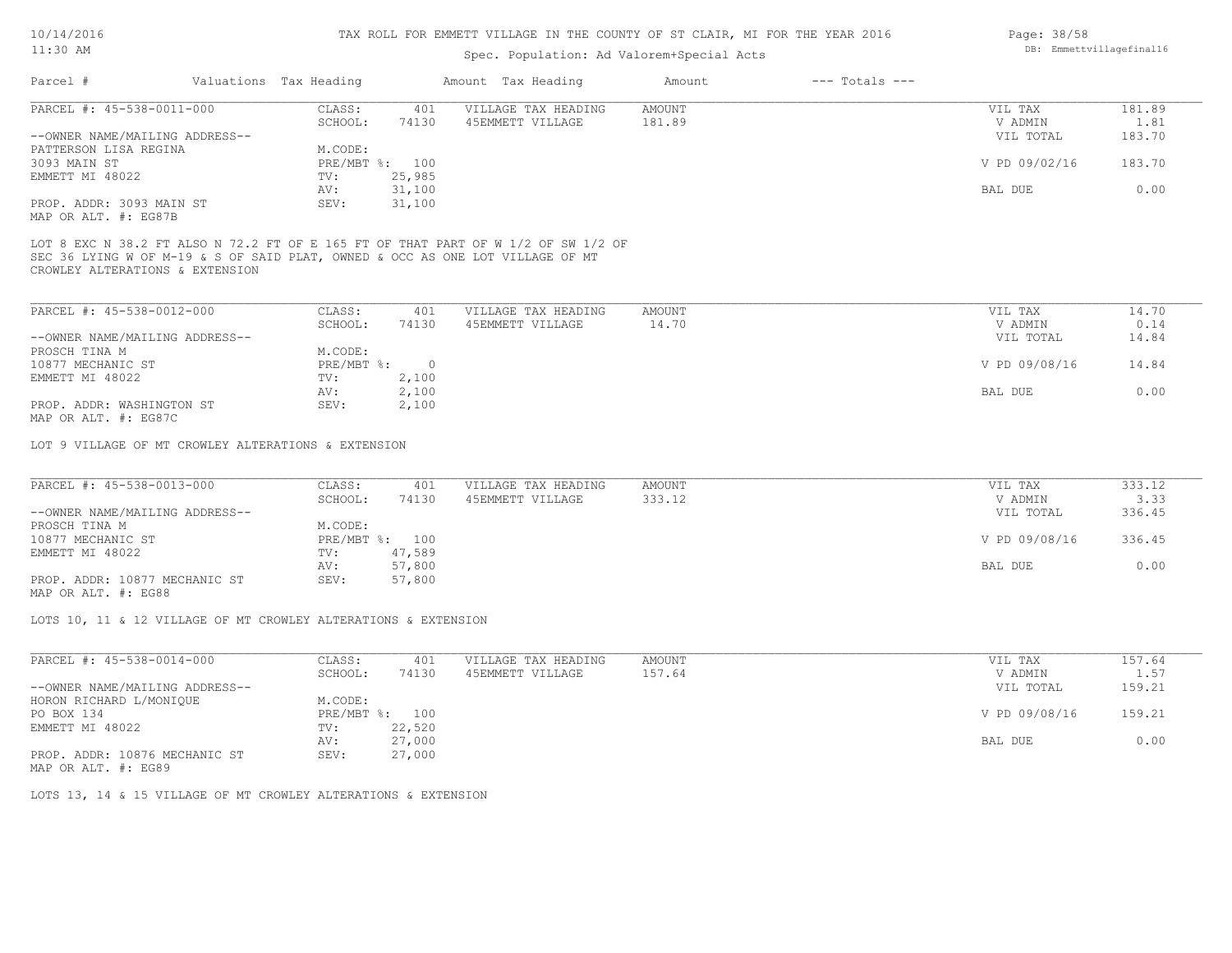#### TAX ROLL FOR EMMETT VILLAGE IN THE COUNTY OF ST CLAIR, MI FOR THE YEAR 2016

### Spec. Population: Ad Valorem+Special Acts

| Parcel #                       | Valuations Tax Heading |       | Amount Tax Heading  | Amount | $---$ Totals $---$ |           |      |
|--------------------------------|------------------------|-------|---------------------|--------|--------------------|-----------|------|
| PARCEL #: 45-538-0015-000      | CLASS:                 | 705   | VILLAGE TAX HEADING | AMOUNT |                    | VIL TAX   | 0.00 |
|                                | SCHOOL:                | 74130 | 45EMMETT VILLAGE    | 0.00   |                    | V ADMIN   | 0.00 |
| --OWNER NAME/MAILING ADDRESS-- |                        |       |                     |        |                    | VIL TOTAL | 0.00 |
| FRONTIER COMMUNICATION         | M.CODE:                |       |                     |        |                    |           |      |
| 401 MERRRITT 7                 | $PRE/MBT$ %:           |       |                     |        |                    | BAL DUE   | 0.00 |
| Norwalk CT 06851               | TV:                    |       |                     |        |                    |           |      |
|                                | AV:                    |       |                     |        |                    |           |      |
| PROP. ADDR: 3147 WASHINGTON ST | SEV:                   |       |                     |        |                    |           |      |

MAP OR ALT. #: EG90

LOTS 16 & 17 VILLAGE OF MT CROWLEY ALTERATIONS & EXTENSION

| PARCEL #: 45-538-0016-000      | CLASS:     | 401   | VILLAGE TAX HEADING | AMOUNT | VIL TAX       | 10.57 |
|--------------------------------|------------|-------|---------------------|--------|---------------|-------|
|                                | SCHOOL:    | 74130 | 45EMMETT VILLAGE    | 10.57  | V ADMIN       | 0.10  |
| --OWNER NAME/MAILING ADDRESS-- |            |       |                     |        | VIL TOTAL     | 10.67 |
| WENDLING HELEN M TRUST         | M.CODE:    |       |                     |        |               |       |
| 10256 WEBB RD                  | PRE/MBT %: |       |                     |        | V PD 08/04/16 | 10.67 |
| GOODELLS MI 48027              | TV:        | 1,511 |                     |        |               |       |
|                                | AV:        | 4,900 |                     |        | BAL DUE       | 0.00  |
| PROP. ADDR: JOSEPH ST          | SEV:       | 4,900 |                     |        |               |       |
|                                |            |       |                     |        |               |       |

MAP OR ALT. #: EG91

LOT 18 VILLAGE OF MT CROWLEY ALTERATIONS & EXTENSION

| PARCEL #: 45-538-0017-000      | CLASS:     | 401   | VILLAGE TAX HEADING | AMOUNT | VIL TAX   | 17.50 |
|--------------------------------|------------|-------|---------------------|--------|-----------|-------|
|                                | SCHOOL:    | 74130 | 45EMMETT VILLAGE    | 17.50  | V ADMIN   | 0.17  |
| --OWNER NAME/MAILING ADDRESS-- |            |       |                     |        | VIL TOTAL | 17.67 |
| FANION BRIAN.                  | M.CODE:    |       |                     |        |           |       |
| 1406 S.RIVERSIDE AVE           | PRE/MBT %: |       |                     |        | BAL DUE   | 17.67 |
| Saint Clair MI 48079           | TV:        | 2,500 |                     |        |           |       |
|                                | AV:        | 2,500 |                     |        |           |       |
| PROP. ADDR: JOSEPH ST          | SEV:       | 2,500 |                     |        |           |       |
| MAP OR ALT. #: EG92            |            |       |                     |        |           |       |

LOT 19 VILLAGE OF MT CROWLEY ALTERATIONS & EXTENSION

| PARCEL #: 45-538-0018-001        | CLASS:       | 401    | VILLAGE TAX HEADING | AMOUNT | VIL TAX   | 113.03 |
|----------------------------------|--------------|--------|---------------------|--------|-----------|--------|
|                                  | SCHOOL:      | 74130  | 45EMMETT VILLAGE    | 113.03 | V ADMIN   | 1.13   |
| --OWNER NAME/MAILING ADDRESS--   |              |        |                     |        | VIL TOTAL | 114.16 |
| HADER DAVID P.                   | M.CODE:      |        |                     |        |           |        |
| PO BOX 86                        | $PRE/MBT$ %: | 100    |                     |        | BAL DUE   | 114.16 |
| EMMETT MI 48022                  | TV:          | 16,148 |                     |        |           |        |
|                                  | AV:          | 17,400 |                     |        |           |        |
| PROP. ADDR: 3137 WASHINGTON ST   | SEV:         | 17,400 |                     |        |           |        |
| MAP OR ALT. $\#$ : EG93A/B/C/D/E |              |        |                     |        |           |        |

11/08/2007 FROM 19-538-0018-000, 19-538-0019-000, 19-538-0020-000; LOTS 20, 21, 22 & 23 VILLAGE OF MT CROWLEY ALTERATIONS & EXTENSION SPLIT ON Page: 39/58 DB: Emmettvillagefinal16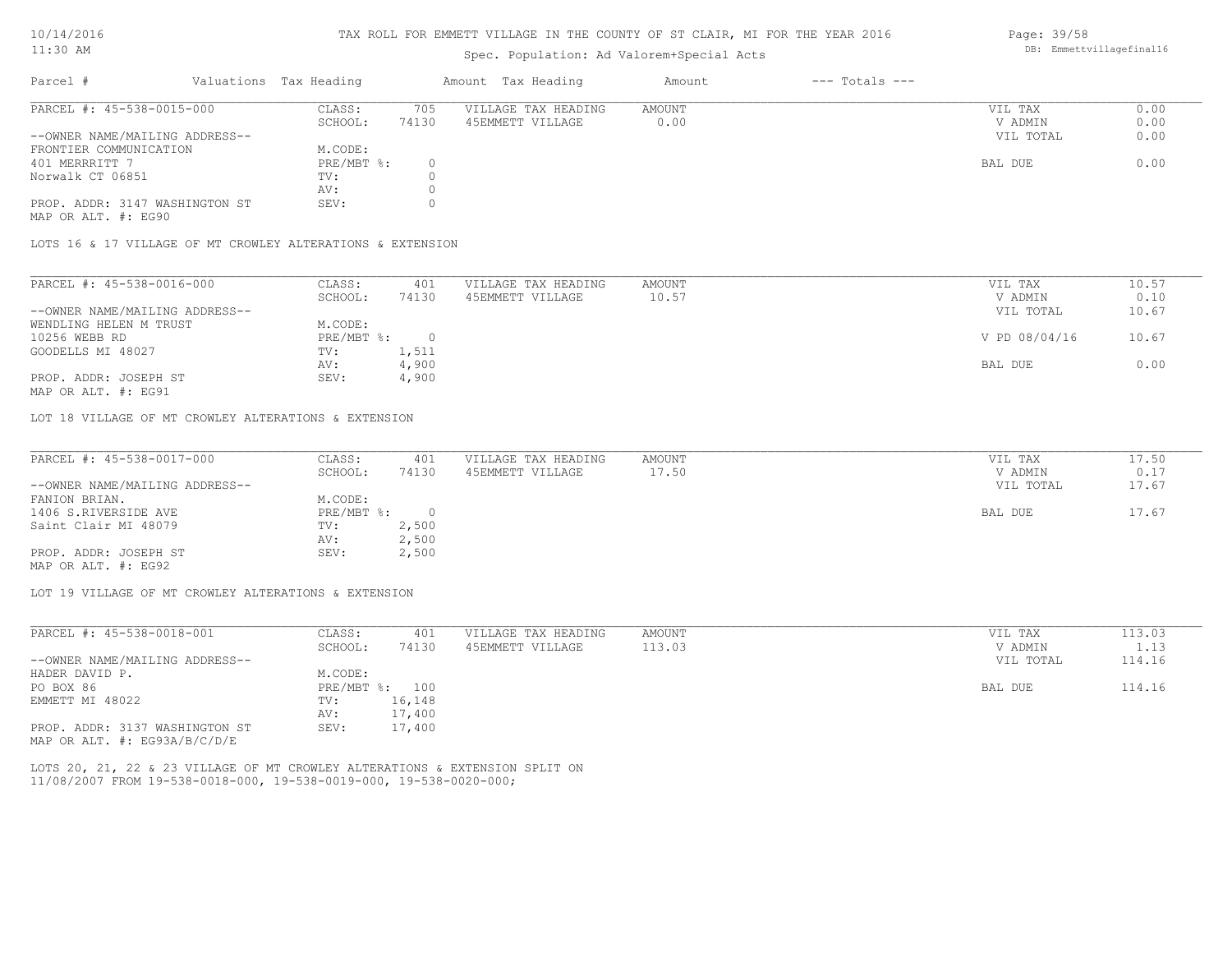|  | 10/14/2016 |  |
|--|------------|--|
|--|------------|--|

| 10/14/2016                                                                                                                       |                        | TAX ROLL FOR EMMETT VILLAGE IN THE COUNTY OF ST CLAIR, MI FOR THE YEAR 2016 | Page: 40/58                                                                     |               |                    |                    |                          |
|----------------------------------------------------------------------------------------------------------------------------------|------------------------|-----------------------------------------------------------------------------|---------------------------------------------------------------------------------|---------------|--------------------|--------------------|--------------------------|
| $11:30$ AM                                                                                                                       |                        |                                                                             | Spec. Population: Ad Valorem+Special Acts                                       |               |                    |                    | DB: Emmettvillagefinal16 |
| Parcel #                                                                                                                         | Valuations Tax Heading |                                                                             | Amount Tax Heading                                                              | Amount        | $---$ Totals $---$ |                    |                          |
| PARCEL #: 45-538-0021-000                                                                                                        | CLASS:                 | 401                                                                         | VILLAGE TAX HEADING                                                             | <b>AMOUNT</b> |                    | VIL TAX            | 16.80                    |
|                                                                                                                                  | SCHOOL:                | 74130                                                                       | 45EMMETT VILLAGE                                                                | 16.80         |                    | V ADMIN            | 0.16                     |
| --OWNER NAME/MAILING ADDRESS--                                                                                                   |                        |                                                                             |                                                                                 |               |                    | VIL TOTAL          | 16.96                    |
| DENMAN ENTERPRISES, LLC                                                                                                          | M.CODE:                |                                                                             |                                                                                 |               |                    |                    |                          |
| PO BOX 5309                                                                                                                      | $PRE/MBT$ $\div$       | $\overline{0}$                                                              |                                                                                 |               |                    | BAL DUE            | 16.96                    |
| Ocala FL 34478                                                                                                                   | TV:                    | 2,400                                                                       |                                                                                 |               |                    |                    |                          |
|                                                                                                                                  | AV:                    | 2,400                                                                       |                                                                                 |               |                    |                    |                          |
| PROP. ADDR: WASHINGTON ST                                                                                                        | SEV:                   | 2,400                                                                       |                                                                                 |               |                    |                    |                          |
| MAP OR ALT. #: EG93F                                                                                                             |                        |                                                                             |                                                                                 |               |                    |                    |                          |
| LOT 24 VILLAGE OF MT CROWLEY ALTERATIONS & EXTENSION                                                                             |                        |                                                                             |                                                                                 |               |                    |                    |                          |
| PARCEL #: 45-538-0022-001                                                                                                        | CLASS:                 | 401                                                                         | VILLAGE TAX HEADING                                                             | AMOUNT        |                    | VIL TAX            | 228.61                   |
|                                                                                                                                  | SCHOOL:                | 74130                                                                       | 45EMMETT VILLAGE                                                                | 228.61        |                    | V ADMIN            | 2.28                     |
| --OWNER NAME/MAILING ADDRESS--                                                                                                   |                        |                                                                             |                                                                                 |               |                    | VIL TOTAL          | 230.89                   |
| PRATT ROBERT/KATHLEEN                                                                                                            | M.CODE:                |                                                                             |                                                                                 |               |                    |                    |                          |
| 3119 WASHINGTON ST                                                                                                               |                        | PRE/MBT %: 100                                                              |                                                                                 |               |                    | V PD 09/08/16      | 230.89                   |
| EMMETT MI 48022                                                                                                                  | TV:                    | 32,659                                                                      |                                                                                 |               |                    |                    |                          |
|                                                                                                                                  | AV:                    | 44,800                                                                      |                                                                                 |               |                    | BAL DUE            | 0.00                     |
| PROP. ADDR: 3119 WASHINGTON ST                                                                                                   | SEV:                   | 44,800                                                                      |                                                                                 |               |                    |                    |                          |
| MAP OR ALT. #: EG94/95                                                                                                           |                        |                                                                             |                                                                                 |               |                    |                    |                          |
| LOTS 25, 26, 27 & 28 VILLAGE OF MT CROWLEY ALTERATIONS & EXTENSION SPLIT ON<br>02/01/2008 FROM 19-538-0022-000, 19-538-0023-000; |                        |                                                                             |                                                                                 |               |                    |                    |                          |
| PARCEL #: 45-864-0001-001                                                                                                        |                        | 401                                                                         |                                                                                 | <b>AMOUNT</b> |                    |                    | 223.97                   |
|                                                                                                                                  | CLASS:<br>SCHOOL:      | 74130                                                                       | VILLAGE TAX HEADING<br>45EMMETT VILLAGE                                         | 223.97        |                    | VIL TAX<br>V ADMIN | 2.23                     |
| --OWNER NAME/MAILING ADDRESS--                                                                                                   |                        |                                                                             |                                                                                 |               |                    | VIL TOTAL          | 226.20                   |
| KOROTKO MATTHEW/JOAN                                                                                                             | M.CODE:                |                                                                             |                                                                                 |               |                    |                    |                          |
| 3207 MAIN ST                                                                                                                     |                        | PRE/MBT %: 100                                                              |                                                                                 |               |                    | V PD 07/25/16      | 226.20                   |
| EMMETT MI 48022                                                                                                                  | TV:                    | 31,997                                                                      |                                                                                 |               |                    |                    |                          |
|                                                                                                                                  | AV:                    | 38,500                                                                      |                                                                                 |               |                    | BAL DUE            | 0.00                     |
| PROP. ADDR: 3207 MAIN ST                                                                                                         | SEV:                   | 38,500                                                                      |                                                                                 |               |                    |                    |                          |
| MAP OR ALT. #:                                                                                                                   |                        |                                                                             |                                                                                 |               |                    |                    |                          |
|                                                                                                                                  |                        |                                                                             |                                                                                 |               |                    |                    |                          |
| 02/01/2007 FROM 19-864-0001-000, 19-864-0005-000;                                                                                |                        |                                                                             | LOTS 1, 2, 11 & 12 WATTERS CHILLSONS ADDITION TO THE VILLAGE OF EMMETT SPLIT ON |               |                    |                    |                          |
| PARCEL #: 45-864-0003-000                                                                                                        | CLASS:                 | 201                                                                         | VILLAGE TAX HEADING                                                             | <b>AMOUNT</b> |                    | VIL TAX            | 1,278.17                 |
|                                                                                                                                  | SCHOOL:                | 74130                                                                       | 45EMMETT VILLAGE                                                                | 1,278.17      |                    | V ADMIN            | 12.78                    |
| --OWNER NAME/MAILING ADDRESS--                                                                                                   |                        |                                                                             |                                                                                 |               |                    | VIL TOTAL          | 1,290.95                 |
| CSB BANK                                                                                                                         | M.CODE:                |                                                                             |                                                                                 |               |                    |                    |                          |
|                                                                                                                                  |                        |                                                                             |                                                                                 |               |                    |                    |                          |

MAP OR ALT. #: EG99 PROP. ADDR: 3177 MAIN ST SEV: 184,200 AV: 184,200 BAL DUE 0.00 CAPAC MI 48014 TV: 182,596 206 S MAIN ST PRE/MBT %: 0 V PD 09/07/16 1,290.95

LOTS 3 TO 10 & LOTS 19 TO 24 WATTERS CHILLSONS ADDITION TO VILLAGE OF EMMETT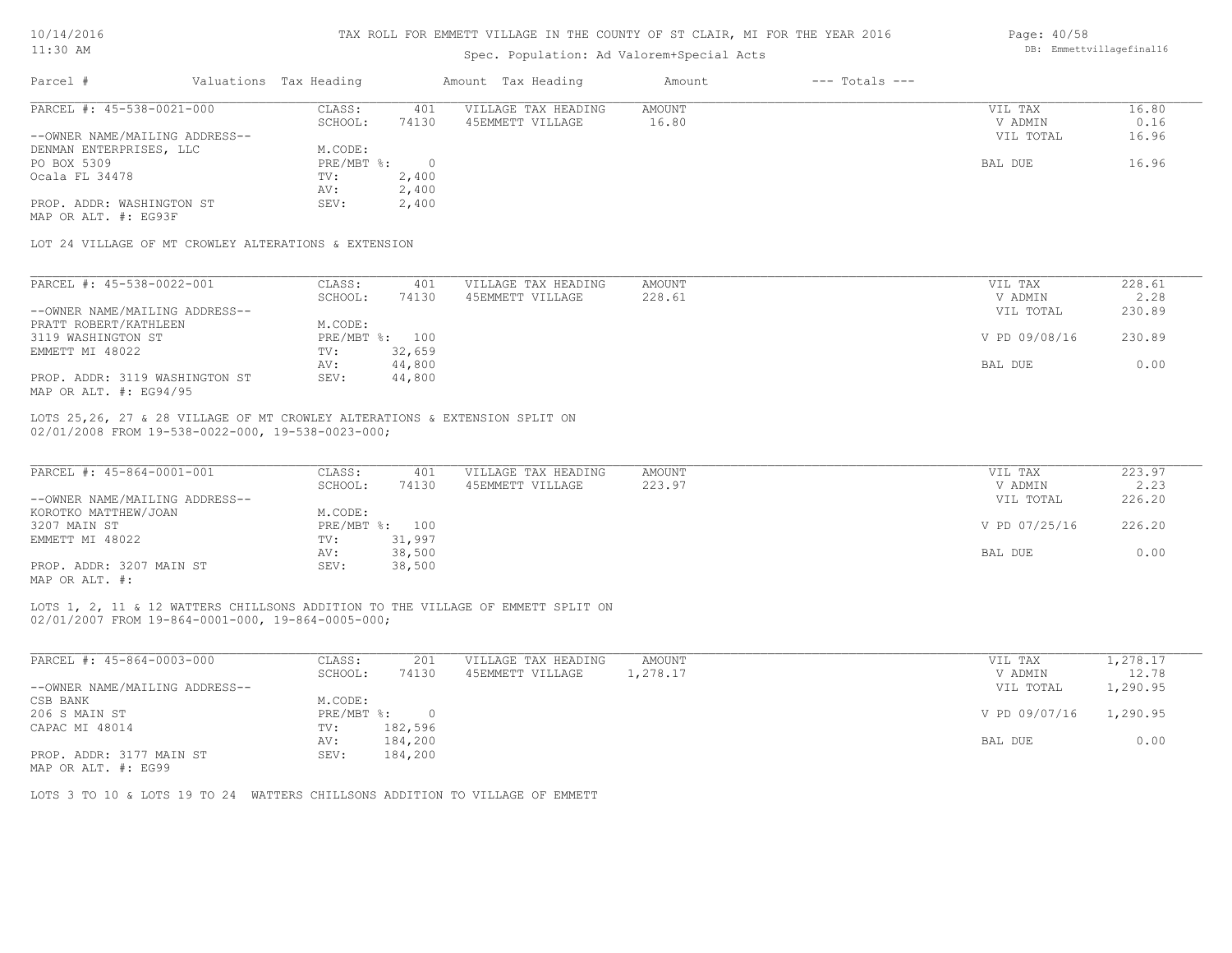#### TAX ROLL FOR EMMETT VILLAGE IN THE COUNTY OF ST CLAIR, MI FOR THE YEAR 2016

### Spec. Population: Ad Valorem+Special Acts

| Page: $41/58$            |
|--------------------------|
| DB: Emmettvillagefinal16 |

| Parcel #                                                                | Valuations Tax Heading |        | Amount Tax Heading  | Amount | $---$ Totals $---$ |               |        |
|-------------------------------------------------------------------------|------------------------|--------|---------------------|--------|--------------------|---------------|--------|
| PARCEL #: 45-864-0006-000                                               | CLASS:                 | 401    | VILLAGE TAX HEADING | AMOUNT |                    | VIL TAX       | 243.95 |
|                                                                         | SCHOOL:                | 74130  | 45EMMETT VILLAGE    | 243.95 |                    | V ADMIN       | 2.43   |
| --OWNER NAME/MAILING ADDRESS--                                          |                        |        |                     |        |                    | VIL TOTAL     | 246.38 |
| VERNIER PATRICK/DOROTHY                                                 | M.CODE:                |        |                     |        |                    |               |        |
| PO BOX 24                                                               | PRE/MBT %: 100         |        |                     |        |                    | V PD 09/02/16 | 246.38 |
| Emmett MI 48022                                                         | TV:                    | 34,851 |                     |        |                    |               |        |
|                                                                         | AV:                    | 40,200 |                     |        |                    | BAL DUE       | 0.00   |
| PROP. ADDR: 10880 PROSPECT ST<br>$1.75 \times 1.75$ $1.701 \times 1.75$ | SEV:                   | 40,200 |                     |        |                    |               |        |

MAP OR ALT. #: EG102

A OWNED AND OCC AS ONE PARCEL N230'E 124.02',TH S8953'23"E 198',TH S230'W 123.64' TO BEG SECTION 36 T7N R14E 0.56 LOTS 13,14 & 15 WATTERS CHILLSON'S ADDITION & BEG AT NE COR LOT 13, TH W 198', TH

| PARCEL #: 45-864-0007-000           | CLASS:     | 401    | VILLAGE TAX HEADING | AMOUNT | VIL TAX       | 153.36 |
|-------------------------------------|------------|--------|---------------------|--------|---------------|--------|
|                                     | SCHOOL:    | 74130  | 45EMMETT VILLAGE    | 153.36 | V ADMIN       | 1.53   |
| --OWNER NAME/MAILING ADDRESS--      |            |        |                     |        | VIL TOTAL     | 154.89 |
| PIERCE D.R/PATRICK R./CECILA M.WARD | M.CODE:    |        |                     |        |               |        |
| 10895 BRANDON RD                    | PRE/MBT %: |        |                     |        | V PD 09/08/16 | 154.89 |
| EMMETT MI 48022                     | TV:        | 21,909 |                     |        |               |        |
|                                     | AV:        | 25,600 |                     |        | BAL DUE       | 0.00   |
| PROP. ADDR: 10890 PROSPECT ST       | SEV:       | 25,600 |                     |        |               |        |
| MAP OR ALT. #: EG103/104            |            |        |                     |        |               |        |

PARCEL T7NR14E WATTERS CHILLSONS ADDITION TO VILLAGE OF EMMETT OWNED & OCCUPIED AS ONE S0\*19'10"W 238.42', TH N89\*16'22"W 132', TH N0\*19'19"E 238.30' TO POB SEC 36 0\*4'13"E 50' & S89\*19'25"E 626.03' FROM W 1/4 COR, TH S89\*19'25"E 132', TH LOTS 16 & 17 & PRT SEC 36 DEXC AS BEG S0\*4'13"W 495', S89\*19'25"E 99', TH N

| PARCEL #: 45-864-0007-200          | CLASS:     | 401   | VILLAGE TAX HEADING | AMOUNT | VIL TAX       | 30.93 |
|------------------------------------|------------|-------|---------------------|--------|---------------|-------|
|                                    | SCHOOL:    | 74130 | 45EMMETT VILLAGE    | 30.93  | V ADMIN       | 0.30  |
| --OWNER NAME/MAILING ADDRESS--     |            |       |                     |        | VIL TOTAL     | 31.23 |
| PIERCE D.R./CECILIA WARD/PAT TRUST | M.CODE:    |       |                     |        |               |       |
| 10895 BRANDON RD                   | PRE/MBT %: |       |                     |        | V PD 09/08/16 | 31.23 |
| EMMETT MI 48022                    | TV:        | 4,419 |                     |        |               |       |
|                                    | AV:        | 7,000 |                     |        | BAL DUE       | 0.00  |
| PROP. ADDR: PROSPECT ST            | SEV:       | 7,000 |                     |        |               |       |
| MAP OR ALT. #: EG104               |            |       |                     |        |               |       |

EMMETT OWNED & OCCUPIED AS ONE PARCEL. TH N0\*19'10"E 279.50' TO POB. SECT 36 T7N R14E WATTERS CILLSON'S ADD TO VILAGE OF S0\*19'10"W 238.3', TH N89\*16'22"W 66'; TH S0\*19'10"W 41.25', TH N89\*19'25"W 104', N0\*4'13"E 50', & S89\*19'25"E 456.03' FROM W 1/4 COR, TH S89\*19'25"E 170', TH PRT LOTS 18 & 30 & PRT SEC 36 DESC AS BEG S0\*4'13"W 495', S89\*19'25"E 99',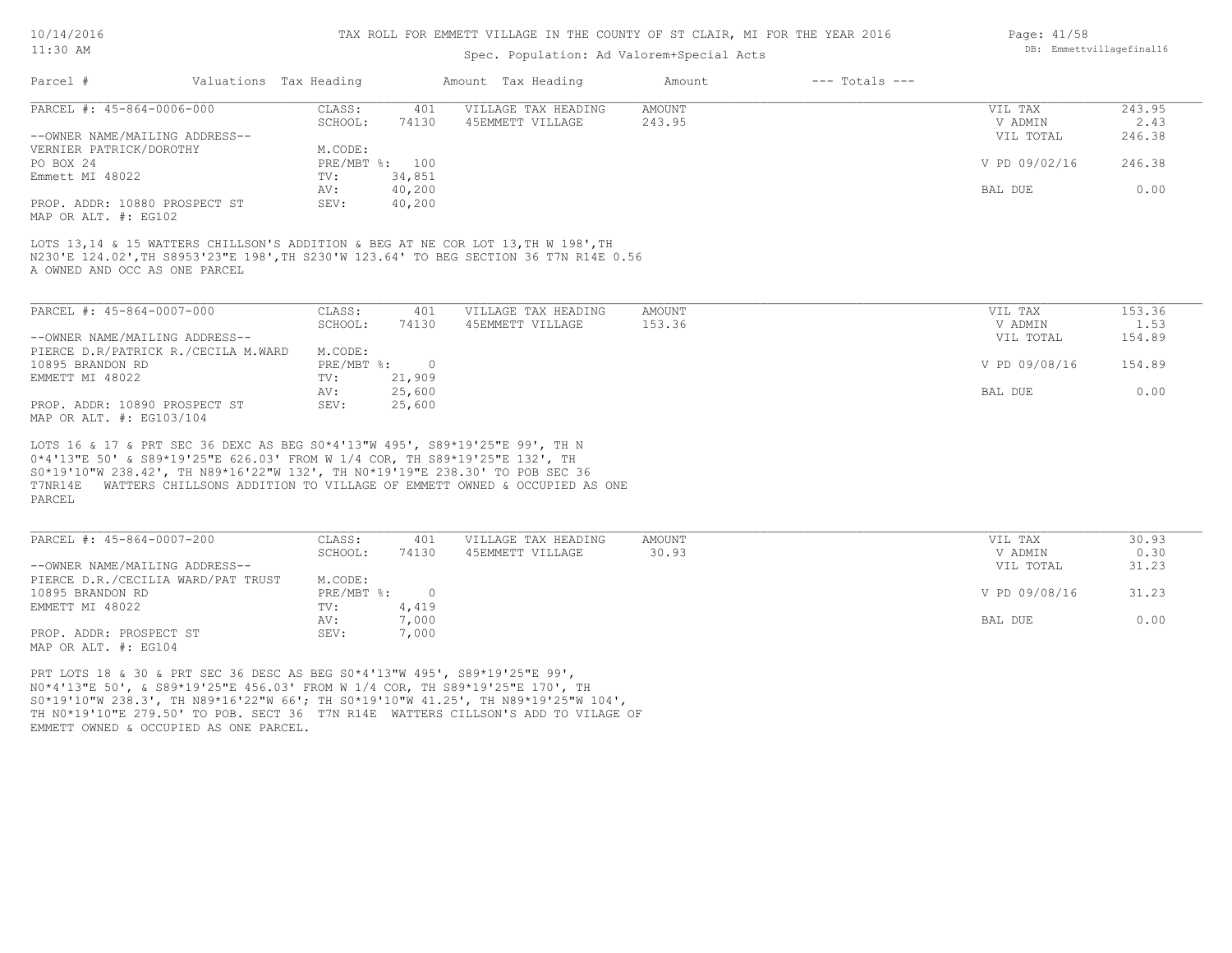### Spec. Population: Ad Valorem+Special Acts

| Valuations Tax Heading<br>Parcel #               |                |            | Amount Tax Heading  | Amount | $---$ Totals $---$ |               |       |
|--------------------------------------------------|----------------|------------|---------------------|--------|--------------------|---------------|-------|
| PARCEL #: 45-864-0008-000                        | CLASS:         | 401        | VILLAGE TAX HEADING | AMOUNT |                    | VIL TAX       | 30.89 |
|                                                  | SCHOOL:        | 74130      | 45EMMETT VILLAGE    | 30.89  |                    | V ADMIN       | 0.30  |
| --OWNER NAME/MAILING ADDRESS--                   |                |            |                     |        |                    | VIL TOTAL     | 31.19 |
| PIERCE DENNIS/CECILIA/PATRICK TRUST              | M.CODE:        |            |                     |        |                    |               |       |
| 10895 BRANDON RD                                 | PRE/MBT %: 100 |            |                     |        |                    | V PD 09/08/16 | 31.19 |
| EMMETT MI 48022                                  | TV:            | 4,414      |                     |        |                    |               |       |
|                                                  | AV:            | 7,300      |                     |        |                    | BAL DUE       | 0.00  |
| PROP. ADDR: 10900 PROSPECT ST                    | SEV:           | 7,300      |                     |        |                    |               |       |
| MAP OR ALT. #: EG116/120                         |                |            |                     |        |                    |               |       |
| EMMETT ' SEC 36 T7N R14E OWNED & OCC AS 1 PARCEL |                |            |                     |        |                    |               |       |
| PARCEL #: 45-864-0008-200                        | CLASS:         | 401        | VILLAGE TAX HEADING | AMOUNT |                    | VIL TAX       | 30.89 |
|                                                  | SCHOOL:        | 74130      | 45EMMETT VILLAGE    | 30.89  |                    | V ADMIN       | 0.30  |
| --OWNER NAME/MAILING ADDRESS--                   |                |            |                     |        |                    | VIL TOTAL     | 31.19 |
| PIERCE DENNIS/CECILIA/PATRICK TRUST              | M.CODE:        |            |                     |        |                    |               |       |
| 10895 BRANDON RD                                 | PRE/MBT %:     | $\bigcirc$ |                     |        |                    | V PD 09/08/16 | 31.19 |
| EMMETT MI 48022                                  | TV:            | 4,414      |                     |        |                    |               |       |
|                                                  | AV:            | 7,100      |                     |        |                    | BAL DUE       | 0.00  |
| PROP. ADDR: PROSPECT ST<br>MAP OR ALT. #: EG117  | SEV:           | 7,100      |                     |        |                    |               |       |

ADD TO VILAGE OF EMMETT OWNED & OCCUPIED AS ONE PARCEL. N89\*19'25"W 170'; TH N0\*19'10"E 279.5' TO POB. SECT 36 T7N R14E WATTERS CHILLSON'S & S89\*19'25"E 116.03' FROM W 1/4 COR, TH S89\*19'25"E 170', TH S0\*19'10"W 279.5', TH PRT LOT 30 & PRT SEC 36 DESC AS BEG S0\*4'13"W 495', S89\*19'25"E 99', N0\*4'13"E 50',

| PARCEL #: 45-864-0008-400      | CLASS:       | 401   | VILLAGE TAX HEADING | AMOUNT | VIL TAX       | 30.89 |
|--------------------------------|--------------|-------|---------------------|--------|---------------|-------|
|                                | SCHOOL:      | 74130 | 45EMMETT VILLAGE    | 30.89  | V ADMIN       | 0.30  |
| --OWNER NAME/MAILING ADDRESS-- |              |       |                     |        | VIL TOTAL     | 31.19 |
| PIERCE CECILIA M.WARD TRUST    | M.CODE:      |       |                     |        |               |       |
| 10895 BRANDON RD               | $PRE/MBT$ %: |       |                     |        | V PD 09/08/16 | 31.19 |
| EMMETT MI 48022                | TV:          | 4,414 |                     |        |               |       |
|                                | AV:          | 7,100 |                     |        | BAL DUE       | 0.00  |
| PROP. ADDR: PROSPECT ST        | SEV:         | 7,100 |                     |        |               |       |
| MAP OR ALT. #: EG116           |              |       |                     |        |               |       |

CHILLSON'S ADD TO VILAGE OF EMMETT OWNED & OCCUPIED AS ONE PARCEL. N89\*16'25"W 170'; TH N0\*19'10"E 279.50' TO POB. SECT 36 T7N R14E WATTERS & S89\*19'25"E 286.03' FROM W 1/4 COR, TH S89\*19'25"E 170', TH S0\*19'10"W 279.5', TH PRT LOT 30 & PRT SEC 36 DESC AS BEG S0\*4'13"W 495', S89\*19'25"E 99', N0\*4'13"E 50',

| PARCEL #: 45-864-0013-000      | CLASS:     | 401   | VILLAGE TAX HEADING | AMOUNT | VIL TAX       | 16.91 |
|--------------------------------|------------|-------|---------------------|--------|---------------|-------|
|                                | SCHOOL:    | 74130 | 45EMMETT VILLAGE    | 16.91  | V ADMIN       | 0.16  |
| --OWNER NAME/MAILING ADDRESS-- |            |       |                     |        | VIL TOTAL     | 17.07 |
| HOFMAN CARL A                  | M.CODE:    |       |                     |        |               |       |
| P.O. BOX 73                    | PRE/MBT %: |       |                     |        | V PD 08/30/16 | 17.07 |
| EMMETT MI 48022                | TV:        | 2,416 |                     |        |               |       |
|                                | AV:        | 3,800 |                     |        | BAL DUE       | 0.00  |
| PROP. ADDR: MARY ST            | SEV:       | 3,800 |                     |        |               |       |
| MAP OR ALT. #: EG107/109       |            |       |                     |        |               |       |

LOT 25 WATTERS CHILLSONS ADDITION TO VILLAGE OF EMMETT

Page: 42/58 DB: Emmettvillagefinal16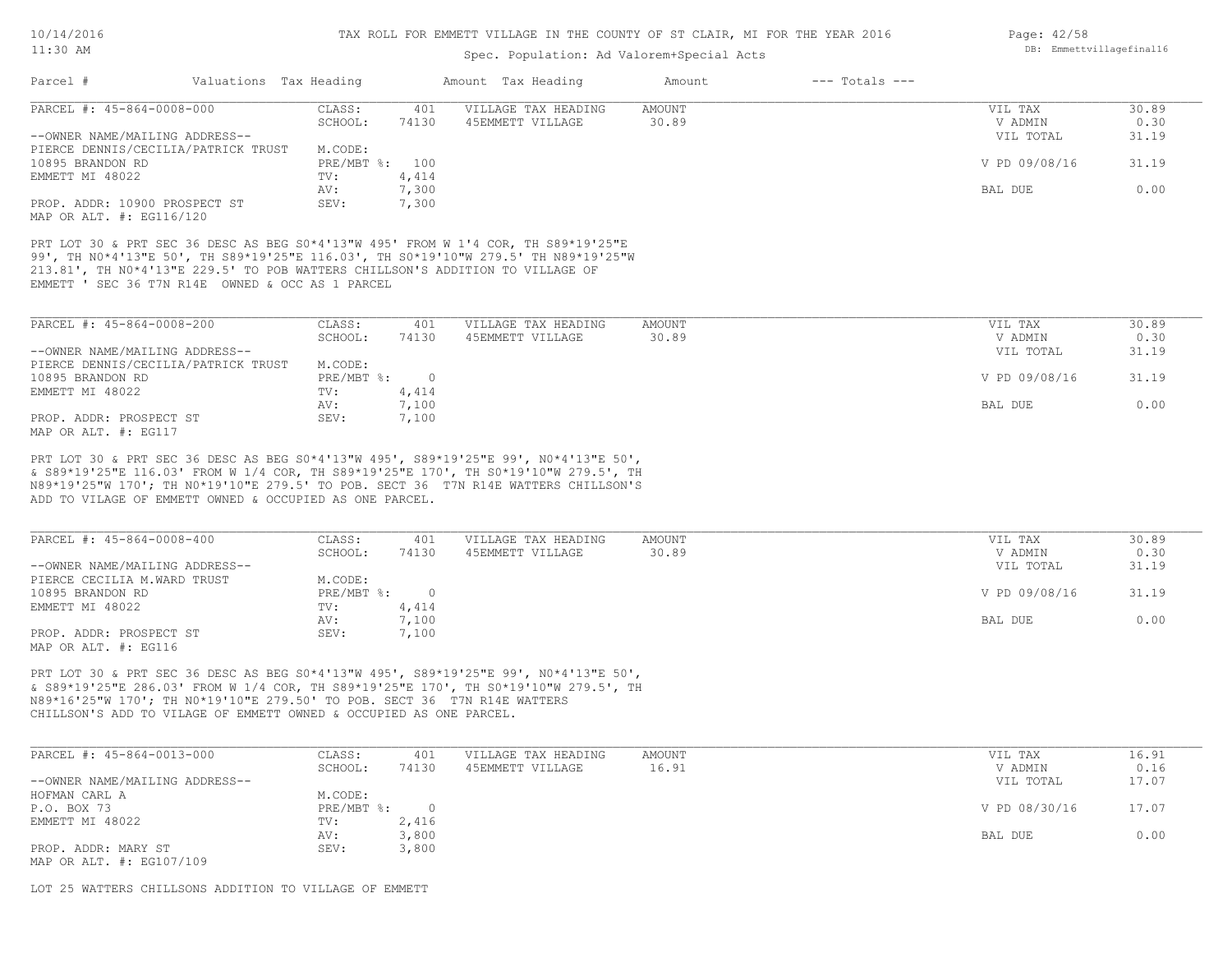|  | 10/14/2016 |  |
|--|------------|--|
|--|------------|--|

| Page: 43/58 |                         |
|-------------|-------------------------|
|             | DB: Emmettvillagefinall |

| 10/14/2016                                                                                                                  |                        |                | TAX ROLL FOR EMMETT VILLAGE IN THE COUNTY OF ST CLAIR, MI FOR THE YEAR 2016                                                 |                         |                    | Page: 43/58        |                |
|-----------------------------------------------------------------------------------------------------------------------------|------------------------|----------------|-----------------------------------------------------------------------------------------------------------------------------|-------------------------|--------------------|--------------------|----------------|
| 11:30 AM                                                                                                                    |                        |                | DB: Emmettvillagefinal16                                                                                                    |                         |                    |                    |                |
| Parcel #                                                                                                                    | Valuations Tax Heading |                | Amount Tax Heading                                                                                                          | Amount                  | $---$ Totals $---$ |                    |                |
| PARCEL #: 45-864-0014-000                                                                                                   | CLASS:                 | 401            | VILLAGE TAX HEADING                                                                                                         | <b>AMOUNT</b>           |                    | VIL TAX            | 97.00          |
|                                                                                                                             | SCHOOL:                | 74130          | 45EMMETT VILLAGE                                                                                                            | 97.00                   |                    | V ADMIN            | 0.97           |
| --OWNER NAME/MAILING ADDRESS--                                                                                              |                        |                |                                                                                                                             |                         |                    | VIL TOTAL          | 97.97          |
| HOFMAN CARL A                                                                                                               | M.CODE:                |                |                                                                                                                             |                         |                    |                    |                |
| P.O. 73                                                                                                                     | PRE/MBT %:             | $\circ$        |                                                                                                                             |                         |                    | V PD 08/30/16      | 97.97          |
| EMMETT MI 48022                                                                                                             | TV:                    | 13,858         |                                                                                                                             |                         |                    |                    |                |
|                                                                                                                             | AV:                    | 16,400         |                                                                                                                             |                         |                    | BAL DUE            | 0.00           |
| PROP. ADDR: 10888 MARY ST<br>MAP OR ALT. #: EG110                                                                           | SEV:                   | 16,400         |                                                                                                                             |                         |                    |                    |                |
| LOT 26 WATTERS CHILLSONS ADDITION TO VILLAGE OF EMMETT                                                                      |                        |                |                                                                                                                             |                         |                    |                    |                |
| PARCEL #: 45-864-0015-001                                                                                                   | CLASS:                 | 401            | VILLAGE TAX HEADING                                                                                                         | AMOUNT                  |                    | VIL TAX            | 25.78          |
|                                                                                                                             | SCHOOL:                | 74130          | 45EMMETT VILLAGE                                                                                                            | 25.78                   |                    | V ADMIN            | 0.25           |
| --OWNER NAME/MAILING ADDRESS--                                                                                              |                        |                |                                                                                                                             |                         |                    | VIL TOTAL          | 26.03          |
| MCGUIRE JEAN M.TRUST                                                                                                        | M.CODE:                |                |                                                                                                                             |                         |                    |                    |                |
| P.O. BOX 56                                                                                                                 | PRE/MBT %:             | $\overline{0}$ |                                                                                                                             |                         |                    | V PD 09/14/16      | 26.03          |
| GOODELLS MI 48027                                                                                                           | TV:                    | 3,684          |                                                                                                                             |                         |                    |                    |                |
|                                                                                                                             | AV:                    | 23,100         |                                                                                                                             |                         |                    | BAL DUE            | 0.00           |
| PROP. ADDR: 10894 MARY ST                                                                                                   | SEV:                   | 23,100         |                                                                                                                             |                         |                    |                    |                |
| MAP OR ALT. #: EG111/112                                                                                                    |                        |                |                                                                                                                             |                         |                    |                    |                |
| FROM 19-864-0015-000, 19-864-0016-000;<br>PARCEL #: 45-864-0017-000                                                         | CLASS:<br>SCHOOL:      | 401<br>74130   | LOTS 27 & 28 WATTERS CHILLSONS ADDITION TO VILLAGE OF EMMETT SPLIT ON 10/02/2007<br>VILLAGE TAX HEADING<br>45EMMETT VILLAGE | <b>AMOUNT</b><br>200.09 |                    | VIL TAX<br>V ADMIN | 200.09<br>2.00 |
| --OWNER NAME/MAILING ADDRESS--                                                                                              |                        |                |                                                                                                                             |                         |                    | VIL TOTAL          | 202.09         |
| DOUTRY ROBERT                                                                                                               | M.CODE:                |                |                                                                                                                             |                         |                    |                    |                |
| 3435 BREEN RD                                                                                                               | PRE/MBT %:             | $\overline{0}$ |                                                                                                                             |                         |                    | BAL DUE            | 202.09         |
| Emmett MI 48022                                                                                                             | TV:                    | 28,585         |                                                                                                                             |                         |                    |                    |                |
|                                                                                                                             | AV:                    | 30,500         |                                                                                                                             |                         |                    |                    |                |
| PROP. ADDR: 3195 2ND ST<br>MAP OR ALT. #: EG113                                                                             | SEV:                   | 30,500         |                                                                                                                             |                         |                    |                    |                |
| S8.25 FT OF LOT 30 & LOT 29 EXC THE E 11 RDS OF S 5 RDS THEREOF. WATTERS CHILLSONS<br>ADDITION TO VILLAGE OF EMMETT 2.492 A |                        |                |                                                                                                                             |                         |                    |                    |                |
| PARCEL #: 45-864-0018-000                                                                                                   | CLASS:                 | 401            | VILLAGE TAX HEADING                                                                                                         | <b>AMOUNT</b>           |                    | VIL TAX            | 196.87         |
|                                                                                                                             | SCHOOL:                | 74130          | 45EMMETT VILLAGE                                                                                                            | 196.87                  |                    | V ADMIN            | 1.96           |
| --OWNER NAME/MAILING ADDRESS--                                                                                              |                        |                |                                                                                                                             |                         |                    | VIL TOTAL          | 198.83         |
| HULL THOMAS H./ JESSICA L.                                                                                                  | M.CODE:                |                |                                                                                                                             |                         |                    |                    |                |
| 3187 2 ND ST                                                                                                                |                        | PRE/MBT %: 100 |                                                                                                                             |                         |                    | BAL DUE            | 198.83         |
| Emmett MI 48022                                                                                                             | TV:                    | 28,125         |                                                                                                                             |                         |                    |                    |                |

MAP OR ALT. #: EG114/115 PROP. ADDR: 3187 2ND ST

VILLAGE OF EMMETT THE E 11 RDS OF LOT 29 EXC THE N 5 RDS THEREOF. WATTERS CHILLSONS ADDITION TO

AV: 34,300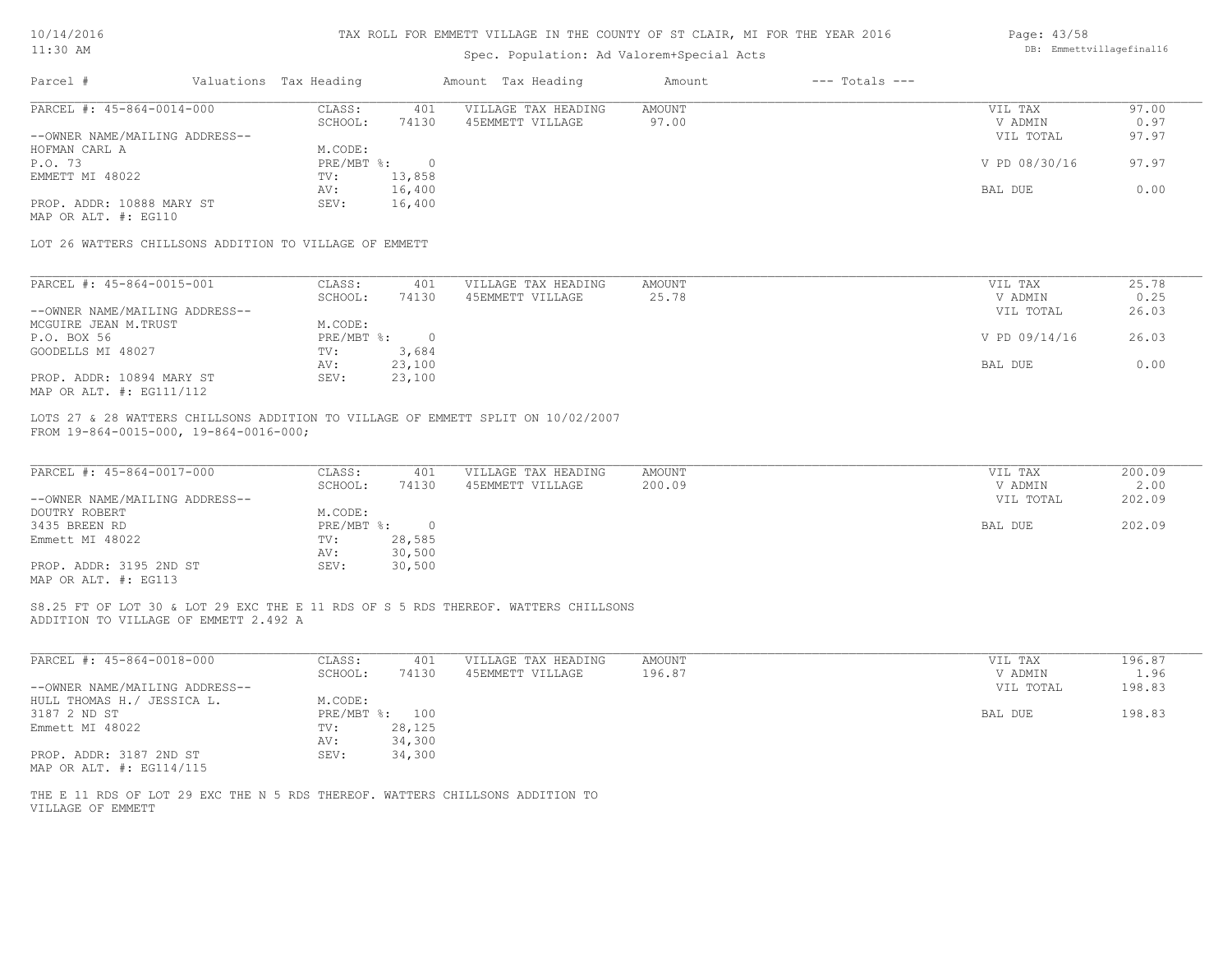# TAX ROLL FOR EMMETT VILLAGE IN THE COUNTY OF ST CLAIR, MI FOR THE YEAR 2016

# Spec. Population: Ad Valorem+Special Acts

#### Page: 44/58 DB: Emmettvillagefinal16

| Parcel #                                                    | Valuations Tax Heading |                                 |                | Amount Tax Heading                      | Amount         | $---$ Totals $---$ |                                 |                      |
|-------------------------------------------------------------|------------------------|---------------------------------|----------------|-----------------------------------------|----------------|--------------------|---------------------------------|----------------------|
| PARCEL #: 45-870-0001-000<br>--OWNER NAME/MAILING ADDRESS-- |                        | CLASS:<br>SCHOOL:               | 401<br>74130   | VILLAGE TAX HEADING<br>45EMMETT VILLAGE | AMOUNT<br>9.82 |                    | VIL TAX<br>V ADMIN<br>VIL TOTAL | 9.82<br>0.09<br>9.91 |
| KEEGAN JAMES L/NANCY<br>3516 EMMETT RD                      |                        | M.CODE:<br>PRE/MBT %: 0         |                |                                         |                |                    | V PD 08/12/16                   | 9.91                 |
| EMMETT MI 48022                                             |                        | TV:<br>AV:                      | 1,404<br>1,700 |                                         |                |                    | BAL DUE                         | 0.00                 |
| PROP. ADDR: EMMETT RD<br>MAP OR ALT. #: EG121               |                        | SEV:                            | 1,700          |                                         |                |                    |                                 |                      |
| LOT 1 MARTIN F WEIR SUBDIVISION                             |                        |                                 |                |                                         |                |                    |                                 |                      |
| PARCEL #: 45-870-0002-000                                   |                        | CLASS:                          | 401            | VILLAGE TAX HEADING                     | <b>AMOUNT</b>  |                    | VIL TAX                         | 153.36               |
| --OWNER NAME/MAILING ADDRESS--                              |                        | SCHOOL:                         | 74130          | 45EMMETT VILLAGE                        | 153.36         |                    | V ADMIN<br>VIL TOTAL            | 1.53<br>154.89       |
| WELSH WILLIAM L/LAURA K                                     |                        | M.CODE:                         |                |                                         |                |                    |                                 |                      |
| 3427 EMMETT RD<br>EMMETT MI 48022-4516                      |                        | PRE/MBT %: 100<br>21,909<br>TV: |                |                                         |                |                    | V PD 09/08/16                   | 154.89               |
|                                                             |                        | 27,000<br>AV:                   |                |                                         |                |                    | BAL DUE                         | 0.00                 |
| PROP. ADDR: 3427 EMMETT RD<br>MAP OR ALT. #: EG122          |                        | SEV:<br>27,000                  |                |                                         |                |                    |                                 |                      |
| LOT 2 MARTIN F WEIR SUBDIVISION                             |                        |                                 |                |                                         |                |                    |                                 |                      |
| PARCEL #: 45-870-0003-000                                   |                        | CLASS:                          | 401            | VILLAGE TAX HEADING                     | <b>AMOUNT</b>  |                    | VIL TAX                         | 225.40               |
| --OWNER NAME/MAILING ADDRESS--                              |                        | SCHOOL:                         | 74130          | 45EMMETT VILLAGE                        | 225.40         |                    | V ADMIN<br>VIL TOTAL            | 2.25<br>227.65       |
| BETHWAY IRENE ET-AL                                         |                        | M.CODE:                         |                |                                         |                |                    |                                 |                      |
| 3423 EMMETT RD                                              |                        | PRE/MBT %: 100                  |                |                                         |                |                    | V PD 09/08/16                   | 227.65               |
| EMMETT MI 48022-4516                                        |                        | 32,201<br>TV:<br>39,900<br>AV:  |                |                                         |                |                    | BAL DUE                         | 0.00                 |
| PROP. ADDR: 3423 EMMETT RD<br>MAP OR ALT. #: EG123          |                        | SEV:<br>39,900                  |                |                                         |                |                    |                                 |                      |
| LOT 3 MARTIN F WEIR SUBDIVISION                             |                        |                                 |                |                                         |                |                    |                                 |                      |
| PARCEL #: 45-870-0004-000                                   |                        | CLASS:                          | 401            | VILLAGE TAX HEADING                     | <b>AMOUNT</b>  |                    | VIL TAX                         | 251.79               |
| --OWNER NAME/MAILING ADDRESS--                              |                        | SCHOOL:                         | 74130          | 45EMMETT VILLAGE                        | 251.79         |                    | V ADMIN<br>VIL TOTAL            | 2.51<br>254.30       |
| FOX BRIAN/MATHEWS JENNIFER                                  |                        | M.CODE:                         |                |                                         |                |                    |                                 |                      |
| 4425 KILGORE RD                                             |                        | $PRE/MBT$ $\div$ 0              |                |                                         |                |                    | V PD 09/08/16                   | 254.30               |
| Avoca MI 48006-3820                                         |                        | TV:<br>35,971<br>44,200<br>AV:  |                |                                         |                |                    | BAL DUE                         | 0.00                 |
| PROP. ADDR: 3419 EMMETT RD<br>MAP OR ALT. #: EG124          |                        | SEV:<br>44,200                  |                |                                         |                |                    |                                 |                      |
| LOT 4 MARTIN F WEIR SUBDIVISION                             |                        |                                 |                |                                         |                |                    |                                 |                      |
|                                                             |                        |                                 |                |                                         |                |                    |                                 |                      |
|                                                             |                        |                                 |                |                                         |                |                    |                                 |                      |
|                                                             |                        |                                 |                |                                         |                |                    |                                 |                      |
|                                                             |                        |                                 |                |                                         |                |                    |                                 |                      |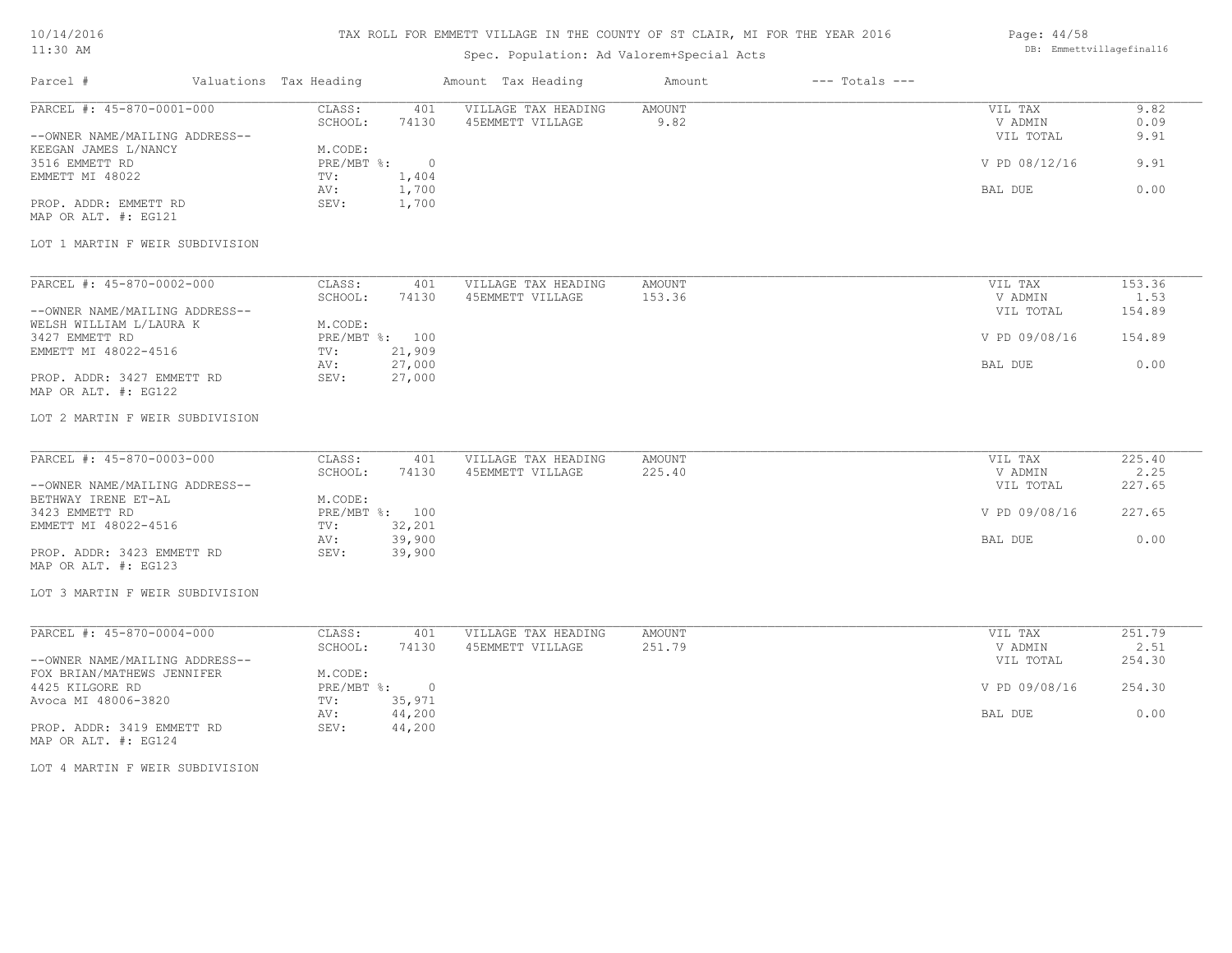### TAX ROLL FOR EMMETT VILLAGE IN THE COUNTY OF ST CLAIR, MI FOR THE YEAR 2016

# Spec. Population: Ad Valorem+Special Acts

| Parcel #                       | Valuations Tax Heading |                | Amount Tax Heading  | Amount | $---$ Totals $---$ |               |        |
|--------------------------------|------------------------|----------------|---------------------|--------|--------------------|---------------|--------|
| PARCEL #: 45-870-0005-000      | CLASS:                 | 401            | VILLAGE TAX HEADING | AMOUNT |                    | VIL TAX       | 201.86 |
|                                | SCHOOL:                | 74130          | 45EMMETT VILLAGE    | 201.86 |                    | V ADMIN       | 2.01   |
| --OWNER NAME/MAILING ADDRESS-- |                        |                |                     |        |                    | VIL TOTAL     | 203.87 |
| MC CARTY PATRICK/EVELYN        | M.CODE:                |                |                     |        |                    |               |        |
| 3415 EMMETT RD                 |                        | PRE/MBT %: 100 |                     |        |                    | V PD 07/25/16 | 203.87 |
| EMMETT MI 48022-4516           | TV:                    | 28,838         |                     |        |                    |               |        |
|                                | AV:                    | 35,600         |                     |        |                    | BAL DUE       | 0.00   |
| PROP. ADDR: 3415 EMMETT RD     | SEV:                   | 35,600         |                     |        |                    |               |        |
|                                |                        |                |                     |        |                    |               |        |

MAP OR ALT. #: EG125

#### LOT 5 MARTIN F WEIR SUBDIVISION

| PARCEL #: 45-870-0006-001      | CLASS:  | 401            | VILLAGE TAX HEADING | AMOUNT | VIL TAX       | 361.65 |
|--------------------------------|---------|----------------|---------------------|--------|---------------|--------|
|                                | SCHOOL: | 74130          | 45EMMETT VILLAGE    | 361.65 | V ADMIN       | 3.61   |
| --OWNER NAME/MAILING ADDRESS-- |         |                |                     |        | VIL TOTAL     | 365.26 |
| SCHADE VIRGINIA                | M.CODE: |                |                     |        |               |        |
| 3395 EMMETT RD                 |         | PRE/MBT %: 100 |                     |        | V PD 09/07/16 | 365.26 |
| EMMETT MI 48022                | TV:     | 51,665         |                     |        |               |        |
|                                | AV:     | 63,300         |                     |        | BAL DUE       | 0.00   |
| PROP. ADDR: 3395 EMMETT RD     | SEV:    | 63,300         |                     |        |               |        |
| MAP OR ALT. #: EG126/127       |         |                |                     |        |               |        |

19-870-0007-000; LOT 6 & LOT 7 MARTIN F WEIR SUBDIVISION SPLIT ON 07/24/2007 FROM 19-870-0006-000,

| PARCEL #: 45-870-0009-001      | CLASS:  | 401            | VILLAGE TAX HEADING | AMOUNT | VIL TAX       | 261.78 |
|--------------------------------|---------|----------------|---------------------|--------|---------------|--------|
|                                | SCHOOL: | 74130          | 45EMMETT VILLAGE    | 261.78 | V ADMIN       | 2.61   |
| --OWNER NAME/MAILING ADDRESS-- |         |                |                     |        | VIL TOTAL     | 264.39 |
| CHENCHICK DANIEL J.            | M.CODE: |                |                     |        |               |        |
| 3379 EMMETT RD                 |         | PRE/MBT %: 100 |                     |        | V PD 09/14/16 | 264.39 |
| EMMETT MI 48022                | TV:     | 37,398         |                     |        |               |        |
|                                | AV:     | 45,600         |                     |        | BAL DUE       | 0.00   |
| PROP. ADDR: 3379 EMMETT RD     | SEV:    | 45,600         |                     |        |               |        |
| MAP OR ALT. #: EG128/129/130   |         |                |                     |        |               |        |

19-870-0008-000, 19-870-0010-000; LOTS 8, 9 & 10 MARTIN F WEIR SUBDIVISION SPLIT ON 11/08/2007 FROM 19-870-0009-000,

| PARCEL #: 45-870-0011-000      | CLASS:     | 401    | VILLAGE TAX HEADING | AMOUNT | VIL TAX       | 218.27 |
|--------------------------------|------------|--------|---------------------|--------|---------------|--------|
|                                | SCHOOL:    | 74130  | 45EMMETT VILLAGE    | 218.27 | V ADMIN       | 2.18   |
| --OWNER NAME/MAILING ADDRESS-- |            |        |                     |        | VIL TOTAL     | 220.45 |
| HULL JAMES                     | M.CODE:    |        |                     |        |               |        |
| 11933 BRYCE RD                 | PRE/MBT %: |        |                     |        | V PD 08/30/16 | 220.45 |
| EMMETT MI 48022                | TV:        | 31,182 |                     |        |               |        |
|                                | AV:        | 38,300 |                     |        | BAL DUE       | 0.00   |
| PROP. ADDR: 3365 EMMETT RD     | SEV:       | 38,300 |                     |        |               |        |
| MAP OR ALT. #: EG131           |            |        |                     |        |               |        |

LOT 11 MARTIN F WEIR SUBDIVISION

Page: 45/58 DB: Emmettvillagefinal16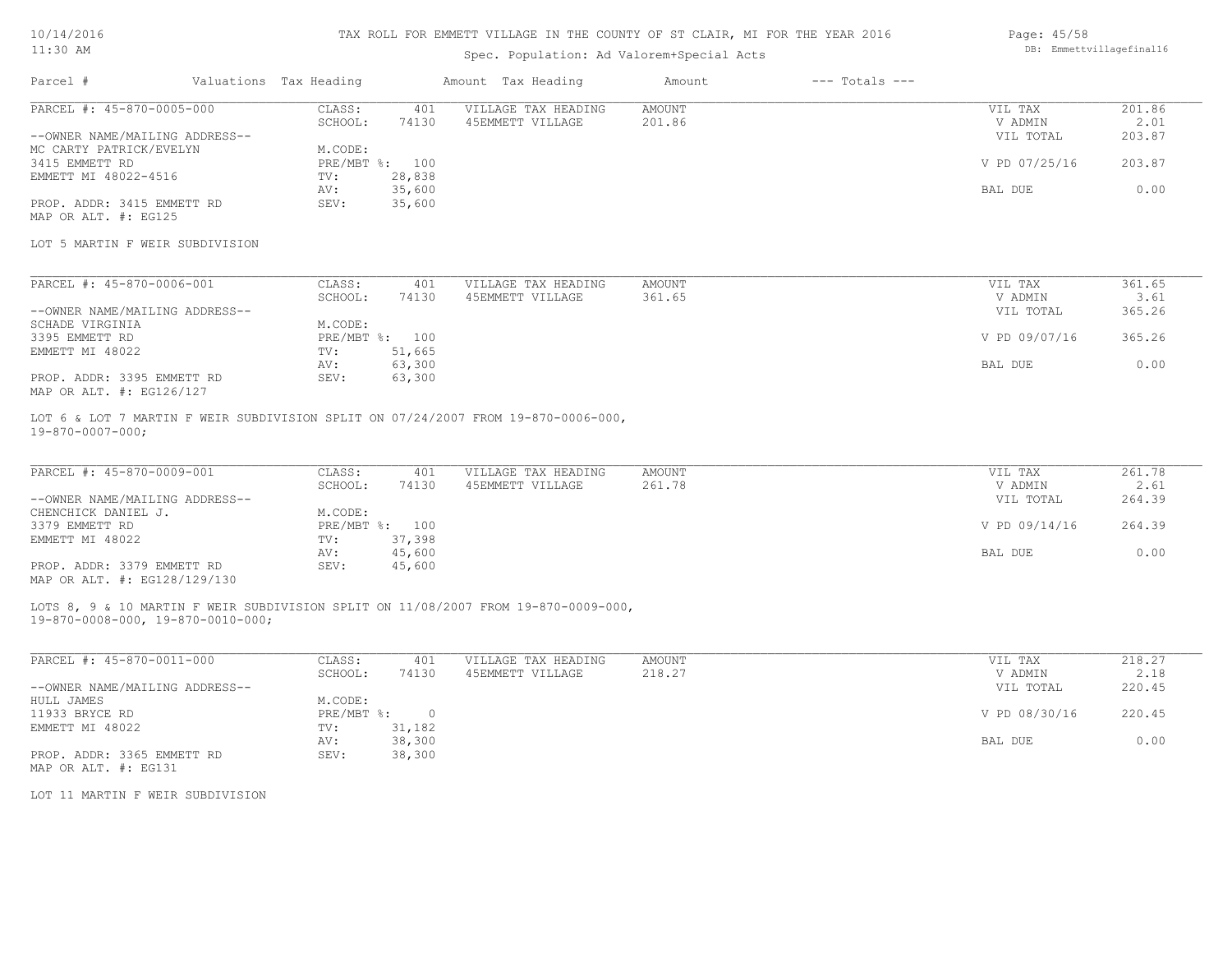### TAX ROLL FOR EMMETT VILLAGE IN THE COUNTY OF ST CLAIR, MI FOR THE YEAR 2016

# Spec. Population: Ad Valorem+Special Acts

| 186.20<br>VIL TAX   |
|---------------------|
| 1.86<br>V ADMIN     |
| 188.06<br>VIL TOTAL |
|                     |
| 188.06              |
|                     |
|                     |
|                     |
|                     |

MAP OR ALT. #: EG132

#### LOT 12 MARTIN F WEIR SUBDIVISION

| PARCEL #: 45-870-0013-001        | CLASS:       | 401   | VILLAGE TAX HEADING | AMOUNT | VIL TAX       | 37.67 |
|----------------------------------|--------------|-------|---------------------|--------|---------------|-------|
|                                  | SCHOOL:      | 74130 | 45EMMETT VILLAGE    | 37.67  | V ADMIN       | 0.37  |
| --OWNER NAME/MAILING ADDRESS--   |              |       |                     |        | VIL TOTAL     | 38.04 |
| MCINTYRE DENNIS/WEBB MICHAEL     | M.CODE:      |       |                     |        |               |       |
| 1217 ALLEN RD                    | $PRE/MBT$ %: |       |                     |        | V PD 07/25/16 | 38.04 |
| SMITHS CREEK MI 48074            | TV:          | 5,382 |                     |        |               |       |
|                                  | AV:          | 7,200 |                     |        | BAL DUE       | 0.00  |
| PROP. ADDR: DUNNIGAN RD          | SEV:         | 7,200 |                     |        |               |       |
| MAP OR ALT. #: EG133/134/135/136 |              |       |                     |        |               |       |

#### LOT 13,14,15, & 16 MARTIN F WEIR SUBDIVISION

| PARCEL #: 45-870-0017-000      | CLASS:     | 401   | VILLAGE TAX HEADING | AMOUNT | VIL TAX       | 8.40 |
|--------------------------------|------------|-------|---------------------|--------|---------------|------|
|                                | SCHOOL:    | 74130 | 45EMMETT VILLAGE    | 8.40   | V ADMIN       | 0.08 |
| --OWNER NAME/MAILING ADDRESS-- |            |       |                     |        | VIL TOTAL     | 8.48 |
| NEUMANN DONALD J./DONNA        | M.CODE:    |       |                     |        |               |      |
| 5575 GLEASON RD                | PRE/MBT %: |       |                     |        | V PD 09/14/16 | 8.48 |
| EMMETT MI 48022                | TV:        | 1,200 |                     |        |               |      |
|                                | AV:        | 1,200 |                     |        | BAL DUE       | 0.00 |
| PROP. ADDR: EMMETT RD          | SEV:       | 1,200 |                     |        |               |      |
| MAP OR ALT. #: EG137           |            |       |                     |        |               |      |

#### LOT 17 MARTIN F WEIR SUBDIVISION

| PARCEL #: 45-870-0017-500      | CLASS:     | 401   | VILLAGE TAX HEADING | AMOUNT | VIL TAX       | 28.70 |
|--------------------------------|------------|-------|---------------------|--------|---------------|-------|
|                                | SCHOOL:    | 74130 | 45EMMETT VILLAGE    | 28.70  | V ADMIN       | 0.28  |
| --OWNER NAME/MAILING ADDRESS-- |            |       |                     |        | VIL TOTAL     | 28.98 |
| NEUMANN DONALD/DONNA           | M.CODE:    |       |                     |        |               |       |
| 5575 GLEASON RD                | PRE/MBT %: |       |                     |        | V PD 09/14/16 | 28.98 |
| Emmett MI 48022                | TV:        | 4,100 |                     |        |               |       |
|                                | AV:        | 4,100 |                     |        | BAL DUE       | 0.00  |
| PROP. ADDR: DUNNIGAN RD        | SEV:       | 4,100 |                     |        |               |       |

MAP OR ALT. #: EG138

LOT 18 MARTIN F WEIR SUBDIVISION

Page: 46/58 DB: Emmettvillagefinal16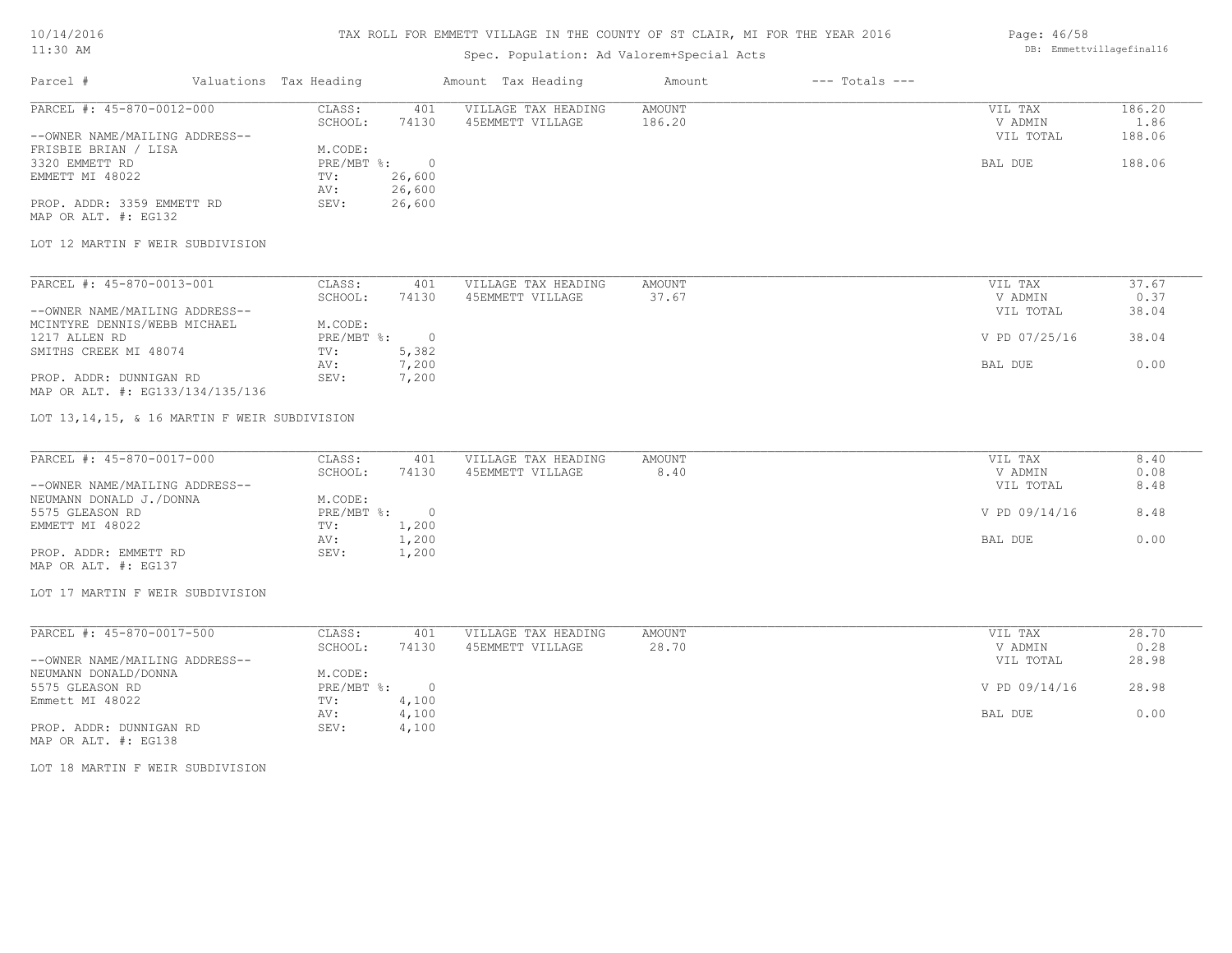#### TAX ROLL FOR EMMETT VILLAGE IN THE COUNTY OF ST CLAIR, MI FOR THE YEAR 2016

Parcel # Valuations Tax Heading Amount Tax Heading Amount --- Totals ---

## Spec. Population: Ad Valorem+Special Acts

| Page: 47/58              |
|--------------------------|
| DB: Emmettvillagefinal16 |

| PARCEL #: 45-870-0018-000      | CLASS:       | 401    | VILLAGE TAX HEADING | AMOUNT | VIL TAX       | 75.62 |
|--------------------------------|--------------|--------|---------------------|--------|---------------|-------|
|                                | SCHOOL:      | 74130  | 45EMMETT VILLAGE    | 75.62  | V ADMIN       | 0.75  |
| --OWNER NAME/MAILING ADDRESS-- |              |        |                     |        | VIL TOTAL     | 76.37 |
| BTS INVESTMENTS LLC            | M.CODE:      |        |                     |        |               |       |
| 8423 HEWITT RD                 | $PRE/MBT$ %: |        |                     |        | V PD 08/30/16 | 76.37 |
| AVOCA MI 48006                 | TV:          | 10,803 |                     |        |               |       |
|                                | AV:          | 20,900 |                     |        | BAL DUE       | 0.00  |
| PROP. ADDR: 3340 KINNEY RD     | SEV:         | 20,900 |                     |        |               |       |
| MAP OR ALT. #: EG139           |              |        |                     |        |               |       |

### LOT 19 MARTIN F WEIR SUBDIVISION

| PARCEL #: 45-870-0019-001        | CLASS:  | 401            | VILLAGE TAX HEADING | AMOUNT | VIL TAX       | 454.39 |
|----------------------------------|---------|----------------|---------------------|--------|---------------|--------|
|                                  | SCHOOL: | 74130          | 45EMMETT VILLAGE    | 454.39 | V ADMIN       | 4.54   |
| --OWNER NAME/MAILING ADDRESS--   |         |                |                     |        | VIL TOTAL     | 458.93 |
| SZYSKA JOSEPH/MARY               | M.CODE: |                |                     |        |               |        |
| 3418 KINNEY RD                   |         | PRE/MBT %: 100 |                     |        | V PD 09/08/16 | 458.93 |
| EMMETT MI 48022                  | TV:     | 64,913         |                     |        |               |        |
|                                  | AV:     | 74,700         |                     |        | BAL DUE       | 0.00   |
| PROP. ADDR: 3418 KINNEY RD       | SEV:    | 74,700         |                     |        |               |        |
| MAP OR ALT. #: EG140/141/142/143 |         |                |                     |        |               |        |

19-870-0019-000, 19-870-0020-000, 19-870-0021-000, 19-870-0022-000; LOTS 20, 21, 22 & 23 MARTIN F WEIR SUBDIVISION SPLIT ON 11/21/2007 FROM

| PARCEL #: 45-900-1000-000      | CLASS:  | 352            | VILLAGE TAX HEADING | AMOUNT | VIL TAX       | 243.60 |
|--------------------------------|---------|----------------|---------------------|--------|---------------|--------|
|                                | SCHOOL: | 74130          | 45EMMETT VILLAGE    | 243.60 | V ADMIN       | 0.00   |
| --OWNER NAME/MAILING ADDRESS-- |         |                |                     |        | VIL TOTAL     | 243.60 |
| EASTERN MICHIGAN GRAIN         | M.CODE: |                |                     |        |               |        |
| PO BOX 146                     |         | PRE/MBT %: 100 |                     |        | V PD 09/12/16 | 243.60 |
| Frankenmuth MI 48734           | TV:     | 69,600         |                     |        |               |        |
|                                | AV:     | 69,600         |                     |        | BAL DUE       | 0.00   |
| PROP. ADDR: 10668 MARY ST      | SEV:    | 69,600         |                     |        |               |        |
| MAP OR ALT. #:                 |         |                |                     |        |               |        |

403.67 TO BEG.T7N R14E 11.41 A. 1017.71',TH S 3D 36M 50S W 243.45',TH S 77D 32M 40S E 1030.67'TH N 3D 30M 46S E 20SW 1307.26'&S 3D 30M 46S W 1059.99 FROM E 1/4 COR. FROM 1/4 COR.TH 86D 29M 14S 52M E 243.45', TH N 77D 30M 30S W 769.35', TH S7 18M 30S W200;TO BEG. N 87D 13M COR.TH S77D 30M 30S E 550;,TH S 10D 10M W 41.58',TH N 77 30M 30S E 235.88' TH N 3D BEG. S 87D 5M E 1321.57;,TH S 2D 30M W 974.91',&S 77D 30M 30S E 855.35',FROM W 1/4

| PARCEL #: 45-901-1001-000        | CLASS:       | 352   | VILLAGE TAX HEADING | AMOUNT | VIL TAX   | 0.00 |
|----------------------------------|--------------|-------|---------------------|--------|-----------|------|
|                                  | SCHOOL:      | 74130 | 45EMMETT VILLAGE    | 0.00   | V ADMIN   | 0.00 |
| --OWNER NAME/MAILING ADDRESS--   |              |       |                     |        | VIL TOTAL | 0.00 |
| EASTERN MICHIGAN GRAIN INC       | M.CODE:      |       |                     |        |           |      |
| THE STAR OF THE WEST MILLING CO. | $PRE/MBT$ %: | 100   |                     |        | BAL DUE   | 0.00 |
| 953-IFT                          | TV:          |       |                     |        |           |      |
| P.O. BOX 146                     | AV:          |       |                     |        |           |      |
| FRANKENMUTH MI 48734             | SEV:         |       |                     |        |           |      |
|                                  |              |       |                     |        |           |      |
| PROP. ADDR: 10668 MARY ST        |              |       |                     |        |           |      |

MAP OR ALT. #:

PERSONAL PROPERTY IFT 953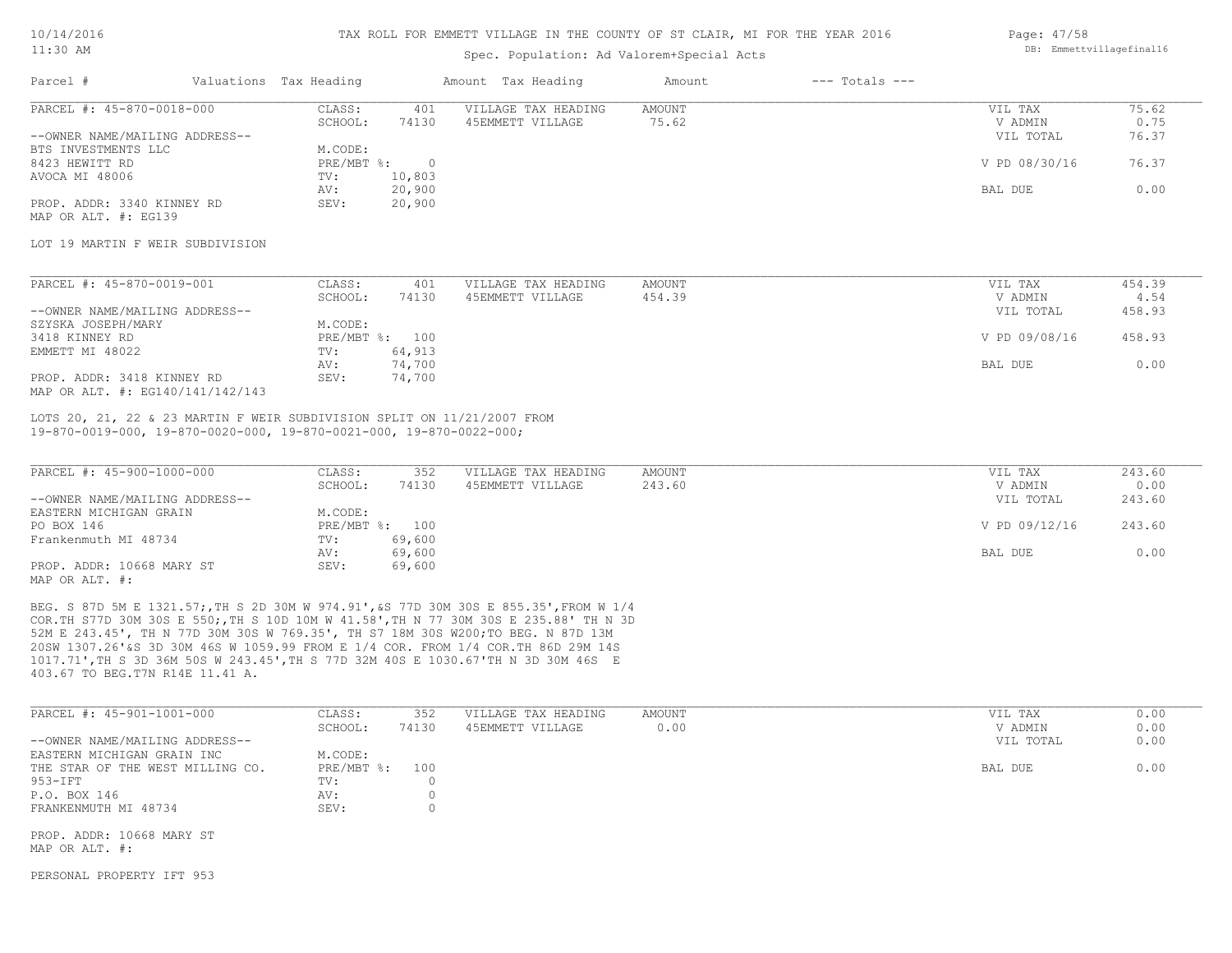# TAX ROLL FOR EMMETT VILLAGE IN THE COUNTY OF ST CLAIR, MI FOR THE YEAR 2016

# Spec. Population: Ad Valorem+Special Acts

| Parcel #                       | Valuations Tax Heading |       | Amount Tax Heading  | Amount | $---$ Totals $---$ |           |      |
|--------------------------------|------------------------|-------|---------------------|--------|--------------------|-----------|------|
| PARCEL #: 45-999-0002-000      | CLASS:                 | 251   | VILLAGE TAX HEADING | AMOUNT |                    | VIL TAX   | 0.00 |
|                                | SCHOOL:                | 74130 | 45EMMETT VILLAGE    | 0.00   |                    | V ADMIN   | 0.00 |
| --OWNER NAME/MAILING ADDRESS-- |                        |       |                     |        |                    | VIL TOTAL | 0.00 |
| BISCOS INN                     | M.CODE:                |       |                     |        |                    |           |      |
| PO BOX 188                     | $PRE/MBT$ %:           | 100   |                     |        |                    | BAL DUE   | 0.00 |
| 3146 MAIN ST                   | TV:                    |       |                     |        |                    |           |      |
| EMMETT MI 48022                | AV:                    |       |                     |        |                    |           |      |
|                                | SEV:                   |       |                     |        |                    |           |      |
| PROP. ADDR: 3146 MAIN ST       |                        |       |                     |        |                    |           |      |
| MAP OR ALT. #:                 |                        |       |                     |        |                    |           |      |

### PERSONAL PROPERTY

| PARCEL #: 45-999-0003-075      | CLASS:     | 551      | VILLAGE TAX HEADING | AMOUNT   | VIL TAX       | 2,569.70 |
|--------------------------------|------------|----------|---------------------|----------|---------------|----------|
|                                | SCHOOL:    | 74130    | 45EMMETT VILLAGE    | 2,569.70 | V ADMIN       | 25.69    |
| --OWNER NAME/MAILING ADDRESS-- |            |          |                     |          | VIL TOTAL     | 2,595.39 |
| DTE ELECTRIC COMPANY           | M.CODE:    |          |                     |          |               |          |
| P.O. BOX 33017                 | PRE/MBT %: | $\Omega$ |                     |          | V PD 08/22/16 | 2,595.39 |
| DETROIT MI 48232               | TV:        | 367,100  |                     |          |               |          |
|                                | AV:        | 367,100  |                     |          | BAL DUE       | 0.00     |
| PROP. ADDR: VILLAGE OF EMMETT  | SEV:       | 367,100  |                     |          |               |          |
| MAP OR ALT. #:                 |            |          |                     |          |               |          |

#### PERSONAL PROPERTY

| PARCEL #: 45-999-0005-000      | CLASS:         | 251   | VILLAGE TAX HEADING | AMOUNT | VIL TAX   | 0.00 |
|--------------------------------|----------------|-------|---------------------|--------|-----------|------|
|                                | SCHOOL:        | 74130 | 45EMMETT VILLAGE    | 0.00   | V ADMIN   | 0.00 |
| --OWNER NAME/MAILING ADDRESS-- |                |       |                     |        | VIL TOTAL | 0.00 |
| GREENIA SHELL SERVICE          | M.CODE:        |       |                     |        |           |      |
| PO BOX 155                     | PRE/MBT %: 100 |       |                     |        | BAL DUE   | 0.00 |
| 10820 DUNNIGAN RD              | TV:            |       |                     |        |           |      |
| EMMETT MI 48022                | AV:            |       |                     |        |           |      |
|                                | SEV:           |       |                     |        |           |      |
| PROP. ADDR: 10820 DUNNIGAN RD  |                |       |                     |        |           |      |

# MAP OR ALT. #:

### PERSONAL PROPERTY

| PARCEL #: 45-999-0007-000      | CLASS:     | 251   | VILLAGE TAX HEADING | AMOUNT | VIL TAX   | 0.00 |
|--------------------------------|------------|-------|---------------------|--------|-----------|------|
|                                | SCHOOL:    | 74130 | 45EMMETT VILLAGE    | 0.00   | V ADMIN   | 0.00 |
| --OWNER NAME/MAILING ADDRESS-- |            |       |                     |        | VIL TOTAL | 0.00 |
| CRAZY DANCE MOVES              | M.CODE:    |       |                     |        |           |      |
| 3035 MAIN ST                   | PRE/MBT %: | 100   |                     |        | BAL DUE   | 0.00 |
| EMMETT MI 48022                | TV:        |       |                     |        |           |      |
|                                | AV:        |       |                     |        |           |      |
| PROP. ADDR:                    | SEV:       |       |                     |        |           |      |
| MAP OR ALT. #:                 |            |       |                     |        |           |      |

PERSONAL PROPERTY

Page: 48/58 DB: Emmettvillagefinal16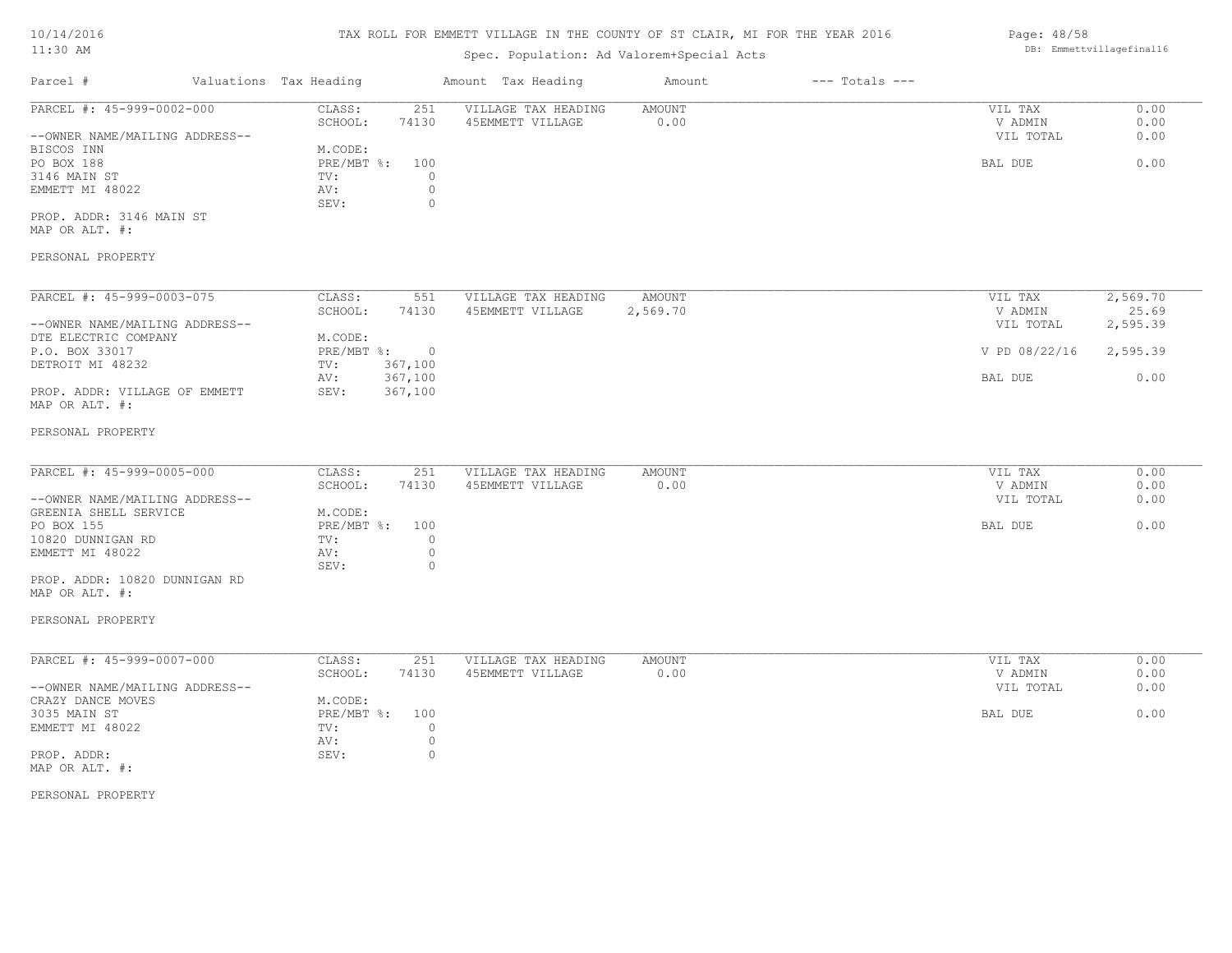#### TAX ROLL FOR EMMETT VILLAGE IN THE COUNTY OF ST CLAIR, MI FOR THE YEAR 2016

### Spec. Population: Ad Valorem+Special Acts

| Parcel #                       | Valuations Tax Heading |            | Amount Tax Heading  | Amount | $---$ Totals $---$ |               |        |
|--------------------------------|------------------------|------------|---------------------|--------|--------------------|---------------|--------|
| PARCEL #: 45-999-0012-000      | CLASS:                 | 551        | VILLAGE TAX HEADING | AMOUNT |                    | VIL TAX       | 408.10 |
|                                | SCHOOL:                | 74130      | 45EMMETT VILLAGE    | 408.10 |                    | V ADMIN       | 4.08   |
| --OWNER NAME/MAILING ADDRESS-- |                        |            |                     |        |                    | VIL TOTAL     | 412.18 |
| SEMCO ENERGY, INC.             | M.CODE:                |            |                     |        |                    |               |        |
| 1411 3RD ST STE A              | $PRE/MBT$ %:           | $\bigcirc$ |                     |        |                    | V PD 08/22/16 | 412.18 |
| Port Huron MI 48061-5004       | TV:                    | 58,300     |                     |        |                    |               |        |
|                                | AV:                    | 58,300     |                     |        |                    | BAL DUE       | 0.00   |
| PROP. ADDR: VILLAGE OF EMMETT  | SEV:                   | 58,300     |                     |        |                    |               |        |
| MAP OR ALT. #:                 |                        |            |                     |        |                    |               |        |
|                                |                        |            |                     |        |                    |               |        |
| PERSONAL PROPERTY              |                        |            |                     |        |                    |               |        |
|                                |                        |            |                     |        |                    |               |        |

| PARCEL #: 45-999-0013-000      | CLASS:         | 251   | VILLAGE TAX HEADING | AMOUNT | VIL TAX   | 0.00 |
|--------------------------------|----------------|-------|---------------------|--------|-----------|------|
|                                | SCHOOL:        | 74130 | 45EMMETT VILLAGE    | 0.00   | V ADMIN   | 0.00 |
| --OWNER NAME/MAILING ADDRESS-- |                |       |                     |        | VIL TOTAL | 0.00 |
| EMMETT HARDWARE                | M.CODE:        |       |                     |        |           |      |
| 2775 BRICKER                   | PRE/MBT %: 100 |       |                     |        | BAL DUE   | 0.00 |
| GOODELLS MI 48027              | TV:            |       |                     |        |           |      |
|                                | AV:            |       |                     |        |           |      |
| PROP. ADDR: 3147 MAIN ST       | SEV:           |       |                     |        |           |      |
| MAP OR ALT. #:                 |                |       |                     |        |           |      |

#### PERSONAL PROPERTY

| PARCEL #: 45-999-0014-000       | CLASS:         | 351    | VILLAGE TAX HEADING | AMOUNT | VIL TAX       | 487.90 |
|---------------------------------|----------------|--------|---------------------|--------|---------------|--------|
|                                 | SCHOOL:        | 74130  | 45EMMETT VILLAGE    | 487.90 | V ADMIN       | 4.87   |
| --OWNER NAME/MAILING ADDRESS--  |                |        |                     |        | VIL TOTAL     | 492.77 |
| EASTERN MICHIGAN GRAIN LLC      | M.CODE:        |        |                     |        |               |        |
| THE STAR OF THE WEST MILLING CO | PRE/MBT %: 100 |        |                     |        | V PD 09/12/16 | 492.77 |
| P.O. BOX 146                    | TV:            | 69,700 |                     |        |               |        |
| FRANKENMUTH MI 48734            | AV:            | 69,700 |                     |        | BAL DUE       | 0.00   |
|                                 | SEV:           | 69,700 |                     |        |               |        |
| PROP. ADDR: 10730 MARY ST       |                |        |                     |        |               |        |

MAP OR ALT. #:

#### PROPERTY

MAP OR ALT. #: PROP. ADDR: SEV: 3,000 AV: 3,000 BAL DUE 0.00 EMMETT MI 48022 TV: 3,000<br>AV: 3,000 P.O. BOX 113 PRE/MBT %: 100 V PD 09/12/16 21.21 FREEDOM DISPOSAL M.CODE:<br>
P.O. BOX 113 PRE/MBT %: 100 --OWNER NAME/MAILING ADDRESS-- VIL TOTAL 21.21 SCHOOL: 74130 45EMMETT VILLAGE 21.00 V ADMIN 0.21 PARCEL #: 45-999-0015-000 CLASS: 251 VILLAGE TAX HEADING AMOUNT NULLAGE 21.00 VADMIN 21.00 21 \_\_\_\_\_\_\_\_\_\_\_\_\_\_\_\_\_\_\_\_\_\_\_\_\_\_\_\_\_\_\_\_\_\_\_\_\_\_\_\_\_\_\_\_\_\_\_\_\_\_\_\_\_\_\_\_\_\_\_\_\_\_\_\_\_\_\_\_\_\_\_\_\_\_\_\_\_\_\_\_\_\_\_\_\_\_\_\_\_\_\_\_\_\_\_\_\_\_\_\_\_\_\_\_\_\_\_\_\_\_\_\_\_\_\_\_\_\_\_\_\_\_\_\_\_\_\_\_\_\_\_\_\_\_\_\_\_\_\_\_\_\_\_\_\_\_\_\_\_\_\_\_\_\_\_\_\_\_\_\_\_\_\_\_\_\_\_\_\_\_\_\_\_\_\_

PERSONAL PROPERTY

Page: 49/58 DB: Emmettvillagefinal16

PERSONAL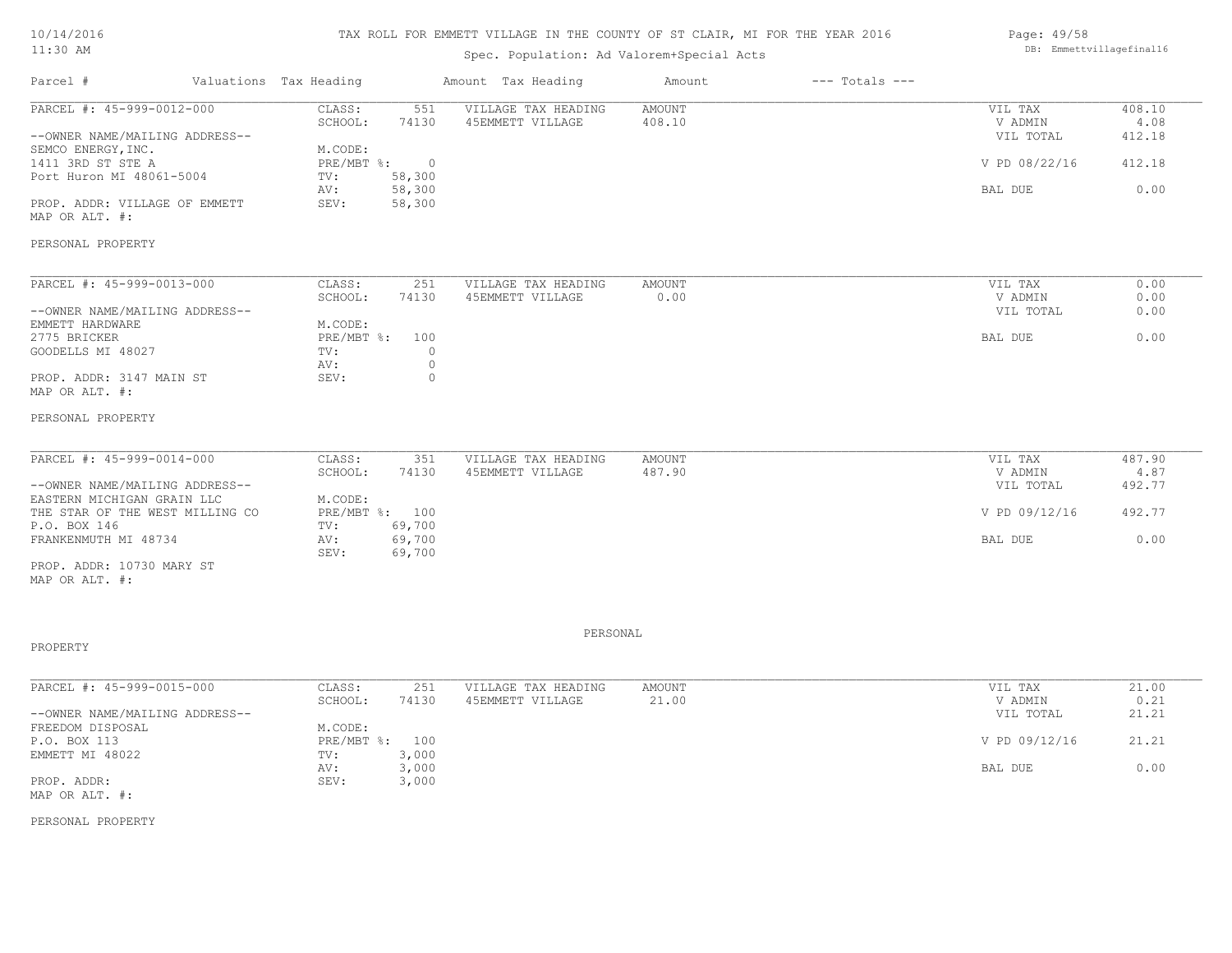# TAX ROLL FOR EMMETT VILLAGE IN THE COUNTY OF ST CLAIR, MI FOR THE YEAR 2016

# Spec. Population: Ad Valorem+Special Acts

| Page: 50/58              |
|--------------------------|
| DB: Emmettvillagefinal16 |

| Parcel #                                                                               | Valuations Tax Heading       |                                    | Amount Tax Heading                      | Amount                | $---$ Totals $---$ |                                 |                      |
|----------------------------------------------------------------------------------------|------------------------------|------------------------------------|-----------------------------------------|-----------------------|--------------------|---------------------------------|----------------------|
| PARCEL #: 45-999-0016-000<br>--OWNER NAME/MAILING ADDRESS--<br>JEFF'S RUBBISH DISPOSAL | CLASS:<br>SCHOOL:<br>M.CODE: | 251<br>74130                       | VILLAGE TAX HEADING<br>45EMMETT VILLAGE | AMOUNT<br>0.00        |                    | VIL TAX<br>V ADMIN<br>VIL TOTAL | 0.00<br>0.00<br>0.00 |
| 10580 METCALF RD<br>YALE MI 48097                                                      | PRE/MBT %:<br>TV:<br>AV:     | 100<br>$\Omega$<br>$\circ$         |                                         |                       |                    | BAL DUE                         | 0.00                 |
| PROP. ADDR:<br>MAP OR ALT. #:                                                          | SEV:                         | $\circ$                            |                                         |                       |                    |                                 |                      |
| PERSONAL PROPERTY                                                                      |                              |                                    |                                         |                       |                    |                                 |                      |
| PARCEL #: 45-999-0017-000                                                              | CLASS:<br>SCHOOL:            | 251<br>74130                       | VILLAGE TAX HEADING<br>45EMMETT VILLAGE | <b>AMOUNT</b><br>0.00 |                    | VIL TAX<br>V ADMIN              | 0.00<br>0.00         |
| --OWNER NAME/MAILING ADDRESS--<br>WASTE MANAGEMENT                                     | M.CODE:                      |                                    |                                         |                       |                    | VIL TOTAL                       | 0.00                 |
| Marvin F. Poer & Co.                                                                   | PRE/MBT %:                   | 100                                |                                         |                       |                    | BAL DUE                         | 0.00                 |
| P.O. BOX 802206<br>Dallas TX 75380-2206                                                | TV:<br>AV:<br>SEV:           | $\circ$<br>$\circ$<br>$\circ$      |                                         |                       |                    |                                 |                      |
| PROP. ADDR:<br>MAP OR ALT. #:                                                          |                              |                                    |                                         |                       |                    |                                 |                      |
| PERSONAL PROPERTY                                                                      |                              |                                    |                                         |                       |                    |                                 |                      |
| PARCEL #: 45-999-0018-000                                                              | CLASS:                       | 251                                | VILLAGE TAX HEADING                     | <b>AMOUNT</b>         |                    | VIL TAX                         | 35.00                |
|                                                                                        | SCHOOL:                      | 74130                              | 45EMMETT VILLAGE                        | 35.00                 |                    | V ADMIN                         | 0.35                 |
| --OWNER NAME/MAILING ADDRESS--<br>EMMETT'S MAINSTREET DINER                            | M.CODE:                      |                                    |                                         |                       |                    | VIL TOTAL                       | 35.35                |
| 3134 MAIN ST                                                                           | PRE/MBT %: 100               |                                    |                                         |                       |                    | BAL DUE                         | 35.35                |
| 8080 BRYCE RD                                                                          | TV:                          | 5,000                              |                                         |                       |                    |                                 |                      |
| Avoca MI 48006                                                                         | AV:<br>SEV:                  | 5,000<br>5,000                     |                                         |                       |                    |                                 |                      |
| PROP. ADDR: 3134 MAIN STREET<br>MAP OR ALT. #:                                         |                              |                                    |                                         |                       |                    |                                 |                      |
| PERSONAL PROPERTY                                                                      |                              |                                    |                                         |                       |                    |                                 |                      |
| PARCEL #: 45-999-0019-000                                                              | CLASS:<br>SCHOOL:            | 251<br>74130                       | VILLAGE TAX HEADING<br>45EMMETT VILLAGE | AMOUNT<br>0.00        |                    | VIL TAX<br>V ADMIN              | 0.00<br>0.00         |
| --OWNER NAME/MAILING ADDRESS--                                                         |                              |                                    |                                         |                       |                    | VIL TOTAL                       | 0.00                 |
| XEROX FINANCIAL SERVICES LLC                                                           | M.CODE:                      |                                    |                                         |                       |                    |                                 |                      |
| TAX DEPARTMENT XRX2-040A                                                               | $PRE/MBT$ $\div$             | 100                                |                                         |                       |                    | BAL DUE                         | 0.00                 |
| P.O. BOX 909<br>Webster NY 14580                                                       | TV:<br>AV:<br>SEV:           | $\mathbf{0}$<br>$\circ$<br>$\circ$ |                                         |                       |                    |                                 |                      |
| PROP. ADDR: 3177 MAIN<br>MAP OR ALT. #:                                                |                              |                                    |                                         |                       |                    |                                 |                      |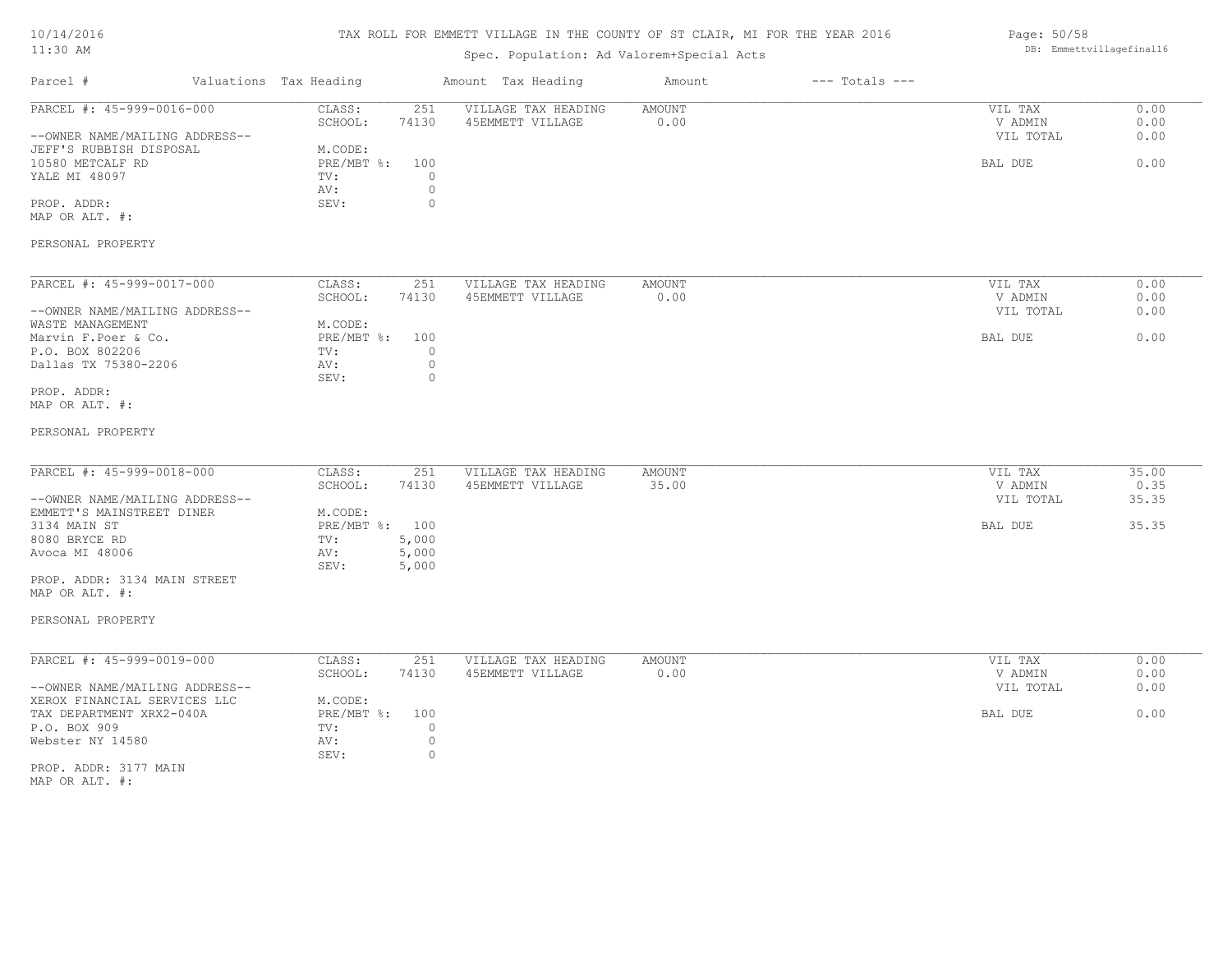| 10/14/2016 |  |
|------------|--|
| $11:30$ AM |  |

# Spec. Population: Ad Valorem+Special Acts

| Page: 51/58              |
|--------------------------|
| DB: Emmettvillagefinal16 |

| Parcel #                                                              | Valuations Tax Heading                         | Amount Tax Heading                             | Amount                 | $---$ Totals $---$ |                                 |                        |
|-----------------------------------------------------------------------|------------------------------------------------|------------------------------------------------|------------------------|--------------------|---------------------------------|------------------------|
| PARCEL #: 45-999-0020-000<br>--OWNER NAME/MAILING ADDRESS--           | 251<br>CLASS:<br>74130<br>SCHOOL:              | VILLAGE TAX HEADING<br>45EMMETT VILLAGE        | <b>AMOUNT</b><br>16.80 |                    | VIL TAX<br>V ADMIN<br>VIL TOTAL | 16.80<br>0.16<br>16.96 |
| FENECH ELIZABETH M/RICHARD S<br>SCOOTERS PUB<br>PO BOX 93             | M.CODE:<br>PRE/MBT %: 100<br>2,400<br>TV:      |                                                |                        |                    | V PD 09/12/16                   | 16.96                  |
| 3132 MAIN ST<br>EMMETT MI 48022                                       | AV:<br>2,400<br>2,400<br>SEV:                  |                                                |                        |                    | BAL DUE                         | 0.00                   |
| PROP. ADDR: 3132 MAIN ST<br>MAP OR ALT. #:                            |                                                |                                                |                        |                    |                                 |                        |
| PERSONAL PROPERTY                                                     |                                                |                                                |                        |                    |                                 |                        |
| PARCEL #: 45-999-0024-000<br>--OWNER NAME/MAILING ADDRESS--           | CLASS:<br>SCHOOL:<br>74130                     | 251<br>VILLAGE TAX HEADING<br>45EMMETT VILLAGE | <b>AMOUNT</b><br>21.00 |                    | VIL TAX<br>V ADMIN<br>VIL TOTAL | 21.00<br>0.21<br>21.21 |
| MORAN WELDING<br>3188 MAIN ST                                         | M.CODE:<br>PRE/MBT %: 100                      |                                                |                        |                    | V PD 07/25/16                   | 21.21                  |
| EMMETT MI 48022<br>PROP. ADDR: 3188 MAIN ST                           | 3,000<br>TV:<br>3,000<br>AV:<br>3,000<br>SEV:  |                                                |                        |                    | BAL DUE                         | 0.00                   |
| MAP OR ALT. #:                                                        |                                                |                                                |                        |                    |                                 |                        |
| PARCEL #: 45-999-0059-000                                             | CLASS:<br>74040<br>SCHOOL:                     | 251<br>VILLAGE TAX HEADING                     | AMOUNT                 |                    | VIL TAX<br>V ADMIN              | 0.00<br>0.00           |
| --OWNER NAME/MAILING ADDRESS--<br>EMMETT BLD & LANDSCAPE SUPPLIES LLC | M.CODE:                                        |                                                |                        |                    | VIL TOTAL                       | 0.00                   |
| 420 NORHT ST APT 17<br>Yale MI 48097--299                             | PRE/MBT %: 100<br>1,800<br>TV:<br>1,800<br>AV: |                                                |                        |                    | BAL DUE                         | 0.00                   |
| PROP. ADDR: 11114 BURT RD<br>MAP OR ALT. #:                           | SEV:<br>1,800                                  |                                                |                        |                    |                                 |                        |
| PARCEL #: 45-999-0060-000                                             | CLASS:<br>SCHOOL:<br>74130                     | 251<br>VILLAGE TAX HEADING<br>45EMMETT VILLAGE | AMOUNT<br>0.00         |                    | VIL TAX<br>V ADMIN              | 0.00<br>0.00           |
| --OWNER NAME/MAILING ADDRESS--<br>LOEHNIS TRUCKING                    | M.CODE:                                        |                                                |                        |                    | VIL TOTAL                       | 0.00                   |
| 11114 BURT RD<br>EMMETT MI 48022                                      | $PRE/MBT$ $\div$<br>100<br>TV:<br>AV:          | $\circ$<br>$\circ$                             |                        |                    | BAL DUE                         | 0.00                   |
| PROP. ADDR: 11114 BURT RD<br>MAP OR ALT. #:                           | SEV:                                           | $\circ$                                        |                        |                    |                                 |                        |

PERSONAL PROPERTY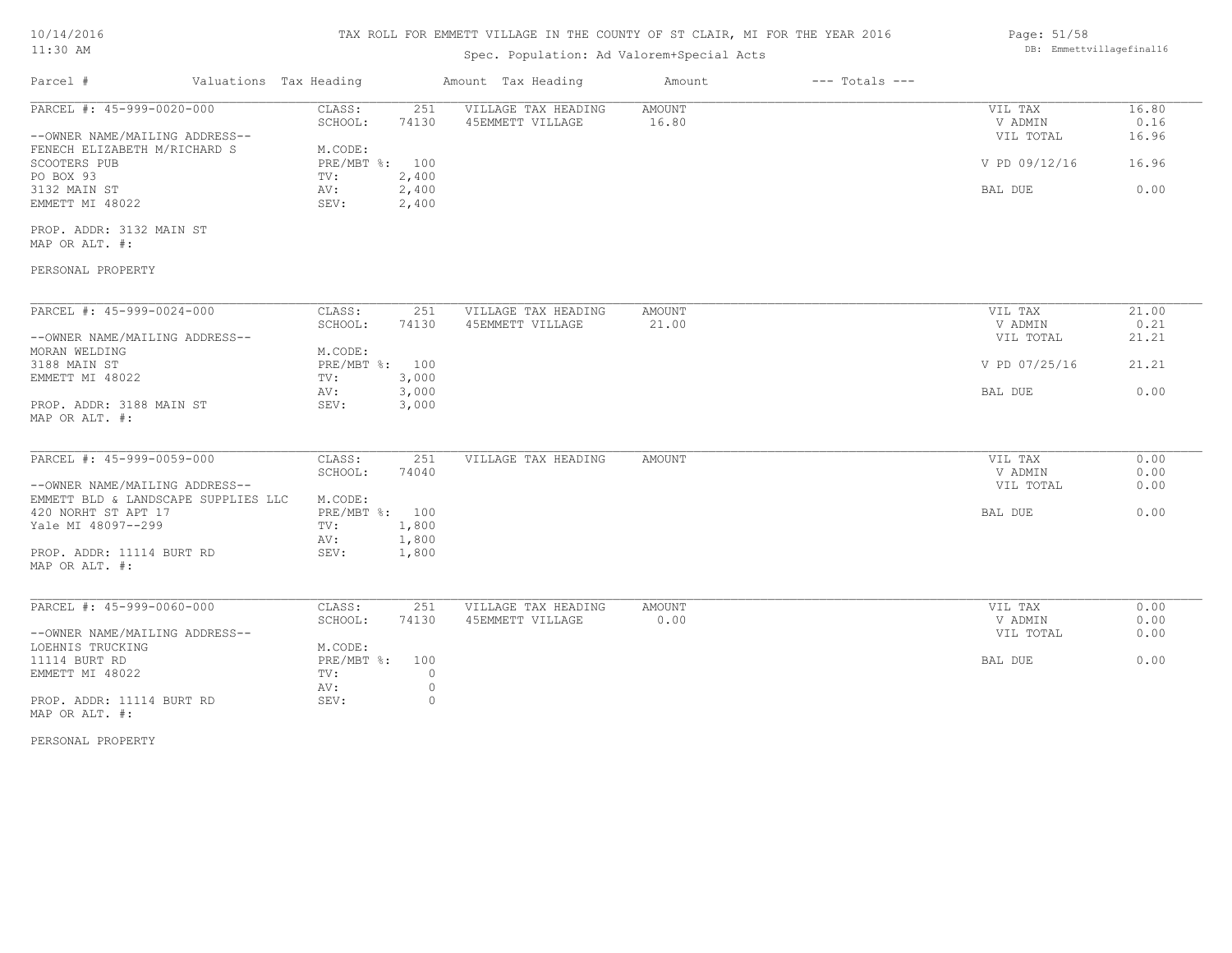# TAX ROLL FOR EMMETT VILLAGE IN THE COUNTY OF ST CLAIR, MI FOR THE YEAR 2016

# Spec. Population: Ad Valorem+Special Acts

#### Page: 52/58 DB: Emmettvillagefinal16

| Parcel #                            | Valuations Tax Heading           | Amount Tax Heading  | Amount        | $---$ Totals $---$ |               |      |
|-------------------------------------|----------------------------------|---------------------|---------------|--------------------|---------------|------|
| PARCEL #: 45-999-0061-000           | CLASS:<br>251                    | VILLAGE TAX HEADING | AMOUNT        |                    | VIL TAX       | 0.00 |
|                                     | SCHOOL:<br>74130                 | 45EMMETT VILLAGE    | 0.00          |                    | V ADMIN       | 0.00 |
| --OWNER NAME/MAILING ADDRESS--      |                                  |                     |               |                    | VIL TOTAL     | 0.00 |
| LOEHNIS INC                         | M.CODE:                          |                     |               |                    |               |      |
| 11114 BURT RD                       | $PRE/MBT$ $\div$<br>100          |                     |               |                    | BAL DUE       | 0.00 |
| EMMETT MI 48022                     | $\Omega$<br>TV:                  |                     |               |                    |               |      |
|                                     | $\circ$<br>AV:                   |                     |               |                    |               |      |
| PROP. ADDR: 11114 BURT RD           | SEV:<br>$\circ$                  |                     |               |                    |               |      |
| MAP OR ALT. #:                      |                                  |                     |               |                    |               |      |
|                                     |                                  |                     |               |                    |               |      |
| PERSONAL PROPERTY                   |                                  |                     |               |                    |               |      |
| PARCEL #: 45-999-0062-000           | CLASS:<br>251                    | VILLAGE TAX HEADING | AMOUNT        |                    | VIL TAX       | 0.00 |
|                                     | SCHOOL:<br>74130                 | 45EMMETT VILLAGE    | 0.00          |                    | V ADMIN       | 0.00 |
|                                     |                                  |                     |               |                    |               |      |
| --OWNER NAME/MAILING ADDRESS--      |                                  |                     |               |                    | VIL TOTAL     | 0.00 |
| TODD MELDRUM                        | M.CODE:                          |                     |               |                    |               |      |
| 332 STINSON RD                      | $PRE/MBT$ $\frac{6}{3}$ :<br>100 |                     |               |                    | BAL DUE       | 0.00 |
| Memphis MI 48041                    | TV:<br>$\circ$                   |                     |               |                    |               |      |
|                                     | $\circ$<br>AV:                   |                     |               |                    |               |      |
| PROP. ADDR: 11112 BURT RD           | $\circ$<br>SEV:                  |                     |               |                    |               |      |
| MAP OR ALT. #:                      |                                  |                     |               |                    |               |      |
| PERSONAL PROPERTY                   |                                  |                     |               |                    |               |      |
|                                     |                                  |                     |               |                    |               |      |
| PARCEL #: 45-999-0066-000           | CLASS:<br>251                    | VILLAGE TAX HEADING | AMOUNT        |                    | VIL TAX       | 6.30 |
|                                     | SCHOOL:<br>74130                 | 45EMMETT VILLAGE    | 6.30          |                    | V ADMIN       | 0.06 |
| --OWNER NAME/MAILING ADDRESS--      |                                  |                     |               |                    | VIL TOTAL     | 6.36 |
| PBG MICHIGAN LLC PEPSI BOTTLING     | M.CODE:                          |                     |               |                    |               |      |
| ATTN=TAX DEPT, 3A-300               | $PRE/MBT$ $\frac{6}{3}$ :<br>100 |                     |               |                    | V PD 09/14/16 | 6.36 |
| P.O. BOX 660634                     | 900<br>TV:                       |                     |               |                    |               |      |
| DALLAS TX 75266--063                | 900<br>AV:                       |                     |               |                    | BAL DUE       | 0.00 |
|                                     | SEV:<br>900                      |                     |               |                    |               |      |
| PROP. ADDR:                         |                                  |                     |               |                    |               |      |
| MAP OR ALT. #:                      |                                  |                     |               |                    |               |      |
|                                     |                                  |                     |               |                    |               |      |
| PERSONAL PROPERTY VILLAGE OF EMMETT |                                  |                     |               |                    |               |      |
|                                     |                                  |                     |               |                    |               |      |
| PARCEL #: 45-999-0070-000           | CLASS:<br>251                    | VILLAGE TAX HEADING | <b>AMOUNT</b> |                    | VIL TAX       | 0.00 |
|                                     | SCHOOL:<br>74130                 | 45EMMETT VILLAGE    | 0.00          |                    | V ADMIN       | 0.00 |
| --OWNER NAME/MAILING ADDRESS--      |                                  |                     |               |                    | VIL TOTAL     | 0.00 |
| PITNEY BOWES GLOBAL FIN.SVES L.L.C. | M.CODE:                          |                     |               |                    |               |      |
| 5310 CYPRESS CENTER DR-STE 110      | PRE/MBT %:<br>100                |                     |               |                    | BAL DUE       | 0.00 |
| Tampa FL 33609                      | $\circ$<br>TV:                   |                     |               |                    |               |      |
|                                     | $\circ$<br>AV:                   |                     |               |                    |               |      |
| PROP. ADDR: 10730 MARY ST           | SEV:<br>$\circ$                  |                     |               |                    |               |      |
| MAP OR ALT. #:                      |                                  |                     |               |                    |               |      |
|                                     |                                  |                     |               |                    |               |      |
|                                     |                                  |                     |               |                    |               |      |
|                                     |                                  |                     |               |                    |               |      |
|                                     |                                  |                     |               |                    |               |      |
|                                     |                                  |                     |               |                    |               |      |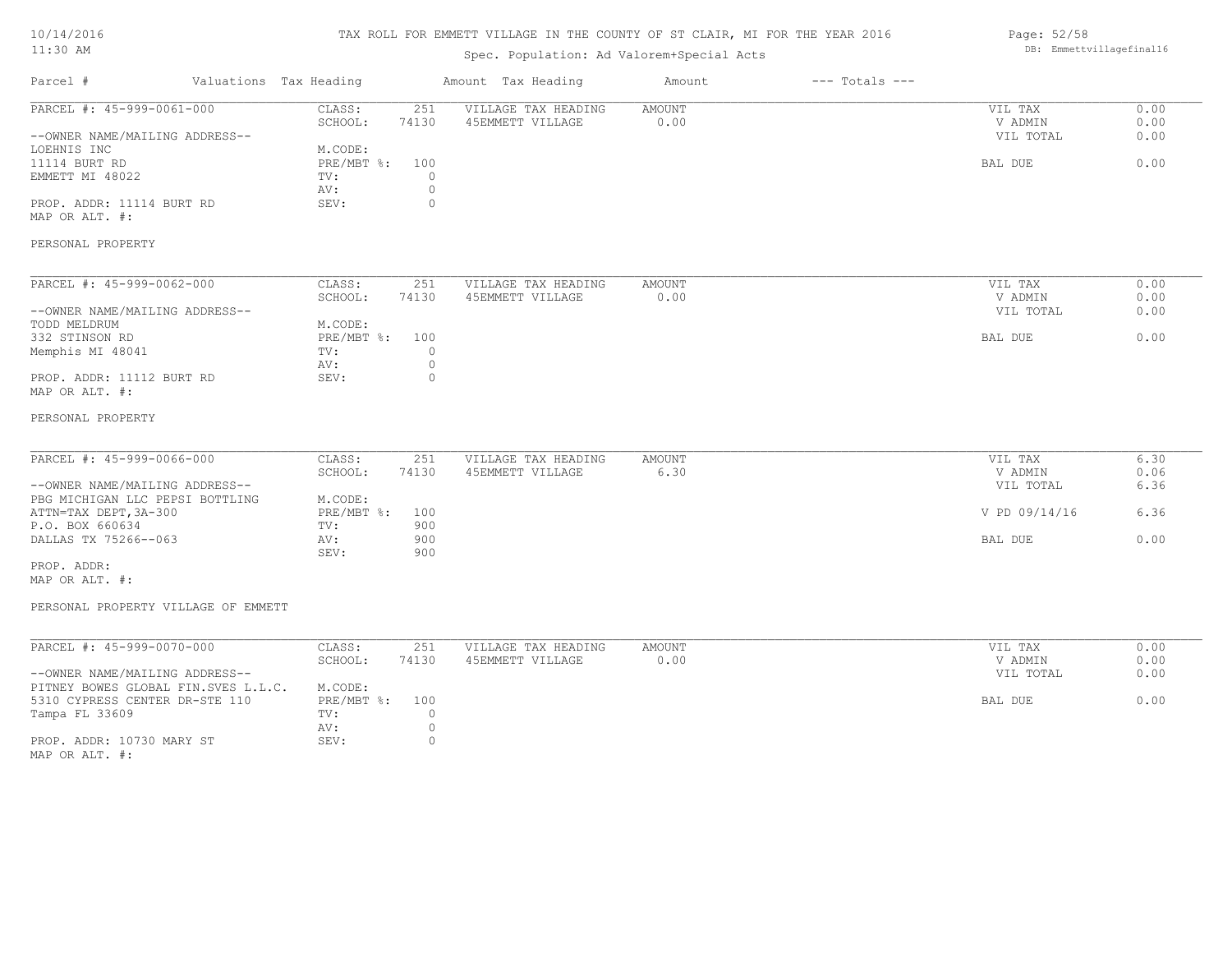# Spec. Population: Ad Valorem+Special Acts

| Parcel #                       | Valuations Tax Heading |       | Amount Tax Heading  | Amount | $---$ Totals $---$ |           |      |
|--------------------------------|------------------------|-------|---------------------|--------|--------------------|-----------|------|
| PARCEL #: 45-999-0072-000      | CLASS:                 | 251   | VILLAGE TAX HEADING | AMOUNT |                    | VIL TAX   | 0.00 |
|                                | SCHOOL:                | 74040 |                     |        |                    | V ADMIN   | 0.00 |
| --OWNER NAME/MAILING ADDRESS-- |                        |       |                     |        |                    | VIL TOTAL | 0.00 |
| NAVITAS LEASE CORP.            | M.CODE:                |       |                     |        |                    |           |      |
| TAX DEPARTMENT                 | $PRE/MBT$ %:           | 100   |                     |        |                    | BAL DUE   | 0.00 |
| 303 FELLOWSHIP RD #310         | TV:                    |       |                     |        |                    |           |      |
| Mount Laurel NJ 08054          | AV:                    |       |                     |        |                    |           |      |
|                                | SEV:                   |       |                     |        |                    |           |      |
| PROP. ADDR: 3996 KEEGAN RD     |                        |       |                     |        |                    |           |      |
|                                |                        |       |                     |        |                    |           |      |

MAP OR ALT. #:

Page: 53/58 DB: Emmettvillagefinal16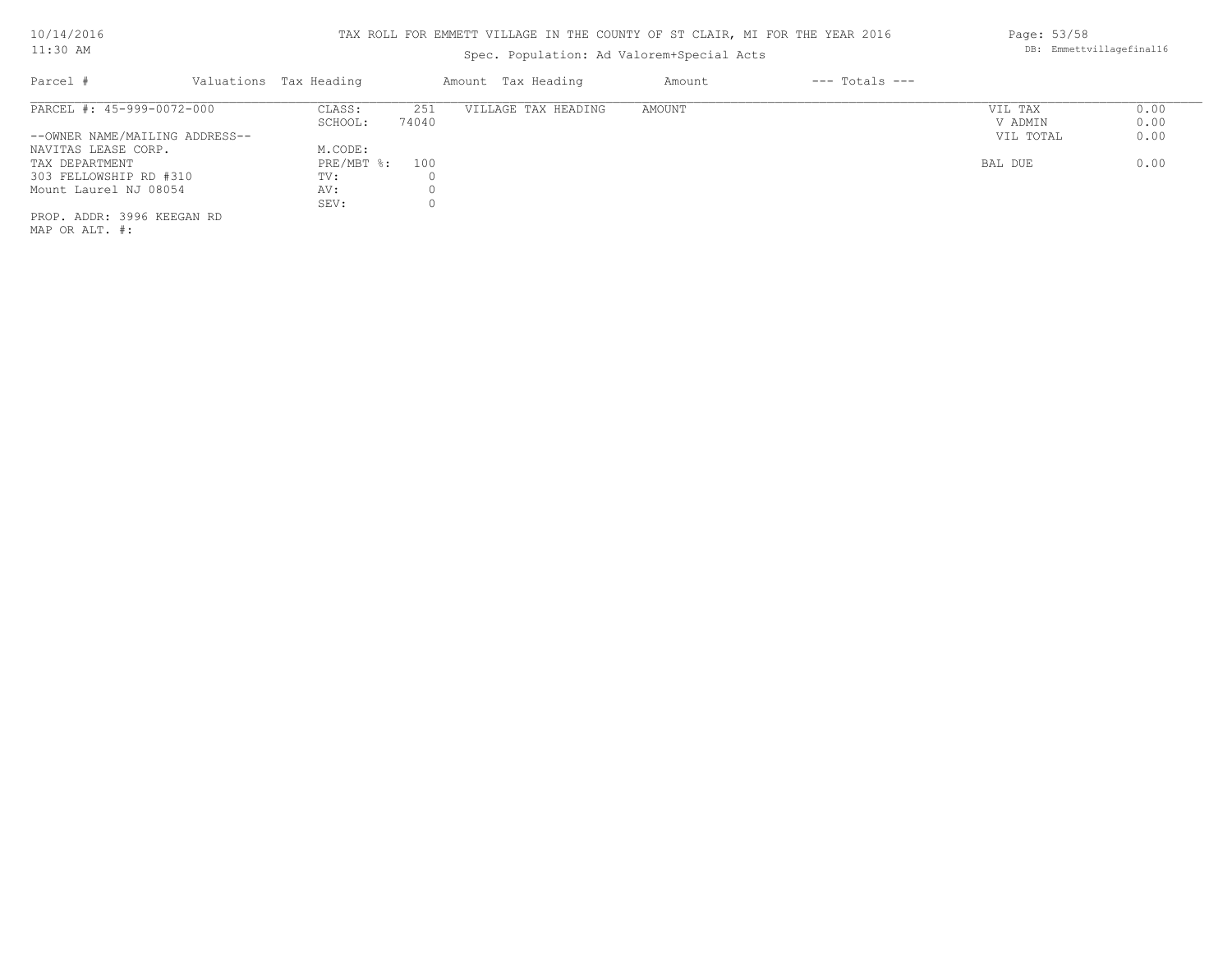Spec. Population: Ad Valorem+Special Acts

Page: 54/58 DB: Emmettvillagefinal16

| TOTAL ALL DISTRICTS | REAL       | (BAL DUE) | PERSONAL | (BAL DUE) | <b>EXEMPT</b> | (BAL DUE) |
|---------------------|------------|-----------|----------|-----------|---------------|-----------|
| PARCEL COUNT        | 164        |           | 23       |           | 14            |           |
| TAXABLE VALUE       | 4,983,981  |           | 580,800  |           | 0             |           |
| ASSESSED VALUE      | 6,367,500  |           | 580,800  |           | 0             |           |
| SEV VALUE           | 6,367,500  |           | 580,800  |           |               |           |
| PRE/MBT TAXABLE     | 3,447,838  |           | 155,400  |           |               |           |
| N PRE/MBT TAXABLE   | 1,536,143  |           | 425,400  |           | $\circ$       |           |
| V 45EMMETT VILLAG   | 34,887.33  | 3,002.07  | 3,809.40 | 35.00     | 0.00          | 0.00      |
| * SP. ASSESSMENTS   | 0.00       | 0.00      | 0.00     | 0.00      | 0.00          | 0.00      |
| V ADMIN FEE         | 348.06     | 29.94     | 35.63    | 0.35      | 0.00          | 0.00      |
| V TOTALS            | 35, 235.39 | 3,032.01  | 3,845.03 | 35.35     | 0.00          | 0.00      |
| <b>GRAND TOTALS</b> | 35,235.39  | 3,032.01  | 3,845.03 | 35.35     | 0.00          | 0.00      |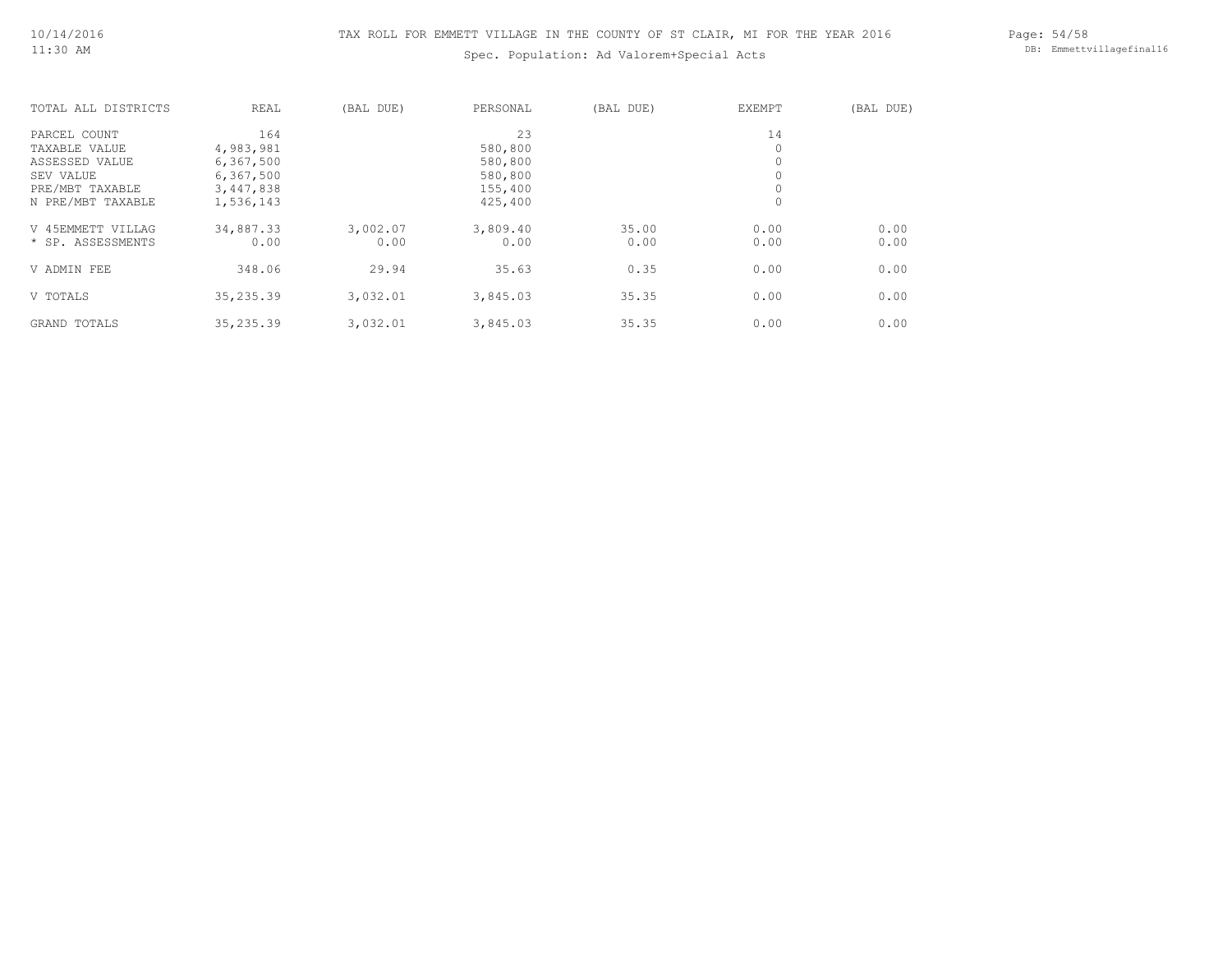# Spec. Population: Ad Valorem+Special Acts

Page: 55/58 DB: Emmettvillagefinal16

|  |  | spec. Population: Ad valorem special A |  |
|--|--|----------------------------------------|--|
|  |  |                                        |  |
|  |  |                                        |  |

| TOTAL ALL DISTRICTS | LEASED LAND | (BAL DUE) | TOTAL     | (BAL DUE) |
|---------------------|-------------|-----------|-----------|-----------|
| PARCEL COUNT        | 0           |           | 201       |           |
| TAXABLE VALUE       |             |           | 5,564,781 |           |
| ASSESSED VALUE      |             |           | 6,948,300 |           |
| SEV VALUE           |             |           | 6,948,300 |           |
| PRE/MBT TAXABLE     |             |           | 3,603,238 |           |
| NON PRE/MBT TAXABLE | $\circ$     |           | 1,961,543 |           |
| V 45EMMETT VILLAGE  | 0.00        | 0.00      | 38,696.73 | 3,037.07  |
| * SP. ASSESSMENTS   | 0.00        | 0.00      | 0.00      | 0.00      |
| V ADMIN FEE         | 0.00        | 0.00      | 383.69    | 30.29     |
| V TOTALS            | 0.00        | 0.00      | 39,080.42 | 3,067.36  |
| GRAND TOTALS        | 0.00        | 0.00      | 39,080.42 | 3,067.36  |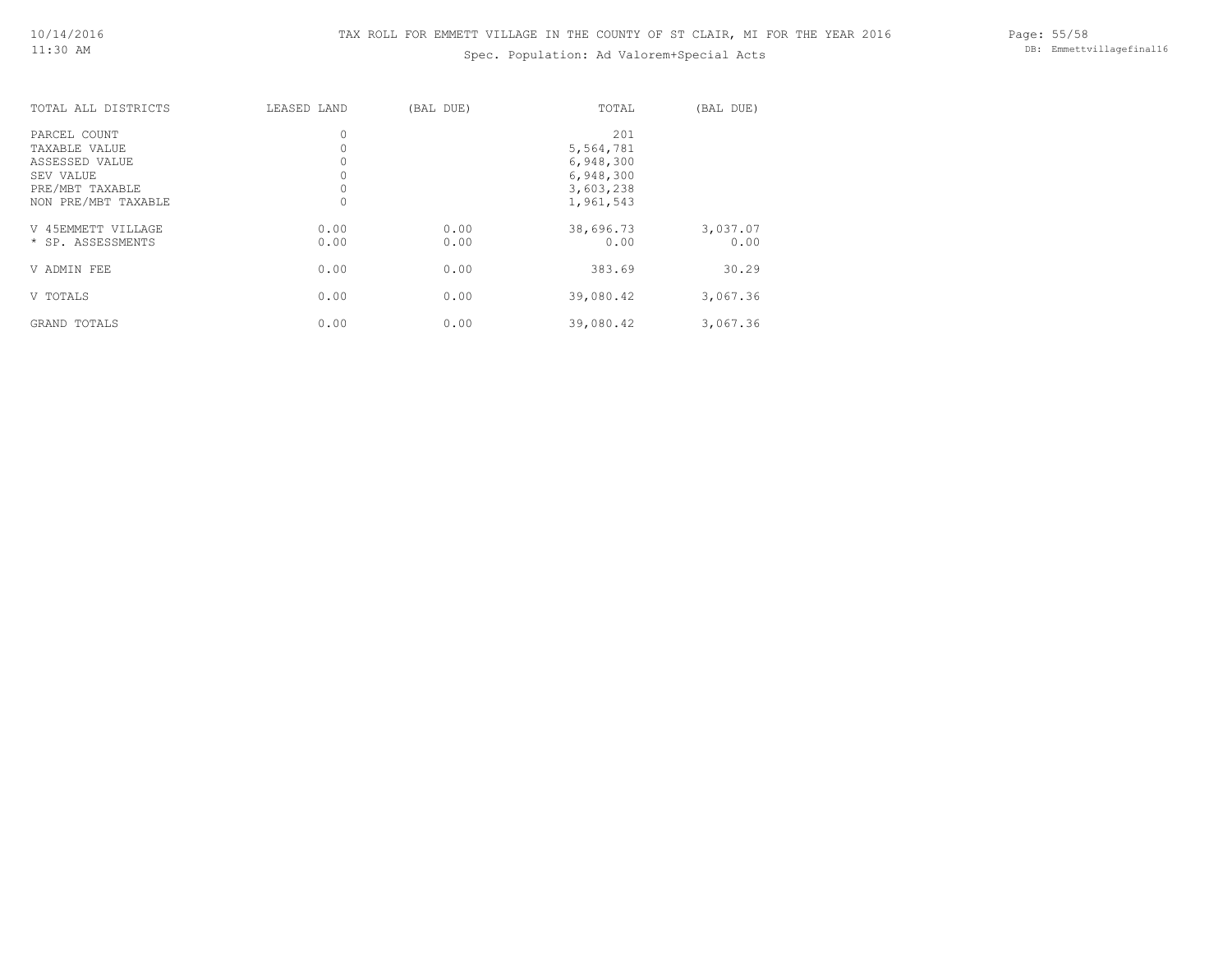Spec. Population: Ad Valorem+Special Acts

Page: 56/58 DB: Emmettvillagefinal16

| SCHOOL DISTRICT 74040<br>UNIT 45                                                | REAL             | PERSONAL                         | EXEMPT | LEASED LAND | TOTAL                            |
|---------------------------------------------------------------------------------|------------------|----------------------------------|--------|-------------|----------------------------------|
| PARCEL COUNT<br>TAXABLE VALUE<br>ASSESSED VALUE<br>SEV VALUE<br>PRE/MBT TAXABLE | $\Omega$         | 1,800<br>1,800<br>1,800<br>1,800 |        | $\Omega$    | 1,800<br>1,800<br>1,800<br>1,800 |
| NON PRE/MBT TAXABLE<br>SP. ASSESSMENTS<br>$(*)$                                 | $\Omega$<br>0.00 | 0.00                             | 0.00   | 0.00        | 0.00                             |
| GRAND TOTALS                                                                    | 0.00             | 0.00                             | 0.00   | 0.00        | 0.00                             |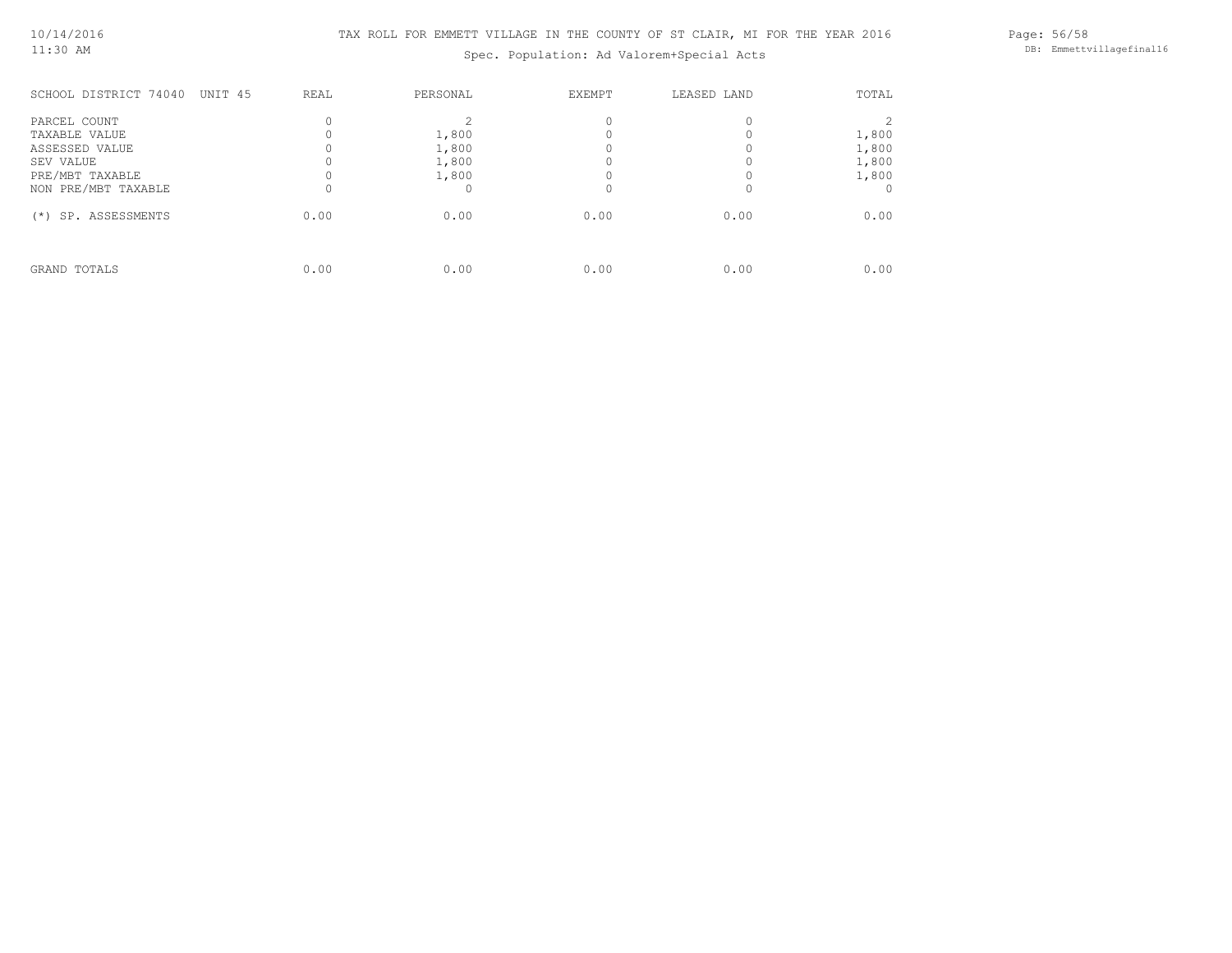# Spec. Population: Ad Valorem+Special Acts

| SCHOOL DISTRICT 74130    | UNIT 45 | <b>REAL</b> | PERSONAL | <b>EXEMPT</b> | LEASED LAND | TOTAL     |
|--------------------------|---------|-------------|----------|---------------|-------------|-----------|
| PARCEL COUNT             |         | 164         | 21       | 14            |             | 199       |
| TAXABLE VALUE            |         | 4,983,981   | 579,000  |               |             | 5,562,981 |
| ASSESSED VALUE           |         | 6,367,500   | 579,000  |               |             | 6,946,500 |
| SEV VALUE                |         | 6,367,500   | 579,000  |               |             | 6,946,500 |
| PRE/MBT TAXABLE          |         | 3,447,838   | 153,600  |               |             | 3,601,438 |
| NON PRE/MBT TAXABLE      |         | 1,536,143   | 425,400  |               |             | 1,961,543 |
| 45EMMETT VILLAGE<br>(V)  |         | 34,887.33   | 3,809.40 | 0.00          | 0.00        | 38,696.73 |
| SP. ASSESSMENTS<br>$(*)$ |         | 0.00        | 0.00     | 0.00          | 0.00        | 0.00      |
| ADMIN FEE<br>(V)         |         | 348.06      | 35.63    | 0.00          | 0.00        | 383.69    |
| TOTALS<br>(V)            |         | 35, 235.39  | 3,845.03 | 0.00          | 0.00        | 39,080.42 |
| GRAND TOTALS             |         | 35, 235.39  | 3,845.03 | 0.00          | 0.00        | 39,080.42 |